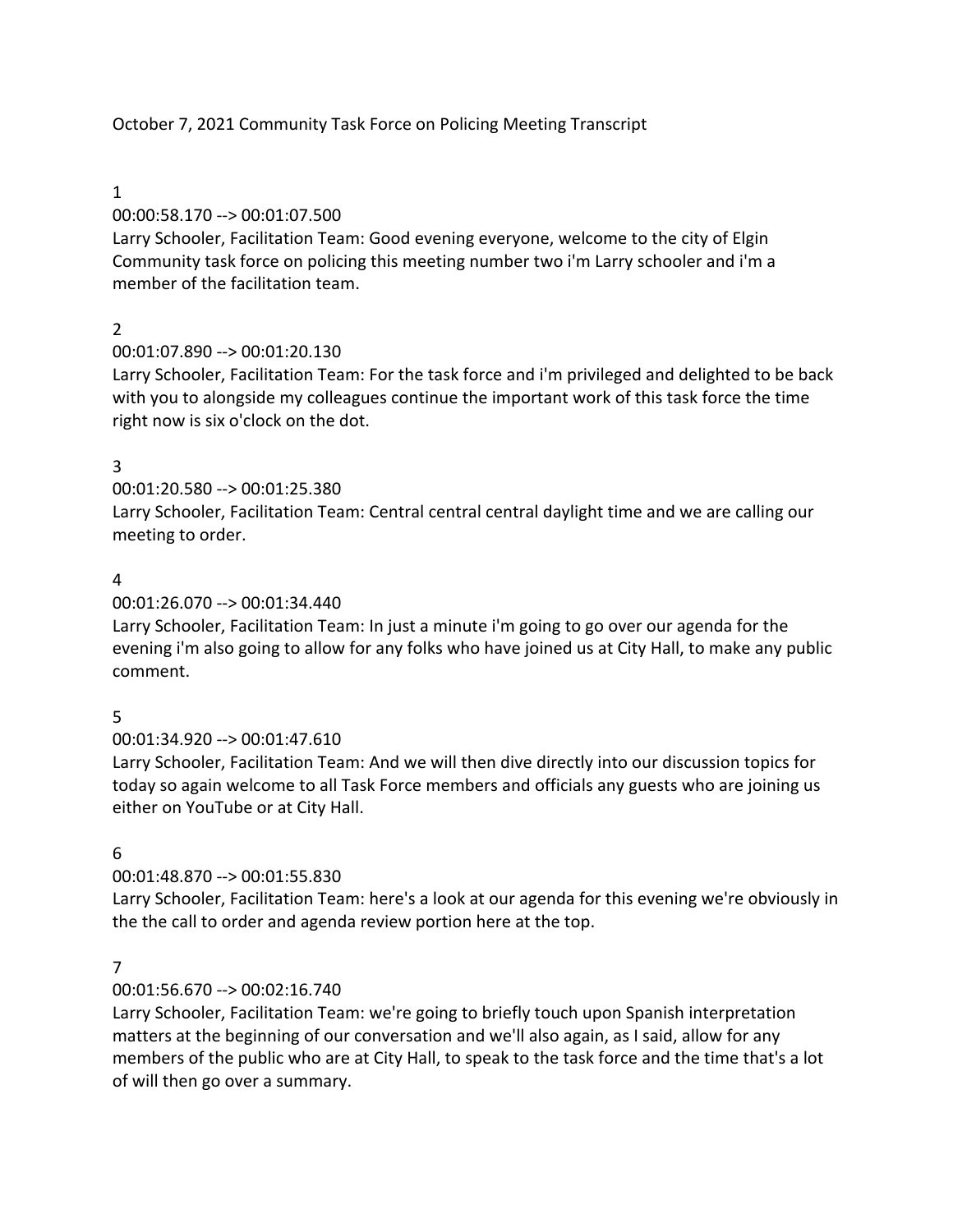00:02:16.770 --> 00:02:18.810

Larry Schooler, Facilitation Team: And minutes from our meeting.

### 9

## 00:02:19.050 --> 00:02:25.800

Larry Schooler, Facilitation Team: Last week, on September 30 and as for your roles approval of those are any changes that need to be to those minutes.

# 10

# 00:02:26.670 --> 00:02:36.930

Larry Schooler, Facilitation Team: And do note that those minutes worth only just completed you didn't miss something email they they only just got finished so we'll be walking you through them here during the course of the evening and I apologize for that.

# 11

# 00:02:38.400 --> 00:02:46.470

Larry Schooler, Facilitation Team: Then we're going to invite chief lolly to be part of a conversation that follows up from the citizen email from last week, as well as a discussion of.

# 12

# 00:02:46.830 --> 00:02:56.430

Larry Schooler, Facilitation Team: The process for handling future communications, both with the public and amongst the task force, we will also then get into an continuation of our conversation about.

# 13

00:02:57.030 --> 00:03:01.620

Larry Schooler, Facilitation Team: leadership structure for the task force will plan to take a break.

# 14

## 00:03:02.100 --> 00:03:09.840

Larry Schooler, Facilitation Team: at around seven o'clock kind of gauging how we're doing what kind of progress we're making, but we do like to honor folks need to get up stretch, and so forth.

## 15

## 00:03:10.350 --> 00:03:22.830

Larry Schooler, Facilitation Team: We then want to go through what the task force fields that most needs to learn as it begins its work on the topics that it's prioritized and we'll go through the the priorities that you all.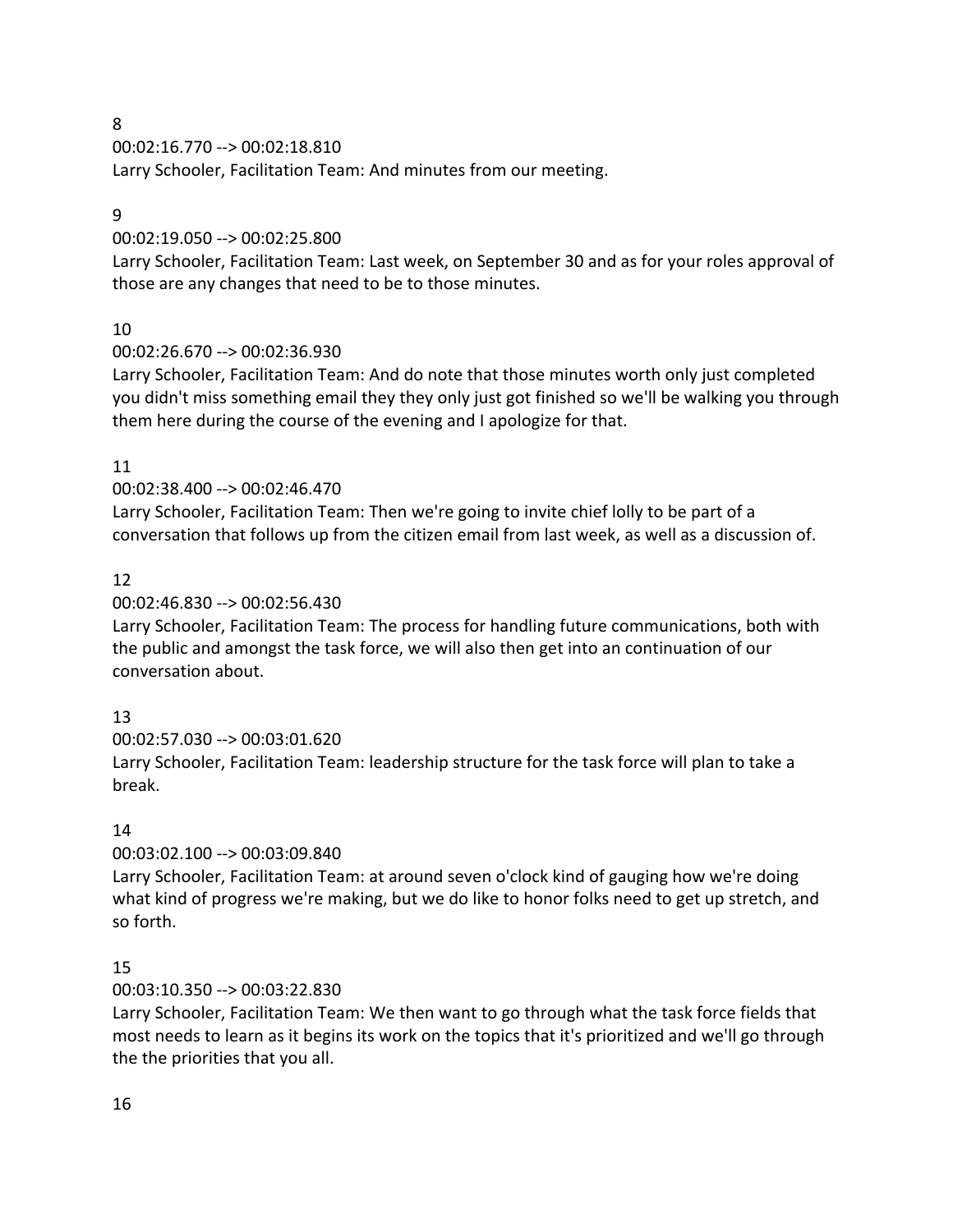### 00:03:23.580 --> 00:03:31.920

Larry Schooler, Facilitation Team: shared with us last week, we also want to make sure that chief la la is able to capture as many specific requests of information from Elgin PD.

### 17

00:03:32.340 --> 00:03:41.160

Larry Schooler, Facilitation Team: As there are, and these could be request for information, both in terms of understanding how things work at EP perhaps understanding how other departments do things.

### 18

00:03:42.330 --> 00:03:51.780

Larry Schooler, Facilitation Team: wanting to see demonstrations of something in particular, as it relates to the way he conducts its business anything that you feel you'd like to understand or know.

## 19

## 00:03:52.140 --> 00:03:58.080

Larry Schooler, Facilitation Team: We want to capture all of that and figure out the best way to present it back to you in the appropriate time.

### 20

00:03:58.680 --> 00:04:03.000

Larry Schooler, Facilitation Team: Well then spend a little bit of time discussing the possible formation of some subcommittees.

## 21

00:04:03.300 --> 00:04:18.450

Larry Schooler, Facilitation Team: It may be a little bit premature to formally set them up, but we at least want to get a sense from you all, as to the kinds of topics, you might want subcommittees to tackle and then we want your all's direct input on how you would like our next meeting to go.

## 22

00:04:20.730 --> 00:04:23.550 Larry Schooler, Facilitation Team: The agenda is one that you all will sort of.

## 23

00:04:25.500 --> 00:04:32.070

Larry Schooler, Facilitation Team: collaboratively set with us, by giving us your sense for what you'd like to see covered based on some of the priorities.

#### 24

00:04:32.400 --> 00:04:39.030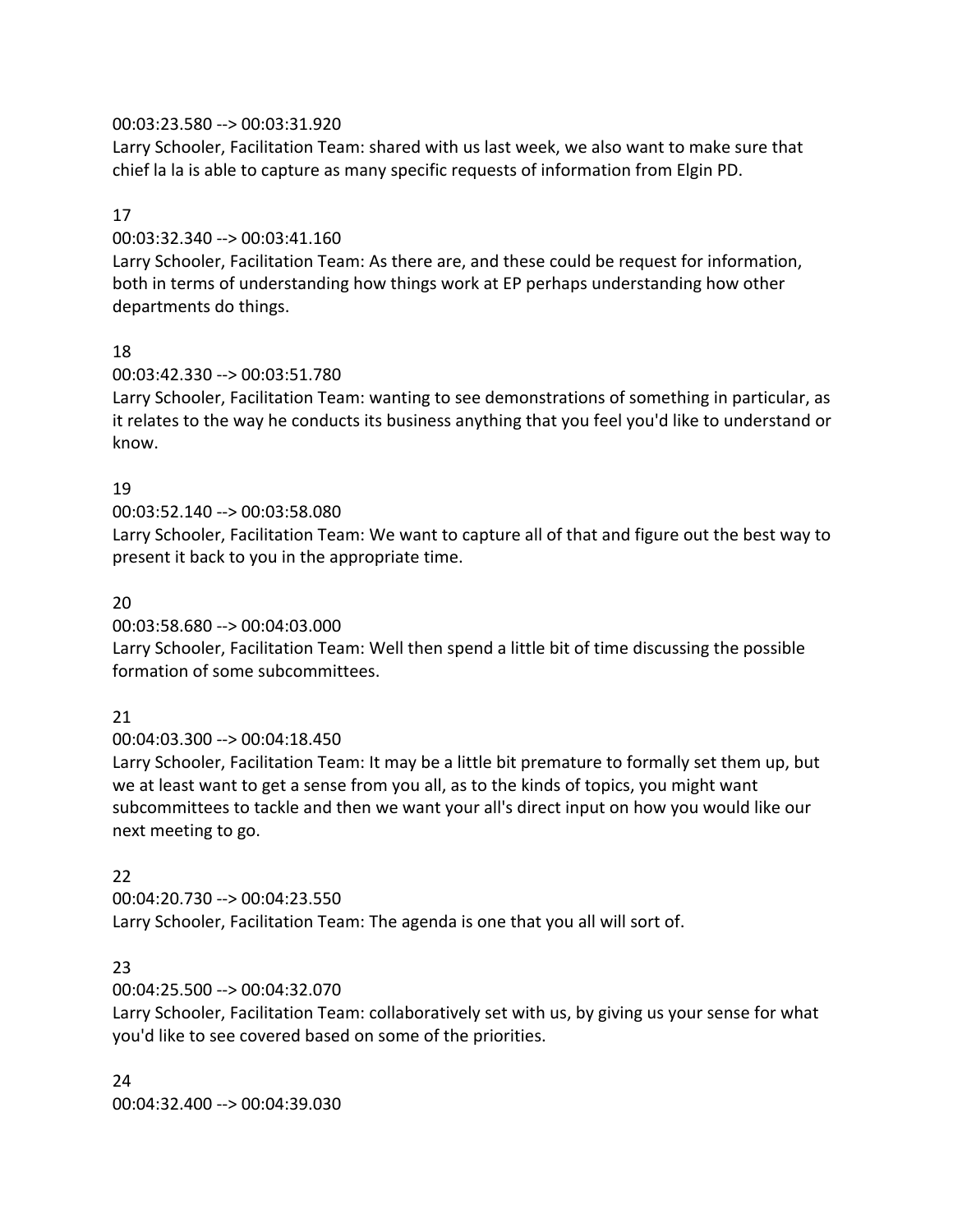Larry Schooler, Facilitation Team: That you shared with us last time and again we'll sort of make sure we have a list of the key questions that need to be answered.

25

## 00:04:39.480 --> 00:04:50.820

Larry Schooler, Facilitation Team: We are certainly trying to keep these meetings to about two hours or less depending on the nature of the topic and the circumstances, because we know it's it's tough to.

# 26

00:04:51.630 --> 00:04:57.480

Larry Schooler, Facilitation Team: hang in for a lot later so it's possible that a particular topic will stretch out over multiple meetings.

# 27

00:04:58.200 --> 00:05:10.560

Larry Schooler, Facilitation Team: But we also can have meetings go a little bit longer so we'll just look to you all for input on that as we put together our agenda for the 21st and then we'll just review next steps penny Williams, I see your hand and I saw your chat message go ahead.

# 28

00:05:11.670 --> 00:05:21.870

Penelope Williams: yeah i'm i'm not sorry I am not able to get in using my laptop whatever that issue is so I don't know what that is.

# 29

00:05:22.590 --> 00:05:27.510 Larry Schooler, Facilitation Team: Well, I can certainly hear you find if this is an okay way for you to join us, then, but certainly okay for us.

## 30

00:05:28.110 --> 00:05:30.930 Penelope Williams: I rather use my laptop my phone.

# 31

00:05:31.920 --> 00:05:32.460 Larry Schooler, Facilitation Team: I understand.

## 32

00:05:33.660 --> 00:05:34.380 Larry Schooler, Facilitation Team: Well i'm.

#### 33 00:05:36.120 --> 00:05:40.170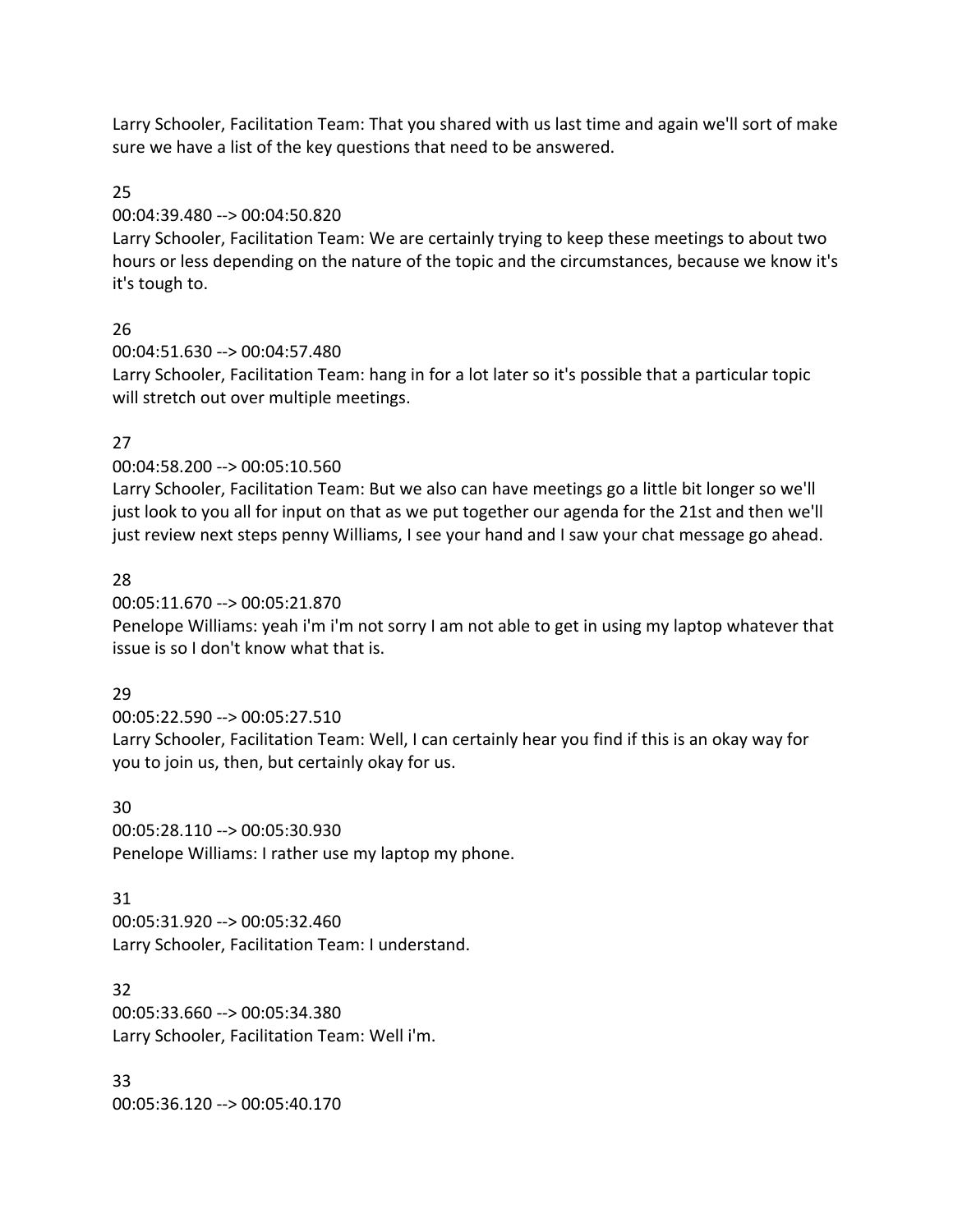Penelope Williams: Based off my email address but it's the same email address, so I don't know.

34 00:05:40.740 --> 00:05:41.820 Larry Schooler, Facilitation Team: yeah, unfortunately.

## 35

00:05:43.140 --> 00:05:45.630 Larry Schooler, Facilitation Team: i'd have to figure out someone that might be able to assist you.

36 00:05:45.660 --> 00:05:46.140 Larry Schooler, Facilitation Team: With that.

# 37

00:05:47.430 --> 00:05:52.500 Larry Schooler, Facilitation Team: Are you, is it a computer that's your personal computer or what's the.

### 38

00:05:52.890 --> 00:05:56.040 Penelope Williams: Is my laptop I was on it last week, no problem just.

## 39

00:05:56.100 --> 00:05:57.210 Penelope Williams: Okay, my you know.

## 40

00:05:57.930 --> 00:06:01.530 Larry Schooler, Facilitation Team: And you say won't take it meaning just to get to be able to use it at all.

# 41

00:06:02.070 --> 00:06:04.380 Penelope Williams: So login it's asking for my email.

# 42

00:06:06.450 --> 00:06:11.250 Larry Schooler, Facilitation Team: When you say login do you mean log into the physical computer or login to zoom or.

43 00:06:11.400 --> 00:06:14.190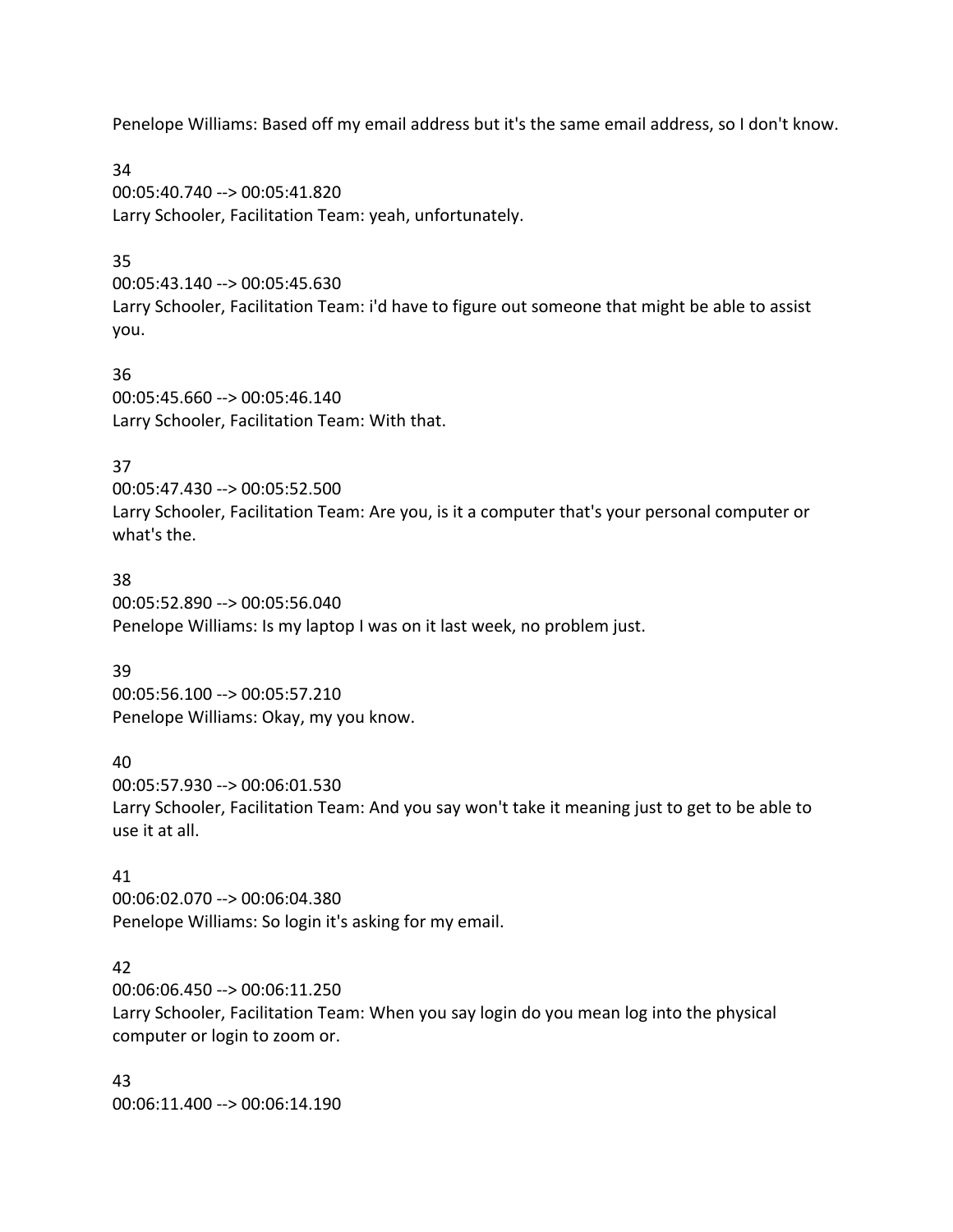Penelope Williams: login login login to zoom okay.

44

00:06:17.640 --> 00:06:23.070 Larry Schooler, Facilitation Team: That surprises me I don't I didn't know that that was something that it would require you to do.

### 45

00:06:26.460 --> 00:06:27.510 Penelope Williams: It did for me last week.

46 00:06:29.520 --> 00:06:30.210 Larry Schooler, Facilitation Team: I don't know.

## 47

00:06:30.810 --> 00:06:34.830 Tish Calhamer: But let me same issue, it said it wanted an authorized user.

## 48

00:06:35.850 --> 00:06:40.260 Tish Calhamer: So I I put in my email address.

# 49

00:06:41.550 --> 00:06:50.580 Tish Calhamer: The weird thing is I use a different I use my work email for zoom which I don't use for any communication for the task force.

50 00:06:52.350 --> 00:06:54.240 Tish Calhamer: So I wound up using my work.

## 51

00:06:54.240 --> 00:06:56.610 Tish Calhamer: zoom account to get in.

# 52

00:06:57.630 --> 00:07:00.840 Tish Calhamer: i'm not quite sure why but it took it finally took.

53 00:07:01.470 --> 00:07:01.770 well.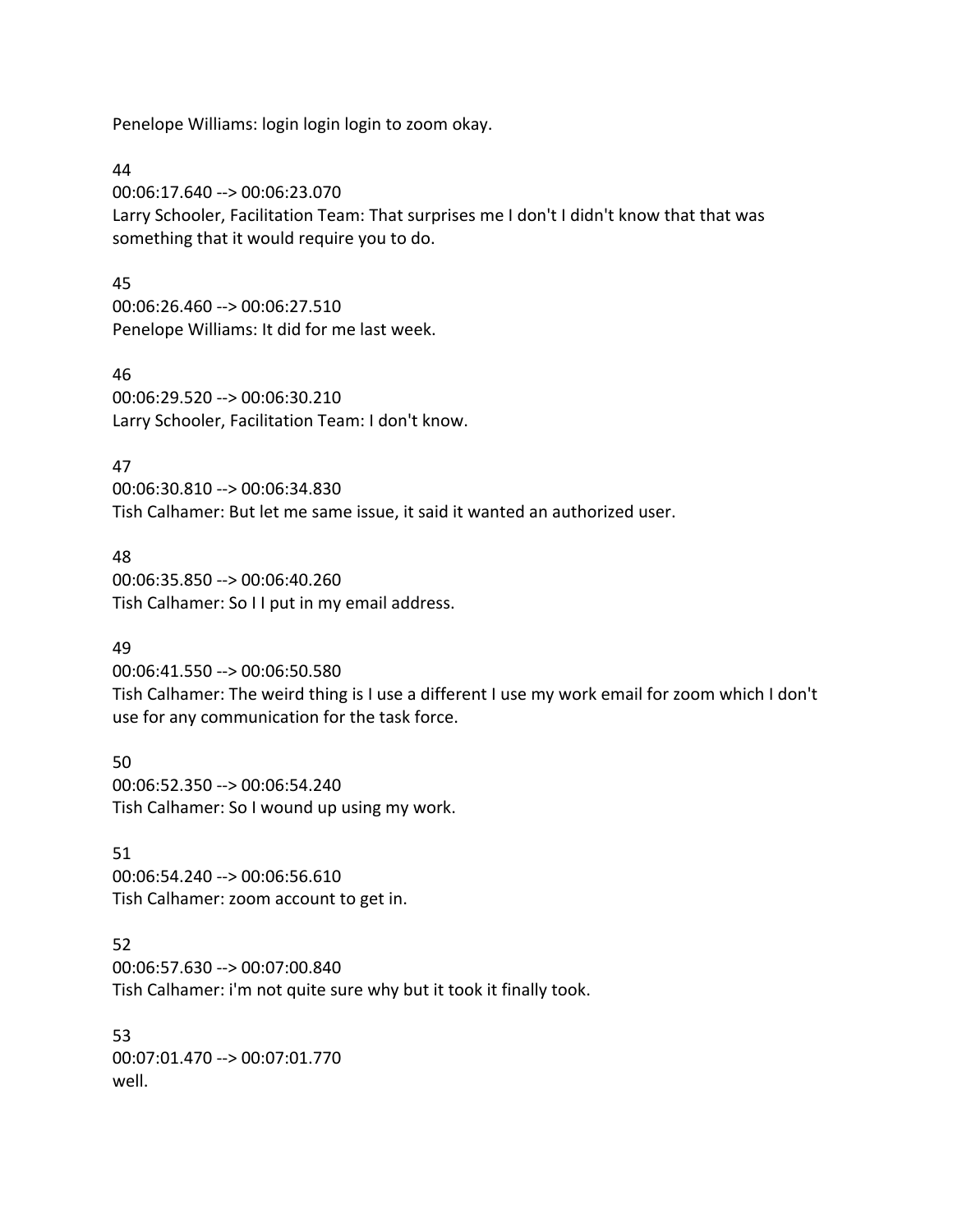00:07:03.030 --> 00:07:10.140

Larry Schooler, Facilitation Team: penny one one option, you might want to pursue is just trying to reset the password for that account and see if that.

## 55

00:07:11.370 --> 00:07:12.150 Larry Schooler, Facilitation Team: gets you anywhere.

## 56

00:07:12.750 --> 00:07:14.040 Penelope Williams: i'm not the administrator, though.

# 57

00:07:15.150 --> 00:07:21.420

Penelope Williams: I mean, I have my own zoom account but i'm using you guys, so the link that you guys sent me, so I can't reset anything.

## 58

00:07:21.660 --> 00:07:22.410 Larry Schooler, Facilitation Team: No, I know, but.

## 59

00:07:22.560 --> 00:07:25.860 Larry Schooler, Facilitation Team: You shouldn't have to log This is very strange.

## 60

00:07:25.920 --> 00:07:36.540 LeJewel Kelly Crigler: I very I it asks for your email address, and I use my personal one, and I also use my personal account information.

## 61

00:07:36.840 --> 00:07:42.600 LeJewel Kelly Crigler: Okay, well, basically, I think it's pretty much wanting you to have like your own personal account or I mean.

## 62

00:07:42.660 --> 00:07:44.340 LeJewel Kelly Crigler: And I don't know but.

## 63

00:07:44.400 --> 00:07:50.490

Penelope Williams: i'm Okay, you might I use the email address that I use for this, but it won't take it last week it was no problem.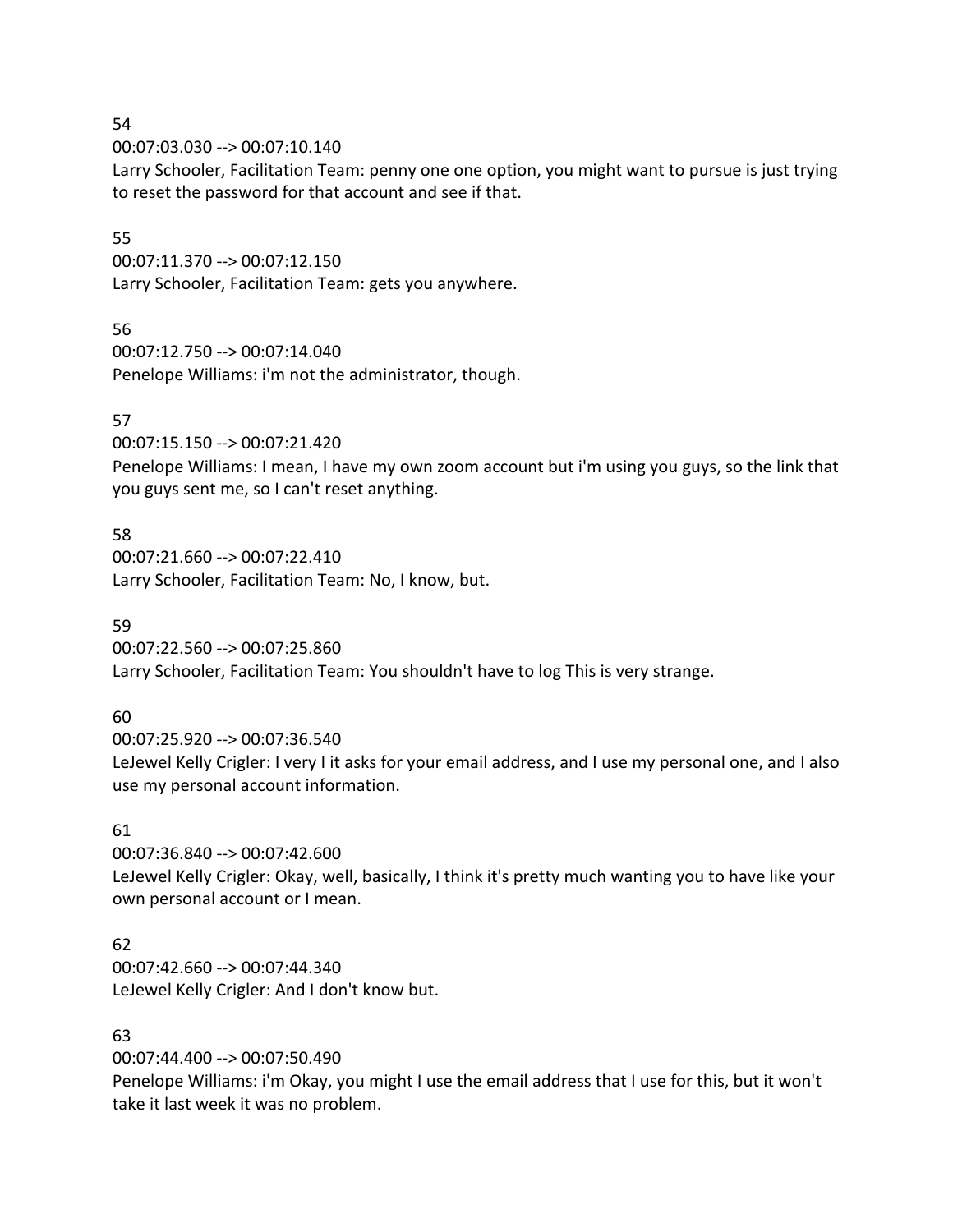#### 64 00:07:50.970 --> 00:07:51.450 Is.

### 65

00:07:52.560 --> 00:07:55.950 Penelope Williams: unusual my own account and then just join the meeting from there.

# 66

00:07:56.220 --> 00:07:57.930 Larry Schooler, Facilitation Team: Okay i'm so sorry pending I really.

# 67

00:07:57.990 --> 00:07:59.100 Larry Schooler, Facilitation Team: This is a mystery to me.

# 68

00:07:59.730 --> 00:08:03.210

Larry Schooler, Facilitation Team: Thanks for bringing it to our attention, though i'll look into it for next meeting for sure.

## 69

00:08:03.570 --> 00:08:15.030

Norma Ramos Facilitator (she, her, ella): yeah i'll take notes to Larry sorry to interrupt, but I do know that on some of the zoom sessions i've used at uic over the over the last year, sometimes they actually do.

70 00:08:15.030 --> 00:08:17.400 Norma Ramos Facilitator (she, her, ella): ask for the email address in order to log.

71 00:08:17.430 --> 00:08:18.030 18479772226: into.

## 72

00:08:18.060 --> 00:08:18.660 Norma Ramos Facilitator (she, her, ella): The zoom.

## 73

00:08:18.810 --> 00:08:23.580

Norma Ramos Facilitator (she, her, ella): it's almost like a registration process, but I didn't realize this was attached to this zoom account.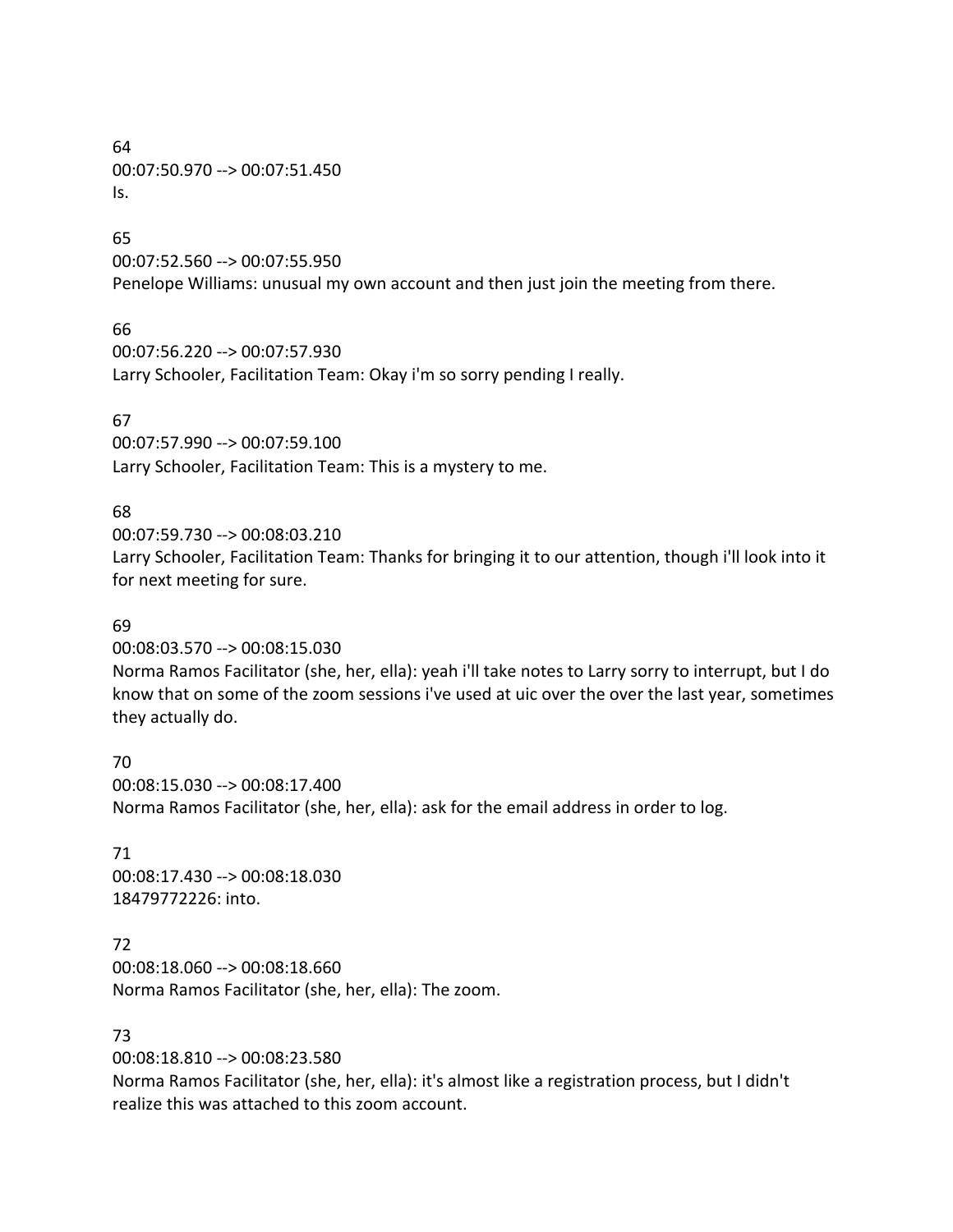### 74 00:08:23.610 --> 00:08:24.510 Norma Ramos Facilitator (she, her, ella): But we will.

### 75

00:08:24.570 --> 00:08:27.180 Norma Ramos Facilitator (she, her, ella): we'll take a look into this and will will kind of help.

## 76

00:08:27.570 --> 00:08:28.650 Norma Ramos Facilitator (she, her, ella): From that and send some.

## 77

00:08:29.130 --> 00:08:31.170 Norma Ramos Facilitator (she, her, ella): updates about that so sorry about.

# 78

00:08:31.170 --> 00:08:33.060 Larry Schooler, Facilitation Team: That yeah coming in with an email.

## 79

00:08:33.060 --> 00:08:35.880 Tish Calhamer: addresses no problem, but when it asked for a password.

## 80

00:08:36.300 --> 00:08:38.370 Tish Calhamer: That was when I was confused.

## 81

00:08:38.580 --> 00:08:40.710 Tish Calhamer: I just get my.

## 82

00:08:41.100 --> 00:08:42.690 Tish Calhamer: My zoom account password and it.

## 83 00:08:42.690 --> 00:08:43.950 18479772226: worked, but I.

84 00:08:45.810 --> 00:08:46.230 Larry Schooler, Facilitation Team: know.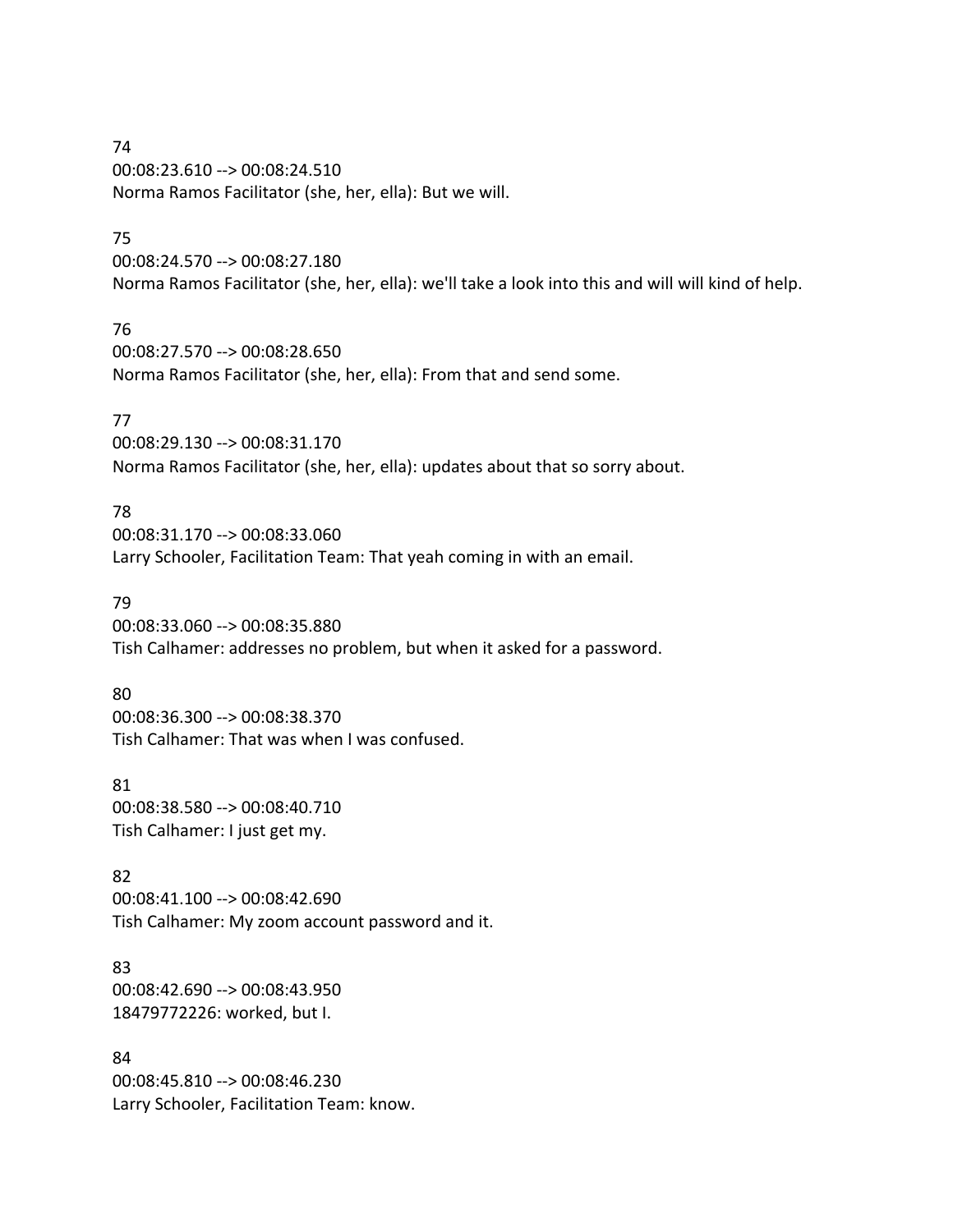85 00:08:46.560 --> 00:08:46.920 Larry Schooler, Facilitation Team: For sure.

86 00:08:50.010 --> 00:08:50.640 Penelope Williams: it's set up.

87 00:08:51.570 --> 00:08:51.870 To.

88 00:08:53.220 --> 00:08:53.580 Walter Blalark: do this.

89 00:08:55.620 --> 00:08:57.510 Larry Schooler, Facilitation Team: Task Force Members if you don't mind.

90 00:08:57.960 --> 00:08:59.340 Larry Schooler, Facilitation Team: Keeping yourself on mute with your.

91 00:08:59.970 --> 00:09:03.360 Walter Blalark: i'm sorry i'm trying to trying to get sermon on some.

92 00:09:04.230 --> 00:09:09.210 Larry Schooler, Facilitation Team: Okay, no problem, I think that might Sherman is that a 847977 is that you.

93 00:09:12.480 --> 00:09:12.810 Larry Schooler, Facilitation Team: Okay.

94 00:09:15.570 --> 00:09:15.840 Walter Blalark: No.

95 00:09:16.260 --> 00:09:18.660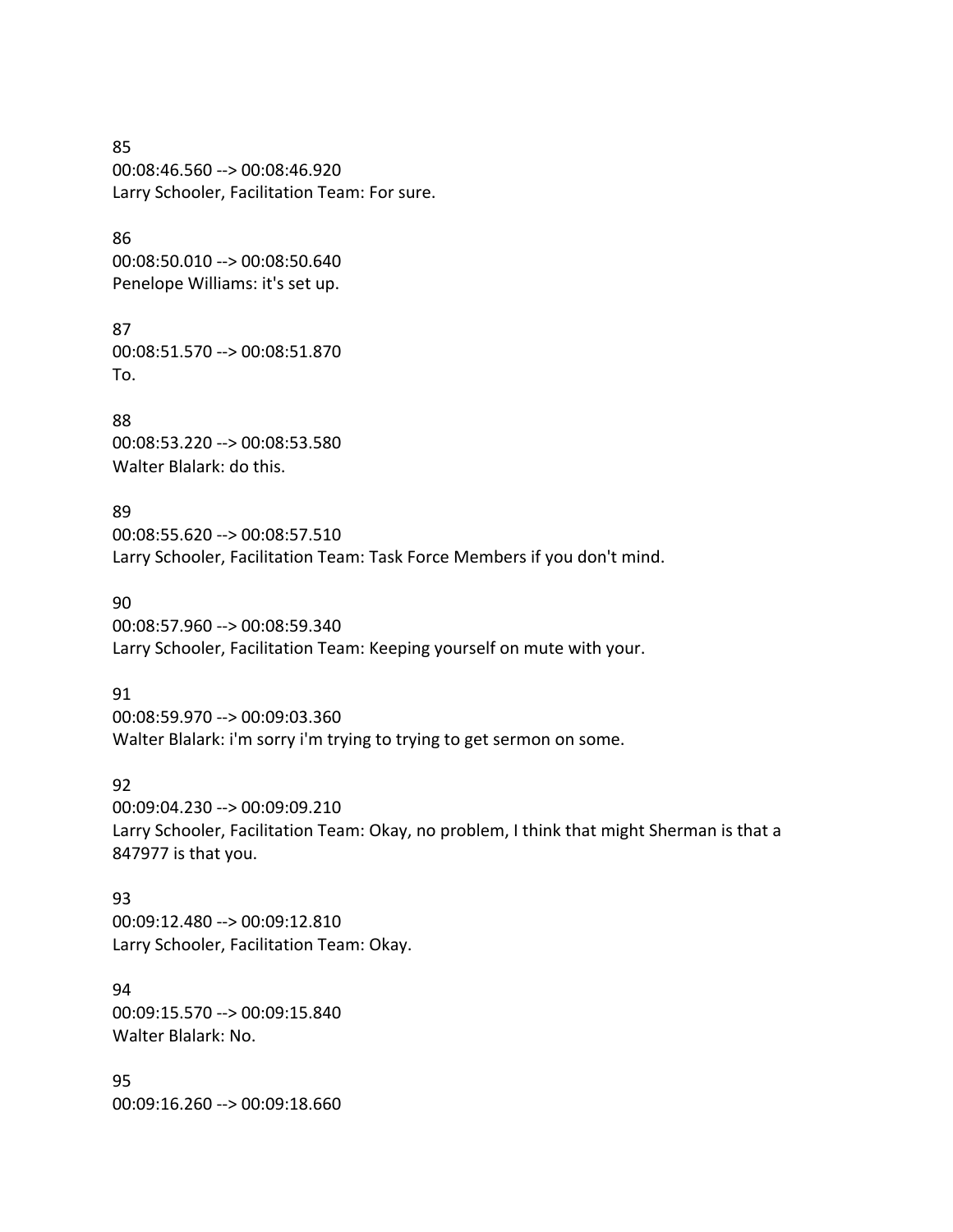Walter Blalark: problem with the computer so i'll put myself on mute and.

96

00:09:19.410 --> 00:09:25.920

Larry Schooler, Facilitation Team: Thank you very much for doing that I know he's had some difficulty okay well, let me go ahead and move us forward.

# 97

# 00:09:27.720 --> 00:09:33.330

Larry Schooler, Facilitation Team: These are the meeting objectives that we've set for tonight, just so that we're kind of oriented around what our main.

# 98

00:09:33.840 --> 00:09:39.780

Larry Schooler, Facilitation Team: tasks are want to talk again about the Chair co chair matter also with handling public communication.

# 99

00:09:40.350 --> 00:09:49.620

Larry Schooler, Facilitation Team: With the task force subcommittees informational needs and topical priorities, as well as the the next meetings agenda so that's what we're here to tackle tonight.

## 100

## 00:09:49.950 --> 00:09:59.790

Larry Schooler, Facilitation Team: This is a review slide of the discussion agreements that we had presented to you last time my read of our conversation last time was that these agreements were.

## 101

00:10:00.360 --> 00:10:15.180

Larry Schooler, Facilitation Team: satisfactory to folks but certainly if there are agreements that anyone would like to flag or amend or you know have some discomfort with or if there's anything missing, please share with that with us.

# 102

00:10:18.870 --> 00:10:20.130 Larry Schooler, Facilitation Team: And, otherwise we will.

## 103

00:10:21.270 --> 00:10:33.600

Larry Schooler, Facilitation Team: treat these as just kind of our way of keeping the space, inclusive and one in which everyone feels that they can share authentically their respective truth, so thank you all for that.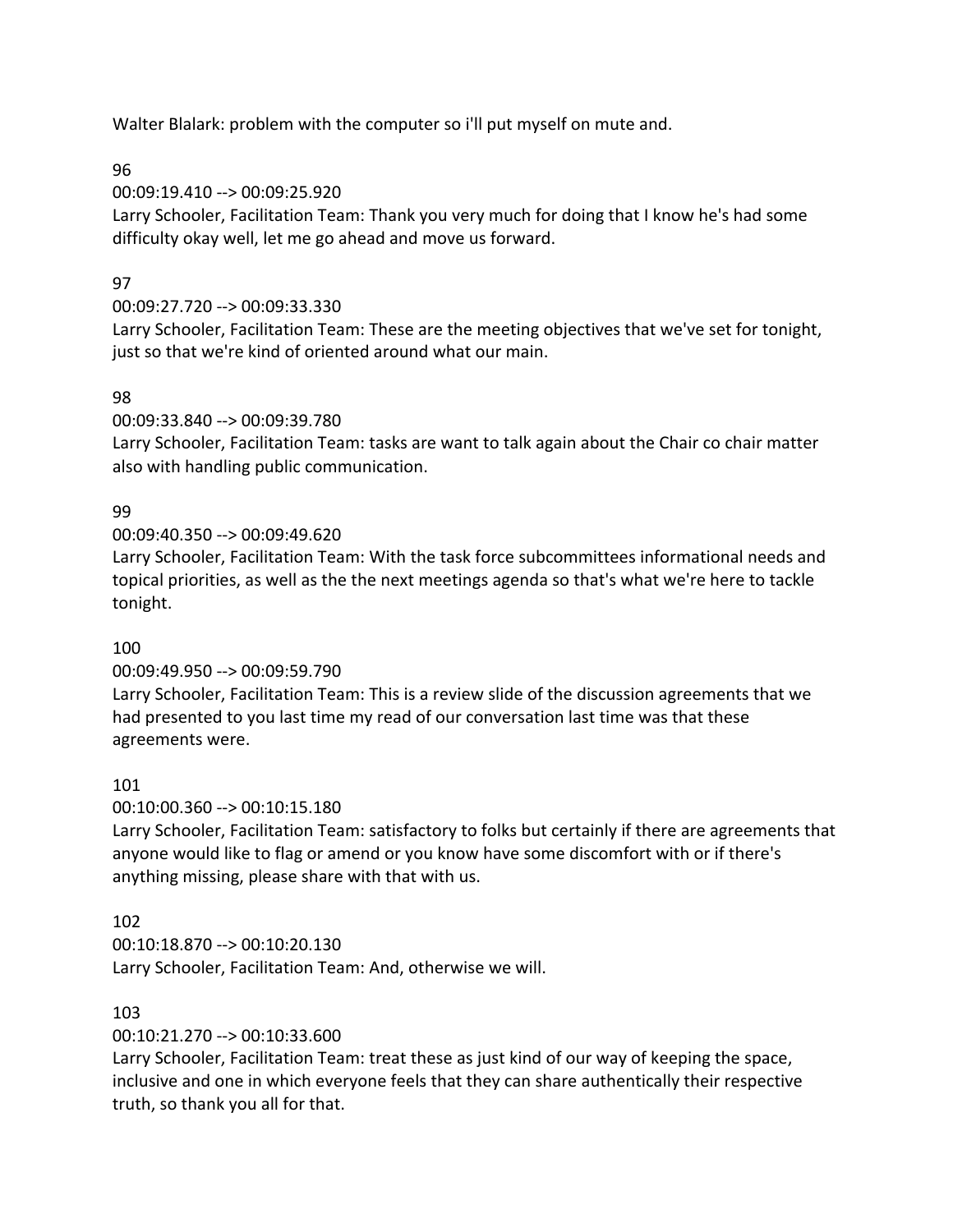104 00:10:34.230 --> 00:10:44.340 Danise Habun: So Mary to add something to the agreements and that would be that we would agreed to not use the chat.

105 00:10:45.720 --> 00:10:47.580 Danise Habun: For discussion items.

#### 106

00:10:49.170 --> 00:10:58.620 Larry Schooler, Facilitation Team: I really appreciate you mentioning that i'm going to stop screen share for just one minute, just so that I can be able to add notes to the to the slide itself.

#### 107

00:10:59.940 --> 00:11:00.510 Larry Schooler, Facilitation Team: So.

#### 108

00:11:01.530 --> 00:11:04.350 Larry Schooler, Facilitation Team: Denise could I say avoid No, sorry about the.

#### 109

00:11:05.910 --> 00:11:11.430 Larry Schooler, Facilitation Team: PowerPoint is not my friend avoid use of chat on zoom for.

110

00:11:12.840 --> 00:11:14.250 Larry Schooler, Facilitation Team: In meeting communication.

111 00:11:15.540 --> 00:11:16.260 Larry Schooler, Facilitation Team: Is that what you meant.

#### 112

00:11:17.670 --> 00:11:18.390 Larry Schooler, Facilitation Team: pretty much.

113

00:11:19.590 --> 00:11:22.290 Larry Schooler, Facilitation Team: anyone have any issue with that as an amended.

114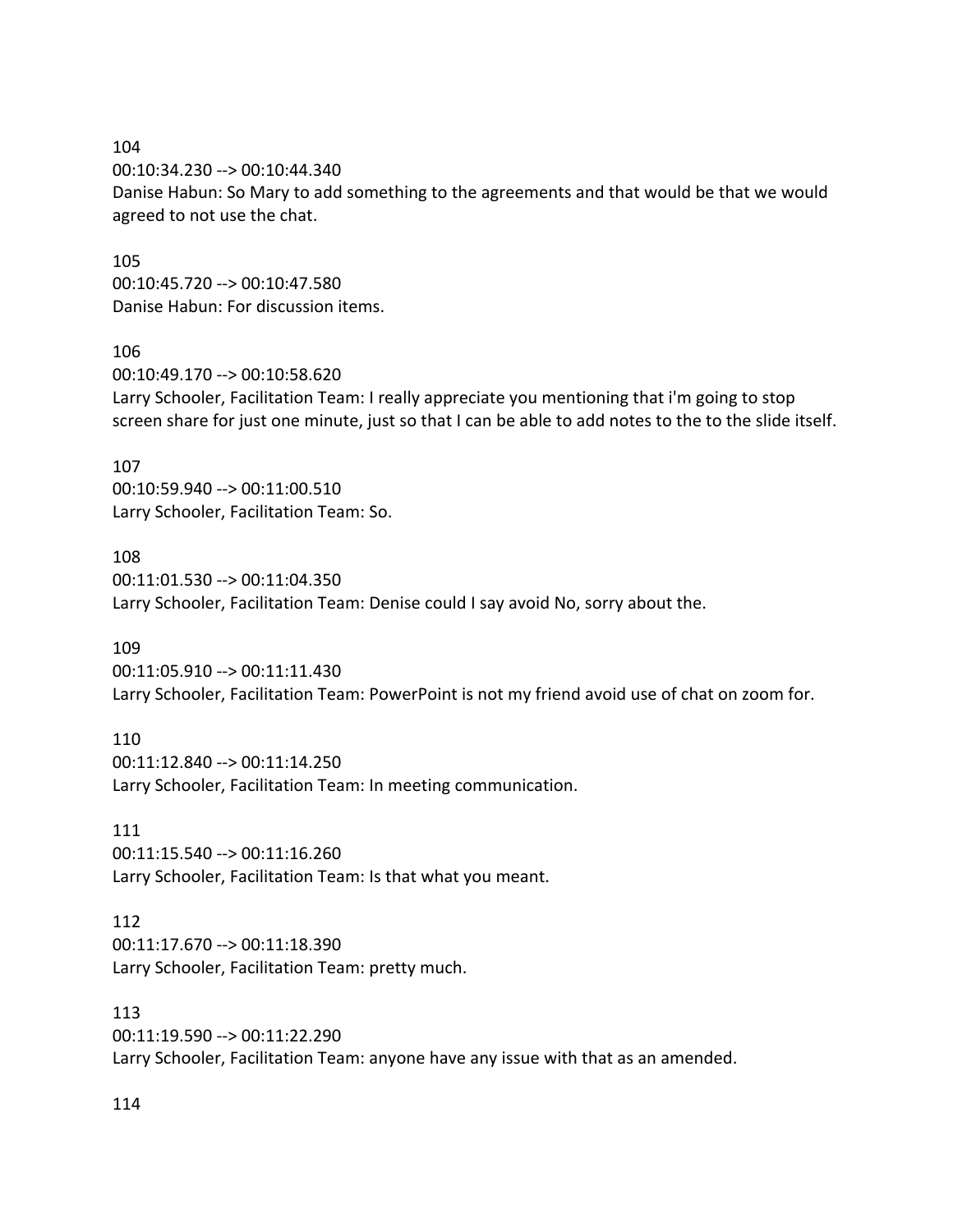00:11:23.340 --> 00:11:23.790 Larry Schooler, Facilitation Team: Agreement.

115 00:11:25.680 --> 00:11:27.360 Charles Horton: I do, yes or no confusion.

## 116

00:11:28.590 --> 00:11:35.850

Charles Horton: we're talking the difference between fat chat and just a cold sign in or thumbs up on what's fan.

# 117

00:11:36.060 --> 00:11:49.470

Larry Schooler, Facilitation Team: that's right yeah I think what she's saying is don't don't type in the text chat comments that you could you know make verbally because it's hard for us to kind of track both things and the public doesn't see them and those sorts of things.

118 00:11:52.890 --> 00:11:53.220 Larry Schooler, Facilitation Team: Okay.

119 00:11:54.480 --> 00:11:54.900 Larry Schooler, Facilitation Team: Kevin.

# 120

00:11:56.070 --> 00:12:10.950

Kevin Zaldivar he/him: Is this typing for public matters or could we use the chat to like further elaborate with each other on certain like topics like there's directed to the public and then there's a chat where we can privately messaged each other.

# 121

00:12:11.700 --> 00:12:36.210

Danise Habun: So Kevin if I can jump in to do that would be a violation of the open meetings act, so we have so if you want to elaborate and and you know that's a matter of US gaining trust with one another to have those rich discussions together that that needs to be public, rather than you know.

## 122

00:12:38.310 --> 00:12:44.070

Danise Habun: Rather than hidden within a chat box if that makes any sense.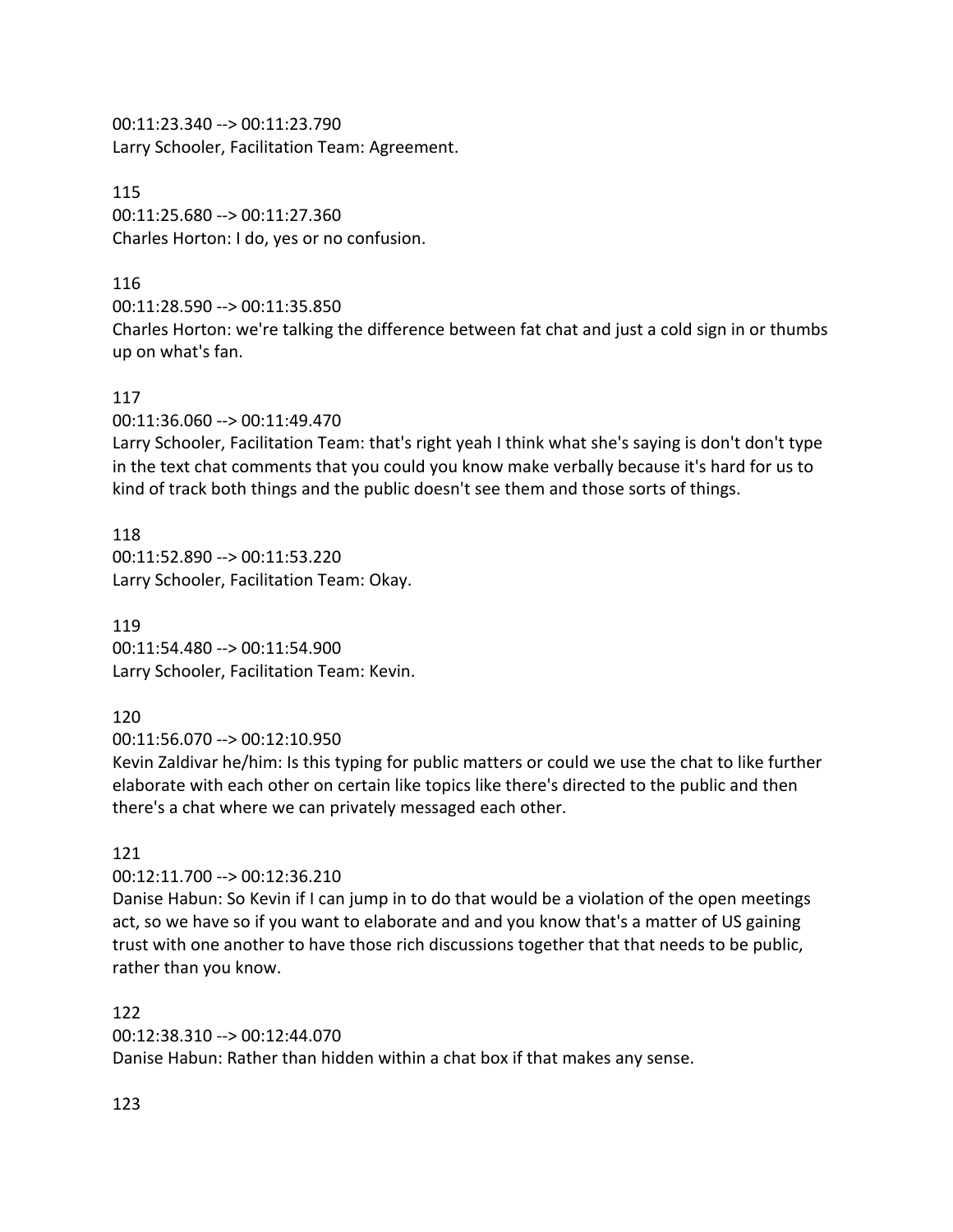### 00:12:44.850 --> 00:12:53.100

Kevin Zaldivar he/him: uh yeah I agree with what you're saying i'm like but like, if I have a question like I guess that would be asked publicly right is that what you're saying.

### 124

00:12:54.090 --> 00:13:04.020

Danise Habun: Right yeah yeah so and I think yeah, so I think if you have questions that the whole group needs to hear the questions.

## 125

00:13:07.230 --> 00:13:14.640

Larry Schooler, Facilitation Team: yeah I know that that makes for a little bit of a clunkier experience, but you know trust me when I say that i'll make sure that if questions need to be asked, will get them answered.

## 126

00:13:17.850 --> 00:13:20.400 Larry Schooler, Facilitation Team: All right, any other comments on the discussion agreements.

#### 127

00:13:23.670 --> 00:13:25.080 Larry Schooler, Facilitation Team: Denise Thank you, we appreciate that.

#### 128

00:13:27.150 --> 00:13:27.600 Larry Schooler, Facilitation Team: one.

## 129

00:13:28.650 --> 00:13:47.310

Larry Schooler, Facilitation Team: Okay i'm going to turn to assistant city manager Nava who, I think, is with us over at City Hall Council chambers, if not her then it might be somebody else but but from zoom two chambers just wanted to check in and see if any member of the public, wanted to comment to the task force.

#### 130

00:13:50.970 --> 00:13:52.350 City Hall Council Chambers: No public is presently.

#### 131

00:13:52.830 --> 00:14:04.170

Larry Schooler, Facilitation Team: Thank you very much for the public that's watching we, for the moment, are going to for certain accommodate public comment in these meetings at Council chambers, but.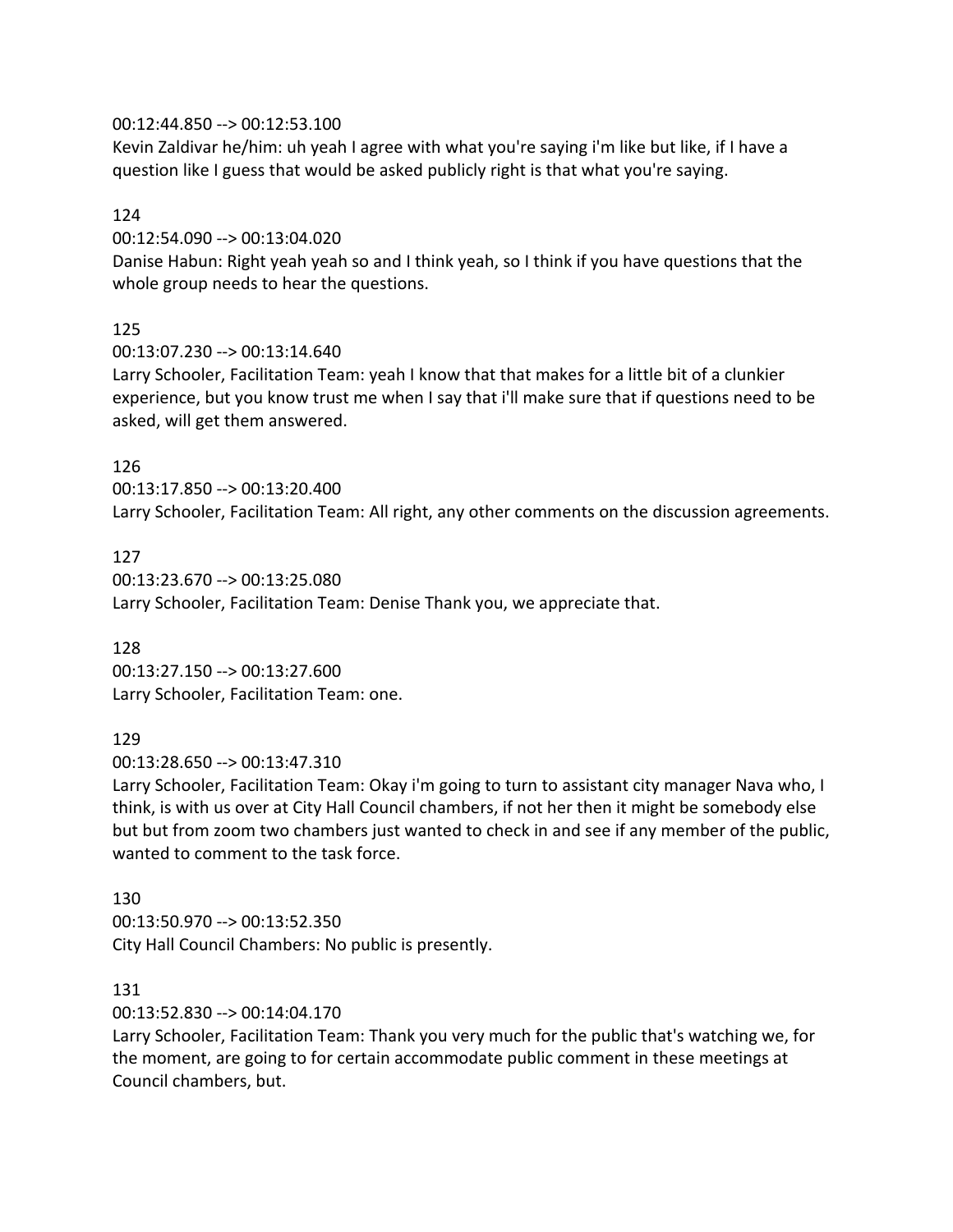00:14:05.010 --> 00:14:09.720

Larry Schooler, Facilitation Team: Our team is discussing ways that we can provide alternatives, maybe a call in number.

## 133

00:14:10.530 --> 00:14:18.870

Larry Schooler, Facilitation Team: or or other means, but for now, if you have comments you'd like to make during a task force meeting we'd encourage you to come to Council chambers at City Hall.

## 134

00:14:19.200 --> 00:14:30.330

Larry Schooler, Facilitation Team: and a member of the staff will be there, they can integrate your commentary into our meeting and if there happened to be any members of the public who show up later just let us know, and we can we can circle back.

# 135

00:14:32.820 --> 00:14:43.590

Larry Schooler, Facilitation Team: Okay, let me move to summary of last week's meeting and the Minutes, and so what i'm going to do is i'm going to briefly oh i'm sorry testosterone brockway.

## 136

00:14:45.210 --> 00:14:49.320 Joshua Brockway: It was just looking over the agenda, I think he did you address the Spanish.

## 137

00:14:49.710 --> 00:14:51.570 Joshua Brockway: You know I i've got my slides all.

## 138

00:14:51.660 --> 00:14:52.470 Larry Schooler, Facilitation Team: twisted around.

## 139

00:14:52.800 --> 00:14:56.580 Larry Schooler, Facilitation Team: So i've got them in the wrong sequence, let me do minutes real quickly and then.

140 00:14:56.640 --> 00:14:57.720 Joshua Brockway: yeah into Spanish.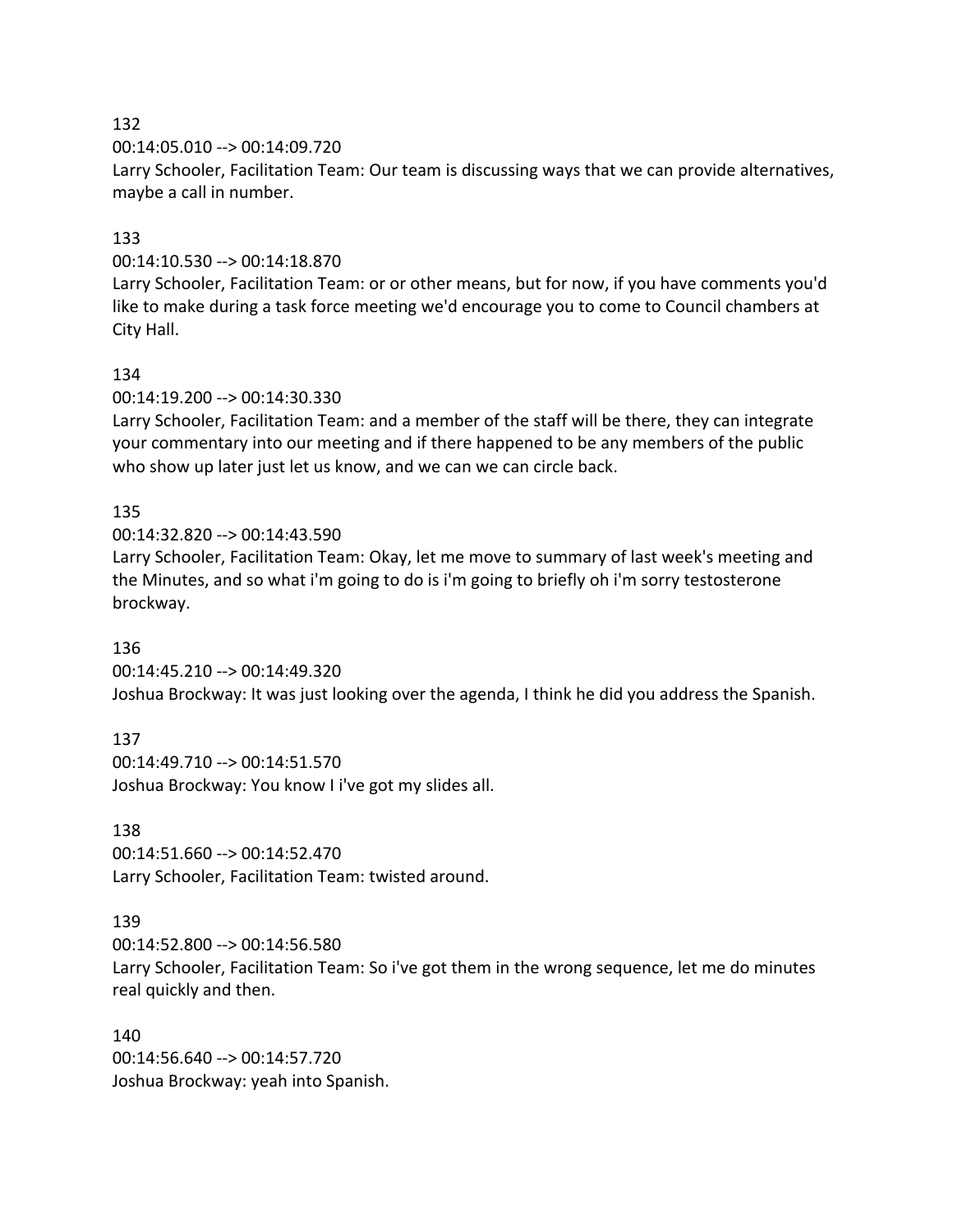00:14:58.050 --> 00:15:05.490

Larry Schooler, Facilitation Team: I get the span of straightaway yeah we you caught me I was looking at too many different agendas drafts, I should say so.

# 142

## 00:15:06.540 --> 00:15:13.950

Larry Schooler, Facilitation Team: This is a high level summary of the meeting from last week that you can see up on the screen, we of course had welcoming remarks the beginning from.

## 143

## 00:15:14.400 --> 00:15:22.320

Larry Schooler, Facilitation Team: The the Council members and the police chief we talked about discussion agreements, all of the task force members introduce themselves and shared their goals.

## 144

## 00:15:22.860 --> 00:15:33.780

Larry Schooler, Facilitation Team: The facilitation team reviewed themes from our individual interviews with you all, we talked about the task forces scope of work and we asked for your input on the prioritization of those topics.

## 145

## 00:15:34.290 --> 00:15:41.820

Larry Schooler, Facilitation Team: We also talked about the leadership structure, the idea of a chair and co chair, or some other models and agreed to continue that conversation this week.

## 146

## 00:15:42.300 --> 00:15:53.370

Larry Schooler, Facilitation Team: And then we discussed meeting logistics and determine that, for now, we would adopt a first and third Thursdays meeting schedule at 6pm and for the moment, we would have the meetings virtually pending.

## 147

## 00:15:53.790 --> 00:16:01.710

Larry Schooler, Facilitation Team: Changes to either federal state and local public health guidelines or policies relative to covert 19 We certainly appreciate.

## 148

# 00:16:02.220 --> 00:16:16.530

Larry Schooler, Facilitation Team: folks flexibility and resilience during what's been just such a terrible almost two year odyssey with this with this wretched disease and for anyone who is more directly impacted we pray for your well being and your your loved ones well being.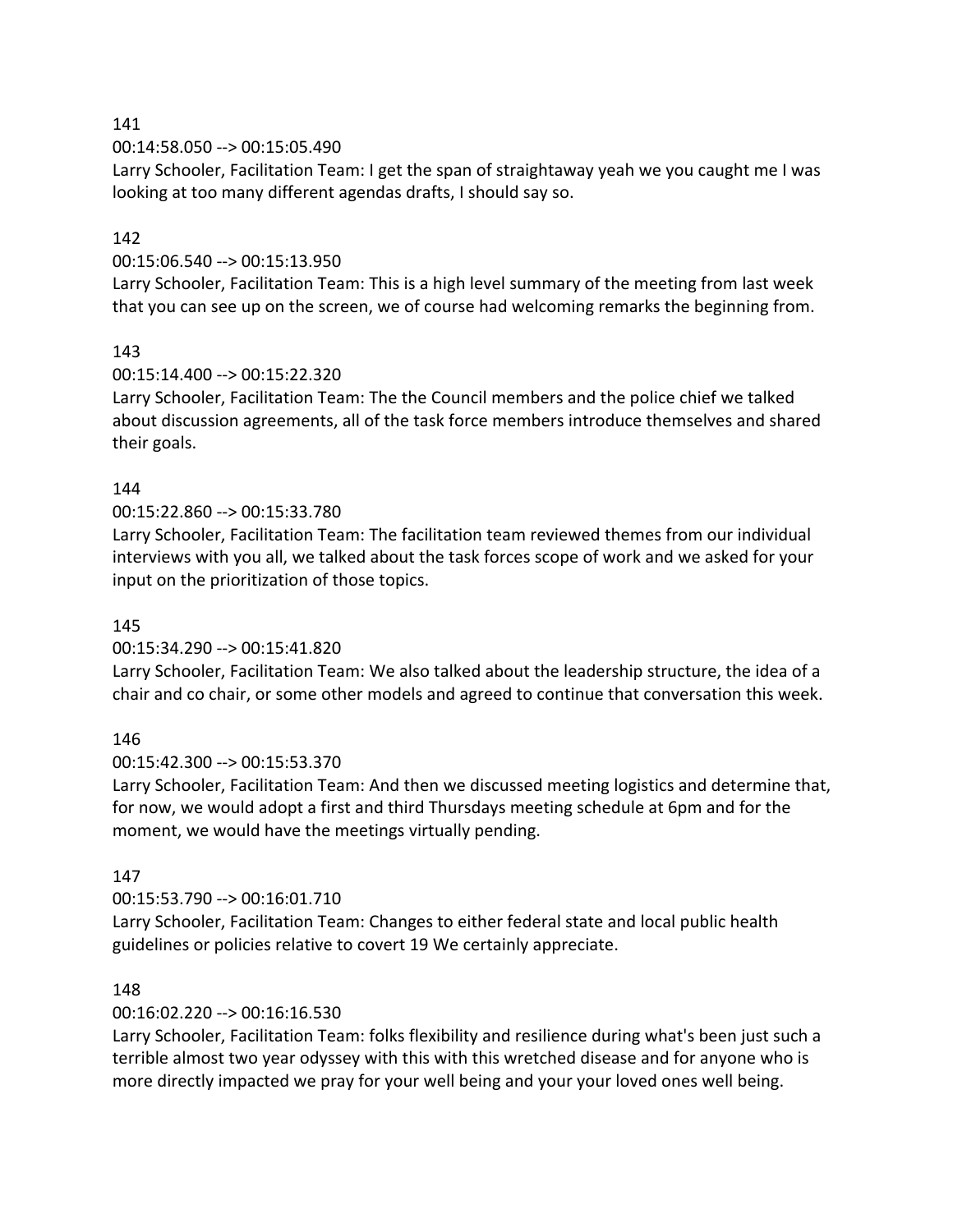00:16:17.760 --> 00:16:25.620

Larry Schooler, Facilitation Team: What i'm going to do for just a moment just to be official is i'm going to shift my share my screen share over to the.

### 150

00:16:26.160 --> 00:16:43.950

Larry Schooler, Facilitation Team: Actual meeting document meeting minutes document I should say that I developed and that way you all can just see something more like official minutes and give me any comments or revisions to it so bear with me for one moment.

151

00:16:48.120 --> 00:16:49.620 Larry Schooler, Facilitation Team: Okay, let me try to.

### 152

00:16:50.820 --> 00:16:55.200

Larry Schooler, Facilitation Team: Is that a text big enough for everyone to see it some up or said okay.

### 153

00:16:57.360 --> 00:17:03.690

Larry Schooler, Facilitation Team: Here you can see, of course, the was the first meeting it was conducted on the 30th via zoom it lists all of the participants.

#### 154

#### 00:17:04.110 --> 00:17:17.550

Larry Schooler, Facilitation Team: I want to certainly make sure I didn't make any spelling mistakes in everyone's names and that I didn't know met anyone who was in the meeting, so, if you would look that over and make sure you see your name listed and spelled correctly, that would be great.

155 00:17:18.420 --> 00:17:20.250 Danise Habun: you're misspelled when that name.

156 00:17:20.850 --> 00:17:21.300 See.

157 00:17:23.370 --> 00:17:24.990 Larry Schooler, Facilitation Team: I jinx myself didn't I.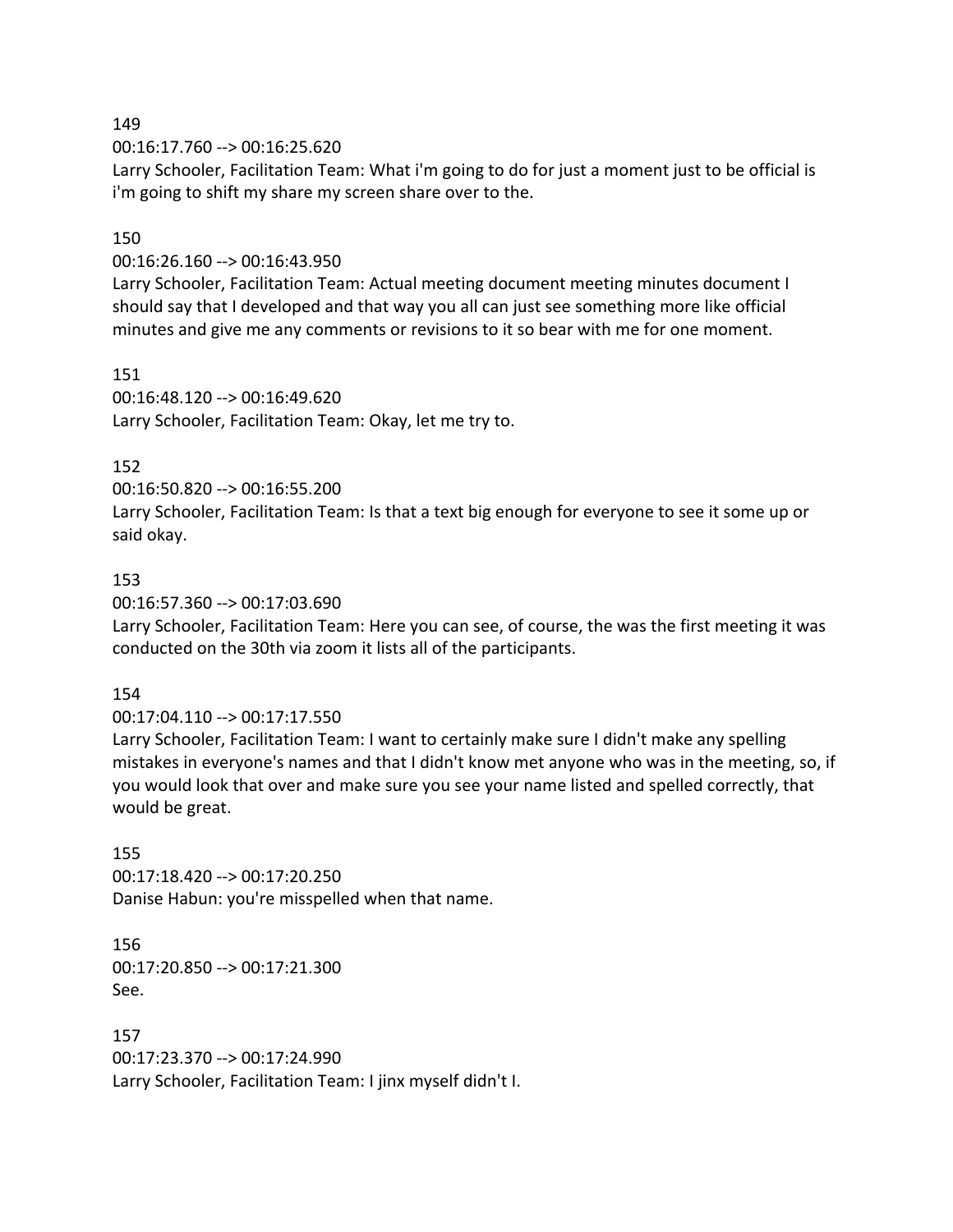158 00:17:25.200 --> 00:17:26.130 Danise Habun: Yes, you did.

### 159

00:17:26.670 --> 00:17:27.720 Larry Schooler, Facilitation Team: i'm so sorry Denise.

### 160

00:17:31.560 --> 00:17:32.700

Larry Schooler, Facilitation Team: Any other corrections there.

## 161

00:17:39.990 --> 00:17:46.500

Larry Schooler, Facilitation Team: What I have here going forward for the rest of the agenda is essentially just what, if any, action was taken.

# 162

00:17:47.370 --> 00:18:02.970

Larry Schooler, Facilitation Team: So, of course, the beginning of the meeting, the welcoming remarks, the support for discussion agreements, the introductions no formal action was taken, of course, the facilitators report on themes from the interviews no formal action was taken on those.

## 163

00:18:04.260 --> 00:18:12.330

Larry Schooler, Facilitation Team: In this case with the polling around prioritization I just noted that the three specifically high vote getting priorities were.

## 164

00:18:12.750 --> 00:18:21.060

Larry Schooler, Facilitation Team: The accountability for the PD consistency of use of force policies with best practices and the evaluation of current ED training.

## 165

## 00:18:21.660 --> 00:18:31.740

Larry Schooler, Facilitation Team: and noted that all topics across the entire scope will of course be considered, but the straw poll will help with determining what topics might be taken up first, second, third and beyond.

## 166

00:18:36.180 --> 00:18:43.500

Larry Schooler, Facilitation Team: And then we of course discuss the Co chair chair matter and the task force requested additional information before making any decisions on that.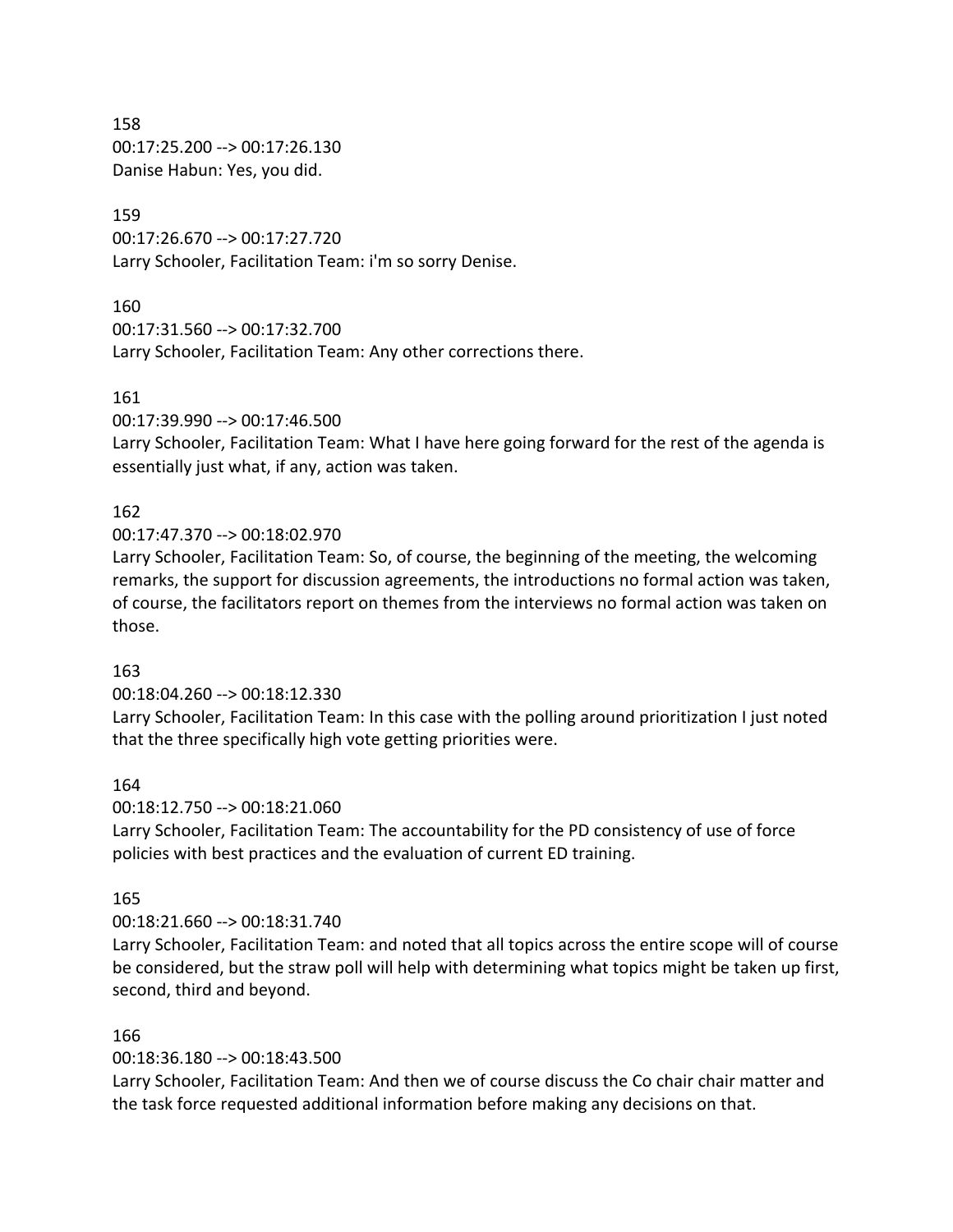00:18:44.520 --> 00:18:54.150

Larry Schooler, Facilitation Team: Via consensus agreed to the schedule that I just mentioned, for first and third Thursdays with other dates and times for Community meetings that might be more convenient for the public.

## 168

## 00:18:54.690 --> 00:19:06.420

Larry Schooler, Facilitation Team: and also to meet virtually for the time being, and then, of course, noting that the task force, Members will read an email sent by a citizen to the task force, which we will discuss here shortly, and that we adjourn to eight o'clock.

## 169

00:19:07.350 --> 00:19:09.540 Larry Schooler, Facilitation Team: anyone have any edits they'd like to make.

# 170

00:19:13.980 --> 00:19:14.580 Larry Schooler, Facilitation Team: hey Mr Bradley.

## 171

00:19:17.670 --> 00:19:24.060

Larry Schooler, Facilitation Team: just looking for any either spelling corrections on folks names or omissions, there are any other minutes amendments.

# 172

00:19:30.180 --> 00:19:38.370

Larry Schooler, Facilitation Team: Okay, not hearing anything can folks just give a thumbs up if they feel Okay, with the Minutes as I shared them looking across.

## 173

00:19:39.330 --> 00:19:49.050

Larry Schooler, Facilitation Team: Okay, probably the least interesting part of any meeting, but it is very vital so thank you all for obliging us on that all right, let me get back to the slide deck.

## 174

00:19:50.850 --> 00:20:01.500

Larry Schooler, Facilitation Team: move on to Spanish interpretation I i'm not sure whether the city manager has gotten on the line, yet he had said he might join us this evening.

175 00:20:02.730 --> 00:20:14.340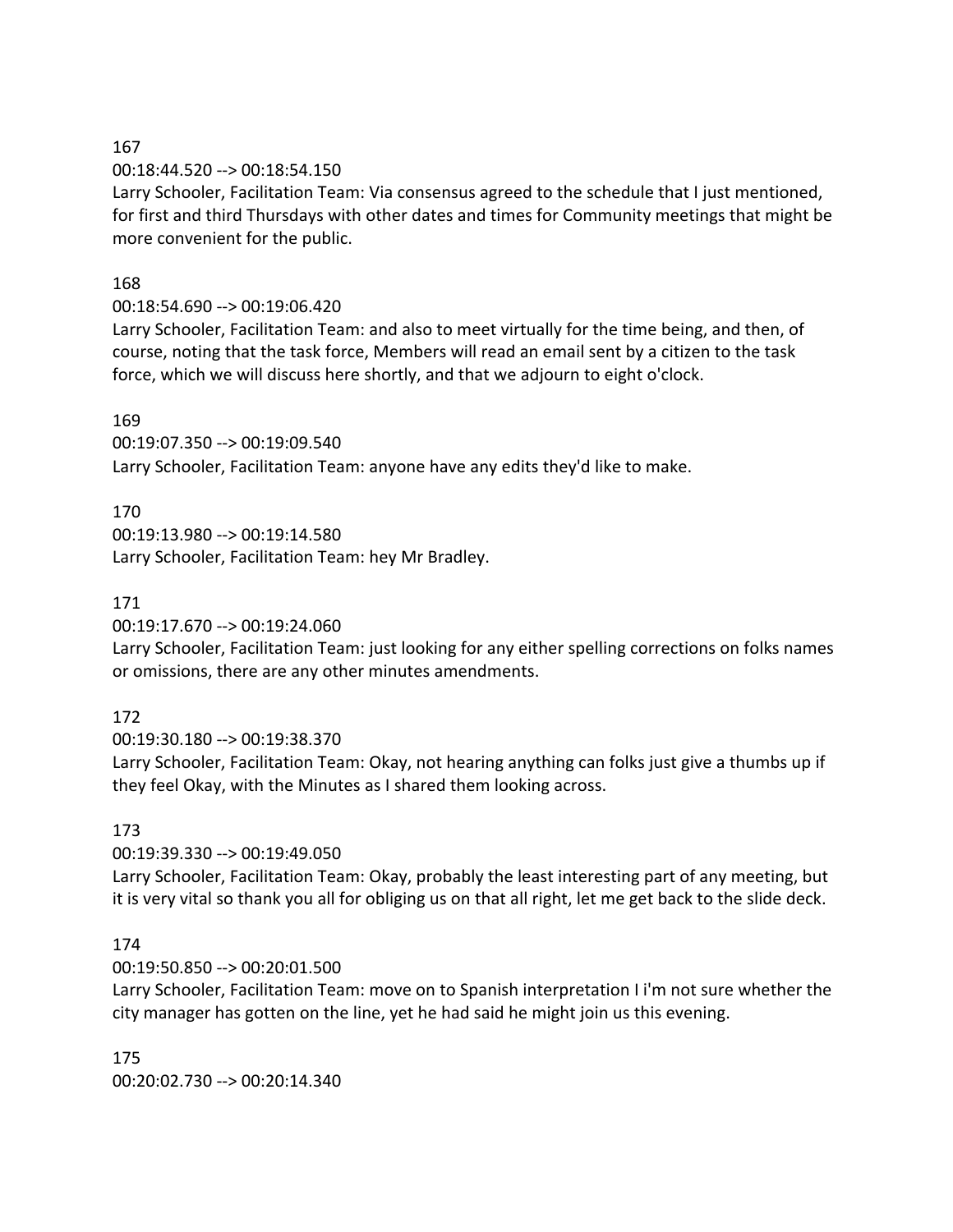Larry Schooler, Facilitation Team: But I wanted to share with you all, some of the conversations that have been had since last meeting relative to how to provide access for Spanish speakers, let me just pause city manager, are you on the line.

176 00:20:17.460 --> 00:20:17.760 Larry Schooler, Facilitation Team: Okay.

177 00:20:20.370 --> 00:20:20.910 Larry Schooler, Facilitation Team: We.

178

00:20:22.140 --> 00:20:31.200

Larry Schooler, Facilitation Team: looked into, essentially the logistics associated with a couple of different ways to provide Spanish language access one, of course, is to have an interpreter.

## 179

00:20:31.890 --> 00:20:39.420

Larry Schooler, Facilitation Team: live in the meetings, providing simultaneous interpretation and some of you may have been in a zoom meeting where you could.

## 180

00:20:39.750 --> 00:20:51.600

Larry Schooler, Facilitation Team: Essentially, select at the bottom of the screen to hear the audio and either English or Spanish and so a Spanish interpreter would be audible only if you clicked on that.

181

00:20:53.130 --> 00:20:59.970

Larry Schooler, Facilitation Team: Will not only but would be audible if you clicked on that on that button in the in the zoom meeting, while we're meeting virtually.

## 182

00:21:01.290 --> 00:21:12.120

Larry Schooler, Facilitation Team: We also discussed the possibility of having regular Task Force meetings be translated, so we do have transcripts of these meetings, since they're being recorded.

## 183

00:21:12.570 --> 00:21:19.740

Larry Schooler, Facilitation Team: And so the idea is that an interpreter a translator would go through that English language transcript render it in Spanish.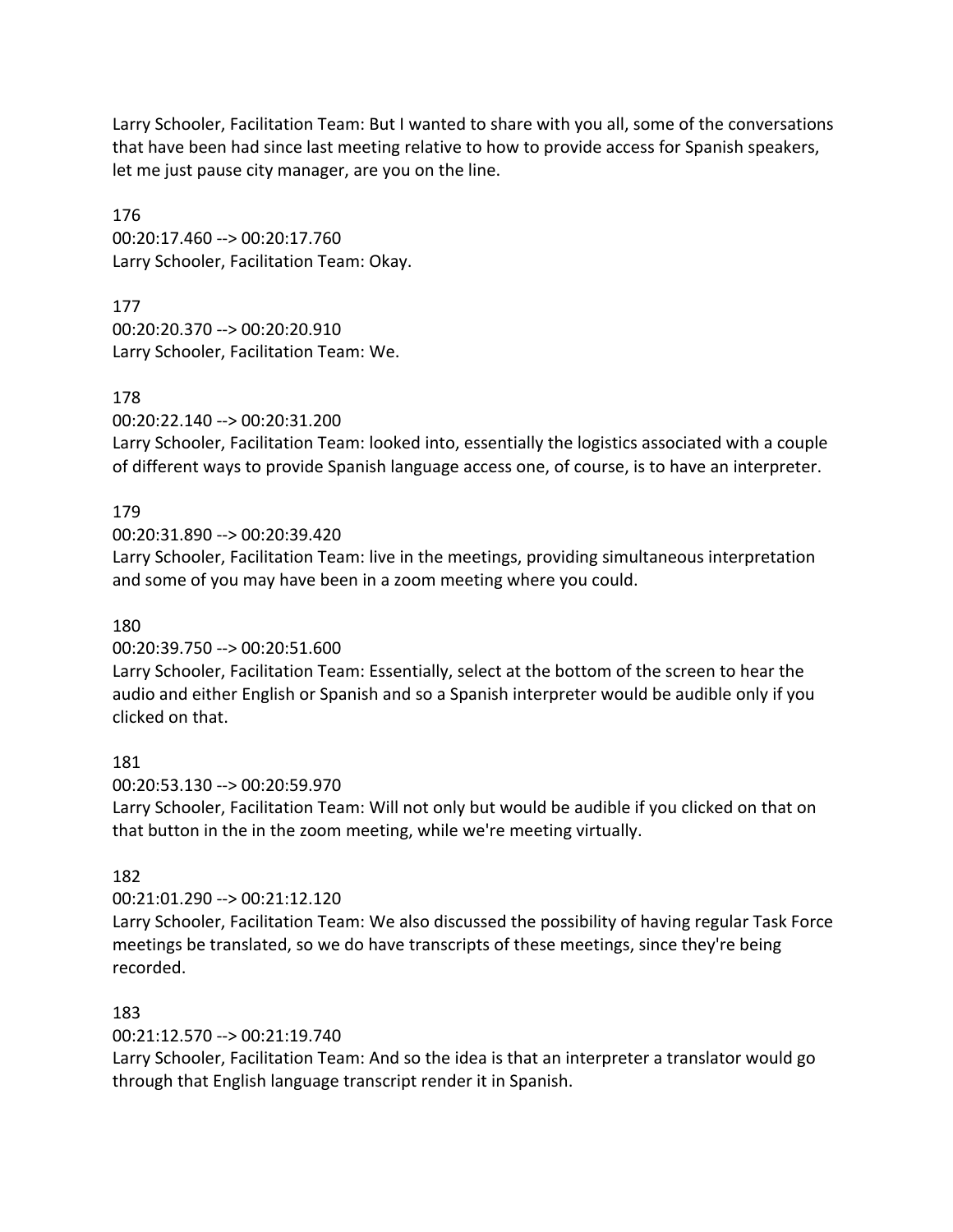00:21:20.730 --> 00:21:24.600

Larry Schooler, Facilitation Team: And then that would be shared with the public for anyone who would like to.

# 185

00:21:25.200 --> 00:21:31.080

Larry Schooler, Facilitation Team: read it, we also in our minds we're distinguishing between these regular taskforce meetings and Community meetings.

## 186

00:21:31.350 --> 00:21:39.180

Larry Schooler, Facilitation Team: And when I say Community meetings, I mean the meetings where the focus is on the public and the main purpose of the meeting is to collect Community intimate input.

## 187

### 00:21:39.570 --> 00:21:51.270

Larry Schooler, Facilitation Team: And to hear their sentiments and I think our team feels fairly strongly that those meetings should have real time interpreters at them, so to just allow as many people as possible to speak in their.

#### 188

#### 00:21:51.750 --> 00:21:58.470

Larry Schooler, Facilitation Team: Most comfortable language as they talk about these important issues, I think that our conversations with the city.

## 189

#### 00:21:59.070 --> 00:22:18.270

Larry Schooler, Facilitation Team: have led us to understand that there is enough available current budget to have meeting transcripts translated into Spanish after the fact, and that can be done, essentially straight away, there would need to be an approval of additional budget for there to be.

#### 190

#### 00:22:19.320 --> 00:22:33.810

Larry Schooler, Facilitation Team: Real time interpreters staffing each of the meetings and providing simultaneous interpretation, as you might guess that's a typically an hourly rate and a two hour minimum for those interpreters, at least in my experience, so I think the.

### 191

## 00:22:34.860 --> 00:22:50.820

Larry Schooler, Facilitation Team: ultimate desire of all of us is to ensure that Spanish speakers feel that they can engage with this body and and know what you all, are doing, and that is the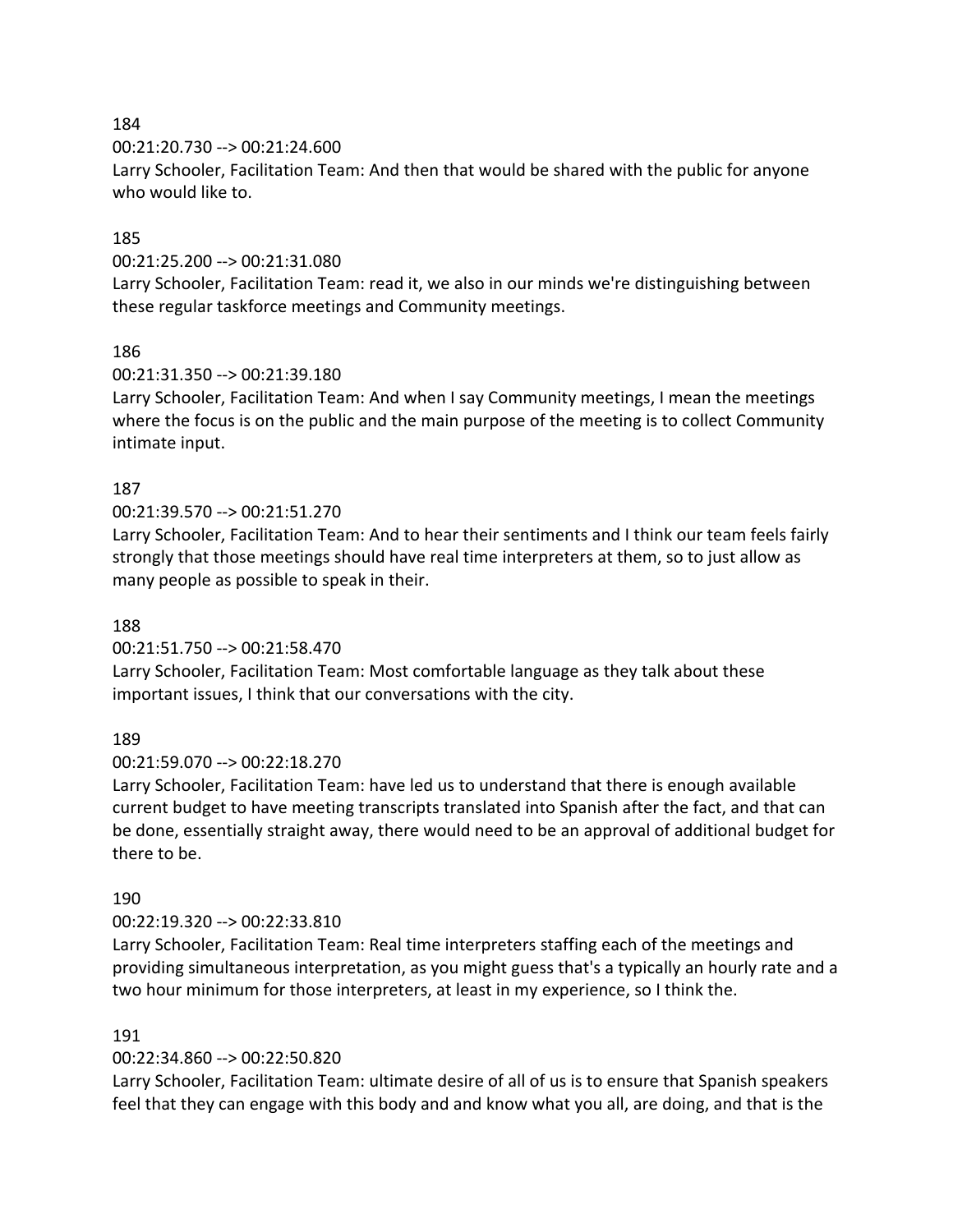course of action that's being contemplated at this point and want to share that with you go ahead.

### 192

00:22:52.260 --> 00:22:53.220

Larry Schooler, Facilitation Team: Task Force number caliber.

## 193

## 00:22:54.240 --> 00:23:04.050

Tish Calhamer: I thank you, I was wondering if maybe we could have a quick show of hands of who is bilingual who does speak Spanish I do I would be willing to.

### 194

00:23:04.620 --> 00:23:21.150

Tish Calhamer: Answer comments that might come in and Spanish I can translate into English, so that the English speakers understand the Spanish speakers and vice versa, and if anybody else's is willing to do so that may that may provide a little bit of Spanish during the course of the meeting.

### 195

00:23:22.680 --> 00:23:30.480

Larry Schooler, Facilitation Team: I really that's a really great out of the box suggestion and I appreciate you volunteering that I see Task Force members all of ours hand which is great.

## 196

00:23:32.400 --> 00:23:36.030 Larry Schooler, Facilitation Team: I don't see any other hands at the moment.

#### 197

00:23:37.440 --> 00:23:40.680

Larry Schooler, Facilitation Team: Are there any other Spanish speakers who could help with that task.

## 198

00:23:44.280 --> 00:23:56.130

Karen Arreola (she/her): I do, I am bilingual, but I am not comfortable and I don't think we should be translating on anything that could be so vital vital information to the public on if we are not equipped to do so.

## 199

00:23:56.820 --> 00:24:07.050

Karen Arreola (she/her): I can but I do think there's professionals out there that solely could translate it proficiently for the public, I think it's really important.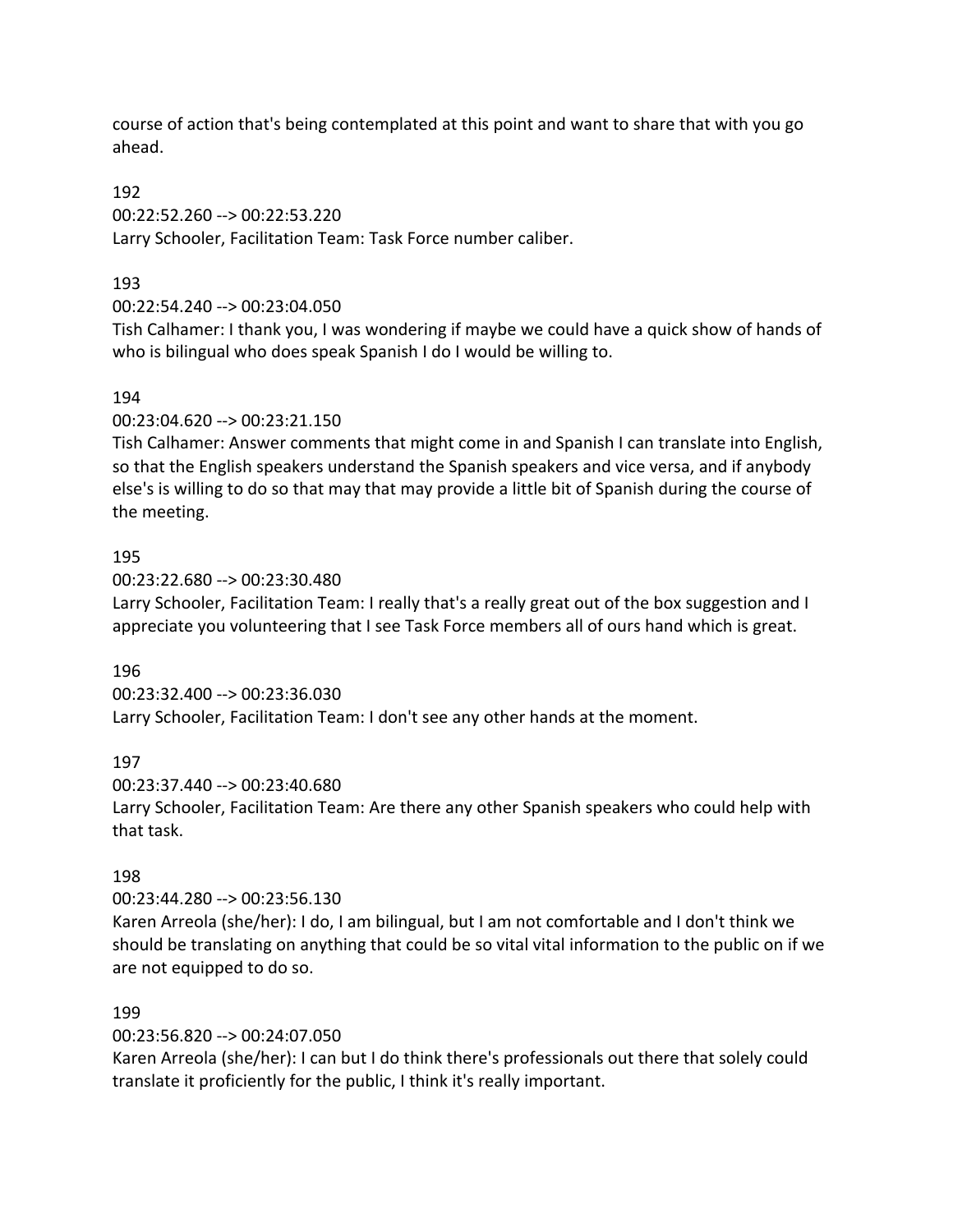00:24:08.310 --> 00:24:12.390

Larry Schooler, Facilitation Team: thanks for that input appreciate it, the test for summer cordova did you want to share.

### 201

00:24:13.050 --> 00:24:15.210

Ismael Cordovà: yeah I would have to agree with Karen I think that.

### 202

00:24:15.720 --> 00:24:26.220

Ismael Cordovà: When I at least like translated on my own behalf, I see my own bias and especially when it comes to my town, and I think that's something that we should be careful of because when you have someone that translate.

#### 203

00:24:26.700 --> 00:24:39.420

Ismael Cordovà: It, whether it be like an online translation or an in person translation, there is no bias and there is no like touch tone it's just kind of pretty straightforward with the fact, and I think that it just the most appropriate measures that we could take as a group.

#### 204

00:24:40.500 --> 00:24:49.770

Larry Schooler, Facilitation Team: thanks for that as well i'm sure that both Task Force members Ariel and and cordova are you know, probably appreciative of.

#### 205

00:24:50.250 --> 00:25:03.420

Larry Schooler, Facilitation Team: Desperate summer cameras, you know willingness to volunteer but at the same time i'm hearing let's let's try to give some independence to that person that's in that role, a test scores from riquelme or did you want to add anything.

#### 206

00:25:05.610 --> 00:25:06.540 Tish Calhamer: that's fine with me.

#### 207

00:25:06.960 --> 00:25:09.180 Ismael Cordovà: Okay, thank you, thank you for your recommendation.

#### 208

00:25:10.410 --> 00:25:10.680 Larry Schooler, Facilitation Team: yeah.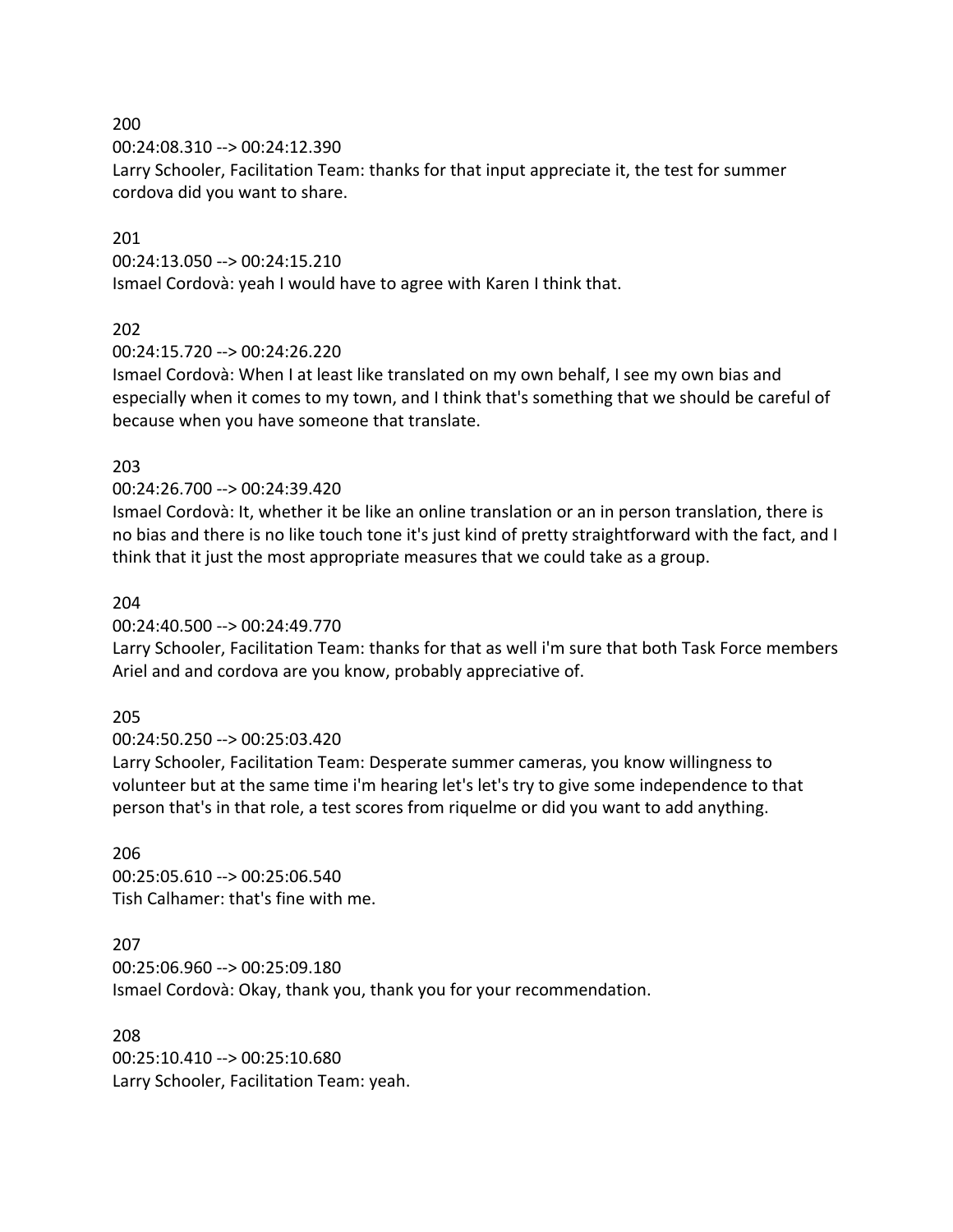00:25:12.060 --> 00:25:19.890

Larry Schooler, Facilitation Team: it's so interesting across the country, how many different ways this gets handled and how many pros and cons, there can be so.

### 210

00:25:20.940 --> 00:25:24.720

Larry Schooler, Facilitation Team: Is there any other input anyone would like to share, about Spanish interpretation, for the moment.

#### 211

00:25:26.400 --> 00:25:31.830 Joe Hoereth: Larry I noticed that test for some numbers out of our head his hand up, I think, at one point.

### 212

00:25:33.420 --> 00:25:40.680

Larry Schooler, Facilitation Team: I think, Joe that was in reference to who else spoke Spanish well enough to interpret test for some result of ours that right, I think so.

213 00:25:42.060 --> 00:25:42.570 Kevin Zaldivar he/him: Correct.

#### 214

00:25:42.870 --> 00:25:48.900

Larry Schooler, Facilitation Team: Okay, I don't know about you all, but I am just mesmerized by the photo on Task Force members out of our zoom account.

215 00:25:50.640 --> 00:25:51.600 Larry Schooler, Facilitation Team: For what that's worth.

#### 216

00:25:52.920 --> 00:25:53.280 Larry Schooler, Facilitation Team: Okay.

#### 217

00:25:54.150 --> 00:25:57.420

Ismael Cordovà: Well, thank you Larry I have a good question i'm sorry, please, yes, go ahead test.

218 00:25:57.780 --> 00:26:03.390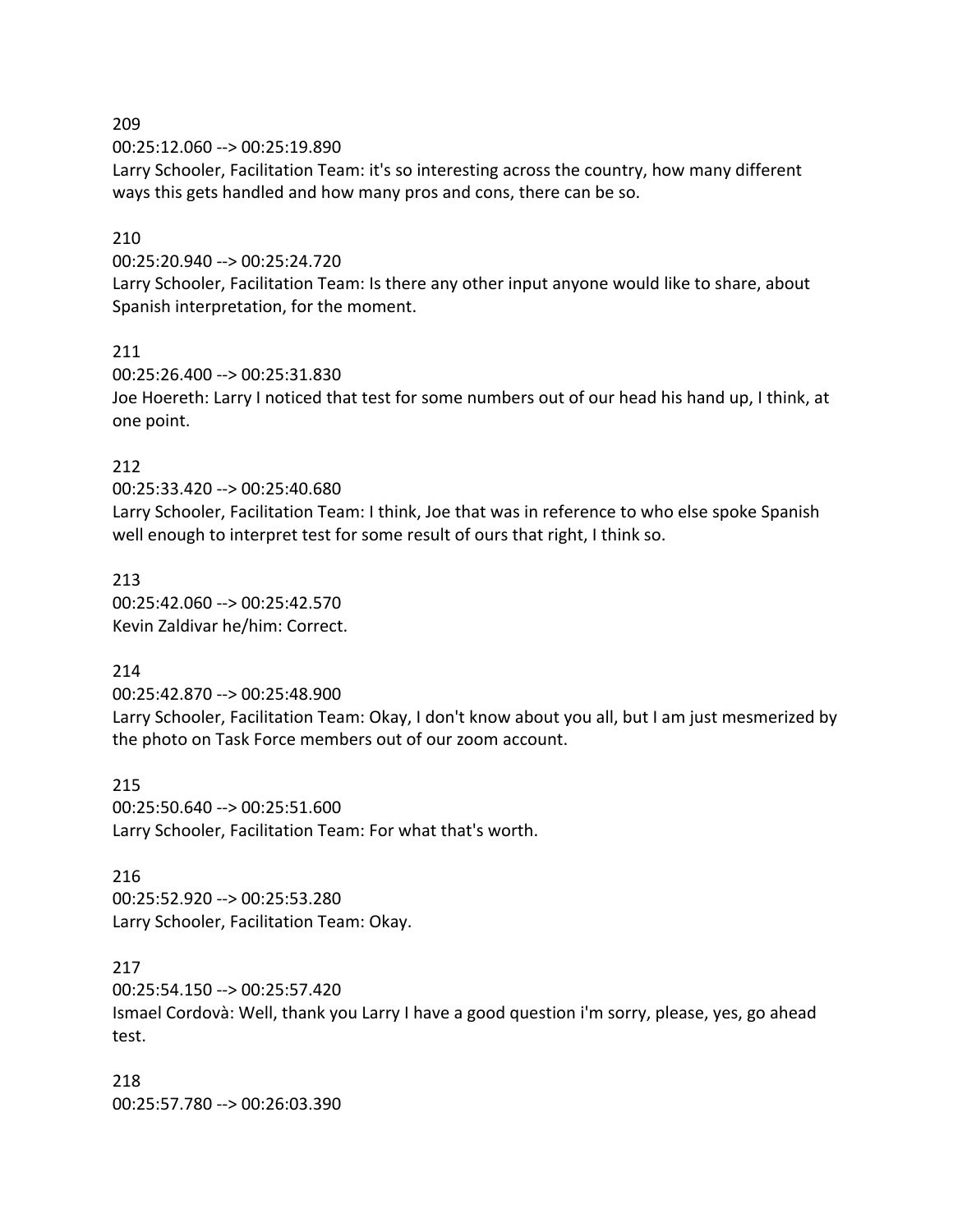Ismael Cordovà: So when you talk about the translation, I know that Spanish, although it's very predominant language in our Community.

# 219

## 00:26:03.810 --> 00:26:15.120

Ismael Cordovà: There are a lot of non English speakers that don't speak Spanish as well, so how quick like what kind of transport system, like, for example, we go with that how quickly can that be made into different languages.

# 220

00:26:15.750 --> 00:26:19.980

Larry Schooler, Facilitation Team: You know that's a good question to which I don't have an answer right now i'd have to go back to.

# 221

00:26:21.000 --> 00:26:26.580

Larry Schooler, Facilitation Team: I have a sense that the Spanish interpreter, excuse me, the Spanish translation can be rendered fairly quickly.

# 222

00:26:27.780 --> 00:26:40.950

Larry Schooler, Facilitation Team: Maybe a 24 hour turnaround i'm not certain of that actually assistant city manager Nava I think may have some information on the Spanish side is that I don't know if she does or not kareena if you're there.

## 223

00:26:42.600 --> 00:26:54.780

City Hall Council Chambers: Yes, sorry um so we could try and get that translated i'm fairly quickly, I would say 24 hours probably doable for us so yeah.

## 224

00:26:55.440 --> 00:26:57.210 Larry Schooler, Facilitation Team: OK, so I think that.

# 225

00:26:58.230 --> 00:27:04.290

Larry Schooler, Facilitation Team: touch with more cordova do you think there are one or two additional languages that should be priorities to try to get.

## 226

00:27:05.400 --> 00:27:07.920 Larry Schooler, Facilitation Team: After the fact translations done.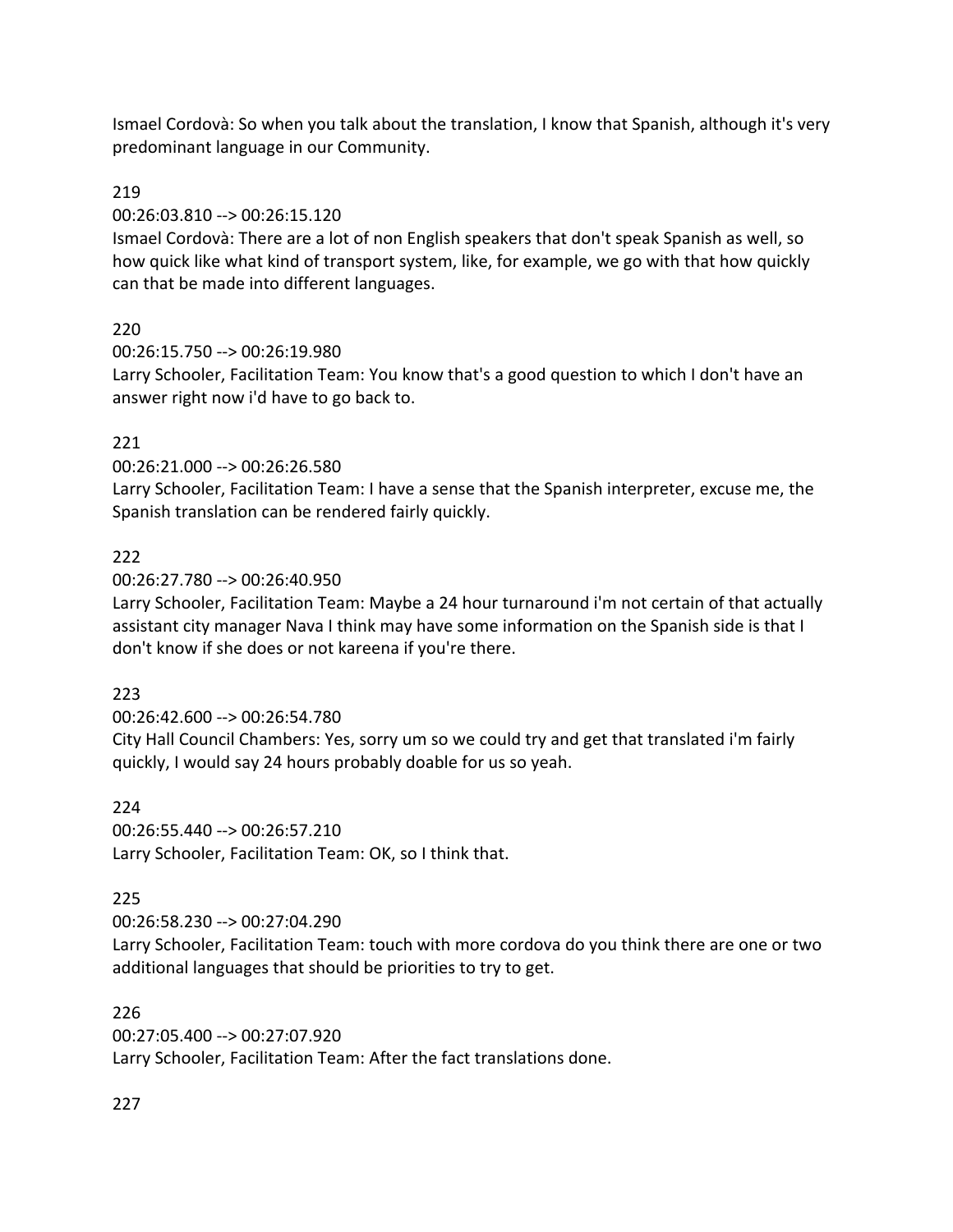#### 00:27:09.330 --> 00:27:18.360

Ismael Cordovà: Well, I wouldn't be the person to do that, I assume that the city of Elgin has plenty of people that know the predominant languages in our Community, so I would relay that information over to them.

### 228

### 00:27:18.810 --> 00:27:27.720

Ismael Cordovà: But I just know that there is a large population, at least those that came to the Community since the last census that are non English speakers, but also not in Spanish speakers as well, so.

### 229

00:27:28.590 --> 00:27:29.910 Larry Schooler, Facilitation Team: yeah that's certainly true in.

### 230

00:27:29.910 --> 00:27:30.540 Larry Schooler, Facilitation Team: Any any.

### 231

00:27:30.840 --> 00:27:43.410

Larry Schooler, Facilitation Team: major city, and I will work with the staff to just we as a team will work with the staff to identify what those other languages might be and and how to accommodate how to facilitate that so thanks for that input.

#### 232

00:27:44.970 --> 00:27:49.260 Larry Schooler, Facilitation Team: Any other comments on Spanish or other language interpretation Task Force Member flicka.

#### 233

00:27:50.310 --> 00:28:02.280

Aubree Flickema (she/her): yeah I just had a question about if we I just looked on YouTube and I don't see any closed captioning I turned my closed captioning on, and I think that might be more talking about accessibility that might be an additional thing to consider doing.

#### 234

00:28:03.900 --> 00:28:10.080

Larry Schooler, Facilitation Team: yeah thanks for that I actually could while we're still meeting on zoom.

235 00:28:11.310 --> 00:28:18.210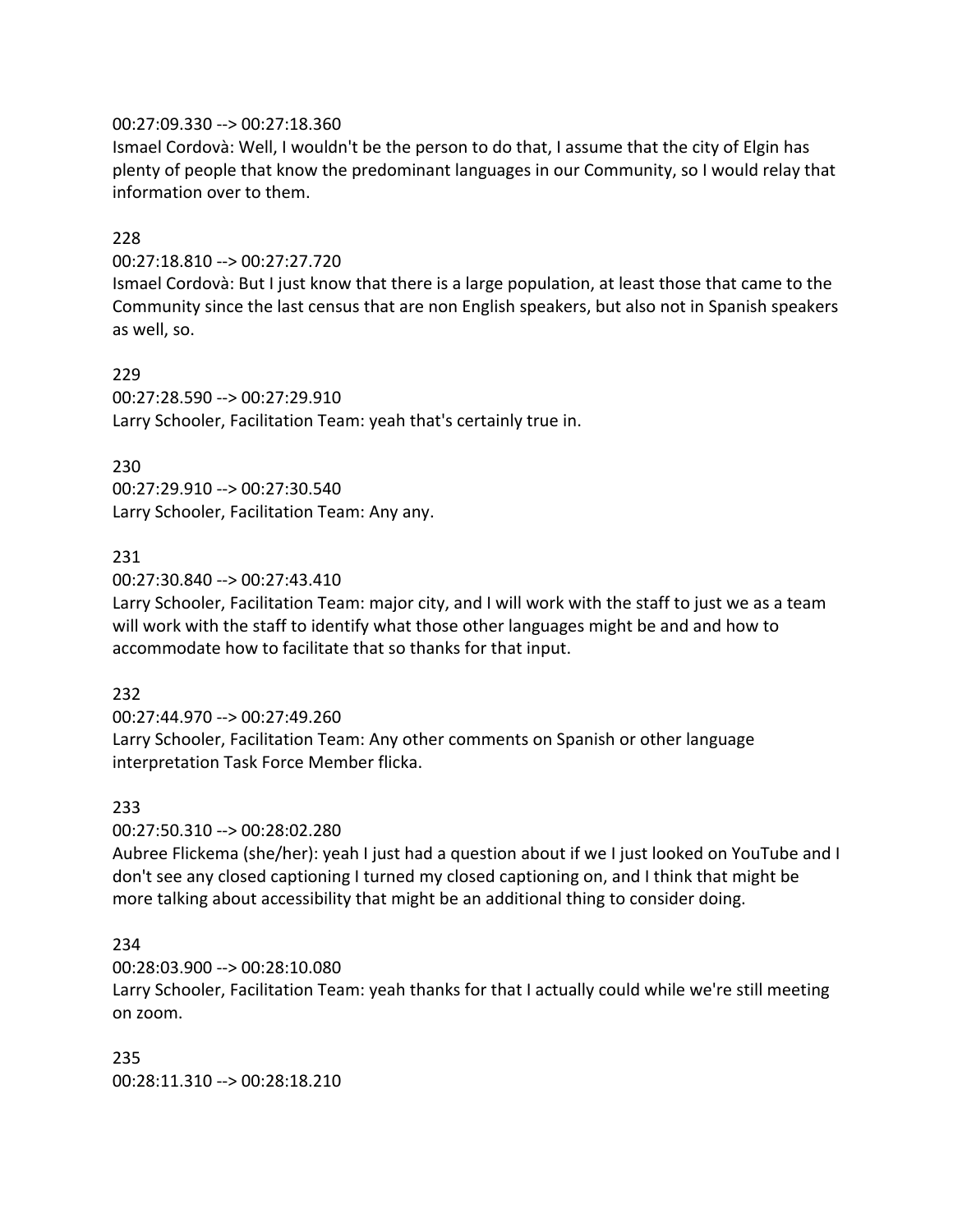Larry Schooler, Facilitation Team: it's not available to me, as an option at the moment i'll have to check that but I could enable that here in our account at least.

### 236

00:28:18.720 --> 00:28:33.180

Larry Schooler, Facilitation Team: And then that would hopefully carry over into the stream, although I need to check that technical detail, but your but your point is very well taken and I think it's it's worthwhile, so we will make a note of that as well and circle back, hopefully, by the time of your next meeting.

237 00:28:33.720 --> 00:28:34.080 Larry Schooler, Facilitation Team: With that.

### 238

00:28:34.590 --> 00:28:35.100 Larry Schooler, Facilitation Team: Of course.

### 239

00:28:38.490 --> 00:28:43.110

Larry Schooler, Facilitation Team: Alright, and penny i'm glad to see you i'm glad you're able to get into the meeting i'm sorry for the issues.

#### 240

00:28:44.910 --> 00:28:45.450 Larry Schooler, Facilitation Team: All right.

#### 241

00:28:46.980 --> 00:28:58.740

Larry Schooler, Facilitation Team: I am now going to hand things over to Joe Horace one of my colleagues on the facilitation team, and he is going to walk us through some comments on electronic communications and Joe actually before.

#### 242

00:29:00.330 --> 00:29:12.690

Larry Schooler, Facilitation Team: We get going with this, I guess, I want to make sure chief lolly is has joined us I don't know if she's with assistant city manager Nava and the chamber's oh there, she is great all right, Joe take it away.

#### 243

00:29:14.040 --> 00:29:33.270

Joe Hoereth: Thanks Larry so as we, as we figure out make decisions related to how we're working together, of course, communication is very key part of that, and so we do need to make sure where we're thinking about that and making decisions, but first of the issue of.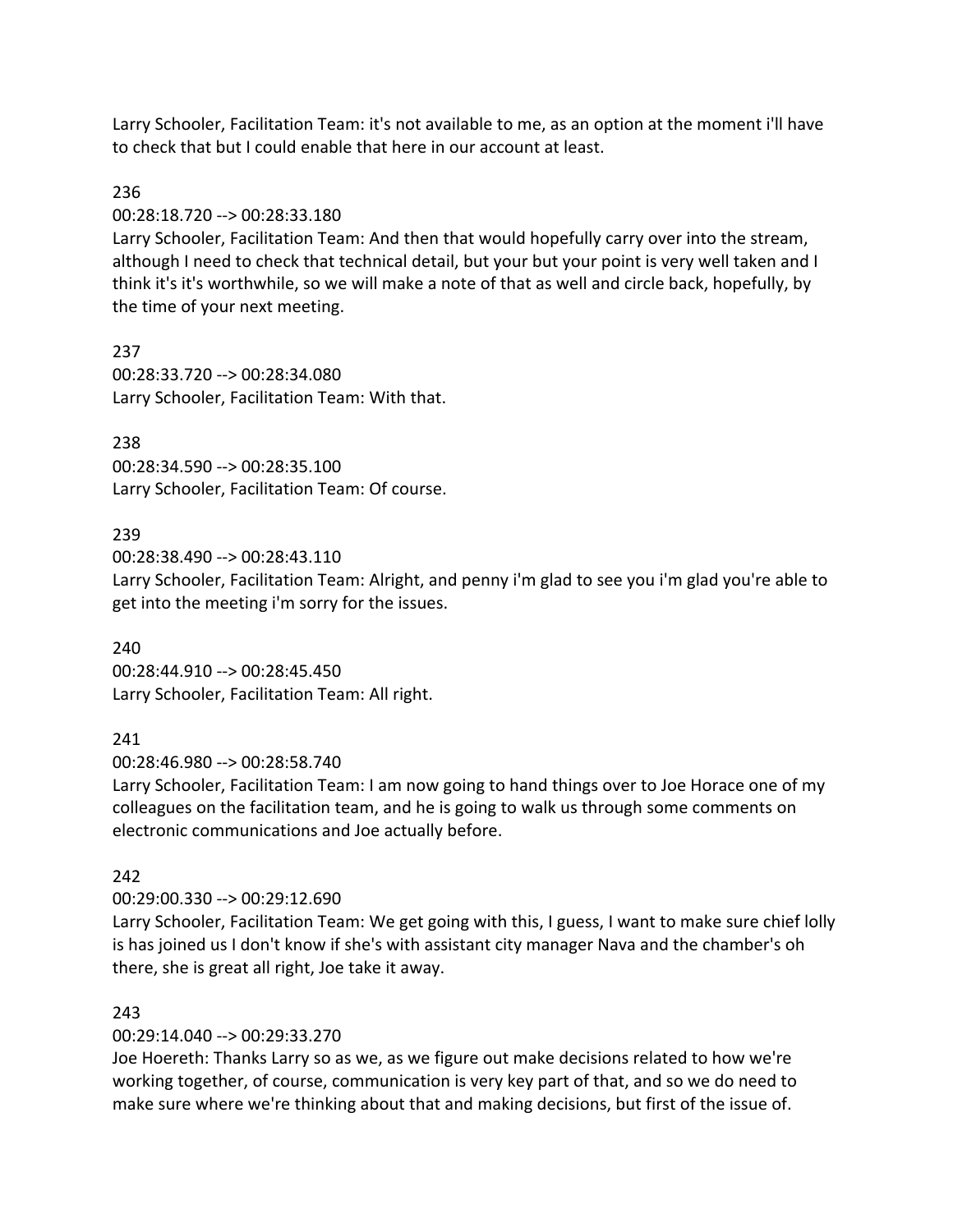00:29:34.650 --> 00:29:46.020

Joe Hoereth: The the email from last week, I just want to start by acknowledging our regret that, during the last meeting we we shared an email to the test for us it was put up on screen and discussed.

# 245

# 00:29:47.310 --> 00:29:55.230

Joe Hoereth: And so doing the email the sender the email address of the Center was visible as what's the name of another person who was mentioned in the email.

# 246

00:29:56.550 --> 00:30:12.570

Joe Hoereth: You know, we recognize that that was a mistake and we want to acknowledge that now i'm also wanted to give chief lally a chance to to speak to this to this email from last week.

# 247

00:30:14.340 --> 00:30:17.040 Joe Hoereth: Chief lally i'm gonna turn it over to you.

## 248

00:30:18.120 --> 00:30:19.200 Joe Hoereth: If you can you hear me.

## 249

00:30:21.240 --> 00:30:22.050 City Hall Council Chambers: Yes, I can hear you.

## 250 00:30:22.440 --> 00:30:22.770 Okay.

251 00:30:25.620 --> 00:30:25.950 Joe Hoereth: Good.

# 252

00:30:27.420 --> 00:30:39.690

City Hall Council Chambers: So, good evening everyone I hope everyone is doing well, this evening, and I wanted to take some time this evening to address the email that was brought forward to the task force, members of the public last year.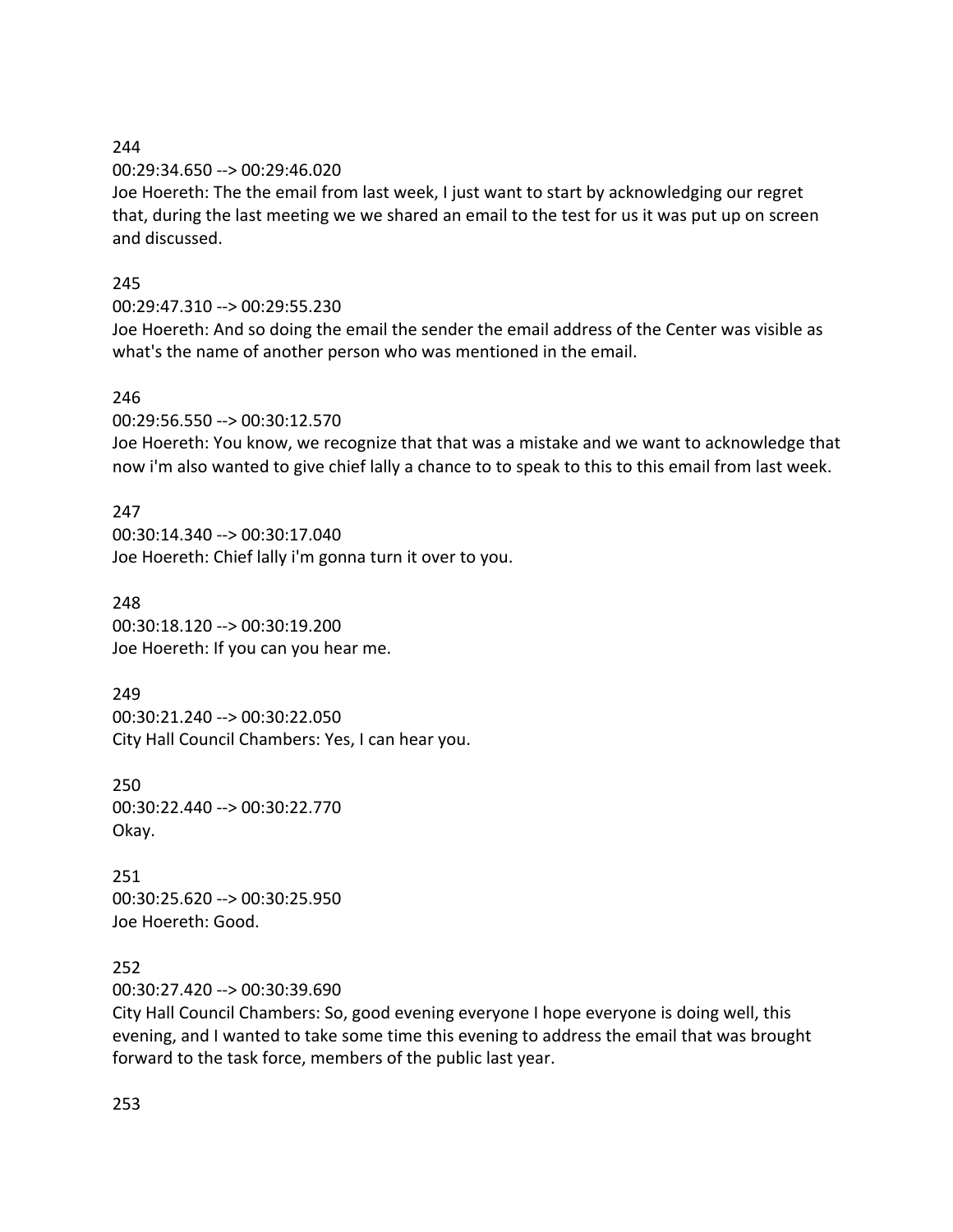### 00:30:40.800 --> 00:30:48.900

City Hall Council Chambers: So let me start by reiterating my message from last year i'm looking forward to working collectively with the members of this task force.

### 254

### 00:30:49.560 --> 00:31:03.600

City Hall Council Chambers: And I hope that, through this process Task Force Members are able to see the exceptional work and it's done each day by members of police departments and that you will also experience that we are department that is always working to be better we embrace this.

## 255

### 00:31:04.770 --> 00:31:14.940

City Hall Council Chambers: I also mentioned that it was important to me that task force Members get to know who the PD officers are past their uniform or any preconceived ideologies about our profession.

## 256

00:31:15.870 --> 00:31:29.400

City Hall Council Chambers: And I know that change comes from uncomfortable conversations hearing different perspectives embracing differences, but I also know that change comes from respect honor and graciousness.

#### 257

00:31:31.410 --> 00:31:34.740 City Hall Council Chambers: I was disheartened by what occurred last week.

#### 258

00:31:35.940 --> 00:31:42.030

City Hall Council Chambers: and not because of the question that was posed by the author of the email, but the manner in which the information was provided.

## 259

00:31:43.290 --> 00:31:51.450

City Hall Council Chambers: I do not believe that respect honor or graciousness was provided to either the author of the email or sergeant Santiago.

#### 260

00:31:53.130 --> 00:31:59.580

City Hall Council Chambers: We are here for a group of people to give their ideas their opinions and thoughts for the goal of making EP D, the best it can be.

261 00:32:00.630 --> 00:32:03.990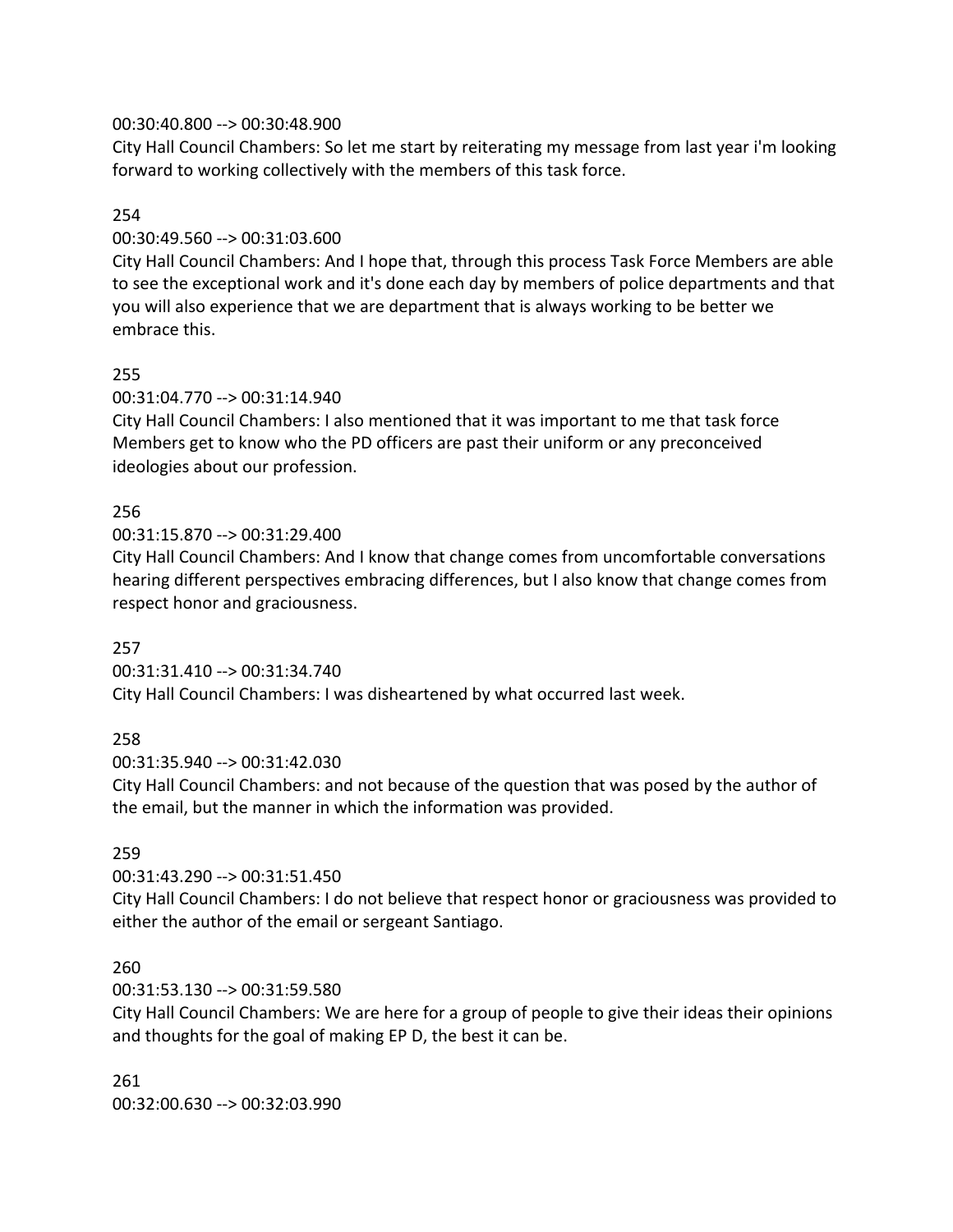City Hall Council Chambers: And we are also here to move forward together.

# 262

00:32:05.070 --> 00:32:08.460 City Hall Council Chambers: With each other in a positive optimistic manner.

# 263

00:32:09.630 --> 00:32:17.550

City Hall Council Chambers: You can still have healthy debates considered criticism or see a different point of view, and you can still maintain respect for each other.

# 264

00:32:19.110 --> 00:32:30.720

City Hall Council Chambers: I want to provide the task force in the public with follow up so that the full context of the email is provided to you that included two pictures that were not displayed last week when the email was shown.

# 265

00:32:32.070 --> 00:32:40.230

City Hall Council Chambers: One picture was of the patron saint of police officers St Michael and the other picture was of a police officer embracing a child.

266

00:32:41.400 --> 00:32:43.830

City Hall Council Chambers: Both the police officer in the child had wings around.

# 267

00:32:45.210 --> 00:32:58.620

City Hall Council Chambers: sergeant Santiago has been with the department for over 25 years and during his tenure, he was a rope officer and also a sergeant in our road program and he is also known by many Members in our Community.

# 268

00:32:59.850 --> 00:33:03.630

City Hall Council Chambers: He currently has been out due to an injury and since dissipated, to come back soon.

# 269

00:33:05.250 --> 00:33:16.350

City Hall Council Chambers: So I spoke to sergeant Santiago, and he provided me with the entire context of his post and the post has been reviewed by me and city administration and there are no rule violations.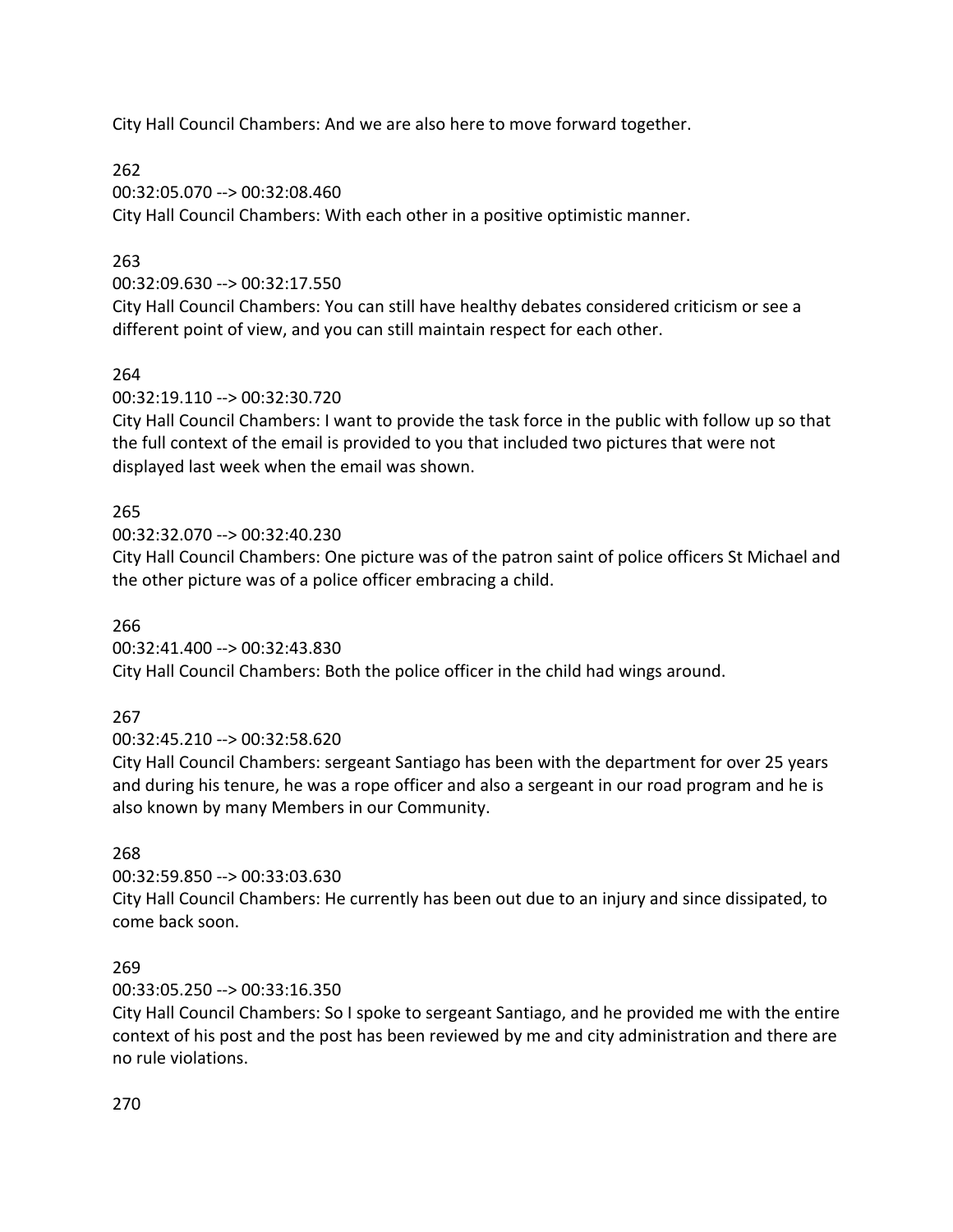### 00:33:17.040 --> 00:33:24.150

City Hall Council Chambers: However, I can understand the author of her email felt that she needed to make me aware and I respect her position.

### 271

### 00:33:25.140 --> 00:33:36.810

City Hall Council Chambers: When I am made aware of concerns about an officers actions they are dressed appropriately if the officer is found to have violated a rule the discipline can be anything from a verbal reprimand all the way to termination.

## 272

## 00:33:37.830 --> 00:33:52.710

City Hall Council Chambers: And this console moment Paul mentioned last week, there are certain allegations for our city ordinance that will need to be referred to our outside investigative firm this matter if needed to be investigated would not qualify for the outside firm as it does not meet the criteria.

## 273

## 00:33:54.210 --> 00:34:03.810

City Hall Council Chambers: And many times, the person who has brought forward a concern if they wish, is contacted to discuss further I have reached out to the author of the email.

### 274

## 00:34:04.320 --> 00:34:11.850

City Hall Council Chambers: And I hope she will contact me if she does not I hope she is watching this and I want her to know that I am available for her at any time.

## 275

## 00:34:13.410 --> 00:34:28.860

City Hall Council Chambers: I also want members of this task force many of you who know me personally to know that, for the past three years, this department has been moving in a positive direction changing things that need to be changed, creating new initiatives and listening to our Community.

## 276

# 00:34:29.940 --> 00:34:34.770 City Hall Council Chambers: We have an opportunity, as a community to to do something exceptional together.

## 277

## 00:34:35.790 --> 00:34:42.870

City Hall Council Chambers: And maybe in hindsight, this was meant to happen, so that we remember to seek clarity understand context.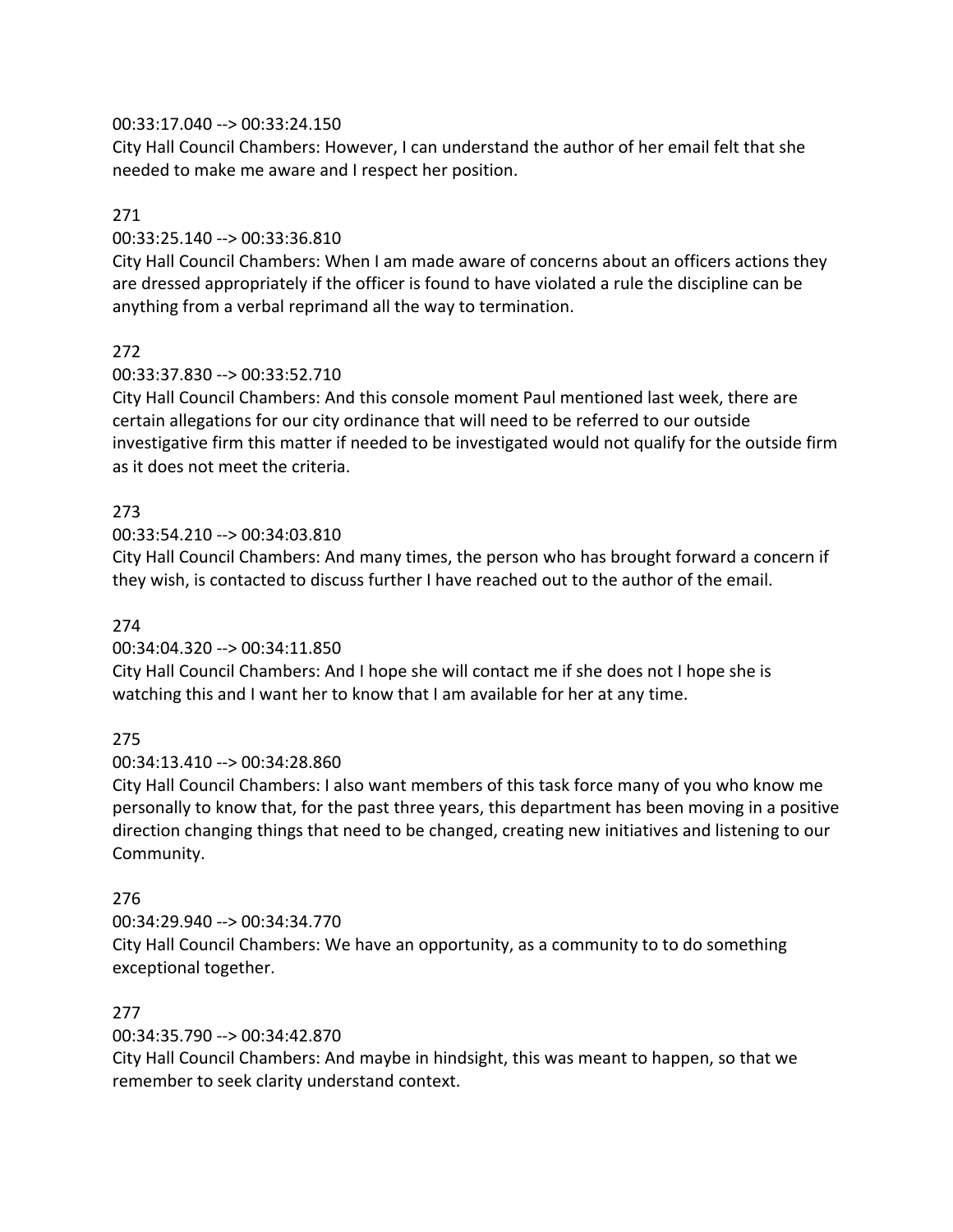00:34:43.380 --> 00:34:54.150

City Hall Council Chambers: not jump to conclusions and see past our own bias, to understand why someone says, or does something Sometimes this is very evident and clear and sometimes it's not as obvious.

# 279

## 00:34:55.050 --> 00:34:59.640

City Hall Council Chambers: I think that as we move forward, there will be many times we're clarity is needed to understand.

# 280

## 00:35:00.450 --> 00:35:16.200

City Hall Council Chambers: And I think that only in these honest moments, where everyone can express themselves without fear of being isolated misunderstood not heard or placed into a category that does not allow them to express their true thoughts that we can really truly begin to make change.

## 281

00:35:17.250 --> 00:35:24.690

City Hall Council Chambers: I look forward to us working together in a positive direction, and I hope that we are not unmovable in our opinions or in our hearts.

## 282

00:35:25.860 --> 00:35:29.490

City Hall Council Chambers: sergeant Santiago has also provided me with a statement that I would like to read.

## 283

00:35:33.030 --> 00:35:34.770 City Hall Council Chambers: So this is from sergeant Santiago.

## 284

00:35:36.840 --> 00:35:45.690

City Hall Council Chambers: i've been advised that my post on my personal Facebook page has come into question, I am disappointed that someone would take one line from a longer posts that included pictures.

## 285

00:35:46.260 --> 00:35:53.340

City Hall Council Chambers: and create a negative impression of this, however, as a public employee, I will explain what the post means and it's true context.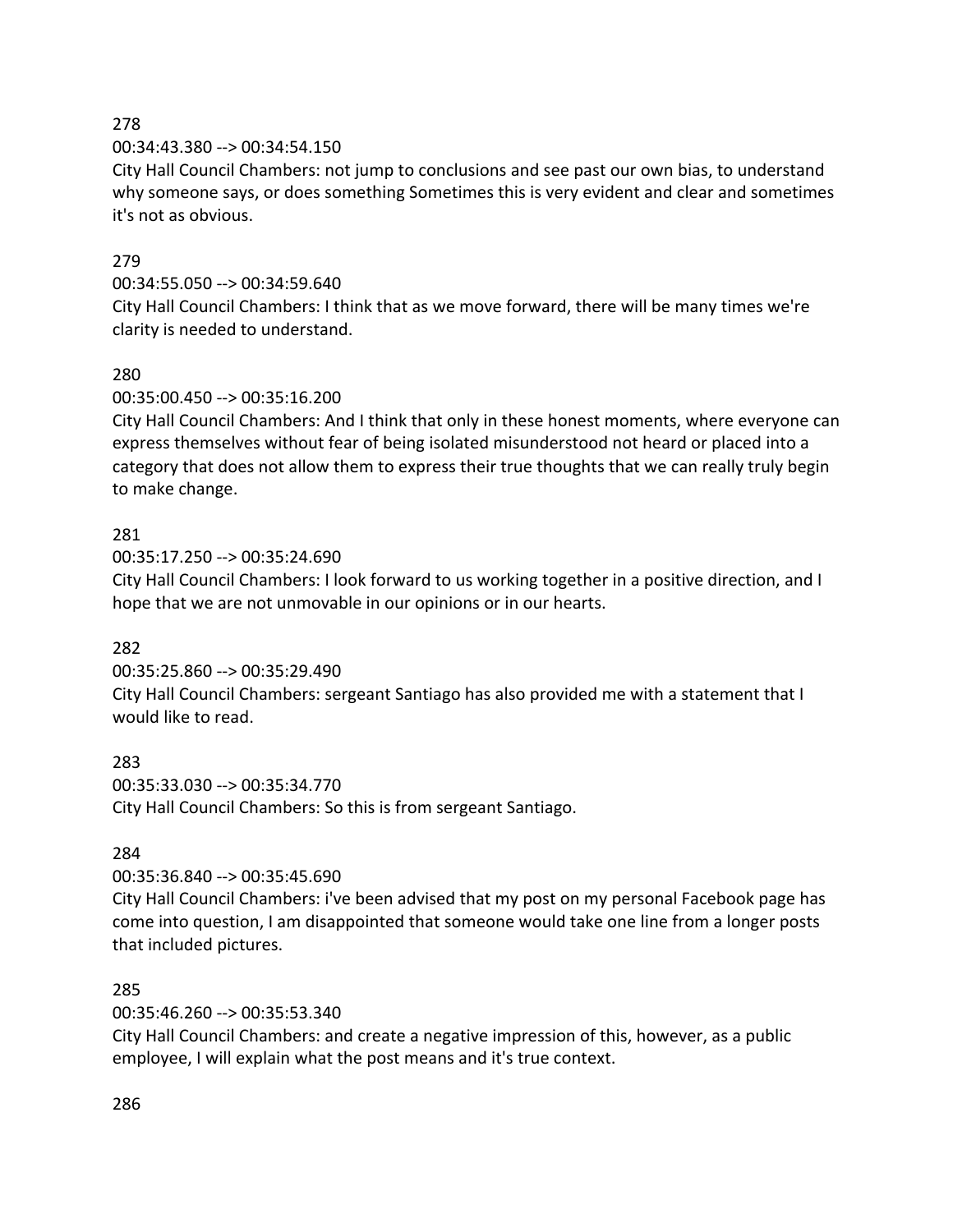### 00:35:54.390 --> 00:36:01.410

City Hall Council Chambers: I am a devout Catholic and I will explain that St Michael is an arch angel a spiritual warrior in the battle of good versus evil.

### 287

### 00:36:02.190 --> 00:36:18.570

City Hall Council Chambers: This alone should tell anyone looking at the post, there is no negativity involved, he is known as the Saint of police and military personnel he protects us through bad and, in turn, we are given the mind the heart and soul to protect the public this covers both photos.

## 288

### 00:36:20.130 --> 00:36:30.120

City Hall Council Chambers: The City of Elgin does a great job of community policing, in fact, you are the bus Daddy when I spoke with my return to work, I meant more community policing, but at a personal level.

### 289

00:36:31.050 --> 00:36:39.780

City Hall Council Chambers: While some I do police work as citations and arrest teaching officers to build personal relationships in the Community is the actual heart of community policing.

#### 290

#### 00:36:40.590 --> 00:36:53.220

City Hall Council Chambers: What do I mean by this providing lunch for a homeless person, as I have done on my own many times make more context with the hospitals, the nurses, the businesses but officers should do this on their own, and it should come from their heart.

## 291

#### 00:36:54.690 --> 00:36:59.970

City Hall Council Chambers: What I meant by the politic statement in my post was to La police officers, the ability to do their jobs.

#### 292

## 00:37:00.360 --> 00:37:10.890

City Hall Council Chambers: And when there is a question about why we did something don't assume that every police officers acting from a negative or bad place is important that people learn the full story before making judgment.

### 293

## 00:37:12.150 --> 00:37:19.080

City Hall Council Chambers: Before you speak negatively about a police officers actions, please take the time to learn the whole story and that end surgeon santiago's.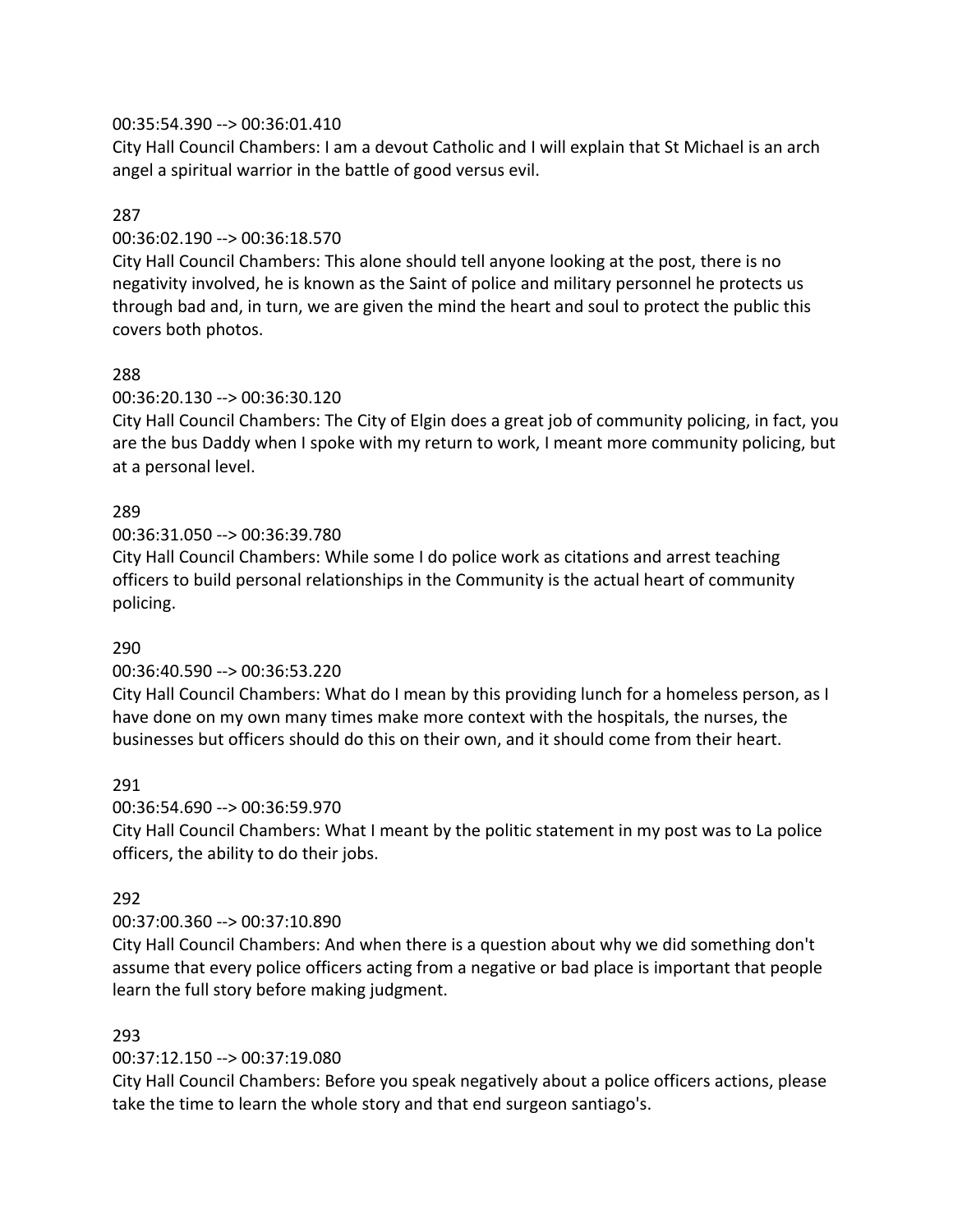### 00:37:19.590 --> 00:37:30.060

City Hall Council Chambers: caught by his response, I can answer any questions or if anyone wants to contact me i'm more than happy to answer any questions or available for discussion, I thank you for your time.

### 295

## 00:37:31.980 --> 00:37:43.650

Joe Hoereth: He Finally, thank you for your comments, I see Marcus Marcus your hand up I I was already going to turn it over to Larry for a quick quick comment and then Marcus i'll pick out your your hand.

### 296

00:37:44.130 --> 00:37:53.850

Larry Schooler, Facilitation Team: Go ahead and thanks Joe I just want to express individually and apology to chief lolly to the sergeant to the task force and to the writer of the email.

### 297

00:37:54.240 --> 00:38:04.410

Larry Schooler, Facilitation Team: For sharing it in a way that did not reflect best practices, it was unfair to the writer, it was unfair to the sergeant and to the department and to you all.

#### 298

#### 00:38:05.010 --> 00:38:19.890

Larry Schooler, Facilitation Team: to stick you with that piece of information without any context or prior review so chief and I have spoken about that directly, but I did want to say it openly and publicly that I apologize, and will do better next time.

#### 299

00:38:20.820 --> 00:38:32.880

Joe Hoereth: Thanks and part of what we're doing in this session is going to be discussing what our processes for exactly that kind of communication during the session so Marcus go ahead with your question.

300 00:38:35.610 --> 00:38:36.210 Marcus Banner: As me.

301 00:38:37.560 --> 00:38:39.390 Joe Hoereth: Yes, okay.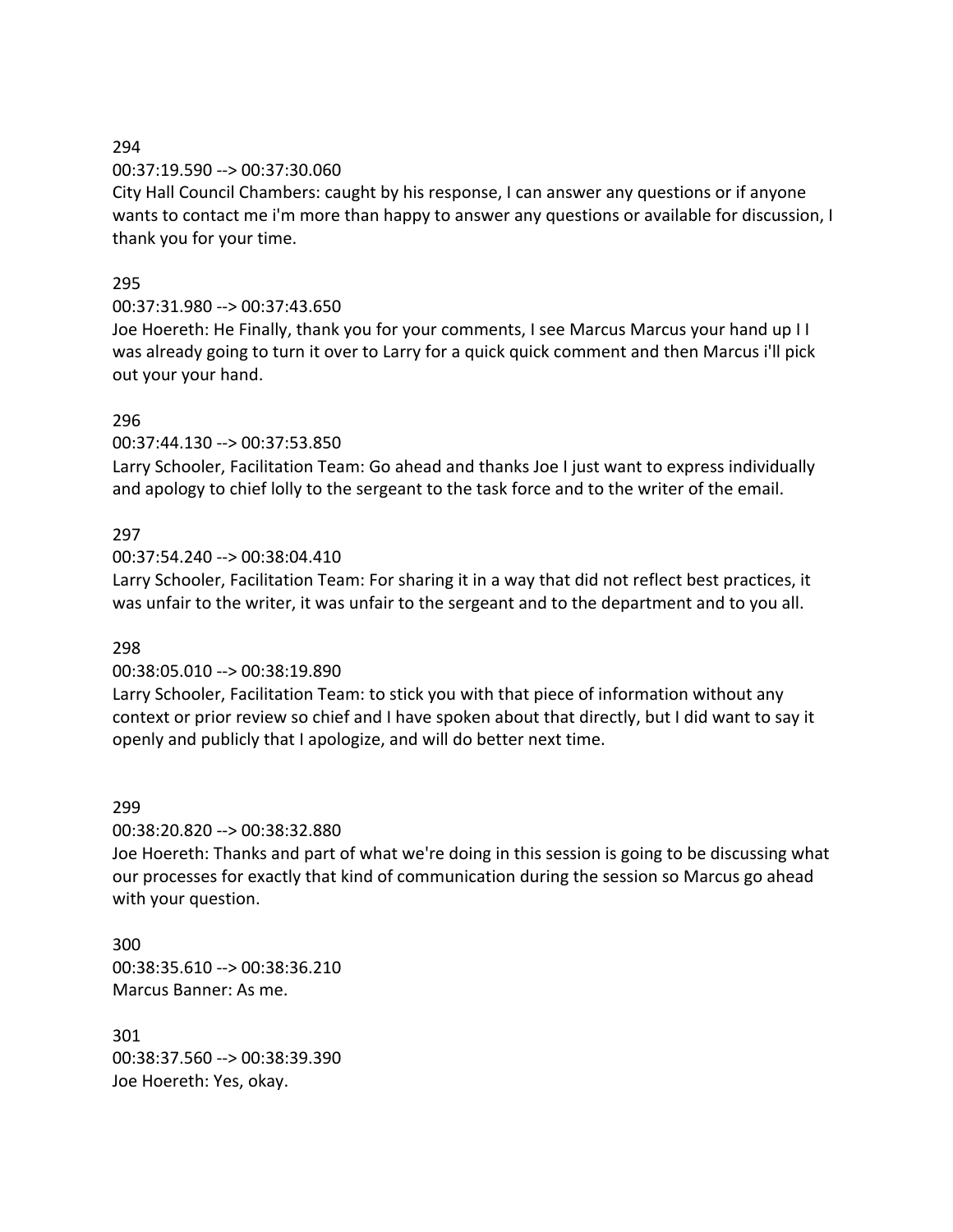00:38:39.450 --> 00:38:44.250

Marcus Banner: yeah I just want to make a comment that I think that, I mean the media put a story out.

### 303

### 00:38:45.360 --> 00:38:57.900

Marcus Banner: And, from my perspective is very misleading to where we're already at with this, a task force, I think the Community also needs to know that this task force is not a citizens review authorities.

#### 304

00:38:58.440 --> 00:39:05.280

Marcus Banner: This task force has absolutely no power over any policies or anything like that this is a group of concerned citizens here in Elgin.

### 305

### 00:39:06.210 --> 00:39:15.750

Marcus Banner: Who are having a our hope, honest and hard conversations about policing in our city and how we can make it better to bridge the gaps and relationships.

#### 306

00:39:16.410 --> 00:39:27.930

Marcus Banner: between the Community and law enforcement so we're not some place that needs to even, as did that with something like that thing was a big distraction in the get.

## 307

00:39:29.310 --> 00:39:41.550

Marcus Banner: misled the Community as a whole to the direction that this task force is supposed to be going in and the work that we're supposed to be doing now, last week I mentioned that I trust some officers and i've been there some I don't trust.

## 308

00:39:42.600 --> 00:39:50.370

Marcus Banner: sergeant Santiago is definitely officer, that I do trust known him for years, and what he said in his email.

#### 309

00:39:50.760 --> 00:39:59.070

Marcus Banner: isn't just something that sounds good for PR it's actually who he is and how he is um he's been posting the Community and when he's at work he's farm.

310 00:39:59.610 --> 00:40:15.540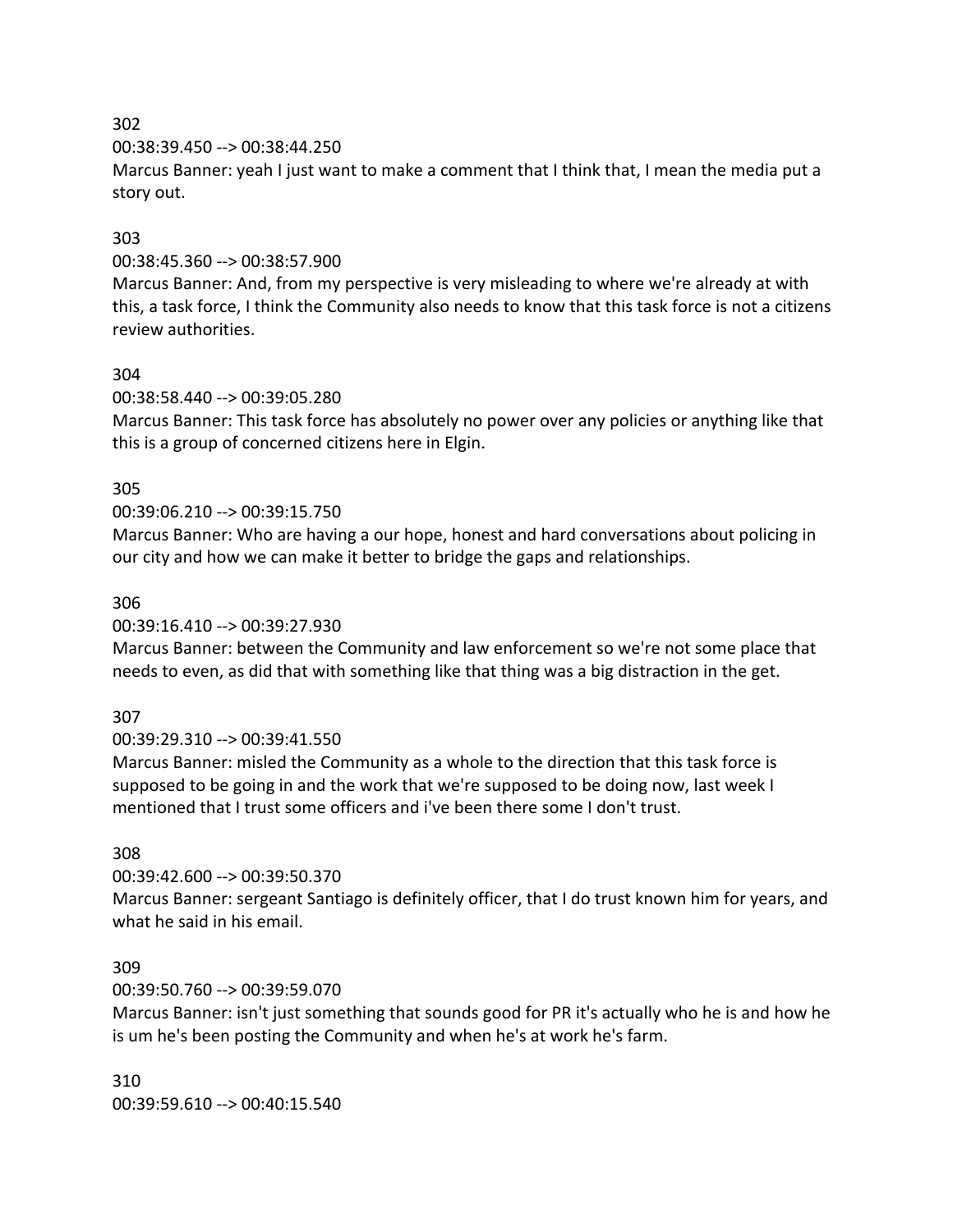Marcus Banner: But the one thing you everyone knows he's always fair and that's a big big thing when it comes to policing is being fair and again he does know people, so he deals with people as people and not as just some number or some aggressive about me.

311 00:40:16.740 --> 00:40:17.250 Marcus Banner: that's all.

312 00:40:19.950 --> 00:40:20.940 Joe Hoereth: Thank you Marcus.

313 00:40:22.050 --> 00:40:25.080 Joe Hoereth: just want to acknowledge test which number calmer.

# 314

# 00:40:27.300 --> 00:40:37.980

Tish Calhamer: Thank you, another reason that I think a lot of us felt chagrin over the reading of that email, is that it was a violation of privacy.

# 315

00:40:38.820 --> 00:40:58.590

Tish Calhamer: And I know, in this day and age when everybody calls for transparency there's a fine line between transparency and then just discretion common courtesy respect there will be a time in a place when names places dates.

# 316

00:40:59.610 --> 00:41:05.970 Tish Calhamer: are revealed in an appropriate fashion, and then there are times when you know such things are best kept.

# 317

00:41:07.200 --> 00:41:15.090

Tish Calhamer: away from our view but, of course, anything that comes to view for the task force needs to be shown to the public.

## 318

00:41:16.590 --> 00:41:30.810

Tish Calhamer: I personally, if I may take a moment of personal privilege was embarrassed and again chagrined that this happened, and for whatever part we played in and i'm i'm very sorry that the email was read and shown.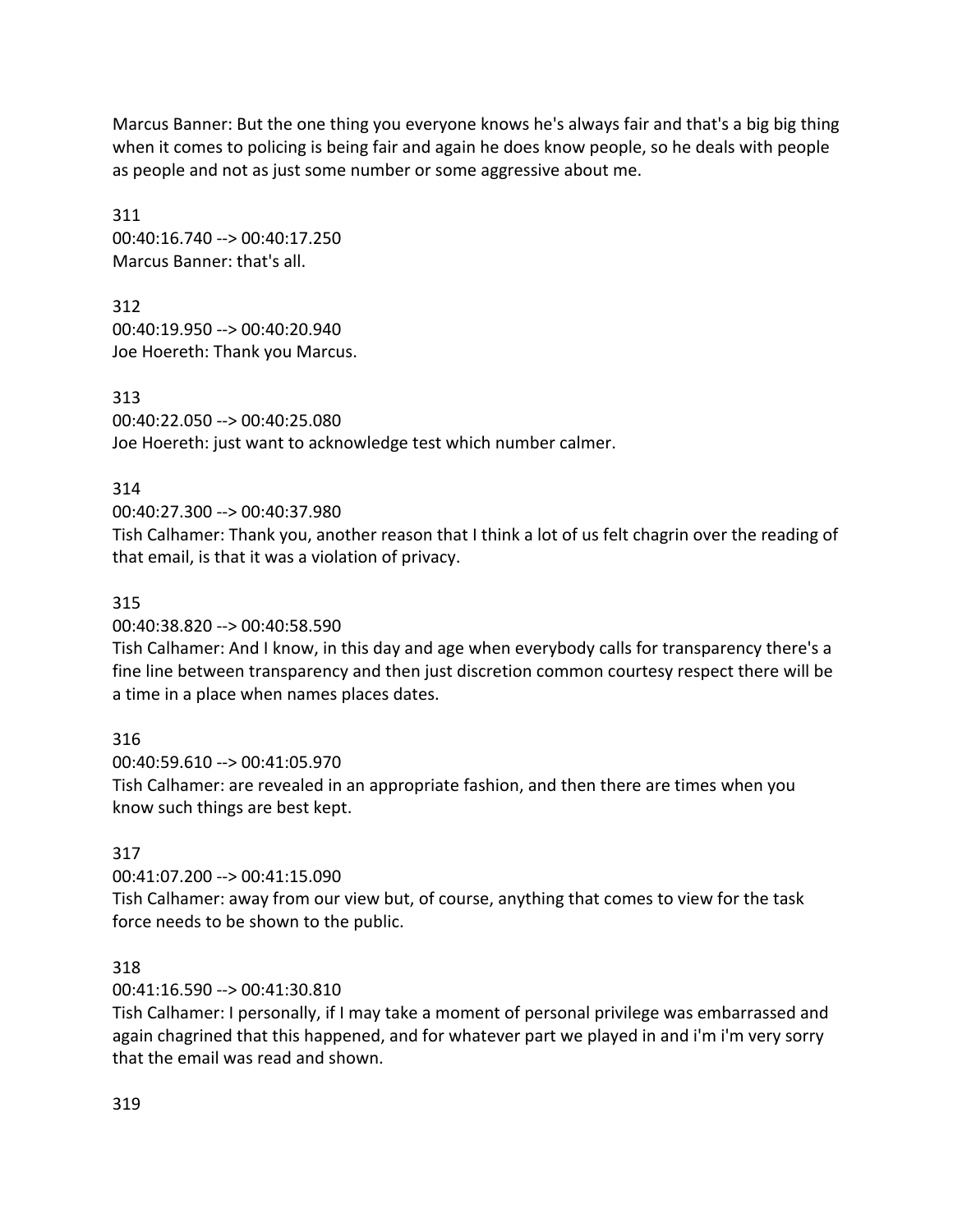00:41:35.640 --> 00:41:36.180 Joe Hoereth: Thank you.

320

00:41:37.950 --> 00:41:43.110

Joe Hoereth: Any other comments I can't see everybody's hand away I couldn't we have my screen hold on just a moment sorry.

321 00:41:44.760 --> 00:41:45.120 Okay.

322 00:41:47.520 --> 00:41:49.140 Joe Hoereth: We appreciate your comments.

323 00:41:49.230 --> 00:41:50.070 Larry Schooler, Facilitation Team: So you've got.

324 00:41:50.460 --> 00:41:52.650 Larry Schooler, Facilitation Team: to two other hands Denise and Charles.

325 00:41:54.390 --> 00:41:57.480 Joe Hoereth: Oh i'm sorry, yes, Charles glad.

326 00:41:57.990 --> 00:42:04.980

Charles Horton: I won't waste too much time, I just want to co sign on what brother banner said i've known.

## 327

00:42:06.630 --> 00:42:20.280

Charles Horton: officer for a long time, too, and I can definitely say he's right on the money on it and just reiterate what he said, originally about a night given off task of what we're trying to do so that's all I want to.

328 00:42:23.430 --> 00:42:24.930 Joe Hoereth: Thank you, Charles Denise.

329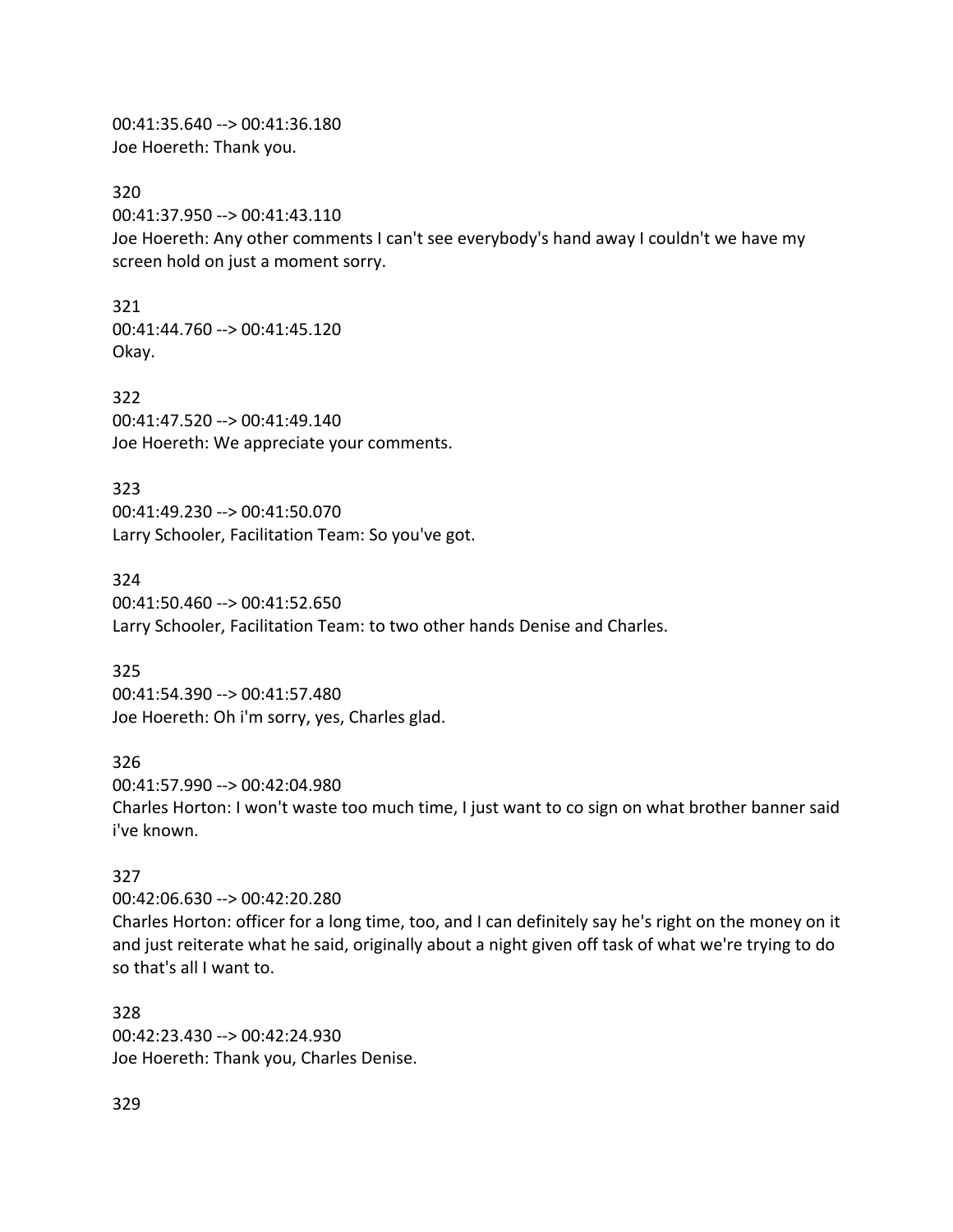00:42:25.770 --> 00:42:27.000 Danise Habun: And I.

330 00:42:29.220 --> 00:42:32.310 Danise Habun: As as everybody sort of knows.

331

00:42:33.630 --> 00:42:41.580 Danise Habun: I, you know that that whole issue stayed with me for a day, and so I emailed everybody to let you know my thoughts.

#### 332

00:42:43.140 --> 00:43:03.480

Danise Habun: When i'm struggling with is why did we not in the moment feel enough comfort to speak up as it happened, and I think that i'm just throwing that out there for us to actually reflect on and that in the future if something bugs us.

333 00:43:04.800 --> 00:43:06.570 Danise Habun: To you know, we need to speak up.

334 00:43:08.100 --> 00:43:10.110 Danise Habun: that's part of our role here as well.

335 00:43:11.940 --> 00:43:12.450 Danise Habun: that's a.

336 00:43:14.760 --> 00:43:16.140 Joe Hoereth: Nice okay.

#### 337

00:43:18.390 --> 00:43:36.240

Karen Arreola (she/her): um I thank you for your comments and I also want us to acknowledge the sentiment that came with this email that really says a lot for for really the sentiment of possibly a part of the Community, which is fear and we do need to acknowledge that this.

338 00:43:37.620 --> 00:43:38.190 Karen Arreola (she/her): person.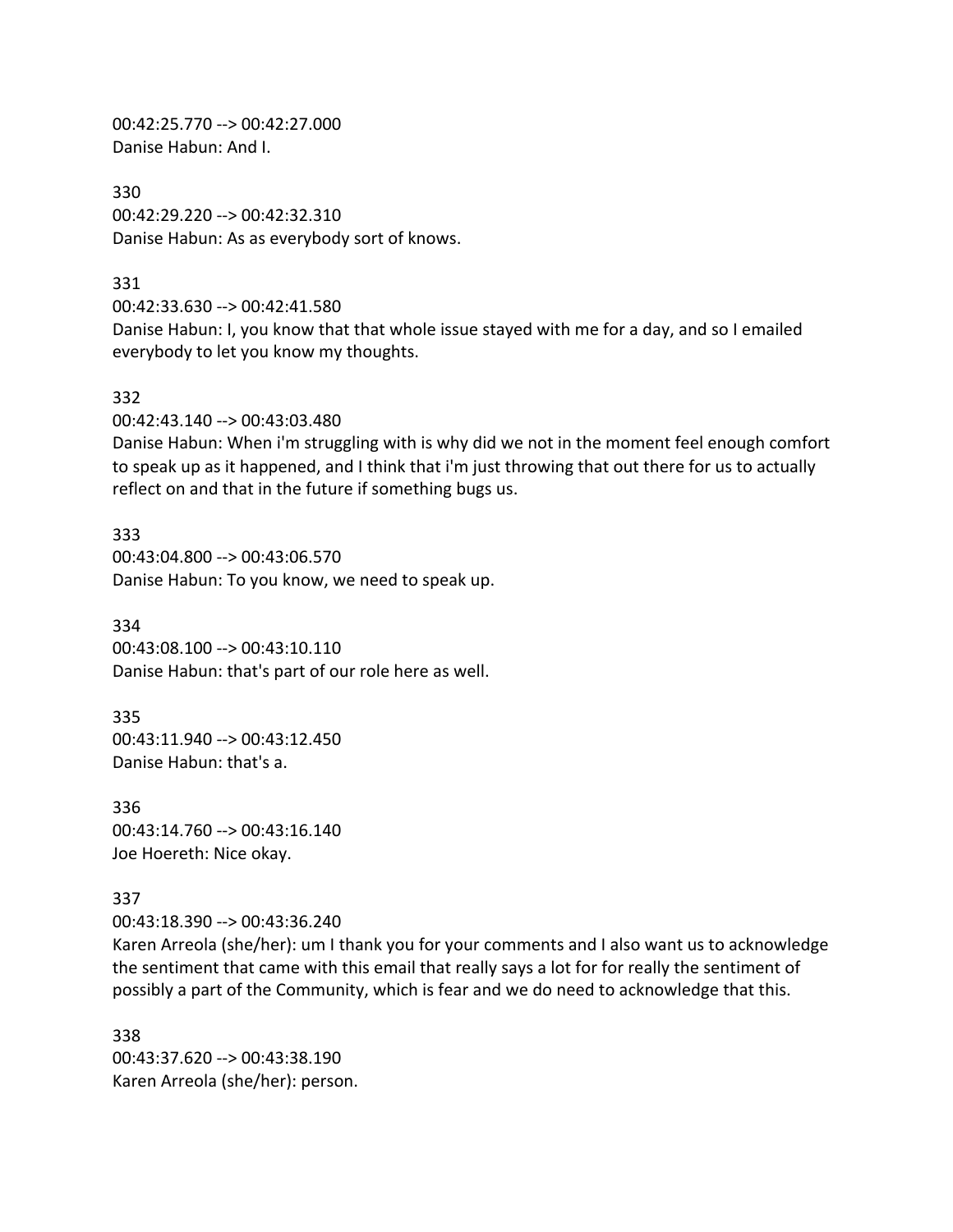00:43:39.270 --> 00:43:51.060

Karen Arreola (she/her): is probably a love mode for our Community and i'm sure she's not the one that feels this way so something else to consider as we don't fully represent every person have a Belgian, this is one of those people that we need to to.

### 340

00:43:51.930 --> 00:44:00.600

Karen Arreola (she/her): Protect and also consider what it is they've experienced and Elgin just one thing I wanted to throw in there.

341 00:44:03.720 --> 00:44:04.170 Joe Hoereth: Thanks.

## 342

00:44:05.280 --> 00:44:16.200

Joe Hoereth: For coming up then i'll i'll pick back up on a discussion of our process moving forward, so that we don't have this happen again go ahead Penelope.

### 343

00:44:16.830 --> 00:44:26.880

Penelope Williams: yeah, I just wanted to make comment about our that we we read the email we we saw the error.

#### 344

00:44:28.710 --> 00:44:38.700 Penelope Williams: But to speak to the fact that that was our first meeting, we were all introduced to one another we're still learning this process it wasn't done.

#### 345

00:44:39.840 --> 00:44:45.330 Penelope Williams: To malicious to harm anyone, it was done to brought in an issue to light.

## 346

00:44:47.070 --> 00:44:53.250 Penelope Williams: So I don't think we should beat ourselves up over it, or any one person, because I think it wasn't done.

## 347

00:44:54.330 --> 00:45:07.620

Penelope Williams: maliciously also as a group, as we start to get to know each other and and understand our roles and what we're doing I can just about guarantee that speaking up won't be an issue.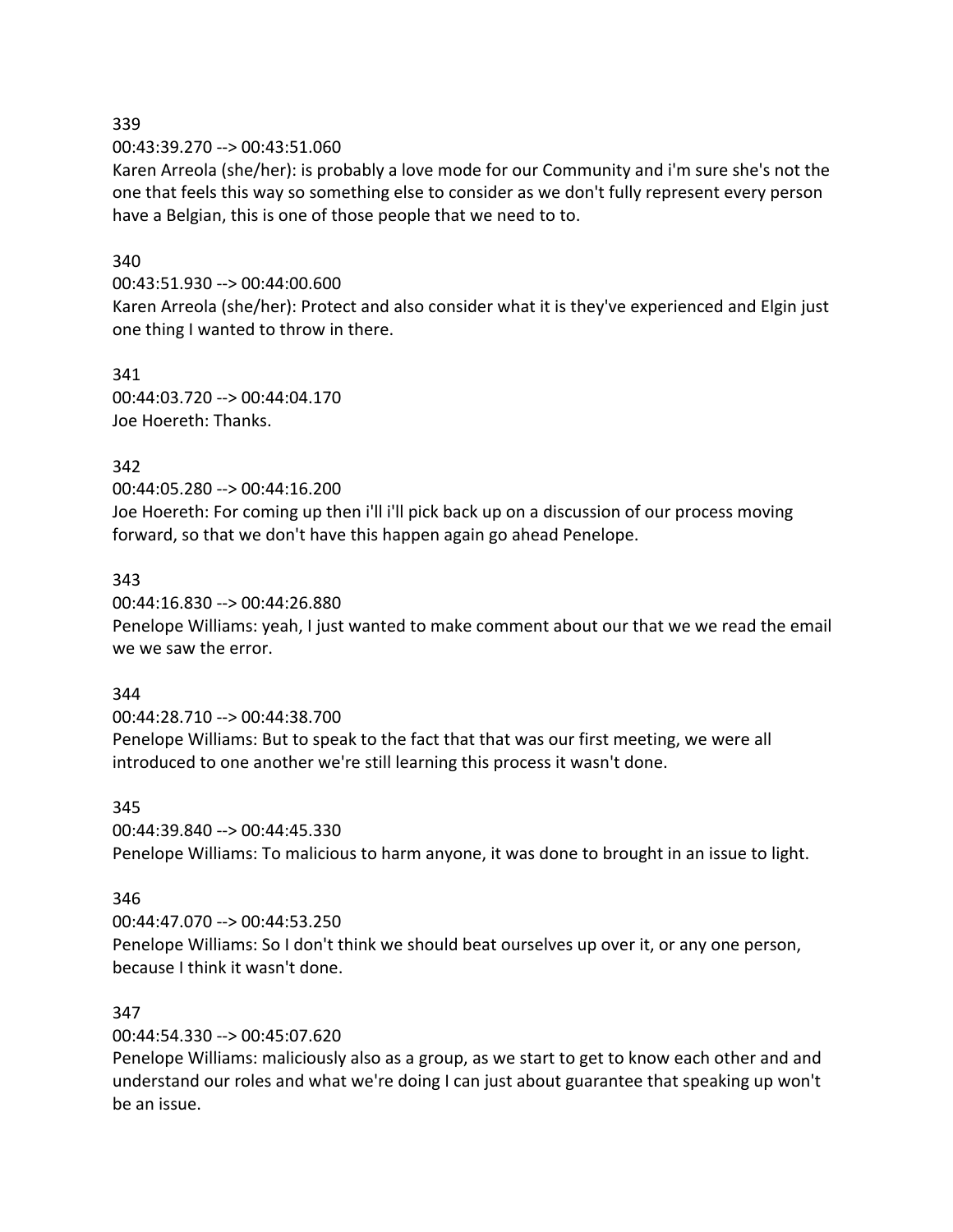00:45:08.070 --> 00:45:14.220

Penelope Williams: is just that, with a new group first meeting we're still getting to know each other still understand.

## 349

## 00:45:14.520 --> 00:45:19.590

Penelope Williams: What we were what we're trying to do here and get everything solidified and I just want to say you know, give us some.

## 350

00:45:19.950 --> 00:45:33.270

Penelope Williams: Time to grow and learn and there, there will probably will be more mistakes that happen along the way, because we are learning this as we're going, but I don't think anybody is kind of doing anything with any malicious intent let's just wanted to say.

## 351

00:45:34.980 --> 00:45:44.940

Joe Hoereth: Thank you Penelope as as part of the facilitation group who who we all feel tremendous regret about it sheet that comment.

352 00:45:46.980 --> 00:45:47.580 Joe Hoereth: Ladele.

# 353

00:45:48.990 --> 00:45:53.850

LeJewel Kelly Crigler: yeah I wanted to say, definitely Karen and Penelope that.

## 354

00:45:55.260 --> 00:46:10.380

LeJewel Kelly Crigler: It was our first meeting and I do agree, though with Karen, we have to be very careful, because even though it was a mistake of reading that letter out like that um I think the individual sent it in at least i'm hoping.

# 355

00:46:10.800 --> 00:46:13.560 LeJewel Kelly Crigler: that she wanted the letter read in reference to.

# 356

00:46:13.560 --> 00:46:20.430

LeJewel Kelly Crigler: giving us some information and we have to be careful, because we are asking for the community's input.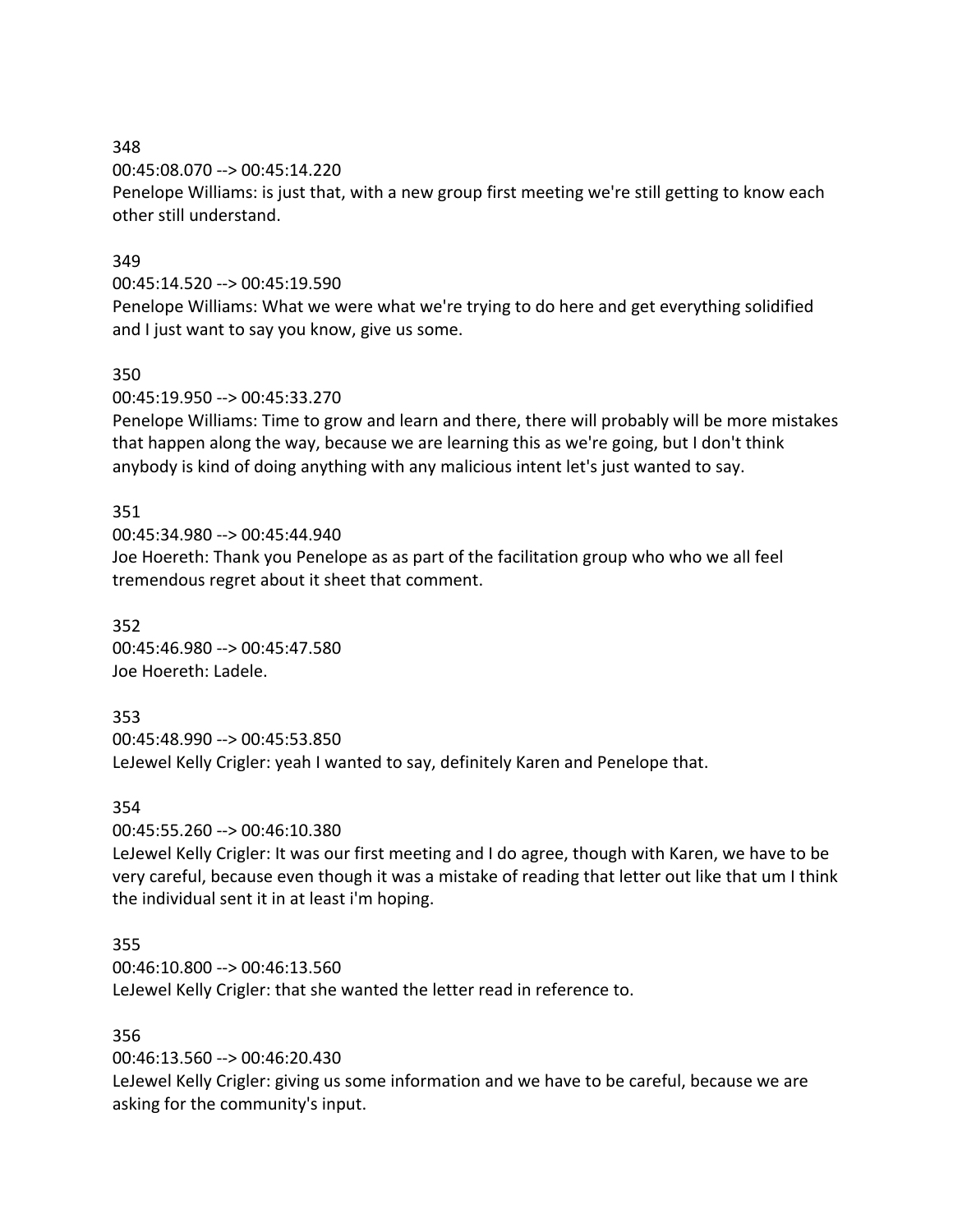### 00:46:20.760 --> 00:46:33.990

LeJewel Kelly Crigler: So if we're wanting the Community to you know, give us, you know their thoughts or you know their experiences we can't shut them down, I mean their truth is there truth, so you know.

## 358

## 00:46:34.680 --> 00:46:39.390

LeJewel Kelly Crigler: There was to me, there was no wrong done it was what it was and.

## 359

## 00:46:40.080 --> 00:46:48.150

LeJewel Kelly Crigler: If she misinterpreted something, you know that he did well, I guess, he strike that out at this point, but that does not mean.

## 360

# 00:46:48.450 --> 00:46:57.600

LeJewel Kelly Crigler: That still you know and we talked about biases a lot right well your biases means something you can't see that is coming out.

## 361

## 00:46:58.380 --> 00:47:09.690

LeJewel Kelly Crigler: That you feel are you're doing, and you know, he may be the nicest person in the world, but I also understand some of the nicest people in the world have what a lot of things happen in this world.

# 362

# 00:47:11.070 --> 00:47:28.410

LeJewel Kelly Crigler: And those are our biases so you know we cannot take and and really look at this and put a lot to it Okay, there was a situation that was done Okay, we see it, but still as yet it's worth taking in and that's just how I see it.

# 363

## 00:47:30.570 --> 00:47:35.580

Joe Hoereth: Thank you, Joe for that perspective as well Kevin I saw you nodding your head and your next so.

## 364

# 00:47:36.510 --> 00:47:49.980

Kevin Zaldivar he/him: yeah, I just wanted to leave a few words about public comments, so I mean when we go to city council and we and the emails are right there I think in that same format, we should follow with public comments right.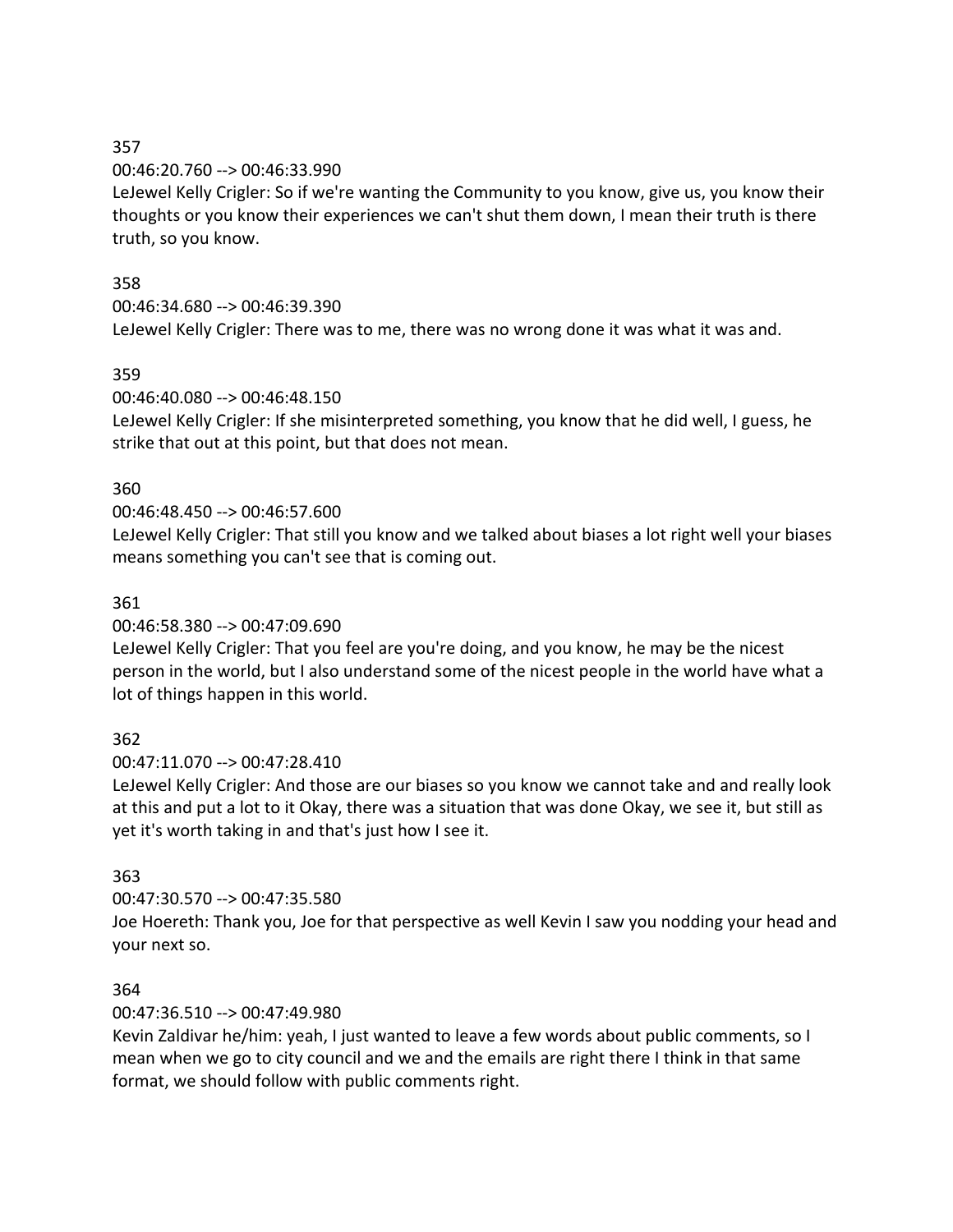00:47:51.420 --> 00:48:07.650

Kevin Zaldivar he/him: And then perhaps create a space where where we could where the Community can send alarming things right, so I think both just like what Karen said and legible said, these are valid perspectives.

#### 366

00:48:08.670 --> 00:48:17.040

Kevin Zaldivar he/him: And, but we can we can distribute a time and a place where perhaps where public commentary needs to be expanded on right.

#### 367

00:48:18.120 --> 00:48:27.660

Kevin Zaldivar he/him: And that can be used with like you know, in this case, there was an image attached or link or something so just providing the space for for two separate things yeah.

368 00:48:28.980 --> 00:48:30.120 Joe Hoereth: Thanks Kevin Walter.

#### 369

00:48:34.020 --> 00:48:42.000

Walter Blalark: I was i'm sorry I had to briefly league but, but I did hear the beginning of the comments I guess that.

370 00:48:43.110 --> 00:48:44.790 Walter Blalark: That was that was some.

#### 371

00:48:45.810 --> 00:48:50.010 Walter Blalark: Maybe they thought the reading the letter was an untimely.

#### 372 00:48:51.420 --> 00:48:52.200 Walter Blalark: It wasn't.

373 00:48:53.220 --> 00:48:54.960 Walter Blalark: I investigated something.

374 00:48:56.070 --> 00:49:03.810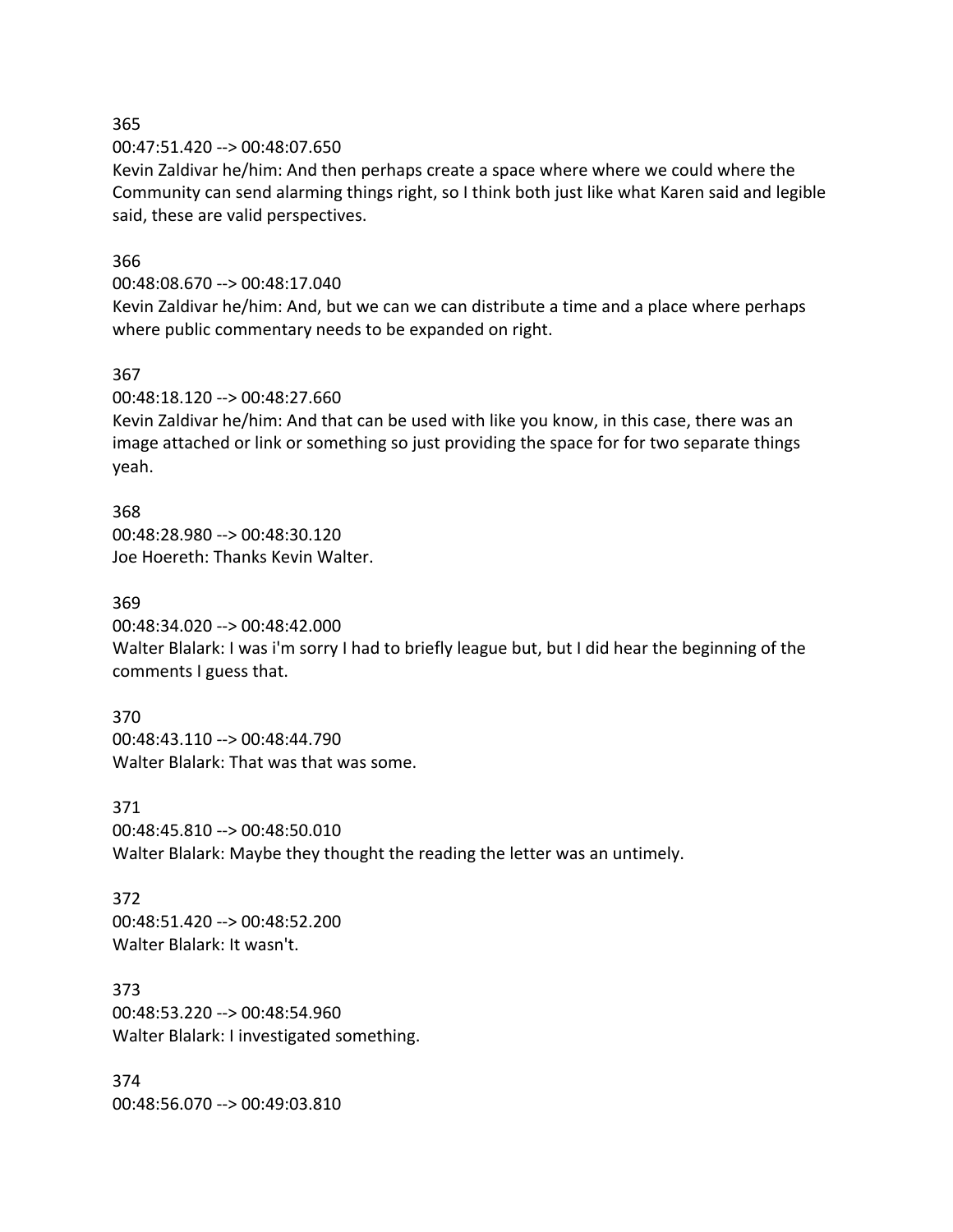Walter Blalark: First of all, you know when the public is out there, and when they see some things that have been done.

375

00:49:04.620 --> 00:49:12.600

Walter Blalark: And chief got to understand that many people's Pacific African Americans have been you know we have been down there trying to.

376

00:49:13.020 --> 00:49:31.950

Walter Blalark: talk in many times and maybe not on the home illustration, but I have no, let me say i'm a pastor in this Community, and when you have people who have been done wrong so long, many times that they they are dealing with all of their perception.

## 377

00:49:33.030 --> 00:49:40.710

Walter Blalark: Specifically, when you're dealing with injustice and people sometimes blowing you off and sometimes people say some things that they shouldn't be saying.

## 378

00:49:41.940 --> 00:49:48.090

Walter Blalark: You know i've been stopped many times by the police analogy, specifically when I have my baseball cap on the on the lamp.

## 379

00:49:48.570 --> 00:49:59.400

Walter Blalark: And you know and they say go go ahead, we know a lot but high up, but you know it's don't feel good so you know, I think that when i've taken some.

## 380

00:49:59.940 --> 00:50:07.260

Walter Blalark: humor when we don't allow people to talk and express their feelings just because other people in a public hearing.

# 381

00:50:08.160 --> 00:50:17.580

Walter Blalark: You know if you're just task force can be light and scared then i'm in the wrong place, because you know people are going to tell.

# 382

00:50:18.030 --> 00:50:26.430

Walter Blalark: about some of the skeletons that are in that that chief lolly and everybody got to deal with I don't care how long has God been known for us.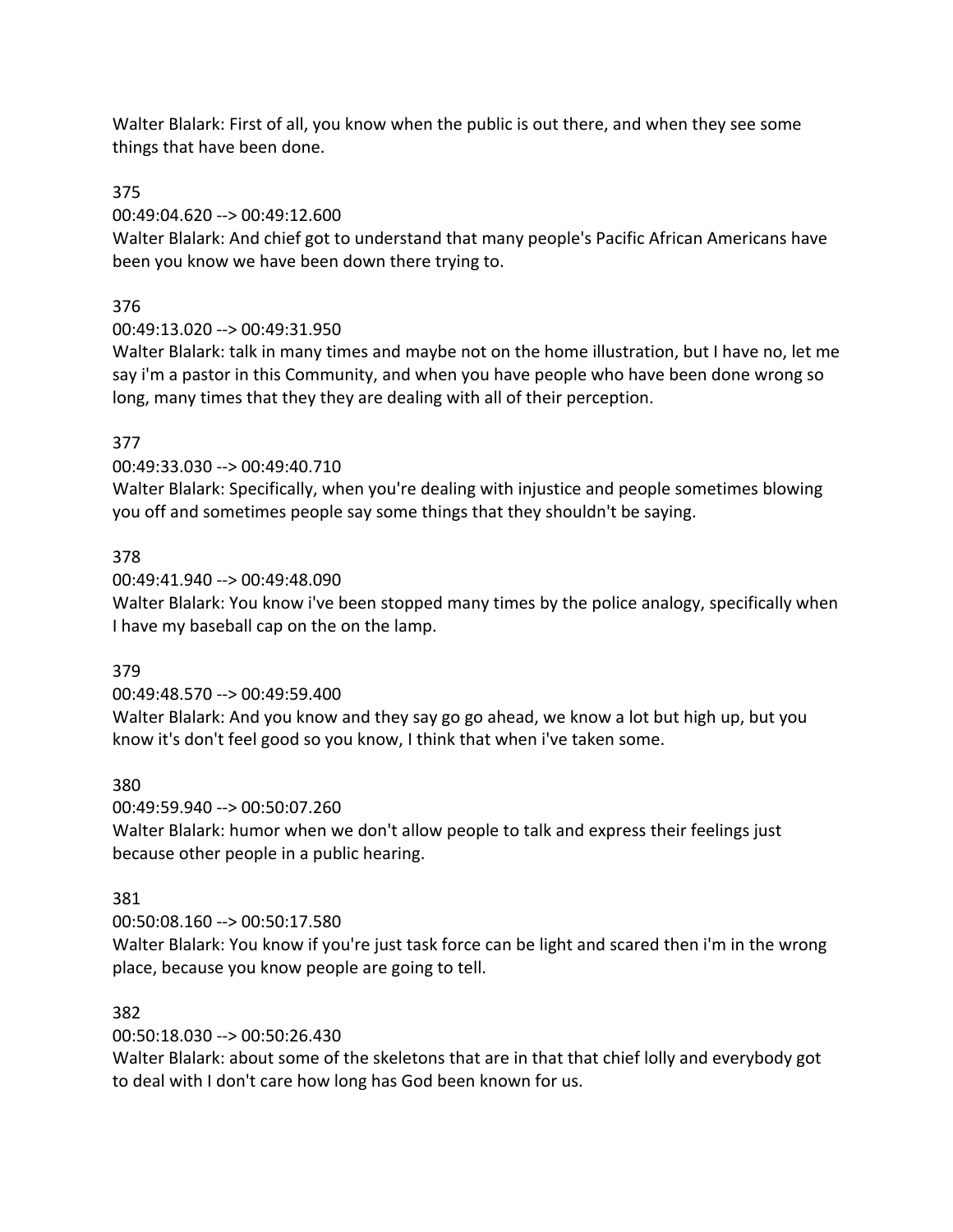00:50:27.270 --> 00:50:36.750

Walter Blalark: If he doing something that he shouldn't be doing or saying something, it should be saying, then it should be address and we shouldn't be afraid now now i'm not afraid to speak out.

#### 384

#### 00:50:37.230 --> 00:50:46.620

Walter Blalark: If we got if this task force or if the public cannot express themselves or something that they perceive that is wrong.

#### 385

#### 00:50:47.070 --> 00:51:01.680

Walter Blalark: Then, and I think the chief Allah very well last week, she said she's gonna look into it and what she showed a bit been asking and I don't know I hear all of you, I hope she looked into and hope to straighten everything up you know if she did that then i'll pause.

#### 386

00:51:02.910 --> 00:51:05.010 Joe Hoereth: Walter, you may not have heard her comments.

## 387 00:51:05.040 --> 00:51:06.390 Walter Blalark: I did not, I did not say.

## 388

00:51:07.350 --> 00:51:19.620

Joe Hoereth: yeah she she she she commented on it read a statement from the from the officer named in the email as well and that provided some context, that was not in the email, and that was.

## 389

00:51:19.710 --> 00:51:25.770

Walter Blalark: Okay that's that's great that's great well i'm just saying that's good that showed that we didn't transparent.

390 00:51:27.090 --> 00:51:27.720 Walter Blalark: So that's great.

#### 391

00:51:28.230 --> 00:51:32.250 Joe Hoereth: i'd like to just pause for a moment on the on the discussion portion and just.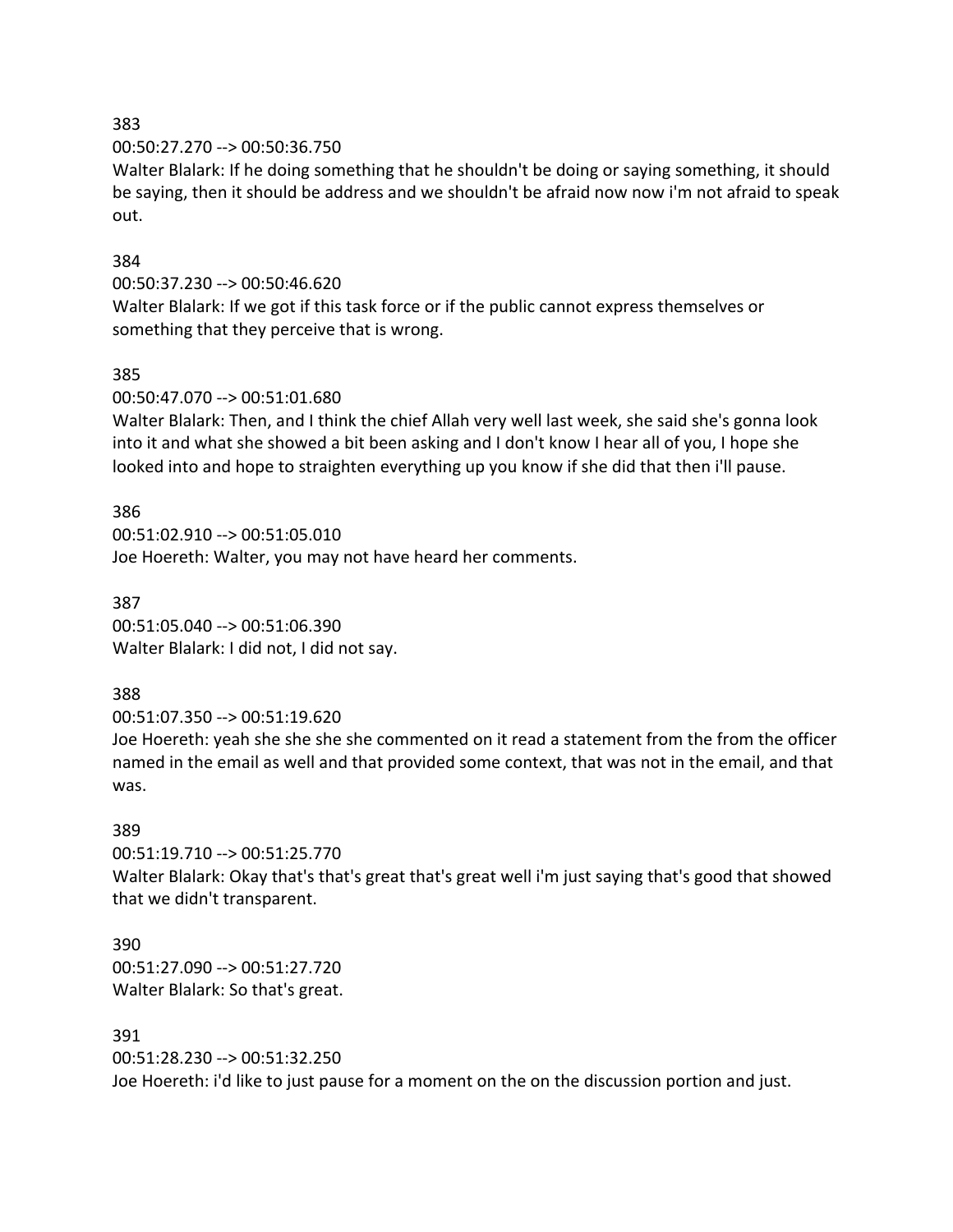00:51:33.540 --> 00:51:38.280

Joe Hoereth: Larry spoke to it actually a little bit in the in the outset when he.

#### 393

00:51:39.780 --> 00:51:41.880 Joe Hoereth: Was was talking at the beginning.

## 394

00:51:42.930 --> 00:51:51.780

Joe Hoereth: About about our process here, and so I just wanted to just throw out there and Walter to your to address to just speak on your last point.

## 395

00:51:52.890 --> 00:52:09.150

Joe Hoereth: I think our goals really should be about trying to balance and acknowledgement of that sentiment right maybe not necessarily individual person or whatever, where we can but also make sure we're protecting people's privacy and being respectful and fair.

## 396

00:52:10.350 --> 00:52:17.670

Joe Hoereth: In how this the communications to the task force are shared with the task force and so.

## 397

00:52:18.720 --> 00:52:29.130

Joe Hoereth: You know, just like test was remember calendar said that balance between transparency and privacy we're trying to live in in in that perfect space in the middle.

## 398

00:52:29.670 --> 00:52:39.720

Joe Hoereth: And so the things that we are going to be doing moving forward, of course, is reviewing and discussing among the facilitation team communications that come in.

## 399

00:52:41.070 --> 00:52:46.140

Joe Hoereth: Certainly redacting any personally identifiable information.

## 400

## 00:52:47.220 --> 00:52:59.970

Joe Hoereth: And then consulting, even if we have to with with general counsel of cm Elgin if we have to need that advice on on what is sort of appropriate.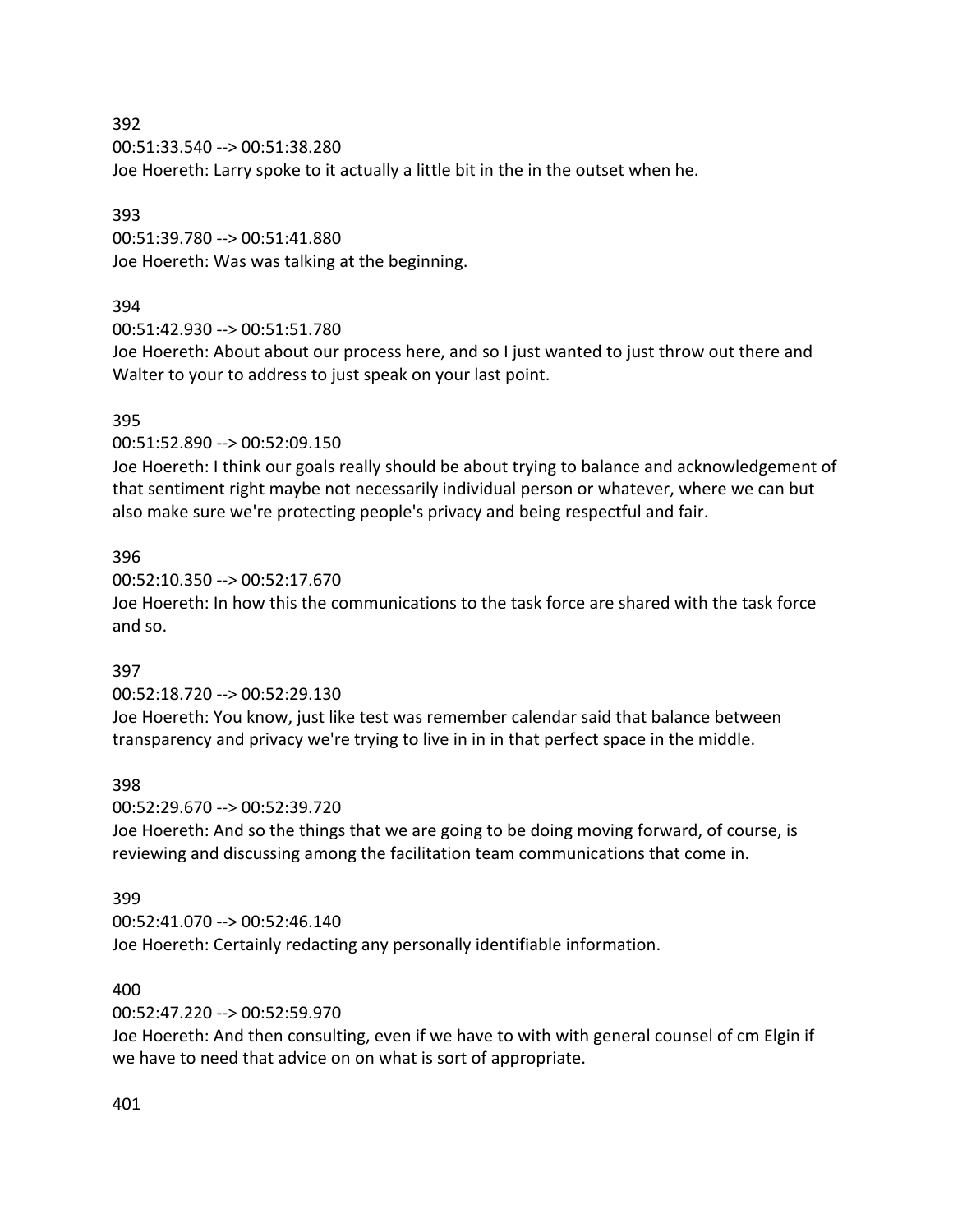#### 00:53:00.840 --> 00:53:13.140

Joe Hoereth: to share and then you know and then at that point, if everything is clear and we've done our due diligence on it, you know read and or share on screen for on zoom.

#### 402

00:53:14.220 --> 00:53:24.030

Joe Hoereth: The communication and so that's going to be our process moving forward we're not going to do the kind of just open this whatever comes in.

### 403

00:53:25.110 --> 00:53:32.910 Joe Hoereth: automatically put it up, but I think that process where we have to make any decisions related to that.

#### 404

00:53:34.170 --> 00:53:41.490 Joe Hoereth: We we will use great care to explain if a communication came in.

### 405

00:53:42.660 --> 00:53:48.990 Joe Hoereth: What the process was that was reviewed and and and why or why not certain parts are redacted or whatever.

#### 406

00:53:50.460 --> 00:54:02.070

Joe Hoereth: At in and that speaks to the transparency side so it's not just the nature and the content of the communication, but also our process being transparent.

407 00:54:03.300 --> 00:54:07.140 Joe Hoereth: And and appropriately and effectively communicated with you all.

# 408

00:54:08.730 --> 00:54:11.940 Joe Hoereth: about it, so those are Those are our staff.

409 00:54:13.230 --> 00:54:13.560 Walter Blalark: Joe.

410 00:54:13.590 --> 00:54:16.350 Walter Blalark: Joe you cannot be very candid with you.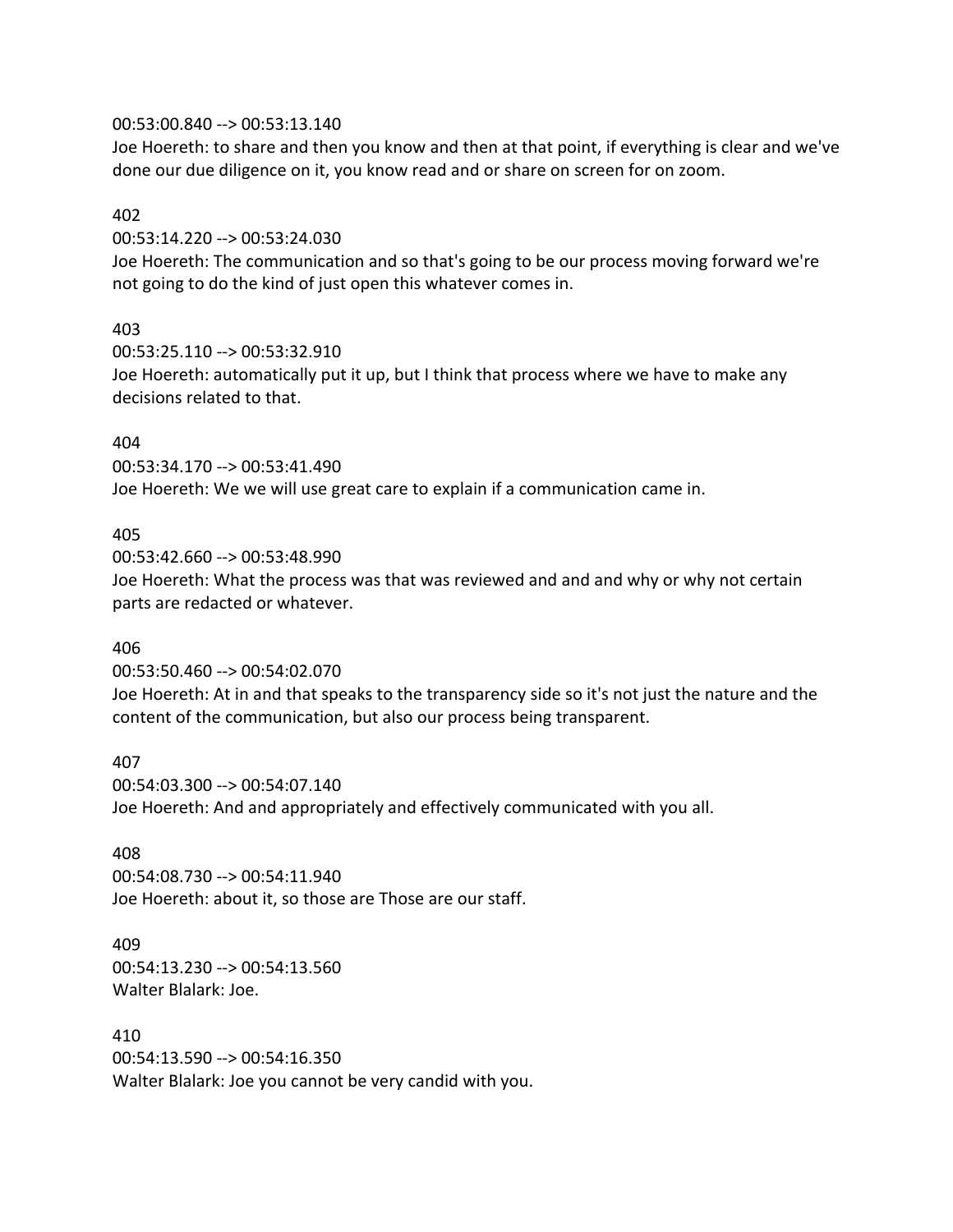00:54:17.370 --> 00:54:28.020

Walter Blalark: If, in fact, you won't change to change in any process of government it won't be changed, unless you can face any adversity that what's going on now.

### 412

00:54:28.410 --> 00:54:36.360

Walter Blalark: The Council, the Council here things I didn't go to any Council mean name in a public official down there and it had been done.

### 413

00:54:36.900 --> 00:54:46.050

Walter Blalark: And, and so legally I don't understand what you're saying if somebody's got a complaint and they think that the task force you hear it, so we can make it positive.

### 414

00:54:46.500 --> 00:54:56.790

Walter Blalark: and make positive change i'm sorry I don't i'm missing something there you know if, in fact, you know you're not go get changed on to your wouldn't face.

### 415

#### 00:54:57.420 --> 00:55:06.870

Walter Blalark: of things that you need to change, so there may be some things that we're going to hear that maybe going to be uncomfortable and that's what I was trying to say last week.

#### 416

## 00:55:07.980 --> 00:55:19.380

Walter Blalark: You know if people are not ready to hear things that you know everything is not going to be positive focus for you become a positive some things don't be negative, that we go into here, so we can change it and make it positive.

## 417

00:55:23.610 --> 00:55:38.190

Joe Hoereth: I understand what you're saying, and I think that's really the heart of this discussion we're not necessarily proposing to redact any content any make a judgment about content it's about at this point about privacy.

#### 418

00:55:40.110 --> 00:55:44.340 Joe Hoereth: Privacy and I, you know, whatever other matters, the.

#### 419

00:55:45.450 --> 00:55:47.580 Joe Hoereth: With the city attorney my advice.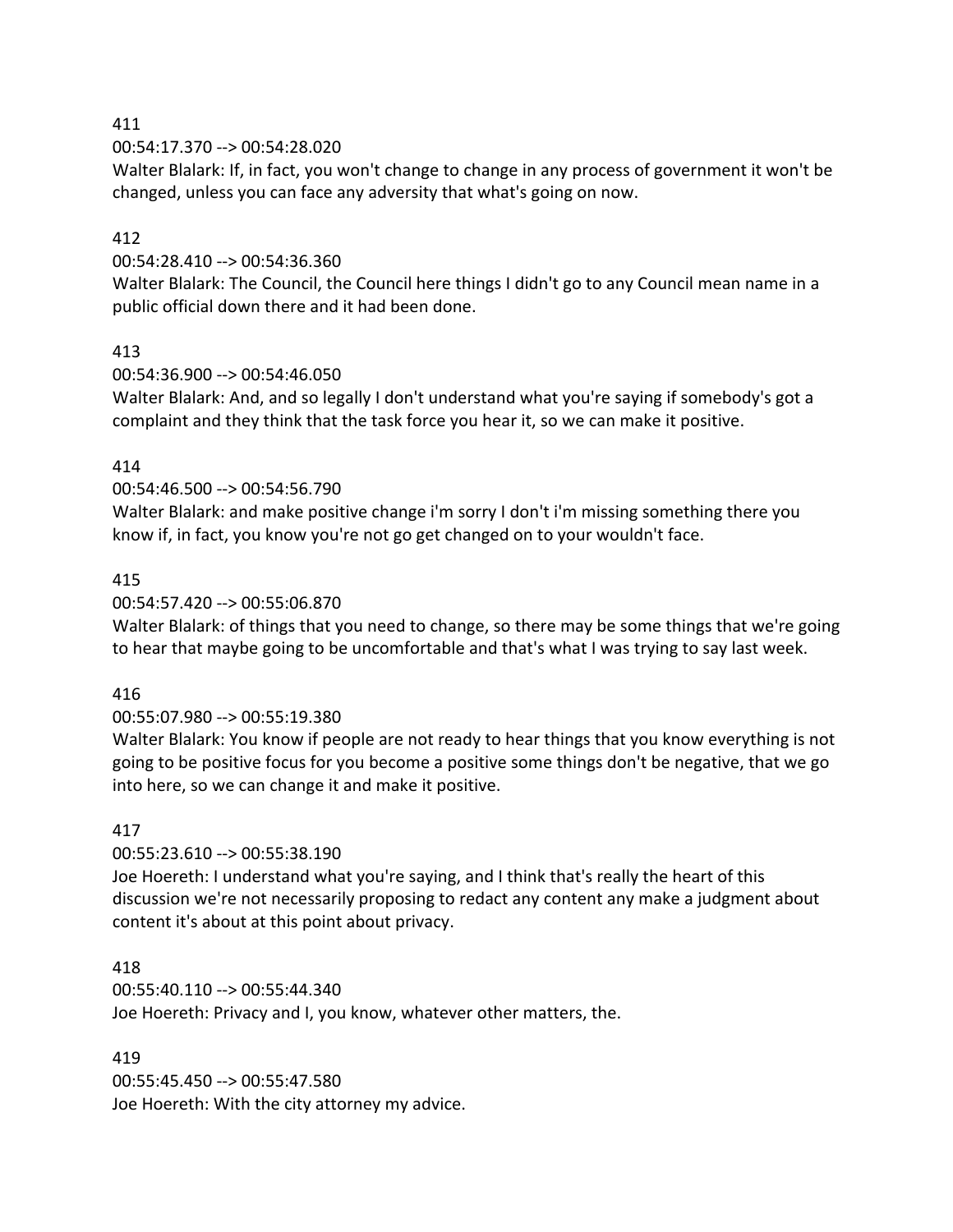420 00:55:50.640 --> 00:55:51.360 Larry Schooler, Facilitation Team: So I think when you.

### 421

00:55:51.630 --> 00:55:58.530

Walter Blalark: Have a public meeting you having a public meeting, and how can you, you know if in fact that the public officials.

#### 422

00:55:59.100 --> 00:56:04.410 Walter Blalark: Who is doing some things that is negative, that versus affecting this Community.

#### 423

00:56:05.040 --> 00:56:11.430

Walter Blalark: Then, what do you mean keep it private I think you can say, maybe say well this person or don't name the person.

#### 424

00:56:11.850 --> 00:56:16.530

Walter Blalark: Until we investigate or to the person who we can turn it over to the person to investigate.

#### 425

00:56:17.010 --> 00:56:33.690

Walter Blalark: I guess, I just wanted to get some clarity to make sure that you know, because if, in fact, that person get it somebody else may have a complaint or have some problems meant that they want to bring to us and we need to understand.

#### 426

00:56:34.890 --> 00:56:44.700

Walter Blalark: That in they asked me hey I sent a letter to the task force it wasn't read you know somebody had not dealing with him with what you do that's all i'm saying.

#### 427

00:56:45.270 --> 00:56:46.350 Walter Blalark: You know and that's.

#### 428

00:56:49.440 --> 00:56:52.110 Joe Hoereth: I want to acknowledge Ishmael who had his hand up.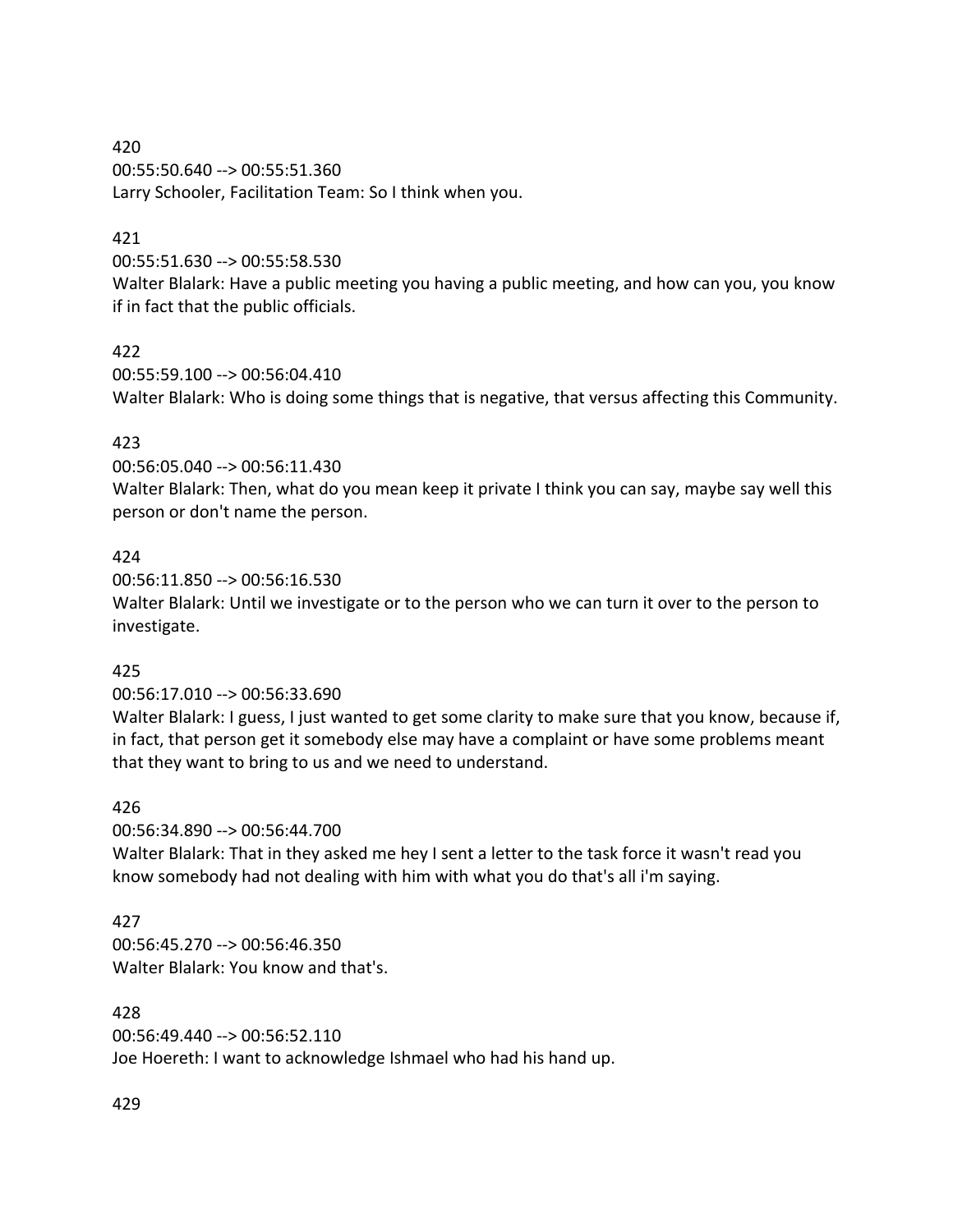00:56:54.600 --> 00:56:57.480 Ismael Cordovà: I believe, to Nice had her hand up first so she would like to speak.

430 00:56:57.480 --> 00:56:58.650 Ismael Cordovà: horse and then I can go ahead.

431 00:56:59.730 --> 00:57:03.960 Danise Habun: If you go first i've spoken already I believe in the rule that.

432 00:57:04.110 --> 00:57:05.250 Joe Hoereth: Apologies Denise.

433 00:57:05.490 --> 00:57:06.630 Ismael Cordovà: that's not a problem.

#### 434

00:57:07.290 --> 00:57:15.810

Ismael Cordovà: So I do agree with Walter as one of the people that are often at our city council meetings until the end of them until 10pm I do know that.

#### 435

00:57:16.170 --> 00:57:27.120

Ismael Cordovà: There isn't really a limited discretion when it comes to public comments, and although we are virtual that really shouldn't take away the implementation of how regular government meetings that are public should run.

#### 436

00:57:27.720 --> 00:57:39.270

Ismael Cordovà: We have no say when an individual steps upon into speaking what they're going to say, and we have no way of limiting that of course you can turn off the my can do whatever you can.

#### 437

00:57:39.660 --> 00:57:46.350

Ismael Cordovà: But, ultimately, you have to let that individual speak obviously what I would be recommend recommending is removing any.

438 00:57:46.860 --> 00:57:57.870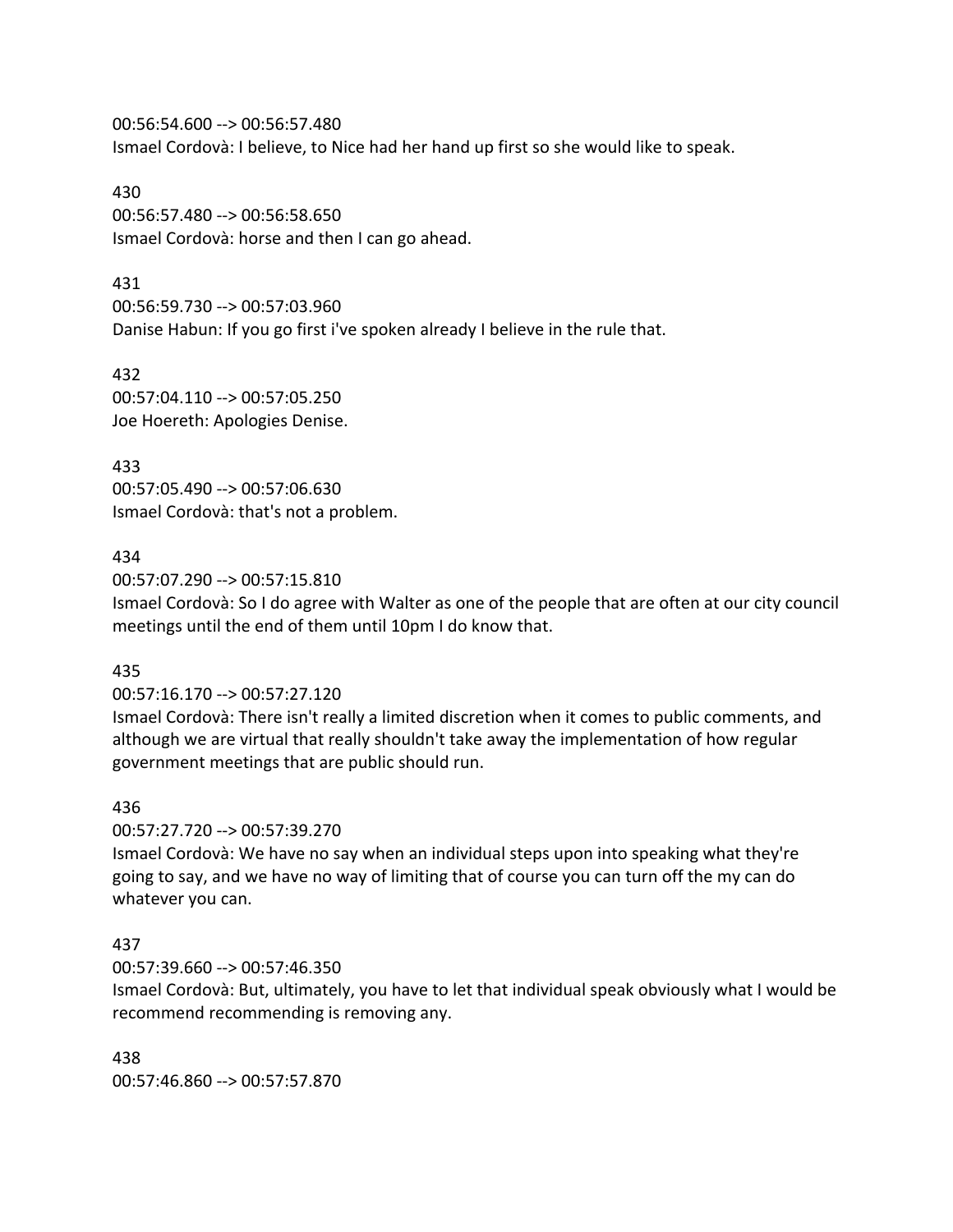Ismael Cordovà: personal information than including email address phone number address obviously things that are going to be a concern of safety, but Walter is correct when it's the least of political or elected official.

#### 439

00:57:58.740 --> 00:58:06.780

Ismael Cordovà: That or not even an elected official just like public servant and nonetheless if they're being named in this specific circumstance it shouldn't be made public.

#### 440

00:58:07.230 --> 00:58:13.710

Ismael Cordovà: Similar to how we would be in any city council meeting because i've been there and they people shouting from the rooftops that name.

#### 441

00:58:14.070 --> 00:58:20.460

Ismael Cordovà: up and down does not matter because, ultimately, that is the truth that is there, what they're expressing, and we should allow them to do so.

#### 442

00:58:20.850 --> 00:58:23.340 Ismael Cordovà: Similar to how we are going to be moving forward with our task.

#### 443

00:58:23.760 --> 00:58:34.320

Ismael Cordovà: task members and our discussion because some of us have probably had negative altercations with certain public officials are public servants that others might have the most wonderful experiences with.

#### 444

00:58:34.620 --> 00:58:43.290

Ismael Cordovà: And so we should also take that into consideration, so I really don't want to you know really this conversation too much, because I feel like we have so many important things to touch on today as well.

#### 445

00:58:43.770 --> 00:58:56.160

Ismael Cordovà: But I do think that we should just be cautious of safety for each one of either a test members of the public and our public servants, but we should allow for public comment to be as a less limit as less restrictive possible.

446 00:58:58.470 --> 00:58:59.070 Joe Hoereth: Excuse me, oh.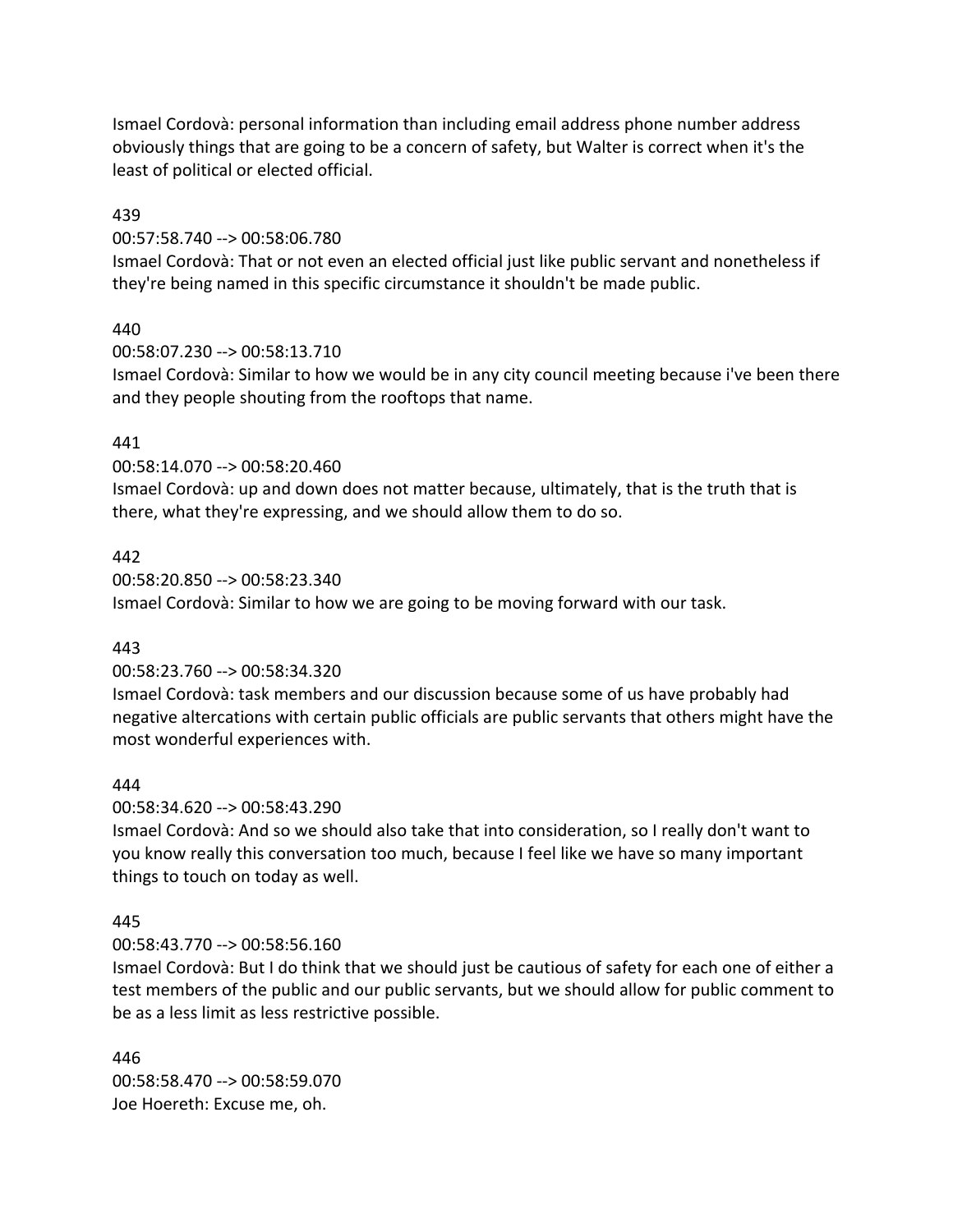447 00:59:00.840 --> 00:59:01.440 Danise Habun: i'm.

#### 448

00:59:01.890 --> 00:59:13.020

Danise Habun: glad, so my concern is because, when I thought I heard you say was that you're going to be screening these electronic communications before they come to us.

#### 449

00:59:14.220 --> 00:59:30.780

Danise Habun: And that's bothersome to me if somebody is contacting the task force, I want to know that they're contacting the task force I don't want hand selected things to be presented to the task force.

#### 450

#### 00:59:32.430 --> 00:59:41.460

Danise Habun: I you know I, we need to hear it all the good the bad the ugly because that's part of our you know that's.

#### 451

00:59:42.540 --> 00:59:59.790

Danise Habun: You put band aids on things for two up for for way too long, so I hope that we can redacted we can figure out a process, but that every communication that is addressed to the task force every person on this task force hears it yeah.

#### 452

01:00:00.660 --> 01:00:05.430 Joe Hoereth: Thanks Denise I did not mean to suggest that we would do that, by the way.

#### 453

01:00:07.020 --> 01:00:10.890 Joe Hoereth: If I did I I was not clear in what I was proposing.

#### 454

01:00:12.270 --> 01:00:16.830 Joe Hoereth: The main thing was reduction of the email address and.

#### 455

01:00:18.540 --> 01:00:35.040

Joe Hoereth: Any any content in the email itself that was a privacy concern, but not to have a form like a process where we're screening and choosing an email that that gets read versus another one that doesn't just clear.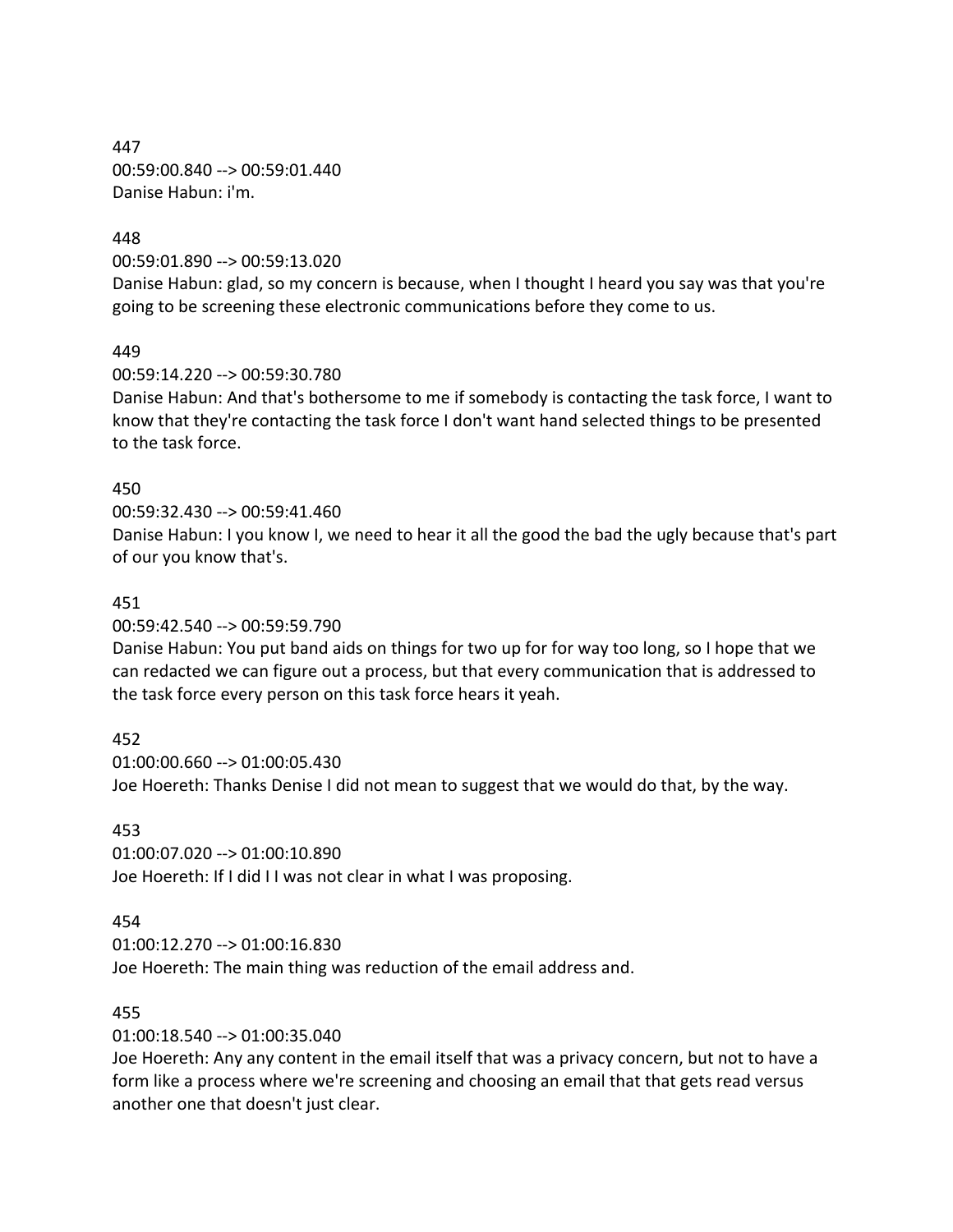456 01:00:36.150 --> 01:00:36.690 Joe Hoereth: Shimon.

#### 457

01:00:38.670 --> 01:00:50.340

Shimon Blanchard: Yes, Sir, I think the most important thing is context, or what when someone speaks from the public what are they really saying I don't think you have to.

#### 458

01:00:51.060 --> 01:00:58.230

Shimon Blanchard: display their personal information to do that, I think the main thing is kind of tastes, because if somebody says it in somebody is feeling it.

#### 459

01:00:58.470 --> 01:01:04.260

Shimon Blanchard: And I think that's the purpose of the task was to make sure those people are hurt to make sure those views.

#### 460

01:01:04.590 --> 01:01:20.010

Shimon Blanchard: are seeing, so I don't necessarily think that we have to have all everybody's name, where everybody's information, but the most important thing is the content and I think if we get the context there, then we can address the issues addressed to problems without violating anyone's partners.

461 01:01:22.530 --> 01:01:24.060 Joe Hoereth: Thank you, Sharon and Marcus.

#### 462

01:01:27.660 --> 01:01:29.970 Marcus Banner: Like I was saying, the first time, but I think the.

#### 463

01:01:30.990 --> 01:01:47.850

Marcus Banner: we're not a we're not the independent review authority we're not the citizens review authority to do the investigations, I mean who knows me i'm all for bringing to the light i've been encouraging people for many years to utilize the process and document that these on paperwork.

464 01:01:48.870 --> 01:01:57.210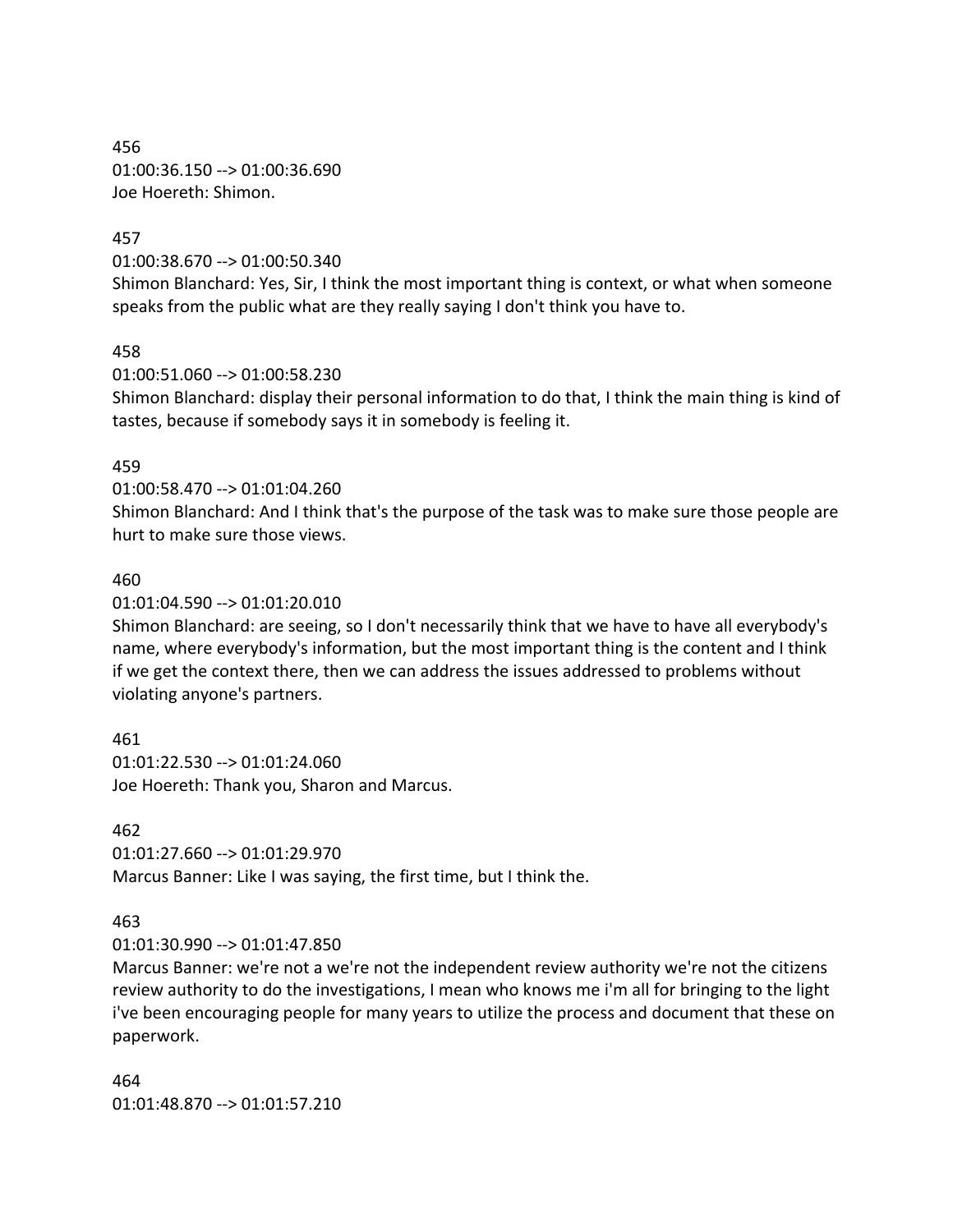Marcus Banner: But we're going to address, something we have to address it in its entirety first thing that even when I saw that email last week was Okay, what else is there.

## 465

## 01:01:57.750 --> 01:02:09.030

Marcus Banner: Right, we had a snippet of what was said and, like there's got to be more for them to being offended because I myself from what I read I wasn't offended personal um.

# 466

## 01:02:10.320 --> 01:02:18.840

Marcus Banner: This task force, and I think the whole idea of conduct a task force is sending the wrong message to people in a public to think that we have some type of.

# 467

01:02:20.160 --> 01:02:25.710

Marcus Banner: power to do investigations and when it comes to policing in a dress them in a way, where.

## 468

01:02:26.370 --> 01:02:30.390

Marcus Banner: We can do discipline and different things like that, when that's not what we're here for.

# 469

01:02:30.780 --> 01:02:37.710

Marcus Banner: So when I was making that we are being distracted we've been talking about this for the past hour and have not been on the business at hand.

## 470

01:02:38.280 --> 01:02:48.630

Marcus Banner: Right, so if we're going to have a job to do here let's do it, and if everything that's going on with this conversation I think only furthers what i've been saying for the past 15 years that we need a independent.

# 471

## 01:02:49.140 --> 01:03:00.510

Marcus Banner: Systems review authority that gives the power to the people, where we have a platform like this, where we actually have power to go and look into things doing investigations and actually have the power to.

## 472

01:03:00.990 --> 01:03:05.700

Marcus Banner: not recommend but issue disciplines with things that we feel not just recommend.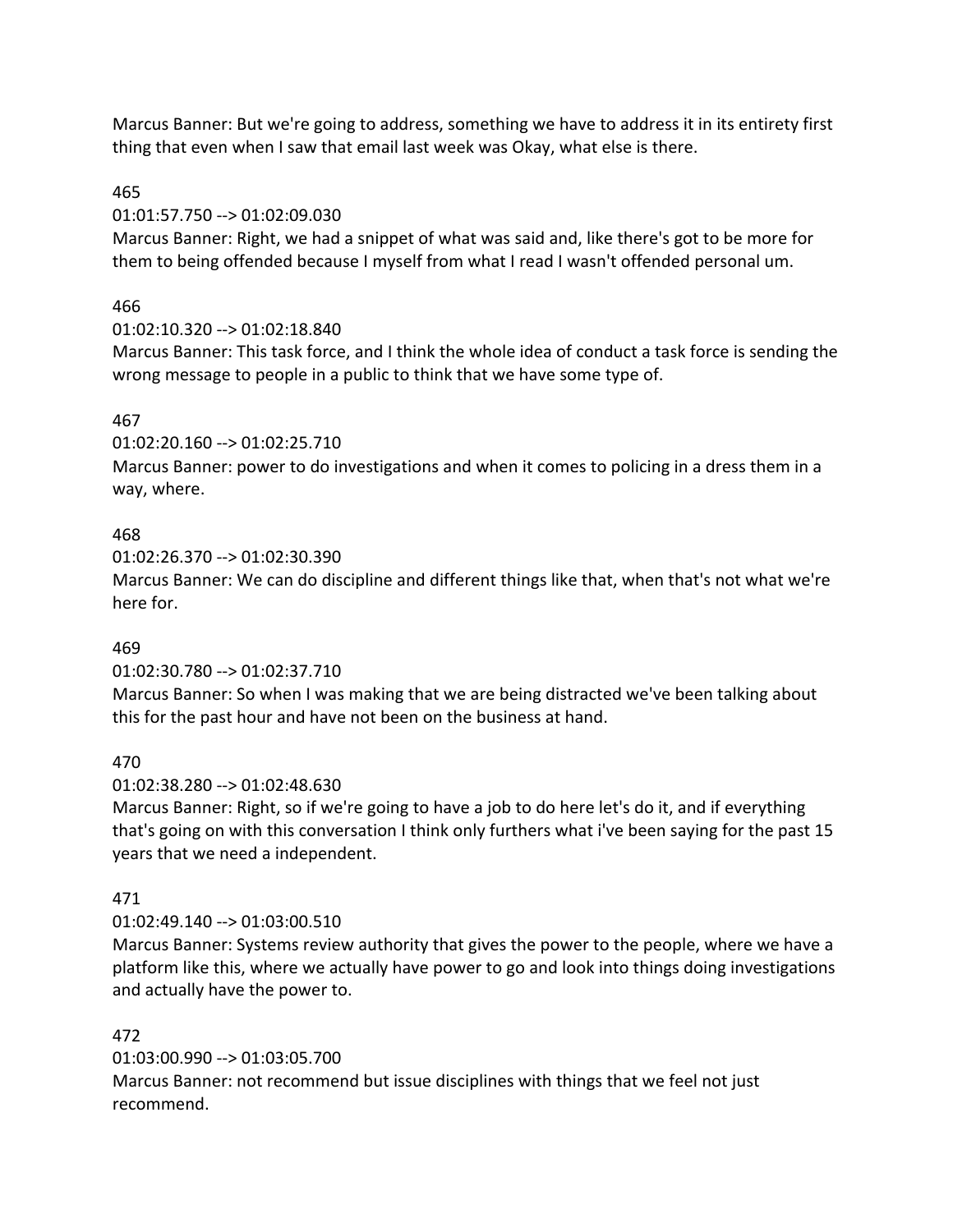### 01:03:06.240 --> 01:03:15.300

Marcus Banner: That they get hired or fire to actually have the power to become the binding arbitrators when it comes to the law enforcement within our Community right, so this is not that.

## 474

## 01:03:15.810 --> 01:03:24.600

Marcus Banner: That is what we need, and the fact that we're having this conversation is spending so much time talking about this, I think further says that that is something that we need, but we have no.

## 475

01:03:24.990 --> 01:03:30.240

Marcus Banner: This is not that let's do what we have let's uh you know follow through with our agenda get the work done.

## 476

01:03:30.570 --> 01:03:38.130

Marcus Banner: And you know those things there, there are outlets to address that right, because we could have took that and went and put in the complaint.

## 477

01:03:38.790 --> 01:03:47.730

Marcus Banner: complaint process to get it to the chief and then went on down and had dealt with the way that a new haven't dealt with and not distract this group.

## 478

01:03:48.000 --> 01:03:55.920

Marcus Banner: From the business at hand, so we can get the work done to get to the point where we can have a citizens review authority actually dealing with this.

## 479

01:03:57.360 --> 01:03:58.470 Joe Hoereth: Thank you Marcus.

## 480 01:03:58.830 --> 01:03:59.640 Joe Hoereth: I think there's.

481 01:04:00.570 --> 01:04:03.000 Joe Hoereth: A and in the spirit of your last comment.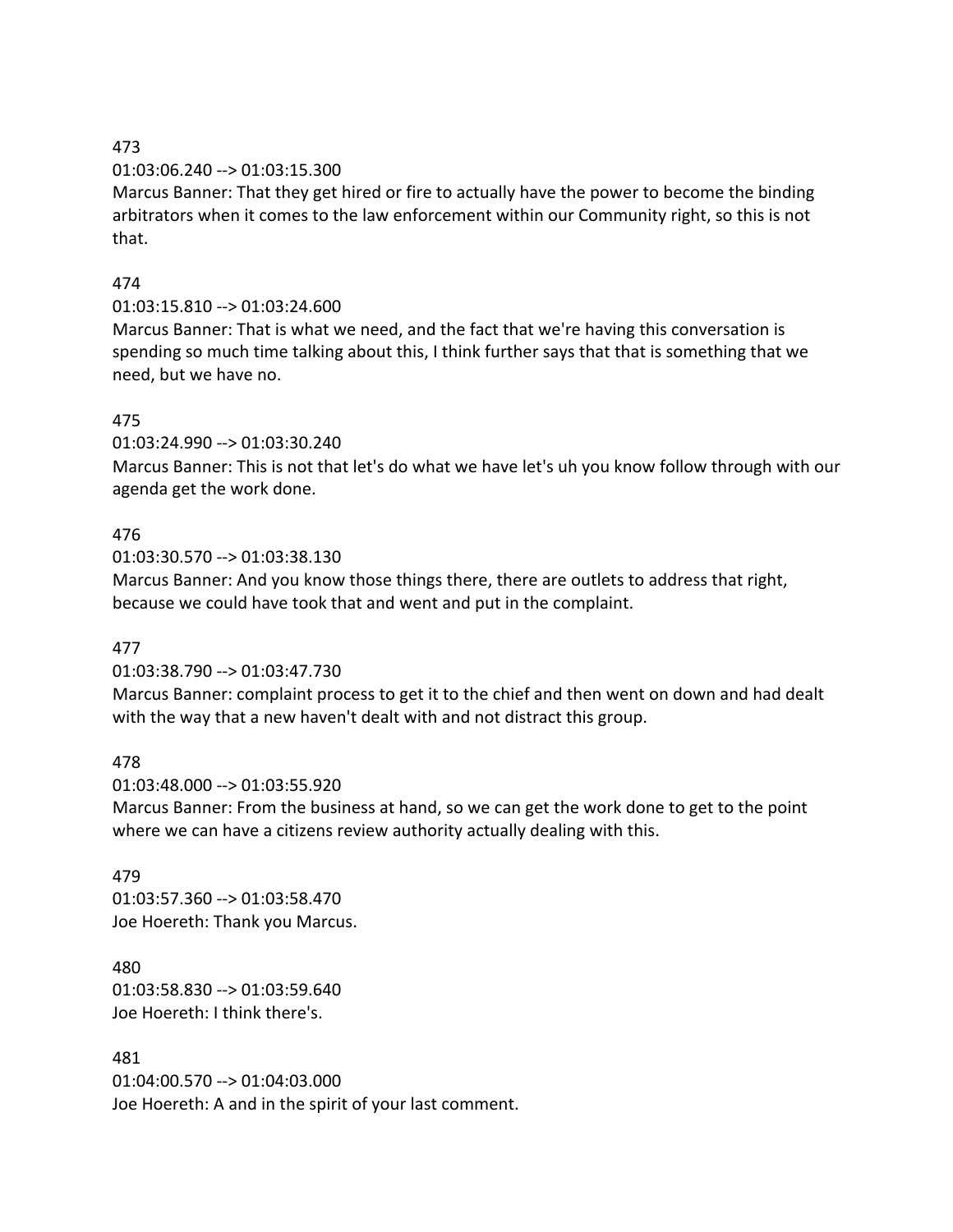01:04:04.080 --> 01:04:19.380

Joe Hoereth: i'm going to move us on there's a couple of issues that this this body should discuss related to how you communicate with each other, as well as to the public, but since the, especially the issue of how you communicate to the public.

## 483

# 01:04:20.910 --> 01:04:29.790

Joe Hoereth: really depends on what on what the leadership structure is that relates to that Larry i'm wondering, given how much time we just spent on this issue if we shouldn't table that.

## 484

01:04:30.450 --> 01:04:37.170

Joe Hoereth: I make sense, after the discussion about the leadership structures is done and then you can circle back after things.

## 485

01:04:37.680 --> 01:04:49.830

Larry Schooler, Facilitation Team: yeah I think that makes sense, Joe and again just putting in my own voice to commend the task force for the discussion and the the richness of the nuance of it, I also wanted to just mentioned that.

#### 486

01:04:50.820 --> 01:05:00.210

Larry Schooler, Facilitation Team: it's important when email communication is made to be cognizant of have open meetings act regulations there, so, in other words if.

#### 487

01:05:00.690 --> 01:05:05.910 Larry Schooler, Facilitation Team: A member of the facilitation team sends out an agenda to you all obviously that's appropriate.

## 488

01:05:06.570 --> 01:05:15.240

Larry Schooler, Facilitation Team: But folks who would reply all to a message like that get into a risky area where you're essentially beginning a conversation with the whole Task Force.

#### 489

01:05:15.600 --> 01:05:24.960

Larry Schooler, Facilitation Team: that's not in full public view so communications can go one person to the whole body, initially, but then, if there's something you want to.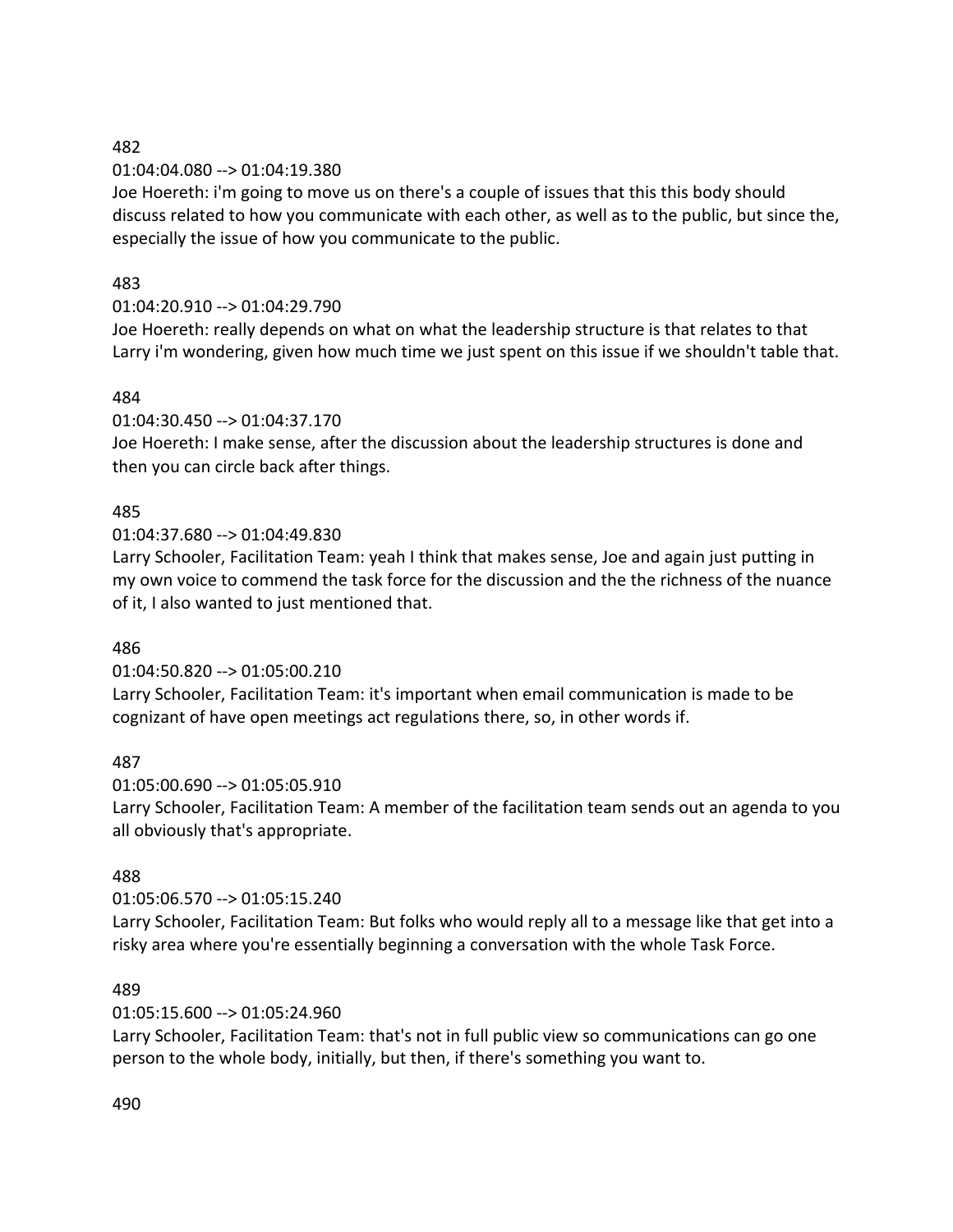#### 01:05:25.800 --> 01:05:35.880

Larry Schooler, Facilitation Team: You know, get clarified, you can you know send an individual note to a member of the team or a staff or Task Force Member but not continual a long chain of emails that will.

### 491

01:05:37.290 --> 01:05:54.270

Larry Schooler, Facilitation Team: You know, be in violation of open meetings laws so we wanted to make sure that as email communication continues, that we do so in a way that helps you all get the information you need in between meetings and is compliant Task Force Member brockway and then cordova.

#### 492

01:05:55.560 --> 01:05:58.590

Joshua Brockway: would just say that they're also part of the public record then.

### 493

01:05:59.310 --> 01:06:01.470 Joshua Brockway: Right it's right, even if you if you reply all.

### 494

01:06:01.950 --> 01:06:12.480

Joshua Brockway: Such as I did the other night to say we need the PowerPoint deck so that we can review this to prepare for the meeting recognizing that that email them becomes part of the public record as well.

## 495

01:06:12.870 --> 01:06:14.790 Larry Schooler, Facilitation Team: that's correct test for some record of.

#### 496

01:06:15.810 --> 01:06:25.860

Ismael Cordovà: set my comment is really close and brockway I don't you think it would be more appropriate for us to have a specific emails for our task force duties.

## 497

01:06:26.790 --> 01:06:32.520

Ismael Cordovà: Because I just feel like using our personal emails or whatever email people are using seems a bit inappropriate in this measure.

#### 498

01:06:32.790 --> 01:06:44.400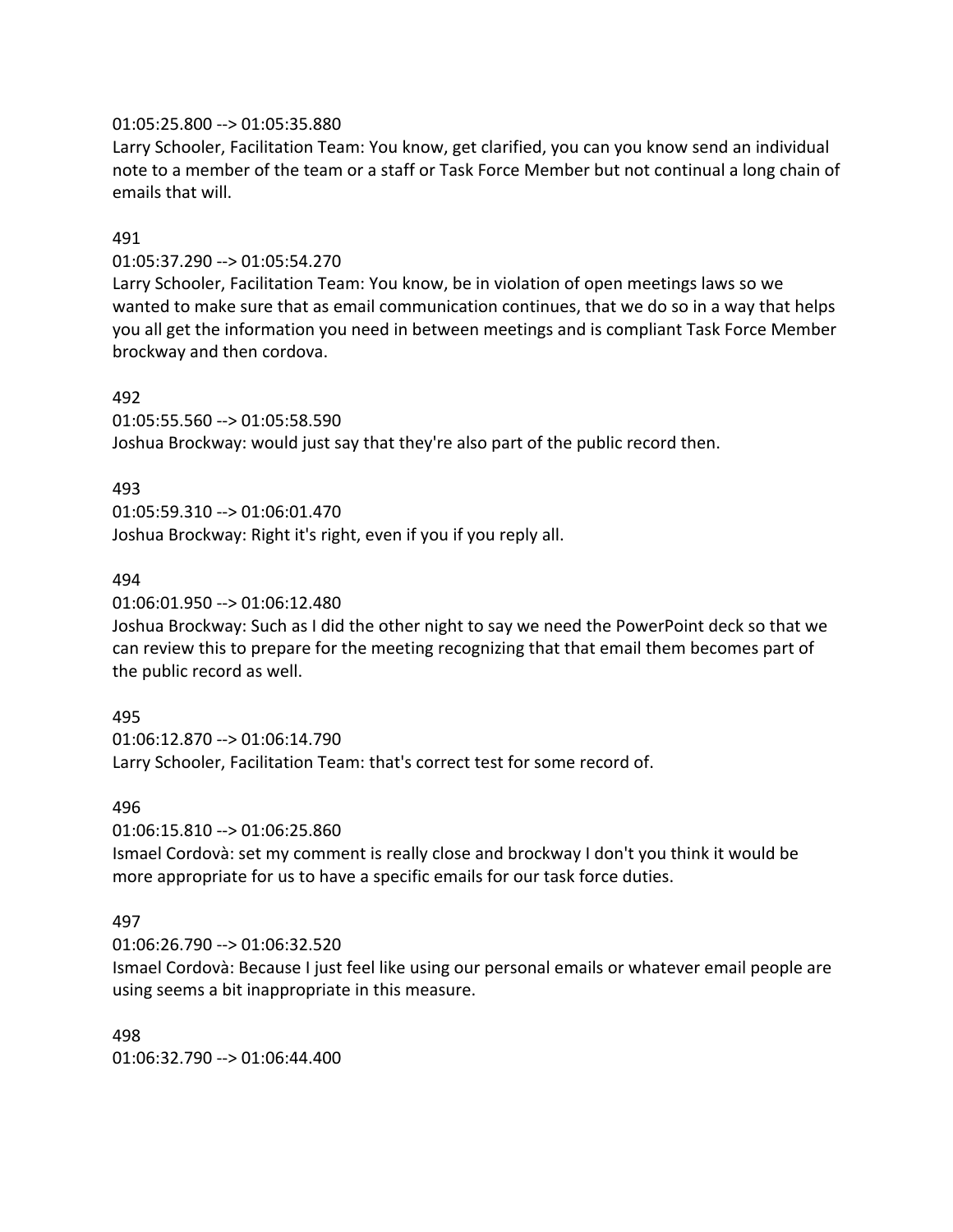Ismael Cordovà: And I think that if we if that's something we can consider with alongside that city to come up with like an alternative email address, and I know that's probably most likely in the discussion for further, but I just feel like it's the most appropriate.

### 499

### 01:06:45.570 --> 01:06:55.800

Ismael Cordovà: So that way you know with if anyone has to or needs to or does require us to provide over our emails it's more of an appropriate there that email address itself.

## 500

01:06:56.460 --> 01:07:04.110

Larry Schooler, Facilitation Team: Now that's helpful suggestion i've worked in cities where that has been done for members of advisory boards, like this one, so i'll.

## 501

01:07:04.740 --> 01:07:10.710

Larry Schooler, Facilitation Team: be happy to discuss that will will be happy to discuss that with the city staff and see what we can arrange there thanks for that.

## 502

01:07:11.280 --> 01:07:16.530

Larry Schooler, Facilitation Team: folks i'm going to from a process standpoint recommend that we take a short break here.

## 503

01:07:17.340 --> 01:07:26.760

Larry Schooler, Facilitation Team: When we come back our hope is to tackle the structural conversations are will facilitate that in terms of just determining the best.

## 504

01:07:27.390 --> 01:07:36.960

Larry Schooler, Facilitation Team: sort of leadership structure to us and then we'll also want to make sure we get to information needs and a topic for focus on your.

## 505

## 01:07:37.800 --> 01:07:46.230

Larry Schooler, Facilitation Team: On your next meeting, certainly to cover those things before we would adjourn for the night, but if we can get to subcommittees I know that that would be useful as well.

506 01:07:47.430 --> 01:08:02.490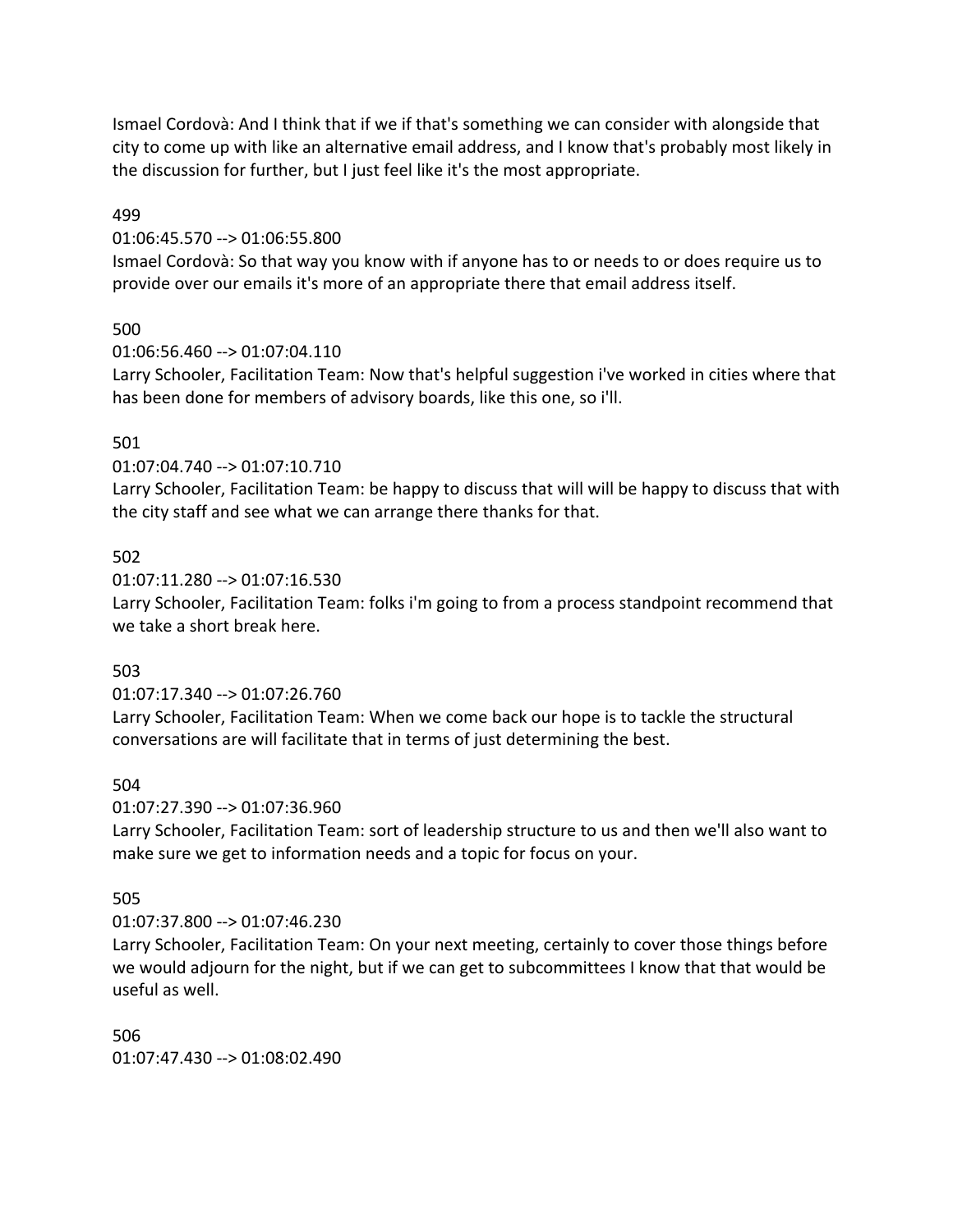Larry Schooler, Facilitation Team: So let me suggest i've got seven oh i've got 707 on my clock why don't we plan to come back at 715 and get after it for the next 45 minutes till the top of the hour, so we will pause here until 715 Thank you.

507

01:13:21.840 --> 01:13:24.390

Larry Schooler, Facilitation Team: Just a time check we'll pick back up in about three minutes.

### 508

01:14:40.380 --> 01:14:42.690

Larry Schooler, Facilitation Team: folks could make their way back we'll start in about a minute.

### 509

01:15:37.680 --> 01:15:40.680

Larry Schooler, Facilitation Team: Welcome back just want to make sure everybody can hear and see me again.

## 510

01:15:43.860 --> 01:15:54.300

Larry Schooler, Facilitation Team: You know, we were just discussing transparency, and I do feel obligated give them the time of year that we're in to share with you that i'm a native of Houston Texas.

## 511

01:15:57.090 --> 01:16:04.470

Larry Schooler, Facilitation Team: I am a very proud son of Houston Texas I root for the sports teams from Houston Texas.

512 01:16:06.600 --> 01:16:07.560 Larry Schooler, Facilitation Team: And i'll just leave it at that.

## 513

01:16:10.170 --> 01:16:14.070

Walter Blalark: So, what are you saying, are you saying that you're still going to beat the white SOx.

#### 514

01:16:15.240 --> 01:16:16.680 Larry Schooler, Facilitation Team: Sure, I I would never say.

## 515

01:16:17.370 --> 01:16:18.930 Larry Schooler, Facilitation Team: never, never say.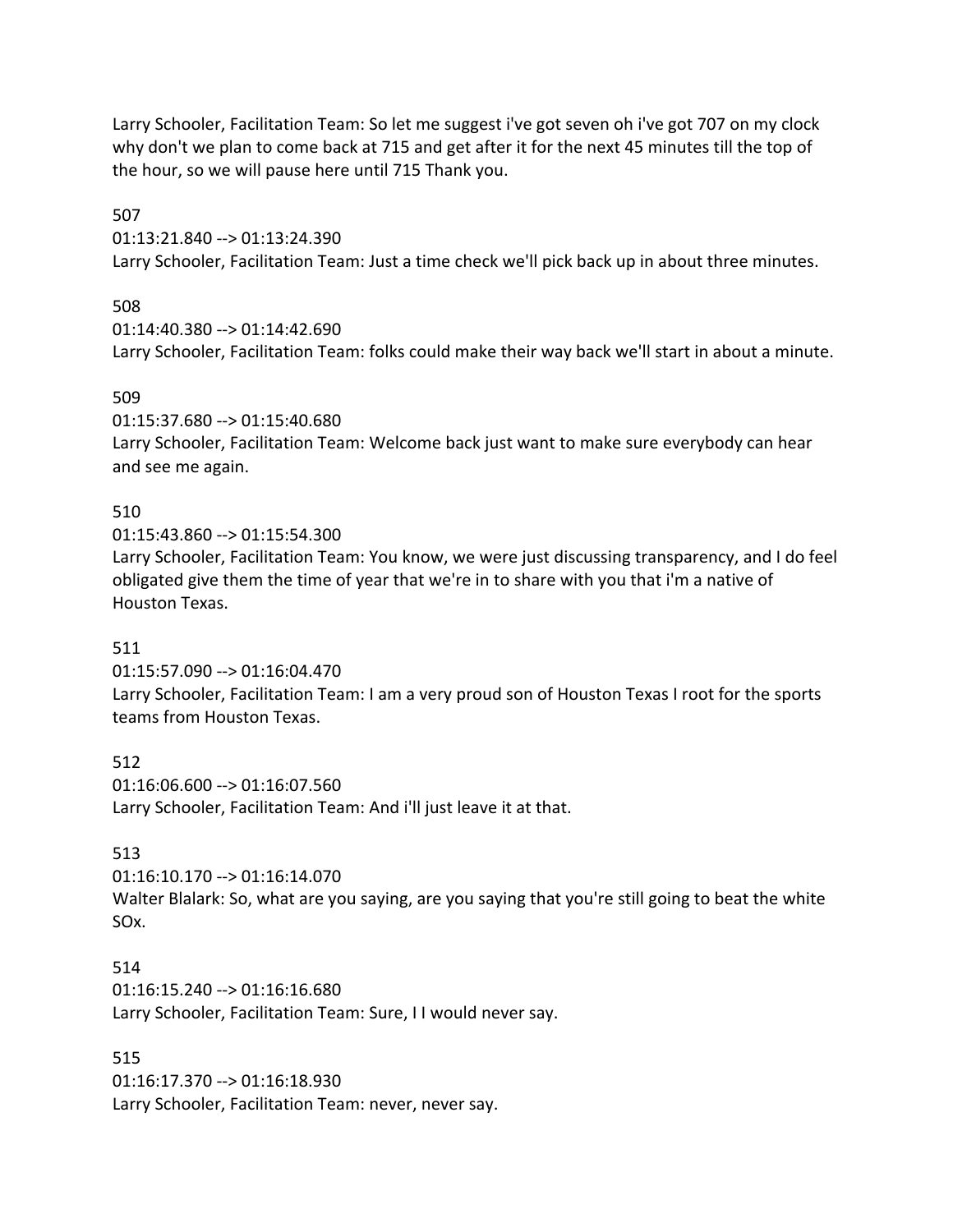516 01:16:20.130 --> 01:16:20.370 Larry Schooler, Facilitation Team: That.

#### 517

01:16:28.230 --> 01:16:31.950 Larry Schooler, Facilitation Team: To somebody today, I said to somebody today, but if I were to have a grandson because I.

#### 518

01:16:31.950 --> 01:16:36.750 Larry Schooler, Facilitation Team: Think i'm through having children, but if I ever have a grandson he will be your don schooler.

#### 519

01:16:41.460 --> 01:16:44.700 Walter Blalark: hey Larry I want to tell you this sermon couldn't get on, but I do have well.

520 01:16:44.970 --> 01:16:45.690 Larry Schooler, Facilitation Team: So very good.

521

01:16:46.020 --> 01:16:47.490 Walter Blalark: In your minute make sure a.

522

01:16:47.580 --> 01:16:48.810 Larry Schooler, Facilitation Team: browser certainly will.

523

01:16:48.840 --> 01:16:49.200 Larry Schooler, Facilitation Team: Yes, sir.

#### 524

01:16:49.410 --> 01:16:50.100 Larry Schooler, Facilitation Team: Thank you for that.

525

01:16:50.280 --> 01:16:53.430

Larry Schooler, Facilitation Team: yeah we'll get with him also to try to help them next time again.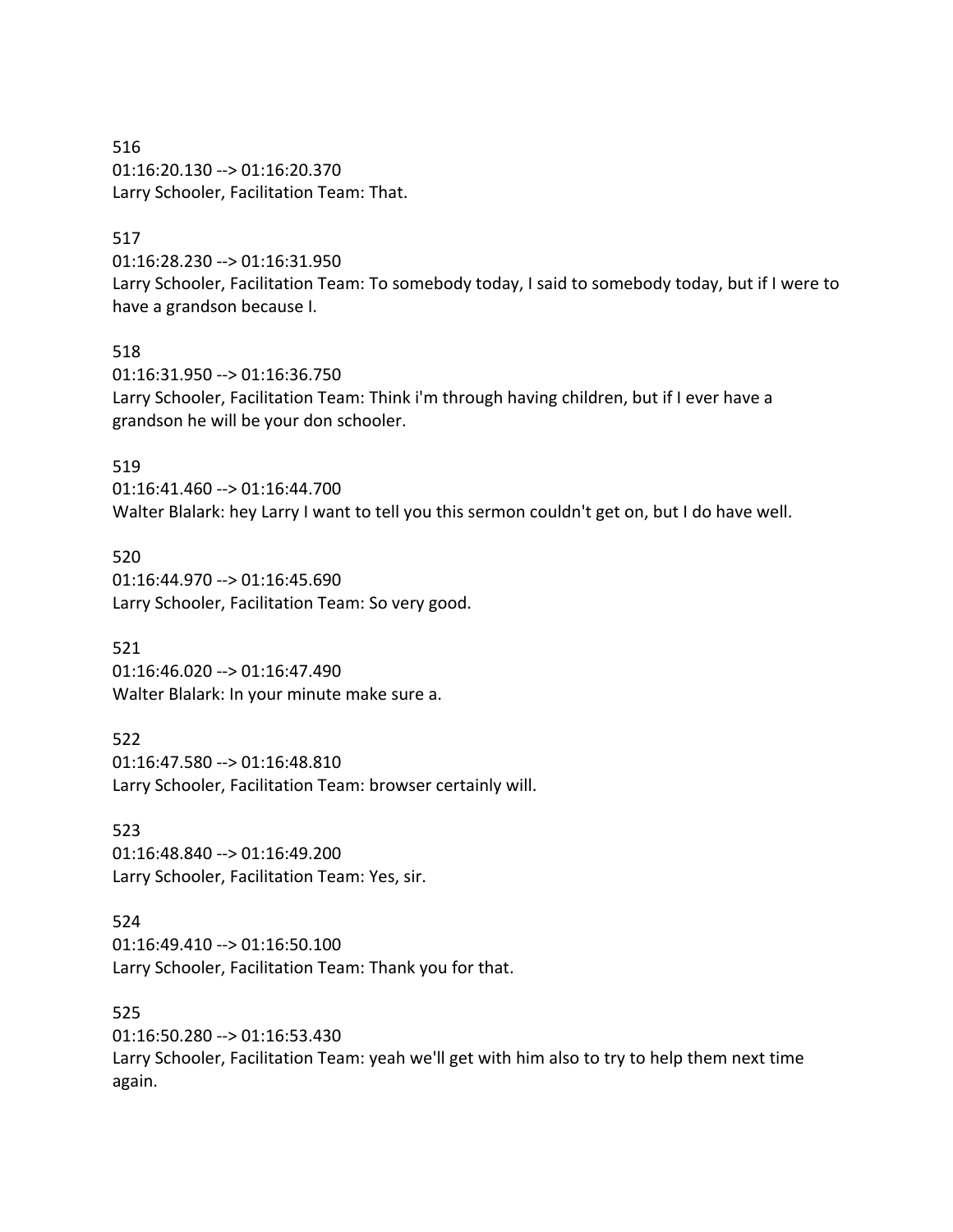01:16:54.900 --> 01:17:00.240

Larry Schooler, Facilitation Team: Alright, well, we are just about to get into where did I do with my slide deck.

## 527

01:17:00.240 --> 01:17:00.870 Larry Schooler, Facilitation Team: Here, here we go.

## 528

01:17:02.940 --> 01:17:12.990

Larry Schooler, Facilitation Team: Sarah Omar from our team is going to facilitate as we get into a discussion about leadership structure and then we'll talk about priority topics and questions to be tackling at our.

## 529

01:17:13.560 --> 01:17:19.980

Larry Schooler, Facilitation Team: October 21 meeting and with time we'll tackle subcommittees or we will hold that for the next meeting so over to Sarah Omar.

## 530

01:17:20.760 --> 01:17:26.010 Sara Omar: Thank you Larry and thank you again everyone for a really lively discussion.

## 531

01:17:26.940 --> 01:17:37.470

Sara Omar: So I just wanted to kind of bring this back to this discussion that we started last week on leadership structure and the concept of having a chair or co chair.

## 532

01:17:37.890 --> 01:17:46.500

Sara Omar: And then there was increased questions about just what would that role, look like and what their scope would be so I think we wanted to spend a little bit more time.

## 533

## 01:17:46.950 --> 01:18:00.540

Sara Omar: On that discussion and then also present you with to four different arm approaches to how this will be structured and then kind of open it up for discussion, so the first is the what we brought to the.

## 534

## 01:18:01.200 --> 01:18:11.970

Sara Omar: team last week was having permanent chair or culture, and I really wanted to be clear here that they are not a body like who will be.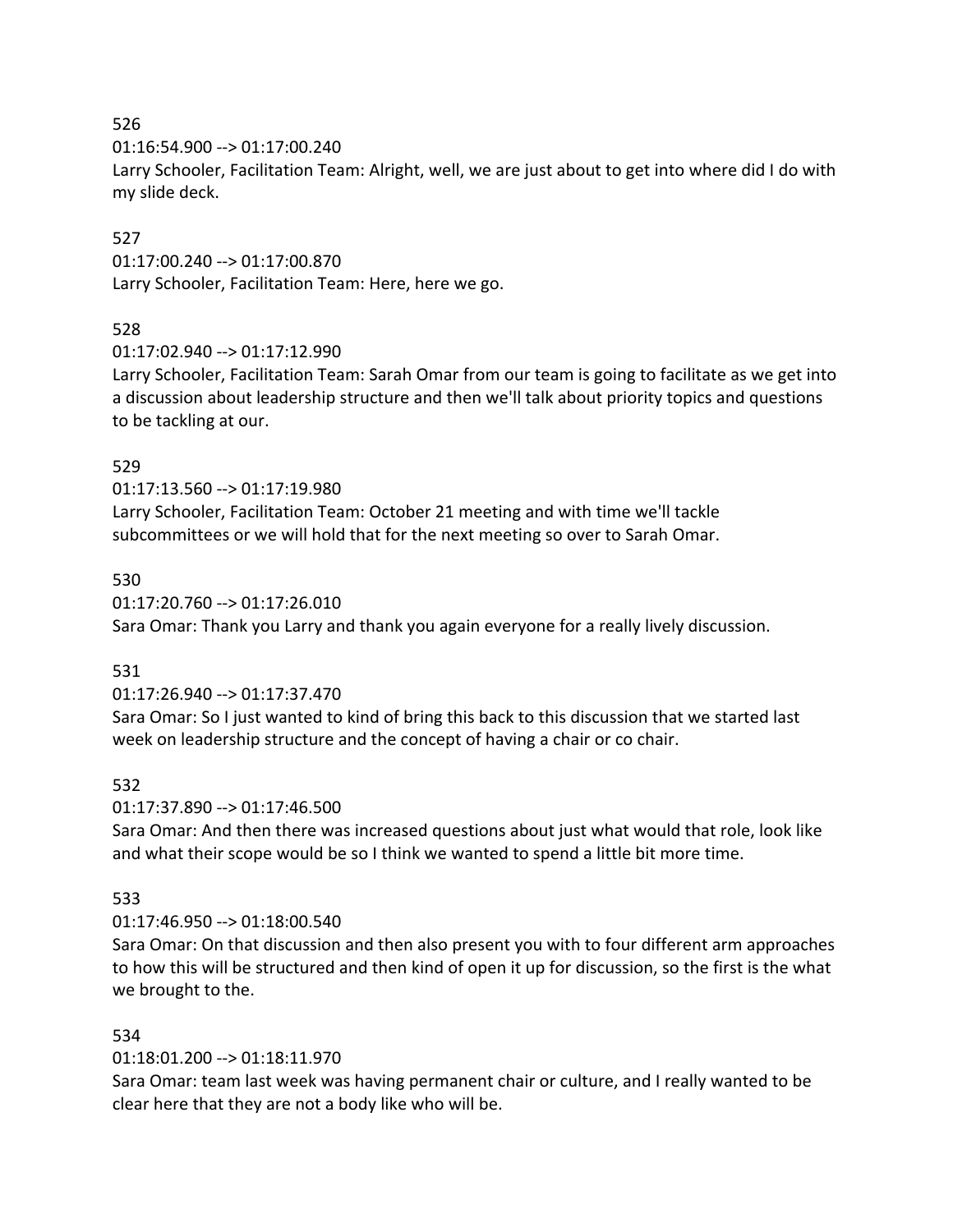01:18:13.110 --> 01:18:23.130

Sara Omar: Like how the hierarchy over others in the task force but they're really there to kind of represent a task force when it comes to any media inquiries that come.

### 536

01:18:23.520 --> 01:18:32.100

Sara Omar: And then we will be working with those with the chair and co chair to provide a process of if there's a media increase bring it back to the task force.

### 537

01:18:32.640 --> 01:18:40.470

Sara Omar: identify what would be the response, but then they would present it to so it would always have the task force would have a voice in that.

### 538

### 01:18:41.160 --> 01:18:53.100

Sara Omar: But they're just kind of representing what the task forces like response would be like an immediate inquiry, and then they will also be helping with preparing agenda items for moving forward.

### 539

01:18:53.460 --> 01:18:57.480 Sara Omar: And then, trying to bring a call of order for the.

#### 540

01:18:58.590 --> 01:18:59.220 Sara Omar: Meeting.

#### 541

01:19:00.120 --> 01:19:05.580

Larry Schooler, Facilitation Team: So if I could interject for just a second, I had a conversation with city manager kozel today the.

## 542

01:19:06.420 --> 01:19:21.120

Larry Schooler, Facilitation Team: The ordinance that established this task force does call for the selection of a chair and culture, but in our discussions he indicated to me that it is certainly Okay, it is legal for such a position to.

543 01:19:21.810 --> 01:19:29.370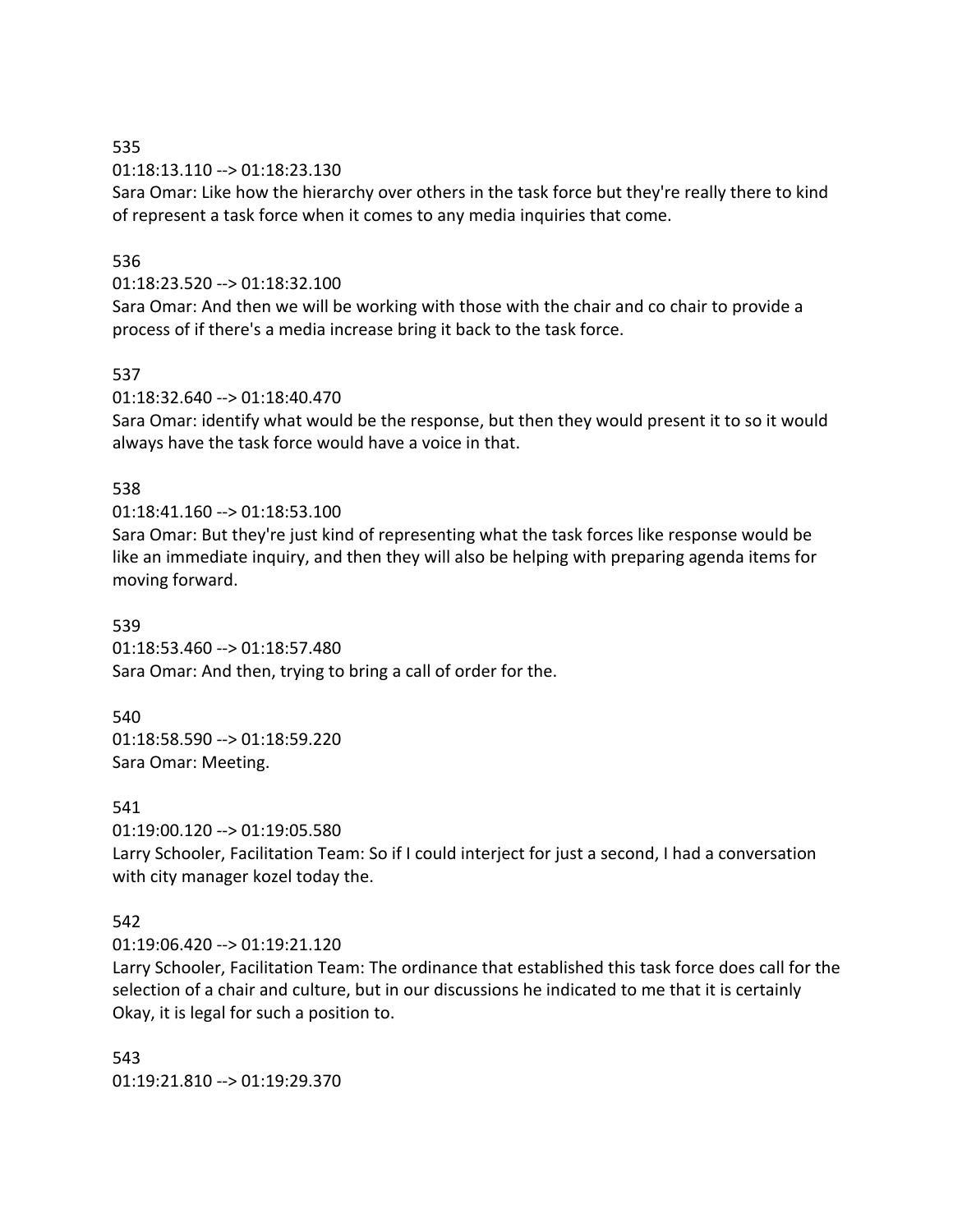Larry Schooler, Facilitation Team: be simply tasked with calling meetings to order and adjourning them, as well as it being potentially a rotating position.

## 544

### 01:19:30.270 --> 01:19:37.530

Larry Schooler, Facilitation Team: So I wanted to let you all know that we certainly want to honor your wishes, and if it's the desire of this group not to even.

## 545

## 01:19:37.860 --> 01:19:46.110

Larry Schooler, Facilitation Team: You know, go to that length, we can certainly convey that and see if the Council would amend its ordinance but from what city manager kozel told me, it is, it is.

## 546

## 01:19:46.950 --> 01:19:57.660

Larry Schooler, Facilitation Team: legally required for a body like this to have some sort of at least pro forma position like chair and co chair again, mainly for opening meetings and and closing them so just give you that context.

## 547

## 01:19:59.100 --> 01:20:19.620

Sara Omar: Thank you Larry and then another option is to have a chair and co chair in a rotating they'll still have the same same tasks and responsibilities as a permanent chair chair, but we will just rotate among the task force, as we continue moving forward in this process.

## 548

## 01:20:22.170 --> 01:20:30.090

Sara Omar: Those, like, I think you and then another option is not having a chair or criterion and as Larry said, we just need to go back and.

## 549

## 01:20:32.370 --> 01:20:41.310

Sara Omar: make it an official process, and this is something that the full passports is adamant for so with having no chair or co chair, we wouldn't.

## 550

## 01:20:41.850 --> 01:21:02.280

Sara Omar: need to have a deeper discussion on how to respond commedia increase, so we would that be something that we will need to identify a process for and then and then identify process of how the full task force would provide input on agendas prior to the each meeting.

# 551 01:21:04.020 --> 01:21:10.110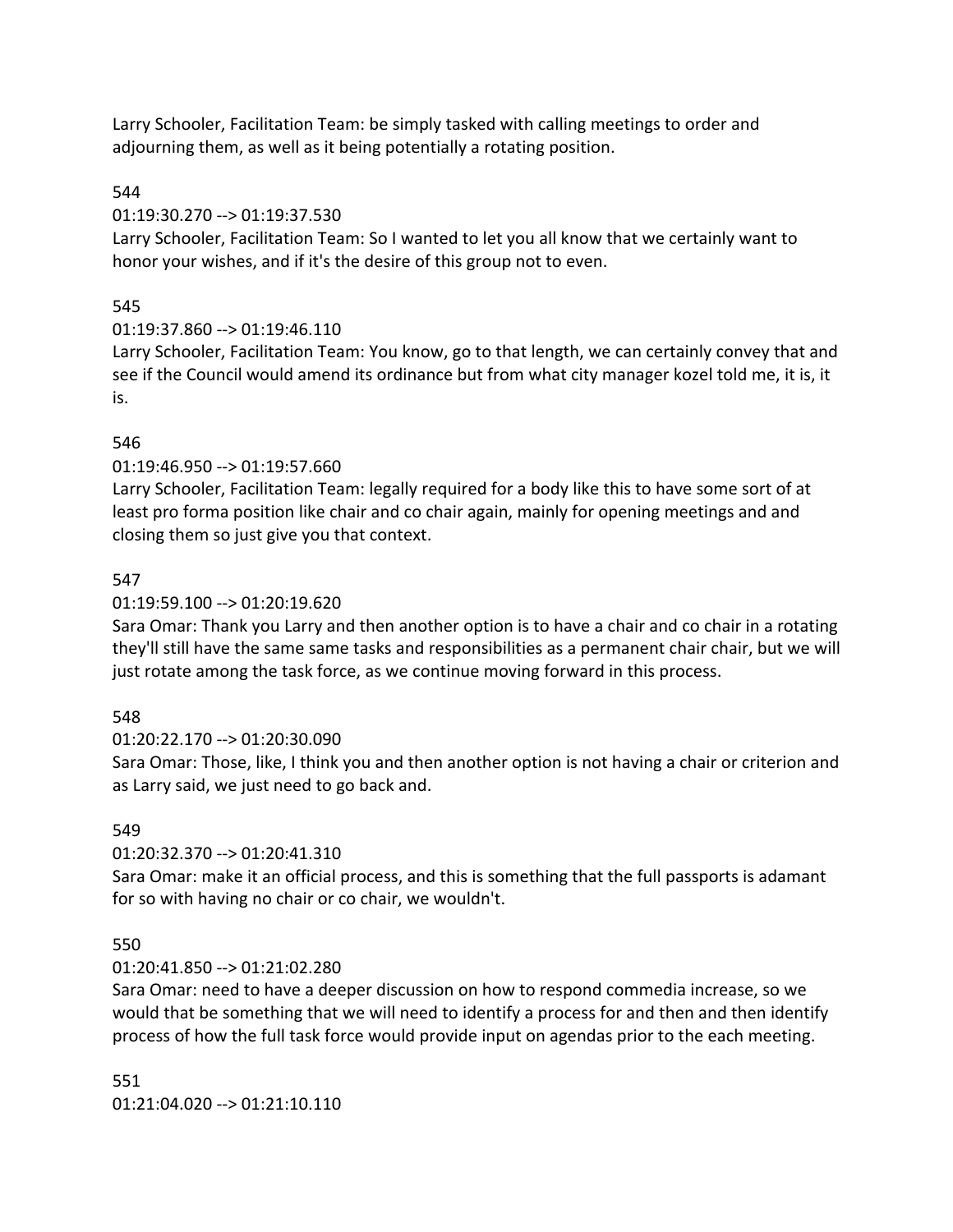Sara Omar: But we would hear like the ads consultative who would help facilitate that discussion and process.

#### 552

01:21:10.770 --> 01:21:24.900

Sara Omar: And then, finally, the fourth option is having a somewhat of a core coordinating team to there will be a subset of the task force, and they would help, they would work in between meetings and assist with in between meetings.

## 553

01:21:26.160 --> 01:21:34.830

Sara Omar: They will also serve as a rotating spokesperson for the task force and again we'll call meetings to order.

### 554

01:21:36.900 --> 01:21:38.580 Sara Omar: So those are the three or four.

## 555

01:21:38.580 --> 01:21:39.300 Larry Schooler, Facilitation Team: options that are.

### 556

01:21:40.470 --> 01:21:46.380 Sara Omar: presented, and we want to open it up to discussion on reactions and then Larry.

## 557

01:21:47.220 --> 01:21:49.770 Larry Schooler, Facilitation Team: Just before Ishmael I wanted to just share.

## 558

01:21:50.340 --> 01:22:00.150

Larry Schooler, Facilitation Team: i've been fortunate in my practice, I know, Sarah and Joe normal also have been fortunate in our practices to get to work with really all different all four different structures.

## 559

01:22:00.960 --> 01:22:10.560

Larry Schooler, Facilitation Team: A policing task force that I worked with in another part of the United States earlier this year did use that core coordinating team model where a different person would.

560 01:22:11.040 --> 01:22:13.320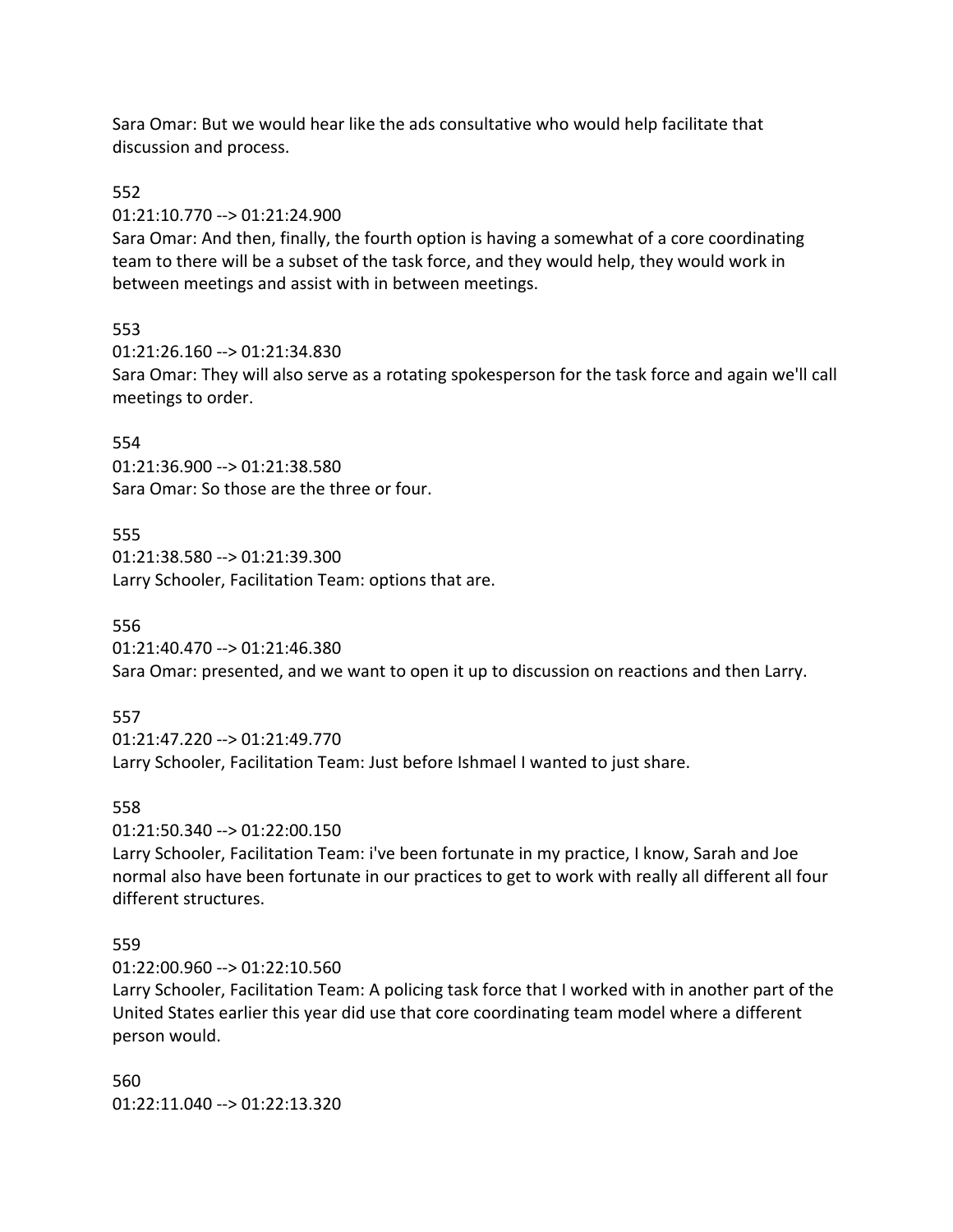Larry Schooler, Facilitation Team: Take on media inquiries either based on.

561

01:22:13.380 --> 01:22:23.220

Larry Schooler, Facilitation Team: Availability based on language fluency if that was appropriate and they would meet in between regular Task Force meetings to advise on agendas.

## 562

## 01:22:23.730 --> 01:22:30.120

Larry Schooler, Facilitation Team: I also work currently with an equity based working group that does not have a chair, or vice chair.

## 563

01:22:30.600 --> 01:22:40.440

Larry Schooler, Facilitation Team: But it was not established in exactly the same way that you all were established, they are a more informal body they did not have Council appointments and so that's part of the way that their.

## 564

01:22:41.400 --> 01:22:47.790

Larry Schooler, Facilitation Team: Work is differentiated and then a lot of my task forces that have had permanent chairs and vice chairs.

## 565

## 01:22:49.410 --> 01:23:00.210

Larry Schooler, Facilitation Team: You know it's it is helpful when the task force wants to speak, you know when the task force has something that it wants to put out publicly, it is helpful for that to be.

## 566

01:23:00.780 --> 01:23:10.620

Larry Schooler, Facilitation Team: Something that a particular person can help with, and I think we as the facilitation team do not feel that that should be us nor do we think it to necessarily be.

## 567

## 01:23:11.670 --> 01:23:26.970

Larry Schooler, Facilitation Team: A spokesperson for the city, because I think there's a desire for you all to have some autonomy so as Sarah said, I think we would just want to see our way to a procedure for best handling those in a way that would honor your roles work and represent the task force work.

568 01:23:28.110 --> 01:23:28.620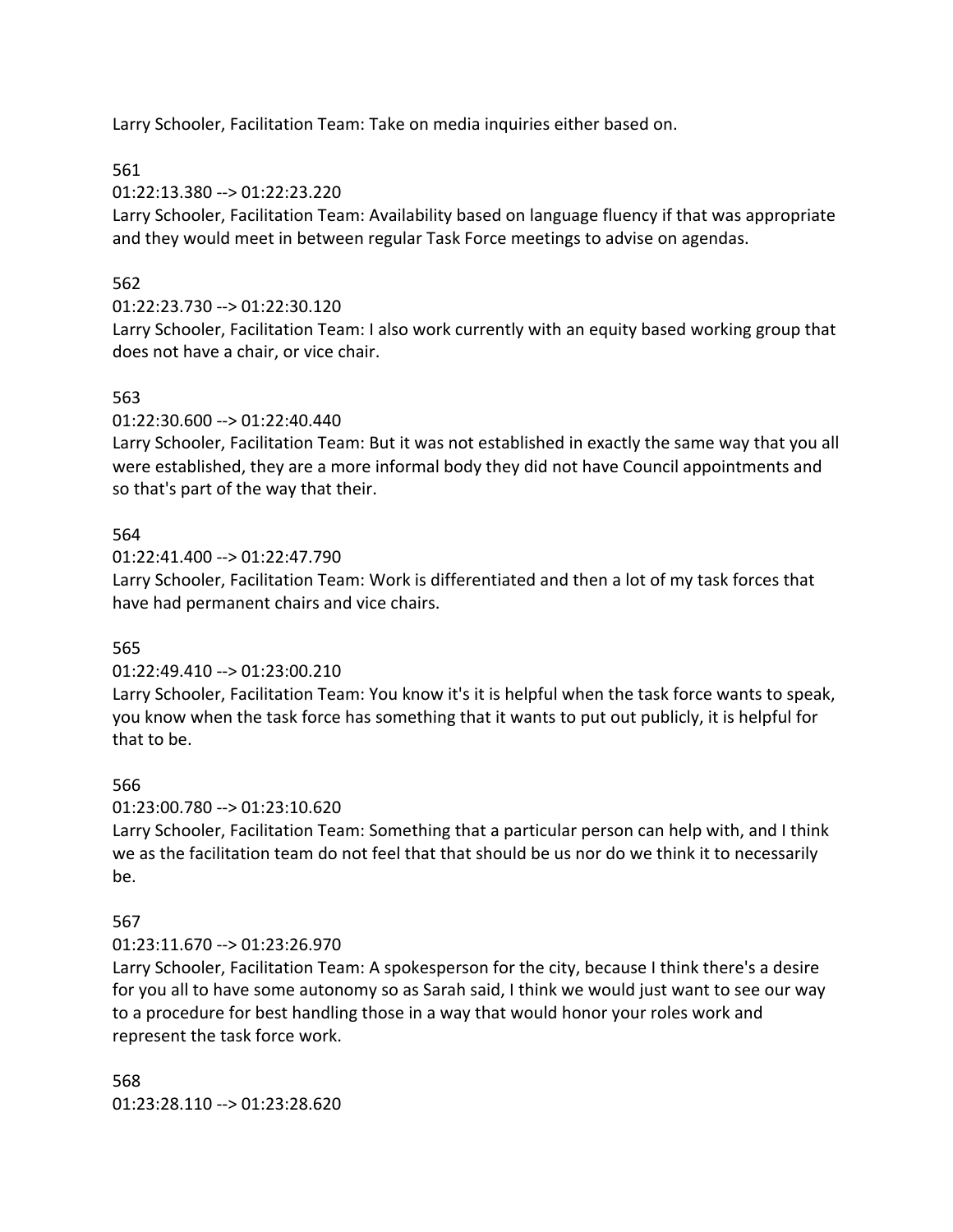Larry Schooler, Facilitation Team: equitably.

569 01:23:30.600 --> 01:23:34.140 Sara Omar: Thank you so i'd see Ishmael and then josh well.

### 570

01:23:36.150 --> 01:23:41.730

Ismael Cordovà: Sarah I just had a really quick question for clarification, so when we look at core and like coordinating team.

#### 571

01:23:42.390 --> 01:23:52.350

Ismael Cordovà: Would that be subjected to the obviously that would be subject to that open meetings act so that would be have to be less than four people that in order to do the work in between the meetings Is that correct.

572 01:23:53.100 --> 01:23:54.840 Larry Schooler, Facilitation Team: yeah should be five five or less.

573 01:23:55.140 --> 01:23:56.160 Ismael Cordovà: By five or less.

#### 574

01:23:56.250 --> 01:24:00.630 Larry Schooler, Facilitation Team: yeah I was given that I was given that information today as well by the city manager five or less.

575 01:24:01.200 --> 01:24:03.390 Ismael Cordovà: All right, I just want to clarification for the number.

576 01:24:03.570 --> 01:24:04.200 Ismael Cordovà: Regarding that.

577 01:24:04.260 --> 01:24:05.130 Ismael Cordovà: That option.

578 01:24:07.140 --> 01:24:07.650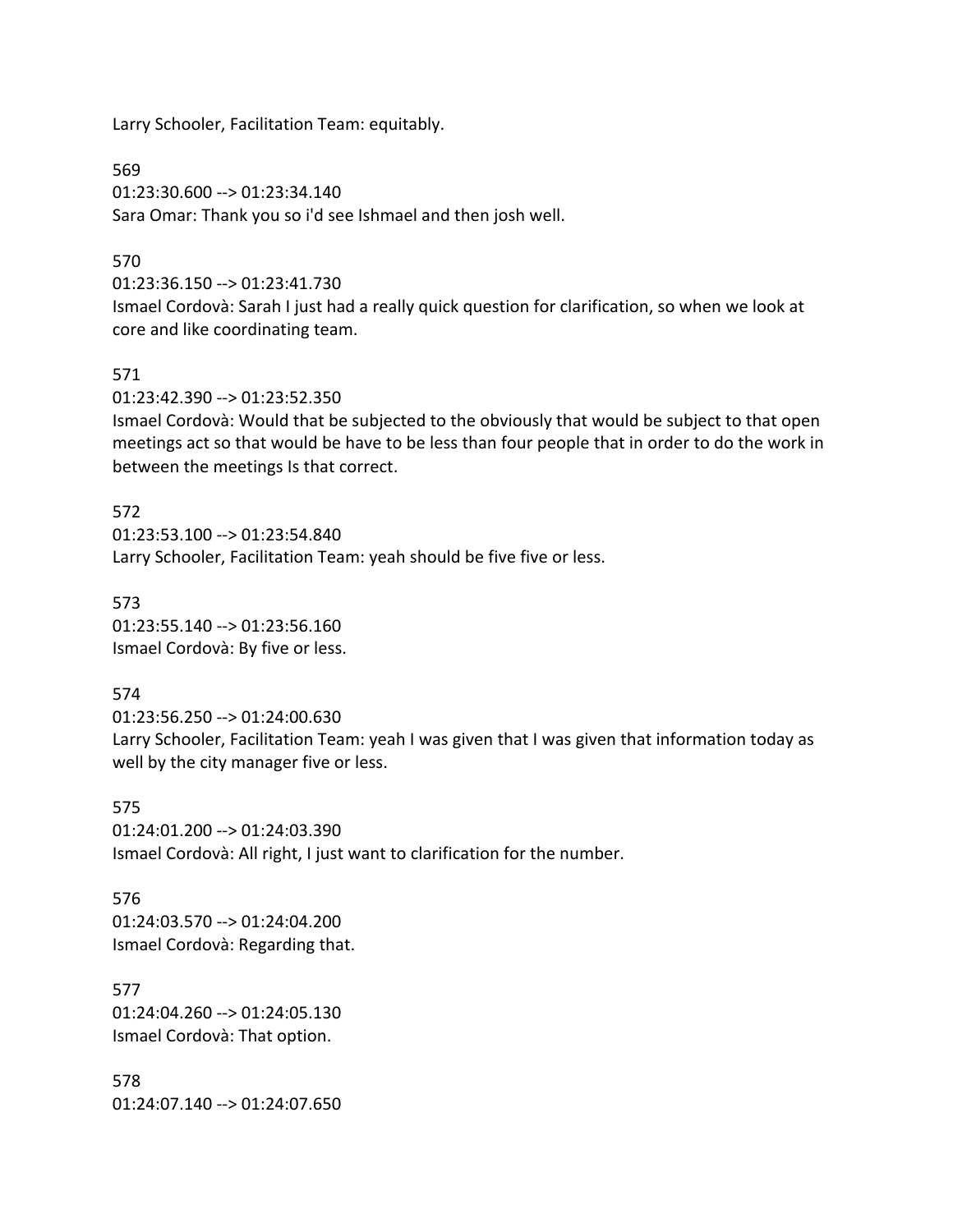Sara Omar: i'm just.

### 579

01:24:08.970 --> 01:24:24.210

Joshua Brockway: going to think Larry for the comment from the city manager when I looked up the ordinance there are two things that stood out to me one was the specific ordinance related to chair and vice chair, but also the the timeframe and it just feels like there's a lot.

## 580

01:24:25.500 --> 01:24:34.590

Joshua Brockway: there's a lot of things that are expected to be covered and named in that ordinance as well as a short amount of time and so i'm just trying to think about what's the most efficient not.

## 581

01:24:35.220 --> 01:24:42.240 Joshua Brockway: Like, how do we balance efficiency with kind of equality and egalitarian voice to the task force itself.

## 582

01:24:46.260 --> 01:24:58.800

Sara Omar: Thank you guys for that's a good point and I think that will tie into our future agenda topic about the idea of having subcommittees and that could work simultaneously on different.

#### 583

01:25:00.060 --> 01:25:00.900 Sara Omar: different tasks.

584 01:25:02.970 --> 01:25:04.620 Sara Omar: I see Kevin you have.

585

01:25:09.660 --> 01:25:12.480 Sara Omar: Any other comments on these.

586 01:25:12.930 --> 01:25:14.160 Ismael Cordovà: Kevin yamuna.

587 01:25:14.880 --> 01:25:24.750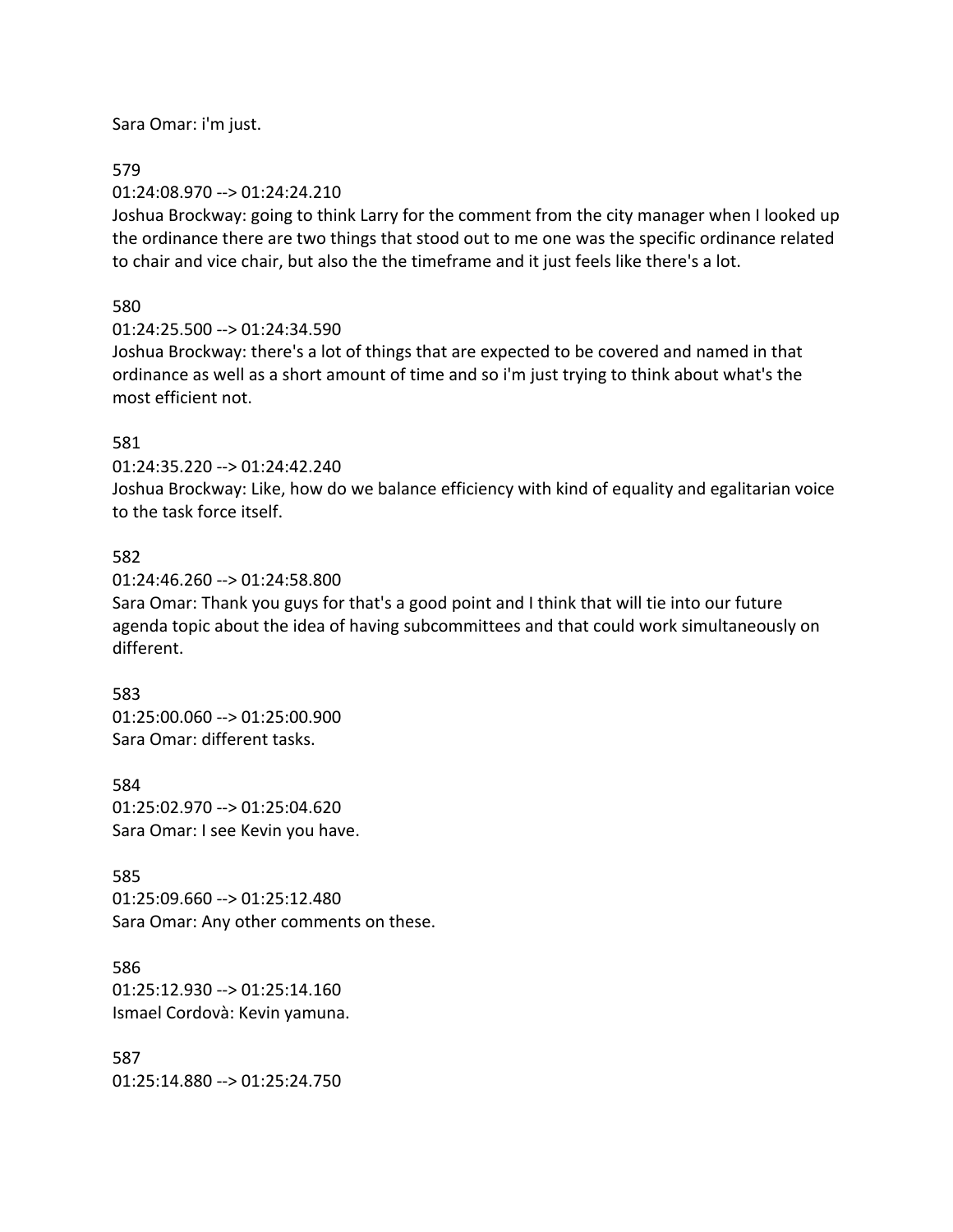Kevin Zaldivar he/him: Oh well, thank you yeah i'm just wondering if we decide on any decisions today if some point in the future, we would like to change that decision is a possible.

588 01:25:26.940 --> 01:25:30.240 Sara Omar: Good question I would Larry do you have any.

### 589

01:25:32.370 --> 01:25:46.860

Larry Schooler, Facilitation Team: I see no reason why it wouldn't be I mean I think there's very little in that regard that would be prohibited to all of course we would you know, ensure that we asked appropriate legal counsel just about compliance with State law but i'd be very surprised if that would run fell.

590 01:25:50.430 --> 01:25:50.940 Sara Omar: Marcus.

#### 591

01:25:53.160 --> 01:25:59.550

Marcus Banner: One of my concerns about being a part of something like this, is that you try to create a structure where you put people in a box.

#### 592

01:26:00.060 --> 01:26:07.770

Marcus Banner: Every person on this test for us as individuals, and they have their own individual experiences their own individual way of speaking.

#### 593

01:26:08.760 --> 01:26:21.750

Marcus Banner: their own individual way of seeing things and anything that's going to try to put me in a box or put somebody else in the position to speak for me i'm not gonna be for that i'm not gonna be able to be a part of something like that.

#### 594

01:26:22.350 --> 01:26:28.290

Marcus Banner: um so I just want to put that out there, right now, you know I don't want to feel like.

#### 595

01:26:29.040 --> 01:26:42.300

Marcus Banner: You know you put people on this to shut them up and let somebody else go create a narrative you know for the whole body get 18 people here there's no way one or two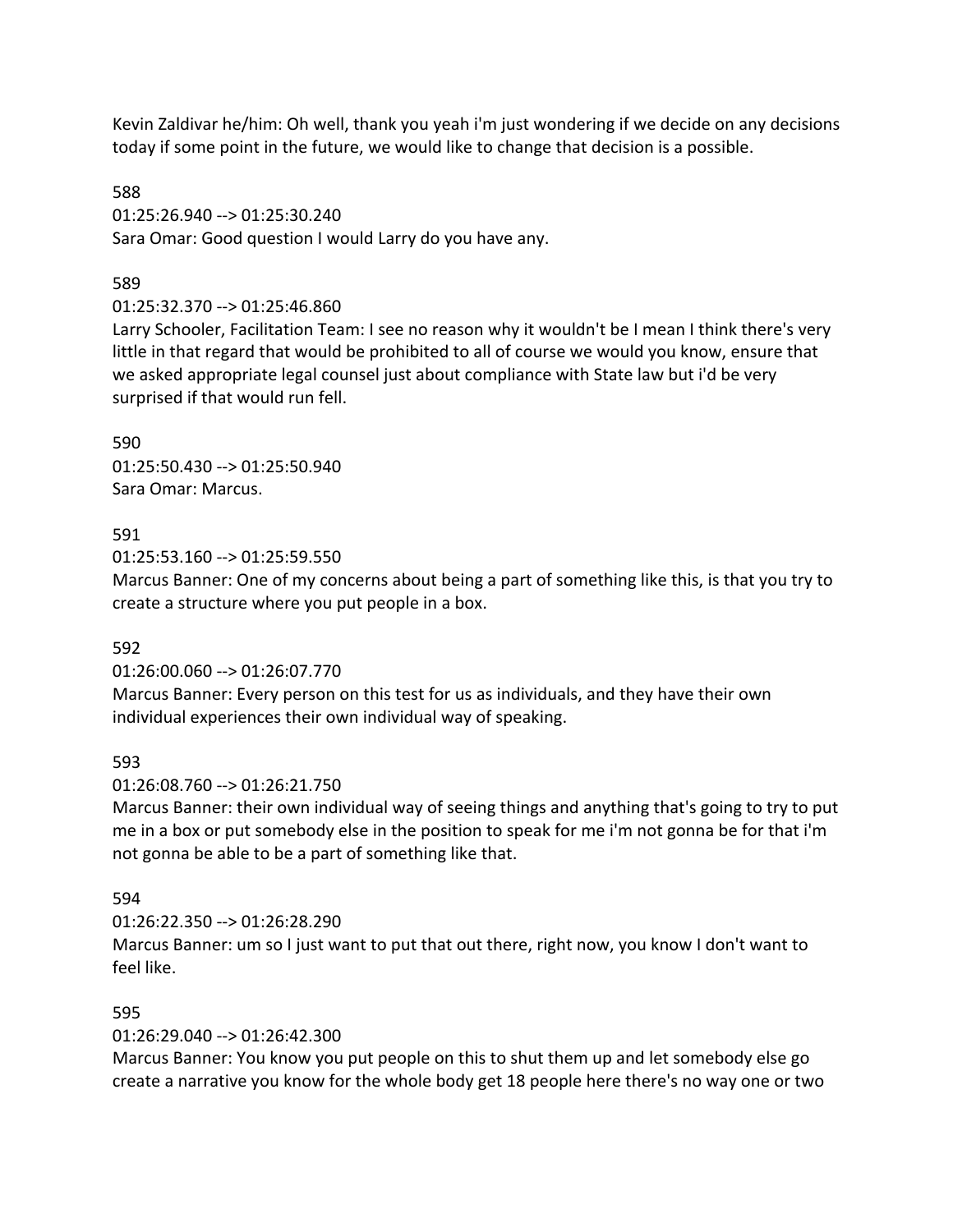people are going to be able to speak and represent the thoughts, you know just like how to media.

#### 596

#### 01:26:43.380 --> 01:26:52.170

Marcus Banner: You know, put out what they did was completely false we hadn't made any decisions on anything, yet they put out there that we made a decision to go for with the policies and.

### 597

### 01:26:52.530 --> 01:27:03.750

Marcus Banner: excessive force and all these other things so to have one or two people speaking the way they see things or how they want to summarize, something is very problematic for me and.

### 598

### 01:27:04.320 --> 01:27:16.770

Marcus Banner: I want to be free to speak right, this is a public forum, so if anybody on this for wants to speak, whether it's media speak publicly it's public it's not like they're hiding behind closed doors.

#### 599

01:27:17.400 --> 01:27:25.140

Marcus Banner: So I just want to say that i'm not for any structure that tries to tie the hands of anybody or silence anybody in any way.

## 600

01:27:26.280 --> 01:27:27.810 Marcus Banner: But it can be their own individual.

601

01:27:29.910 --> 01:27:32.220

Ismael Cordovà: So Marcus if I can take something really quickly.

#### 602

01:27:32.520 --> 01:27:36.450

Ismael Cordovà: I completely agree with you, I think that all of us were selected to be part of this group for a reason.

### 603

01:27:36.990 --> 01:27:43.350

Ismael Cordovà: But unfortunately the way that everything is kind of being set for us at least and the way that it is all of our voices aren't going to be.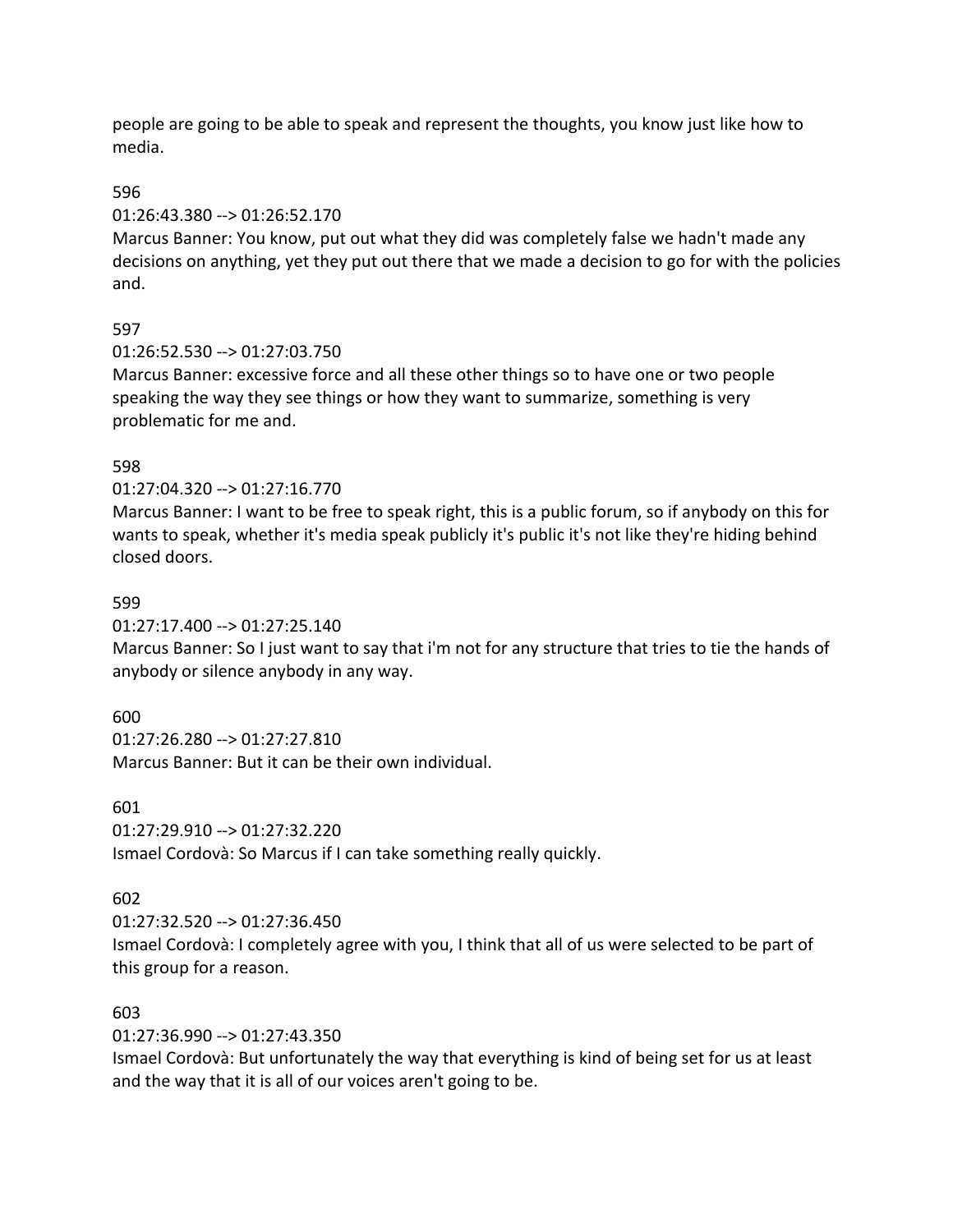01:27:43.830 --> 01:27:55.770

Ismael Cordovà: projected in every in every aspect at least that's what i'm understanding because we're going to be having subcommittees that not all of us are going to be a part of we're going to be making decisions, regardless if it's a chair a chair or.

#### 605

#### 01:27:56.250 --> 01:28:07.320

Ismael Cordovà: coordinating group there's gonna be a disconnect you know we can always go with the option of not doing a chair, not having innovation or anything and just changing the ordinance, but I think that we should also reconsider that.

#### 606

01:28:08.010 --> 01:28:13.320

Ismael Cordovà: Although we would love to have our voices and everything we're not going to have them in the way that it's been implemented right now.

#### 607

01:28:13.500 --> 01:28:26.400

Ismael Cordovà: And if not, then that's a larger discussion that we need to have if we're just going to strap the chairs we're going to strap the subcommittees and we're going to meet as often as we can to touch on these subjects as a collective and that's something we need to, we need to talk about.

608 01:28:32.880 --> 01:28:33.570 Walter Blalark: Can I speak.

609 01:28:33.930 --> 01:28:34.770 Sara Omar: Yes, welcome.

#### 610

01:28:35.940 --> 01:28:42.870

Walter Blalark: Yes, I totally agree with his mail, we need some structure we need somebody right fast i'm not.

#### 611

01:28:43.320 --> 01:28:59.910

Walter Blalark: I kind of disagree what mark has the same because nobody is going to speak for him or nobody gonna speak for me, we are going to speak as a group and that's the that's the uniqueness of having a chair and vice chair, because they don't have to help put all this together, but, however.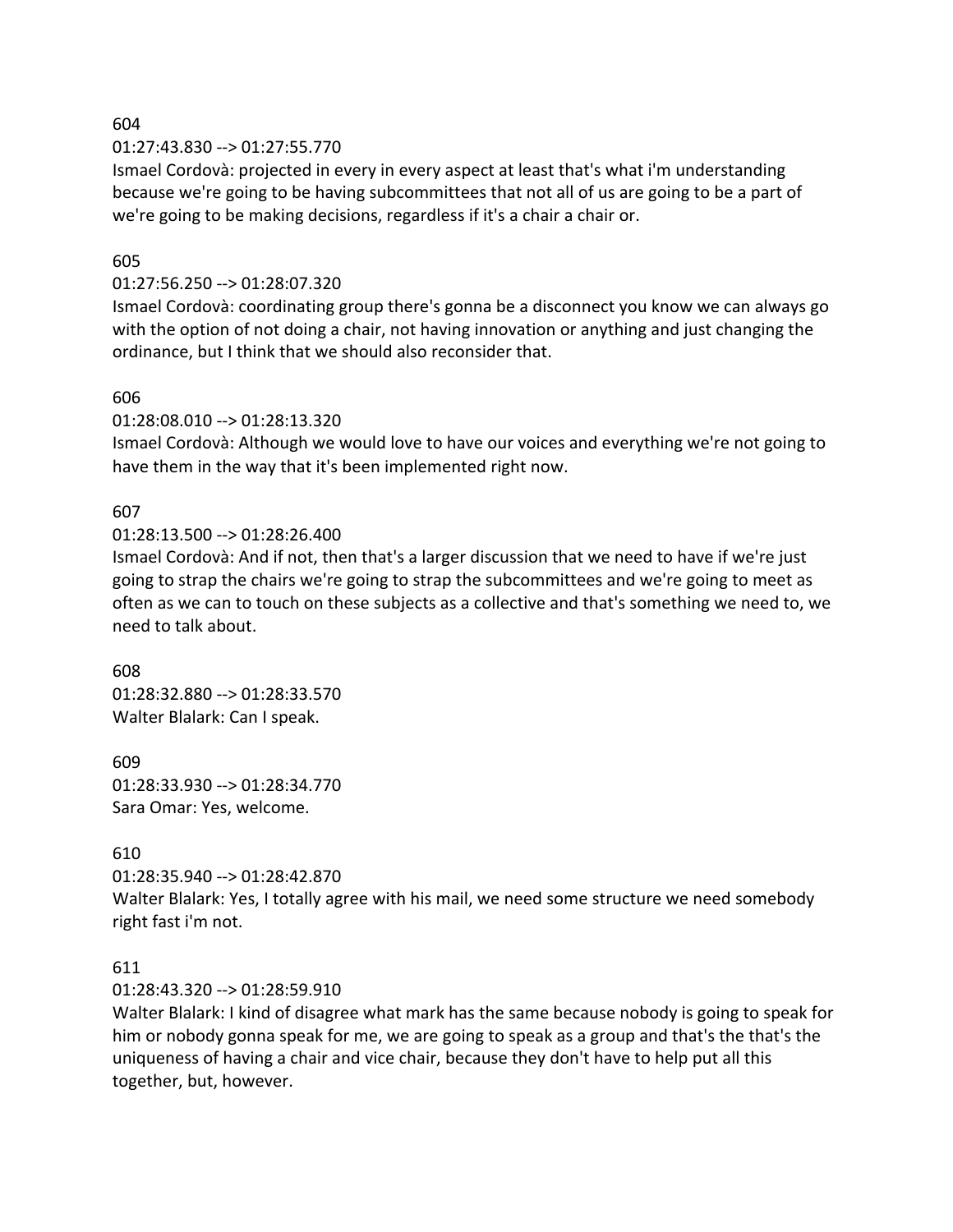#### 01:29:00.960 --> 01:29:19.350

Walter Blalark: You know, we want to you know that person or if the group one upon a spokesman, to speak baltimore's we still have that power to do that, but we all going to be saying the same thing we need a vice chair, we, the chairman and the vice chair a chair lady chair, whatever.

## 613

01:29:20.400 --> 01:29:22.860 Walter Blalark: You know, let it be anybody except me.

### 614

01:29:27.450 --> 01:29:29.580 Sara Omar: And then I didn't want to just say here that.

### 615

01:29:30.510 --> 01:29:42.840

Sara Omar: This would be a process that we would agree on, even if we do select the Chair or co chair, we would also agree on how that what their role will be how they will present information to the.

### 616

01:29:43.200 --> 01:29:54.480

Sara Omar: Task Force and then what how if we, as a task force agree on what to be the next decision moving forward so it's not that they will just go on on their own and.

## 617

01:29:55.110 --> 01:30:07.200

Sara Omar: Present and in like a response to immediate income, for example, if there's immediately, it will be brought up to the pool Task Force and we'll have a conversation about how to respond and then they will just represent.

## 618

01:30:07.890 --> 01:30:25.320

Sara Omar: The task force as a whole, but that is again the option of having no cast Member like a like a Co or culture is still up for discussion, I do want to, so I think tish was and then Walter.

#### 619

01:30:27.090 --> 01:30:28.830 Larry Schooler, Facilitation Team: Walter just spoke so we can go to tissue.

620 01:30:29.280 --> 01:30:29.820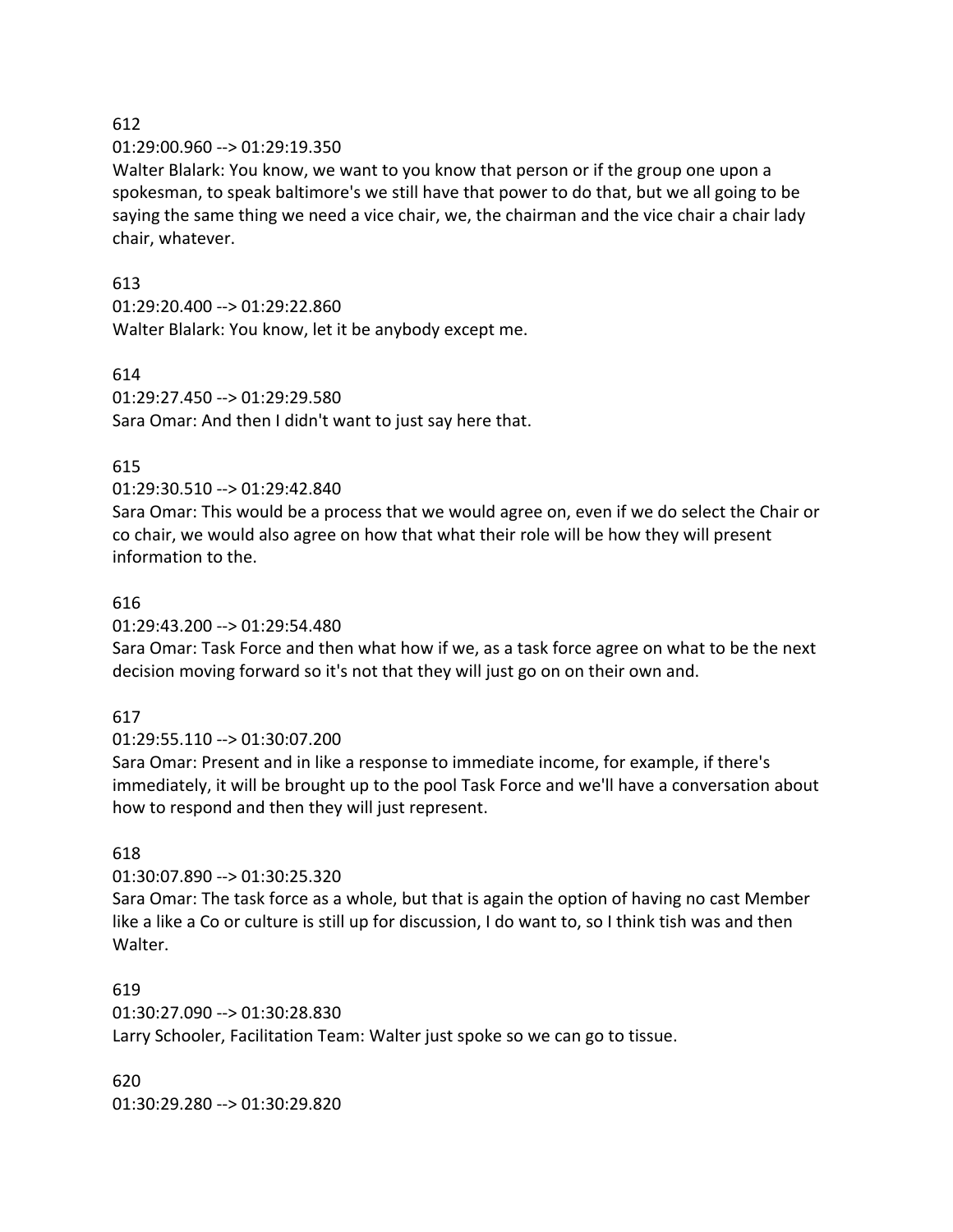Sara Omar: That sorry.

621

01:30:31.560 --> 01:30:35.520

Tish Calhamer: I thought there was somebody else before me, though, I don't want to step on any toes.

## 622

01:30:36.750 --> 01:30:46.710

Tish Calhamer: Anyway, I just wanted to say that in about an hour with regards to structure, we are going to want somebody who has the ability to adjourn a meeting just just saying.

623

01:30:51.630 --> 01:30:52.470 Sara Omar: And then coming.

## 624

01:30:53.970 --> 01:30:56.850

Kevin Zaldivar he/him: I just want to move forward with a recommendation, then.

# 625

01:30:57.930 --> 01:31:10.380

Kevin Zaldivar he/him: I would like to see if the task force is interested in a rotating leadership so having a chair and vice chair, whereas by two months in two months, we would have.

# 626

01:31:11.430 --> 01:31:19.680

Kevin Zaldivar he/him: Everyone sat in that chair at least once in both the chair and vice chair and if we feel free or feel the need to change the structure of it.

# 627

01:31:20.070 --> 01:31:37.080

Kevin Zaldivar he/him: Then, within two months, we can re vote on the decision and if people like Walter, for example, don't want to volunteer or not volunteer but doesn't want to like be a do that or anyone else, then we can just make a list and move on to the next person who would be chair and vice chair.

# 628

01:31:38.010 --> 01:31:43.950

Larry Schooler, Facilitation Team: Kevin for clarification, first of all thank you for putting forward something for us to chew on were you saying.

629 01:31:45.210 --> 01:31:55.080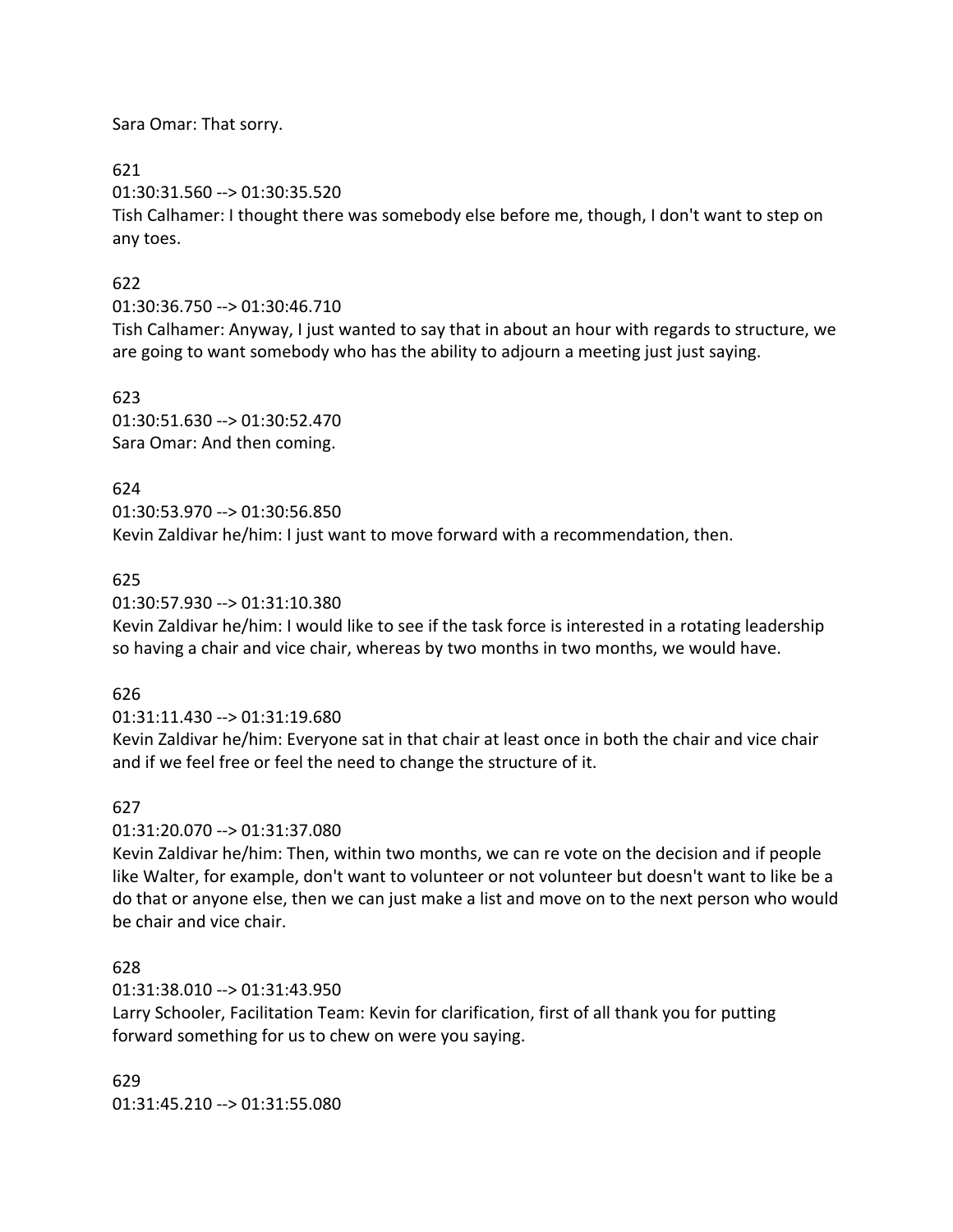Larry Schooler, Facilitation Team: A chair co chair pair would be appointed or would be volunteered for a two month period, or what they what they rotate every meeting or I was just trying to get that.

630

01:31:55.140 --> 01:31:58.650

Kevin Zaldivar he/him: So so yeah so, even if we choose now as a rotating.

631

01:31:59.790 --> 01:32:03.960

Kevin Zaldivar he/him: structure, then at the end of two months, because we know this is longer than two months.

## 632

01:32:04.590 --> 01:32:15.900

Kevin Zaldivar he/him: Everyone would have at least give have been given the chance to be at the Chair, where we will learn how a person drives a meeting or what their voices etc, etc, we will learn more about each other and then.

## 633

01:32:16.620 --> 01:32:25.440

Kevin Zaldivar he/him: As we come to talk and and be on our subcommittees we could you know use that in the background to see how we would like to further structure in two months.

634 01:32:25.860 --> 01:32:26.730 Kevin Zaldivar he/him: If at all.

## 635

01:32:27.960 --> 01:32:41.490

Larry Schooler, Facilitation Team: yeah and I guess my my other clarifying question would be, I think we are an 18 Member body, and we would probably only have four meetings say in a two month period, so I just wanted to understand how you were seeing it in terms of everyone else.

## 636

01:32:45.180 --> 01:32:54.330 Kevin Zaldivar he/him: Sorry, two people per meeting, and then there was two meetings, a month, so that means to four people a month and so.

## 637

01:32:54.720 --> 01:32:55.890 Larry Schooler, Facilitation Team: yeah for people a month.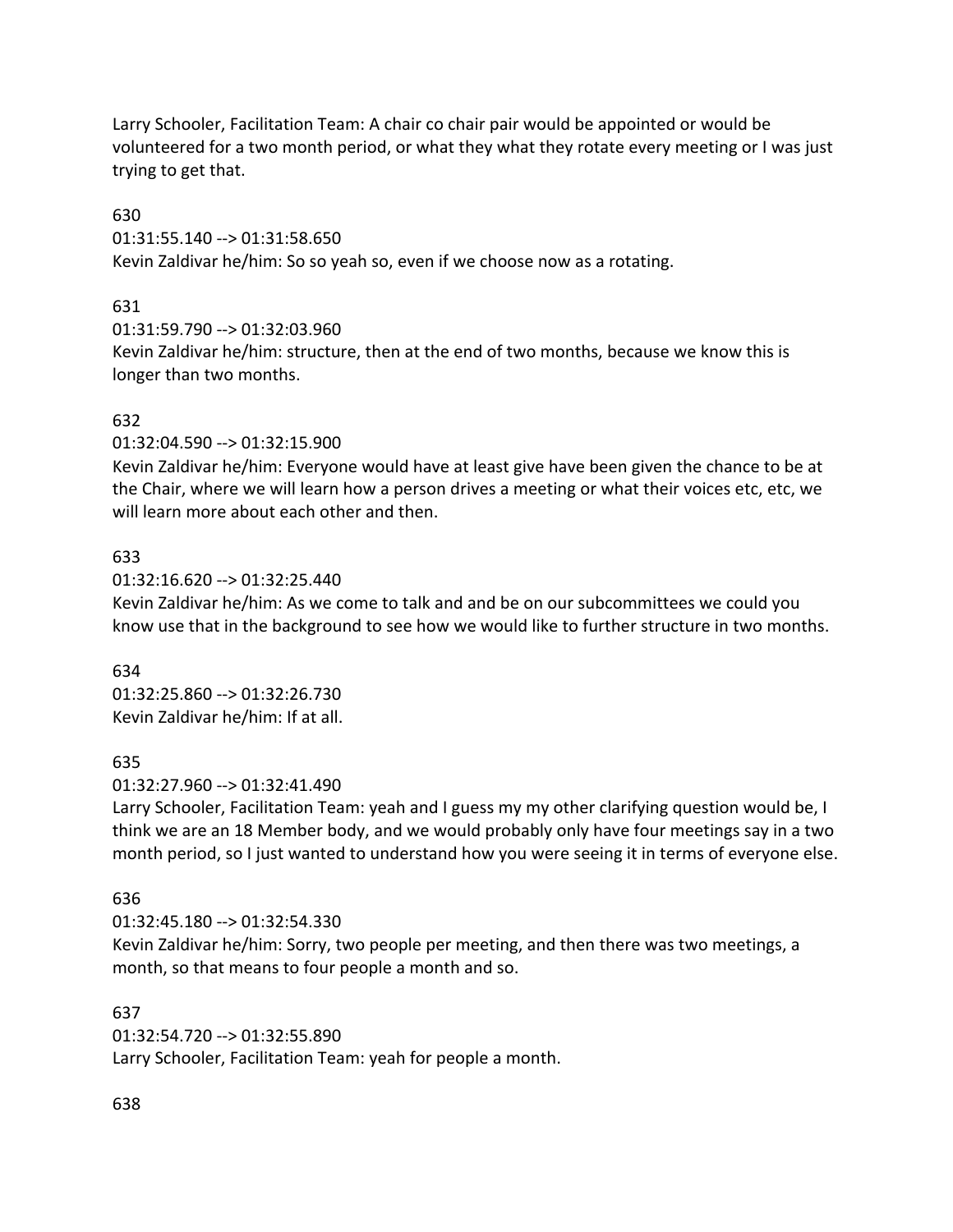01:32:55.950 --> 01:32:58.800

Larry Schooler, Facilitation Team: And so I think we would we would get there after about four months.

### 639

01:32:59.190 --> 01:32:59.970 Kevin Zaldivar he/him: yeah you're right.

# 640

01:33:00.000 --> 01:33:00.660 Kevin Zaldivar he/him: you're right so.

# 641

01:33:01.020 --> 01:33:07.740

Larry Schooler, Facilitation Team: But I think your your your point in general is is, I think, well taken you know it sounds like what you're proposing is.

# 642

01:33:08.220 --> 01:33:14.160

Larry Schooler, Facilitation Team: To provide everyone with the opportunity to be a chair and or co chair at a meeting.

# 643

01:33:15.000 --> 01:33:27.450

Larry Schooler, Facilitation Team: that it would be for that meeting, and then it would rotate to other to other people who might want to do the the role and then perhaps after two months, we might just see how that's going and what changing direction we want to make.

### 644

01:33:28.650 --> 01:33:35.400

Larry Schooler, Facilitation Team: So again, thanks for putting that forward I know folks may be used to robert's rules of order we're not necessarily going to use that here.

# 645

01:33:36.600 --> 01:33:37.680 Larry Schooler, Facilitation Team: I want to see just.

### 646

01:33:40.500 --> 01:33:49.560

Larry Schooler, Facilitation Team: In the moment how many folks you know how does that sit with folks that idea of having a chair co chair rotate each meeting for a couple of months.

### 647

01:33:50.340 --> 01:33:55.260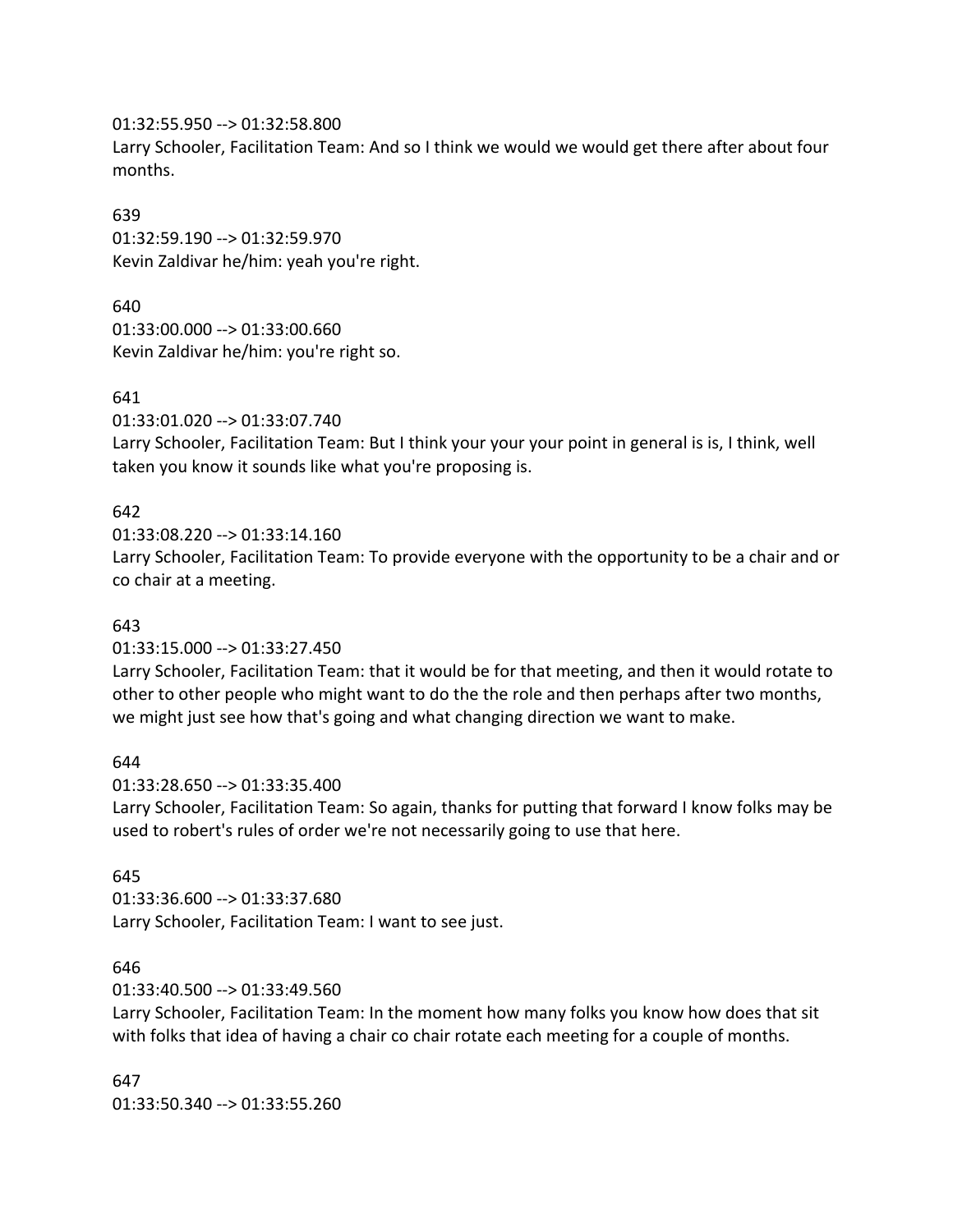Larry Schooler, Facilitation Team: be on a voluntary basis, in terms of who would like to be in that role.

#### 648

#### 01:33:56.070 --> 01:34:05.160

Larry Schooler, Facilitation Team: And then there would be reevaluated and Kevin not to put words in your mouth, but i'm assuming that those that that pair of people would work with our team in between.

# 649

### 01:34:05.790 --> 01:34:17.190

Larry Schooler, Facilitation Team: The meeting they didn't lead in the meeting they are to help with you know, putting the agenda together and making sure that you know the meeting is you know prepare for success.

### 650

#### 01:34:17.820 --> 01:34:25.920

Kevin Zaldivar he/him: yeah I think I think that i'm also just envisioning accountability, and you know managing work itself, so we also wouldn't want people.

### 651

# 01:34:27.210 --> 01:34:32.700

Kevin Zaldivar he/him: Who would disregard their responsibility on the task force as well, so I think there's a lot of benefits to it.

### 652

01:34:33.420 --> 01:34:36.090

Kevin Zaldivar he/him: And I hope that task force takes into consideration.

### 653

# 01:34:36.990 --> 01:34:41.220 Larry Schooler, Facilitation Team: That some hands aubrey to Nice and Walter sand is up aubrey first.

### 654

# 01:34:42.090 --> 01:34:48.870

Aubree Flickema (she/her): yeah I like the idea that Kevin foot forward have a rotating having somebody rotate each week.

### 655

### 01:34:50.190 --> 01:34:59.820

Aubree Flickema (she/her): I would be a little concerned for consistency, though across the board there, so I am curious what thoughts would be about having a rotating committee instead.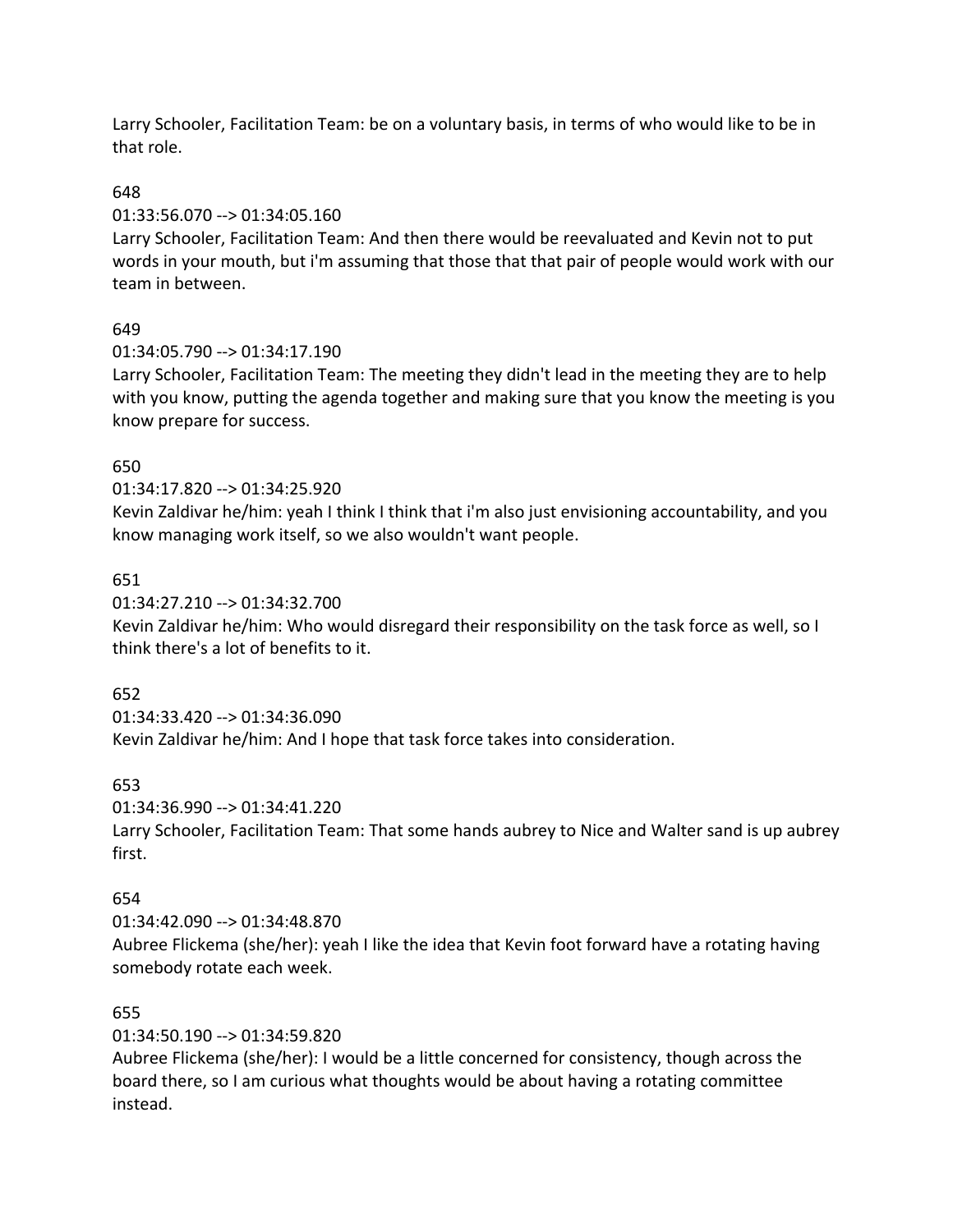### 01:35:00.240 --> 01:35:19.080

Aubree Flickema (she/her): So, having a committee of four or five Members that would have a longer kind of turn to be able to get us through maybe different initiatives or different i'm just action items of the committee before they would pass it to the next person, and it could be time bound as well.

# 657

# 01:35:19.770 --> 01:35:37.110

Larry Schooler, Facilitation Team: So do you mean audrey aubrey i'm sorry, do you mean to say for people would be on that group of you know let's call it a core coordinating committee for some period of time and then that group would rotate off and another group before would assume is that what you mean.

# 658

# 01:35:37.500 --> 01:35:49.200

Aubree Flickema (she/her): That that's exactly what I mean, I think it gives a greater you know when we're talking about representing different voices here and there's more I think more people around the table taking turns gives.

# 659

### 01:35:50.070 --> 01:36:03.990

Aubree Flickema (she/her): More ability to kind of be representative, but also takes the pressure off a little bit from two people who I know personally, I have not chaired the Committee like this before, so I think it gives a.

# 660

### 01:36:04.950 --> 01:36:11.580

Aubree Flickema (she/her): take the pressure off a little bit and having a group of voices to me feels like we would achieve consensus.

### 661

# 01:36:11.700 --> 01:36:21.720

Larry Schooler, Facilitation Team: More efficient yeah and I think it might be I don't want to sound like i'm doing anything to stifle this discussion, but I do want to make sure that we get to a point of.

### 662

### 01:36:22.590 --> 01:36:32.580

Larry Schooler, Facilitation Team: Closure on this tonight, and I also want to suggest that you know, we obviously as as Marcus and others have pointed out previously, we, the four of us Joe norma Sarah and I.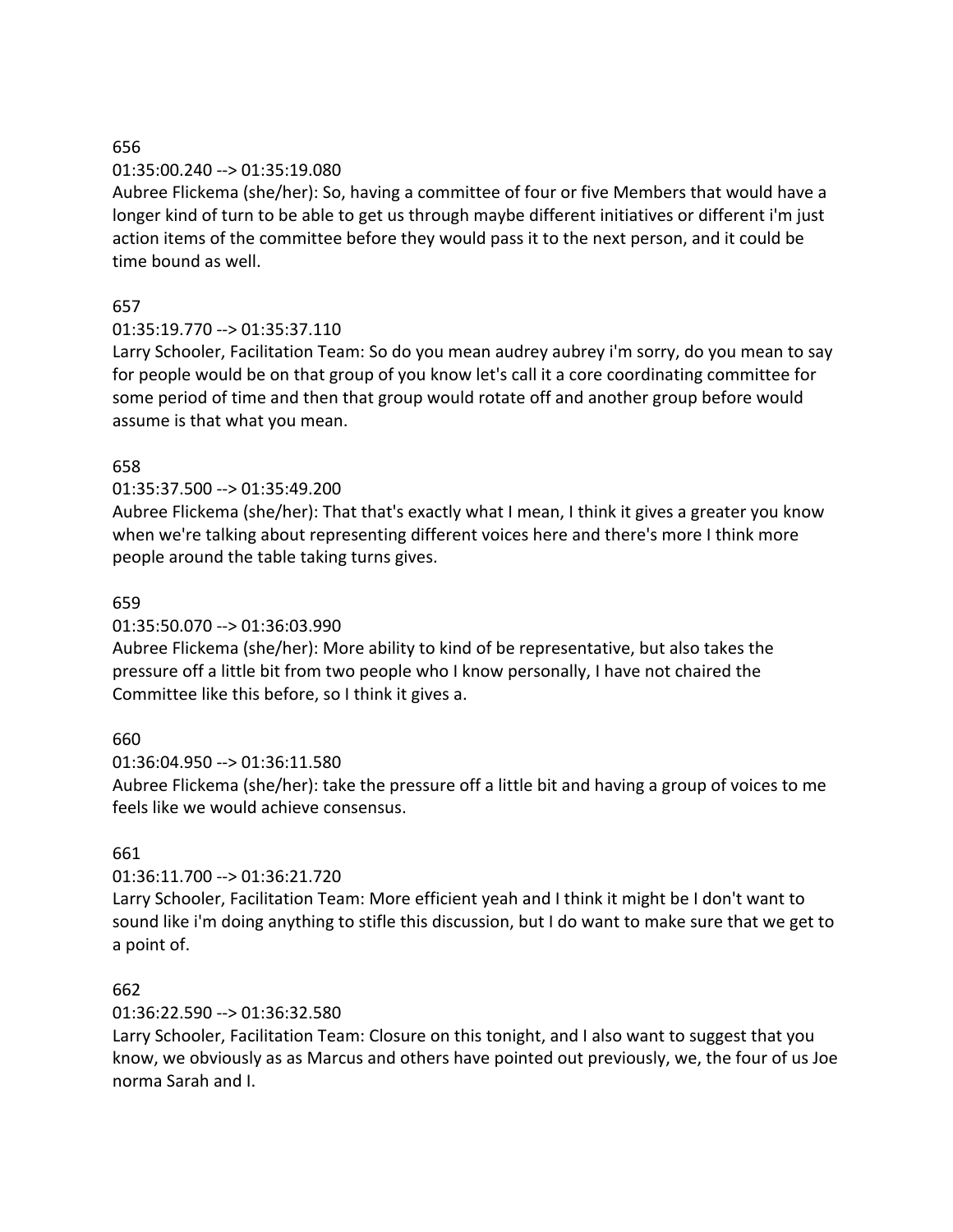#### 01:36:33.360 --> 01:36:40.920

Larry Schooler, Facilitation Team: are here to really help your meetings be as productive as possible, and the last thing we want is for any member of the task force to feel like.

#### 664

#### 01:36:41.310 --> 01:36:55.620

Larry Schooler, Facilitation Team: They need to take on an added burden of sort of running the meeting and not get to sort of fully participate as a participant, and so I think that as we think about your co chair roles or core committee roles it's it's a lot about.

#### 665

#### 01:36:56.940 --> 01:37:07.650

Larry Schooler, Facilitation Team: You know, again, helping with respect you know queries and helping make sure that our agendas and our sort of topics and our presentations and so on our.

#### 666

#### 01:37:08.250 --> 01:37:19.980

Larry Schooler, Facilitation Team: Best position for the task forces review once we get there, so I don't mean to suggest that these two ideas kevin's and our brains aren't aren't significant they are, but I just wanted to give you all that perspective that we really.

#### 667

#### 01:37:20.340 --> 01:37:35.430

Larry Schooler, Facilitation Team: want you all to be relieved of any burden associated with carrying out the process of the meeting, so that you can just focus on the substance and your deliberations Denise and then I see Walter sand i'm not sure if it's an old hand or he wants to speak again go ahead to Nice.

668 01:37:35.970 --> 01:37:37.500 Danise Habun: Walter isn't hold hands.

669 01:37:40.980 --> 01:37:42.060 Danise Habun: I couldn't resist.

670 01:37:42.270 --> 01:37:42.780 Larry Schooler, Facilitation Team: Easy yeah.

671 01:37:43.020 --> 01:37:43.470 yeah.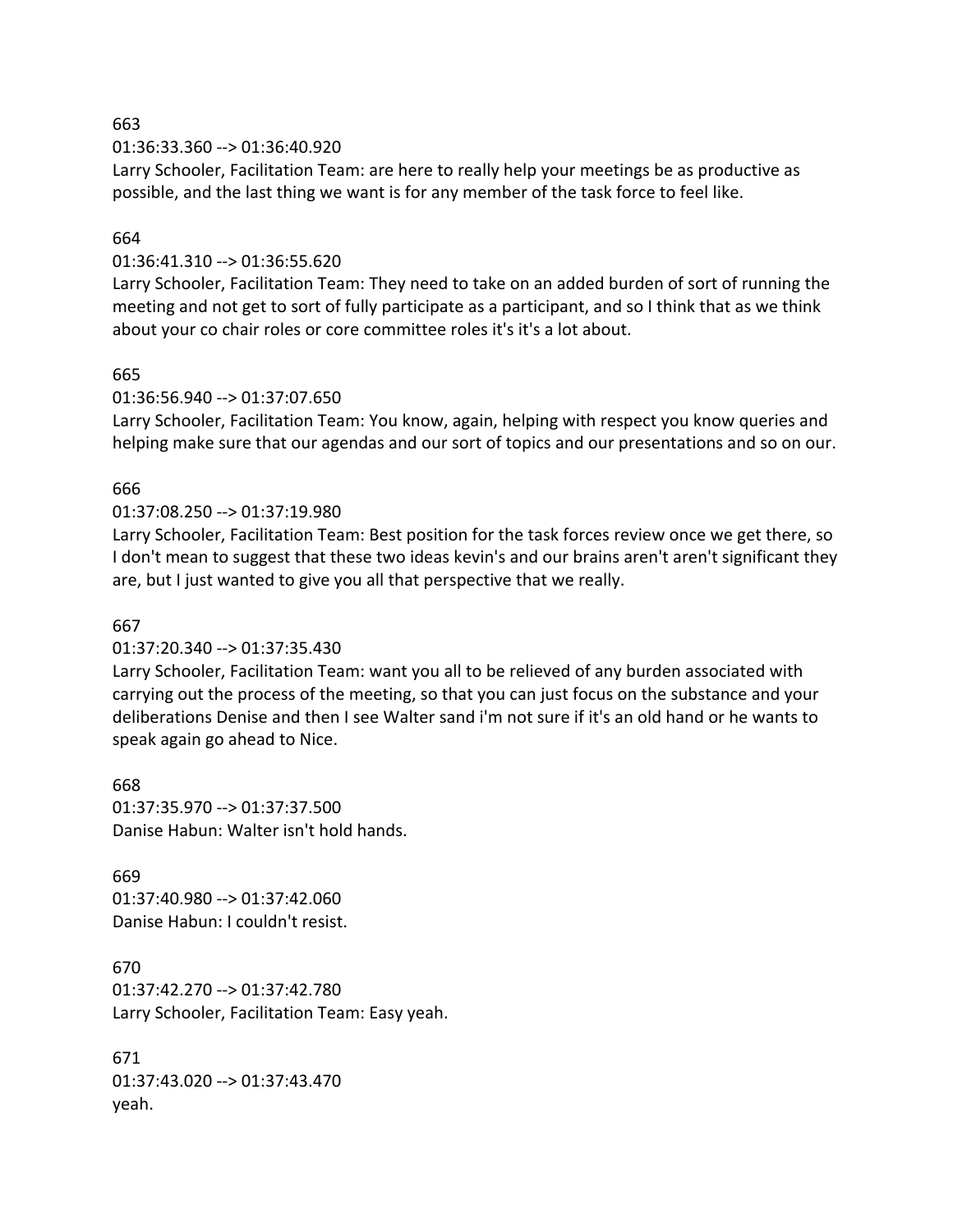672 01:37:44.820 --> 01:37:46.800 Danise Habun: So I think the idea of.

#### 673

01:37:48.840 --> 01:38:08.160

Danise Habun: Like a car committee is very intriguing I also am concerned about about consistency consistency of how we do our work, how the work gets you know filtered to all of us how we ensure that everybody is heard and that we move forward.

#### 674

01:38:10.680 --> 01:38:25.530

Danise Habun: And so, when I was listening to to kevin's idea about the rotate every like to you know that just seems like there won't be a whole lot of consistency, I mean and maybe I just not able to envision that.

#### 675

01:38:26.730 --> 01:38:37.590

Danise Habun: But I think there's something intriguing about you know sort of a core group dragging the process forward with everybody there's something to be said for that as well.

#### 676

01:38:38.250 --> 01:38:49.890

Larry Schooler, Facilitation Team: Thank you very much, so I see titian Walter i'm going to check with Walter first and then tish and then folks i'm going to add about in about five minutes i'm going to try to get us to a point of closure for not there already.

677

01:38:51.060 --> 01:38:52.200 Larry Schooler, Facilitation Team: Walter to Georgia speak again.

#### 678

01:38:55.350 --> 01:38:57.690 Larry Schooler, Facilitation Team: Like you probably just left to stand up from earlier tish.

#### 679

01:39:02.880 --> 01:39:13.320

Tish Calhamer: What I think might be at play here, and this is just my perceptions correct me if i'm wrong or jump in I think we're having an issue with.

680 01:39:13.860 --> 01:39:32.220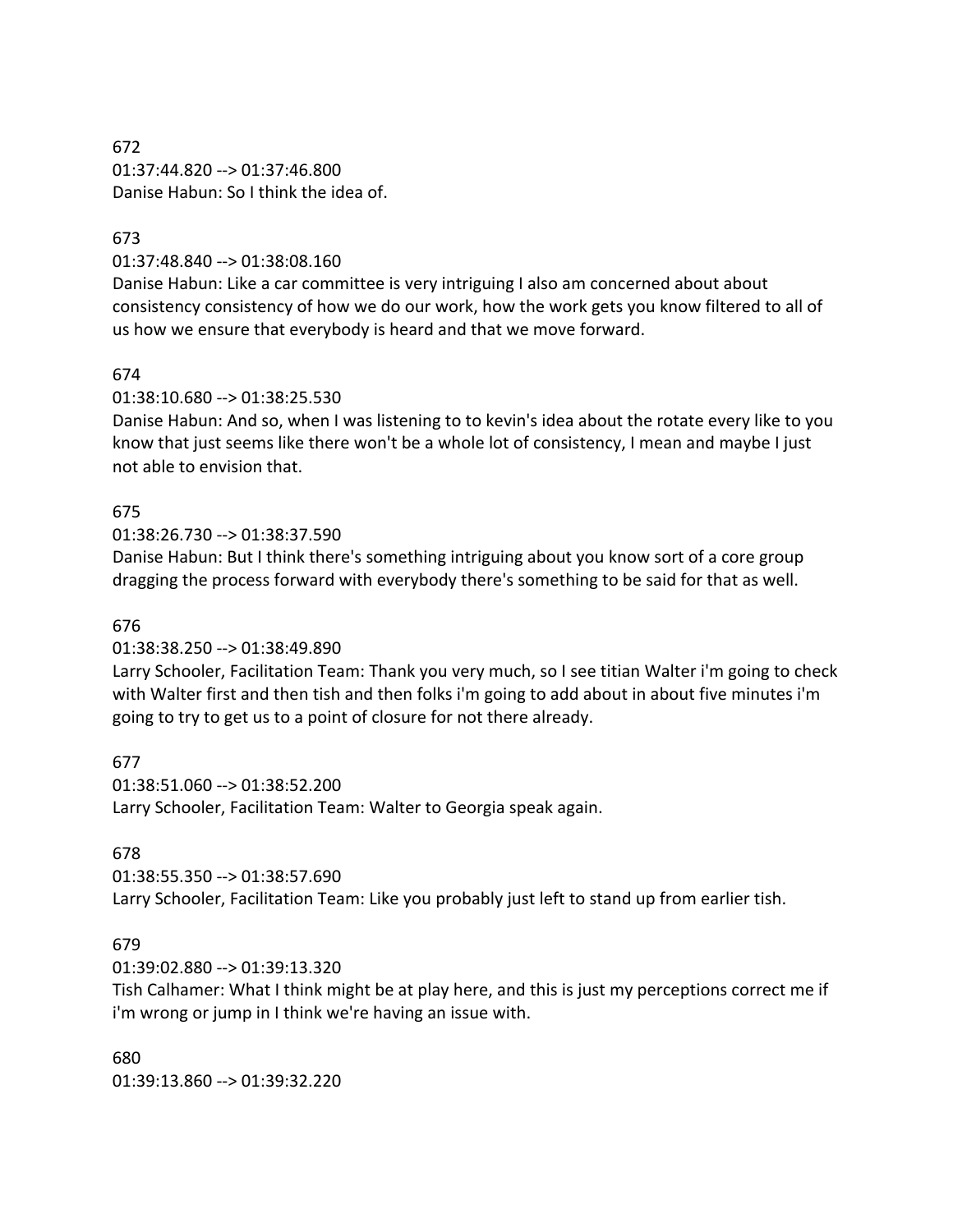Tish Calhamer: The Chair and co chair acting as the spokes people of the committee and we want to be able to perhaps rotate those voices or each feel that we have an equal opportunity to speak to the public to the media.

681

01:39:34.230 --> 01:39:41.250

Tish Calhamer: i've chaired and co chaired various committees throughout my life at work and elsewhere and it's the housekeeping.

### 682

01:39:41.910 --> 01:39:56.130

Tish Calhamer: an actual chair and co chair if they're doing their job correctly you're printing out agendas you're making sure the meeting starts on time ends on time and, yes, you won't have any time really to participate in that particular meeting.

### 683

01:39:57.240 --> 01:40:01.200

Tish Calhamer: You stand back you know you let the others move forward.

#### 684

01:40:03.390 --> 01:40:12.150

Tish Calhamer: In my opinion, that could be one or two people honestly I don't think anybody's going to miss anything if you're not the Chair or co chair.

### 685

01:40:12.780 --> 01:40:26.040

Tish Calhamer: But what I really think is important, and I think it's what's at the heart of this is we all want the opportunity, the chance, the green light to be able to speak to the public.

### 686

01:40:27.570 --> 01:40:29.640 Tish Calhamer: it's out there who is on this committee.

### 687

01:40:30.990 --> 01:40:47.400

Tish Calhamer: And if someone approaches Ishmael or aubrey or joshua or Shimon or Marcus or Walter Ladele whoever with a question, do we have the wherewithal to to comment.

### 688

01:40:48.660 --> 01:40:56.190

Tish Calhamer: Do we need a script that says well i'm commenting as myself, or if you have further comments you know, please address the the task force.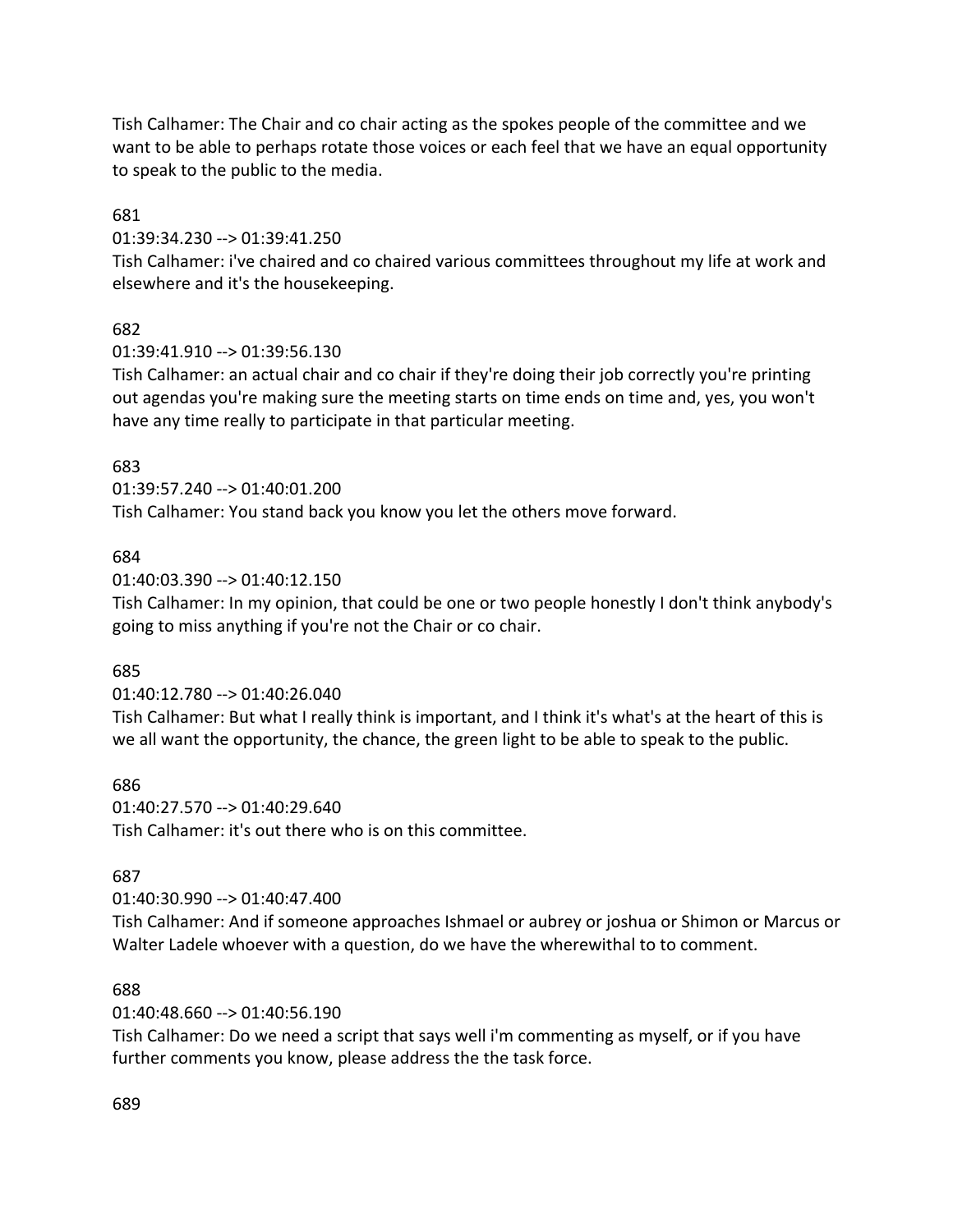#### 01:40:56.460 --> 01:41:07.680

Tish Calhamer: Sure, but I think we all want an opportunity to be able to speak as members of the task force, if not for ourselves and for the group and I don't really think that has anything to do with being chair co chair.

#### 690

01:41:09.210 --> 01:41:13.980

Larry Schooler, Facilitation Team: really appreciate you bringing that up and I I was thinking as you spoke that.

#### 691

#### 01:41:15.180 --> 01:41:25.650

Larry Schooler, Facilitation Team: That practice of having a chair co chair, be a voice for the body is more just simply something that i've seen happen, rather than any kind of.

#### 692

#### 01:41:26.370 --> 01:41:40.950

Larry Schooler, Facilitation Team: You know requirement, certainly, and also, I think that it should be made clear that there is no, there is no restriction on any Member of this body speaking to the media at all I think it's merely you know worth considering how.

#### 693

#### 01:41:42.060 --> 01:41:52.650

Larry Schooler, Facilitation Team: The task force will speak for itself as a body and how that will be managed, but as it relates to anyone wanting to respond to a query there certainly cannot be a limited post on that.

#### 694

01:41:53.190 --> 01:41:57.720

Larry Schooler, Facilitation Team: So i've got Cynthia and then i've got Ishmael and then i'm going to try to get us to a decision point Cynthia.

#### 695

01:41:58.890 --> 01:42:01.560 Cynthia M. Rivera: No, thank you i'll be brief, I like the idea of what.

#### 696

01:42:02.850 --> 01:42:09.990

Cynthia M. Rivera: Everyone had mentioned but i'm wondering if it's possible to have like a hybrid version say a permanent chair and then to rotating co chairs.

697 01:42:10.530 --> 01:42:20.070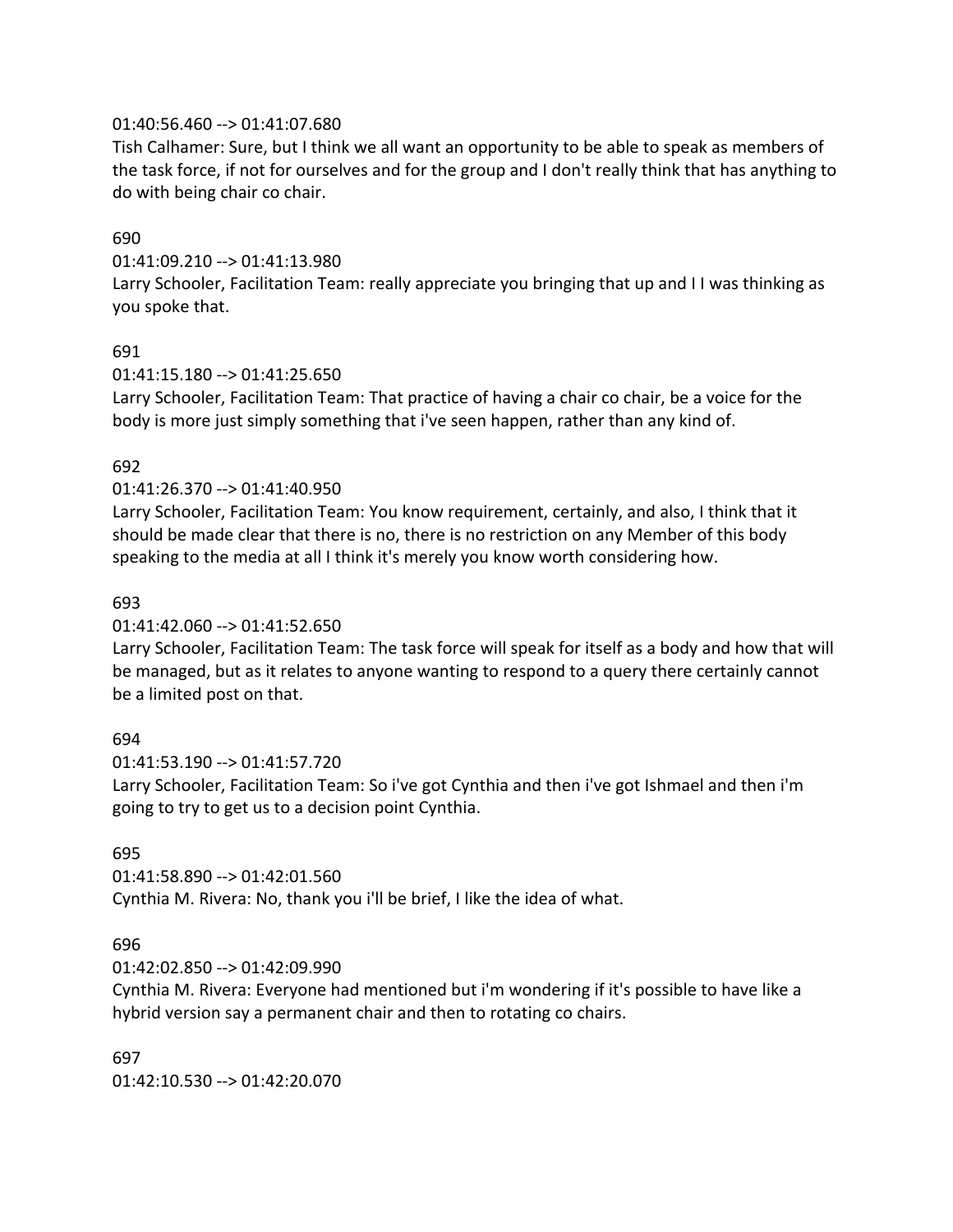Cynthia M. Rivera: Whether it be a month two months, but that would allow consistency that would allow some accountability and everyone would be able to get a voice also and if certain like.

#### 698

#### 01:42:20.490 --> 01:42:28.830

Cynthia M. Rivera: Mr blaylock if you'd like to pass on both opportunities like Kevin mentioned, we could just go to the next individual, but even then we'd be.

### 699

#### 01:42:29.670 --> 01:42:37.320

Cynthia M. Rivera: If someone would be chair at least twice in rotation, but just some thoughts to to be able to have more of an equal representation.

#### 700

#### 01:42:37.950 --> 01:42:49.920

Cynthia M. Rivera: or like Marcus mentioned, you know, he would like certain voices and that would be a good opportunity that he would be able to voice his concerns as well partnering and working with an additional chair and then a permanent share.

#### 701

01:42:50.460 --> 01:42:53.040 Larry Schooler, Facilitation Team: Interesting Okay, thank you for putting that out there as well.

### 702

#### 01:42:54.690 --> 01:43:05.310

Ismael Cordovà: So I think everyone had a really good recommendations, I do have a really big question Larry when, according to the ordinance weddings are expected results post the end is that June or July.

#### 703

### 01:43:06.420 --> 01:43:13.710

Larry Schooler, Facilitation Team: You know I want to be Tripoli sure, so let me not answer you right away, I have been made to understand it's in June, but.

### 704

#### 01:43:14.820 --> 01:43:17.340 Larry Schooler, Facilitation Team: Let me, let me confirm that with you at some point later.

### 705

### 01:43:17.910 --> 01:43:26.370

Ismael Cordovà: yeah so I was believing that it wasn't June so i'm just going to speak in the concept that it is June, so if we're really taking consideration June is only eight months away.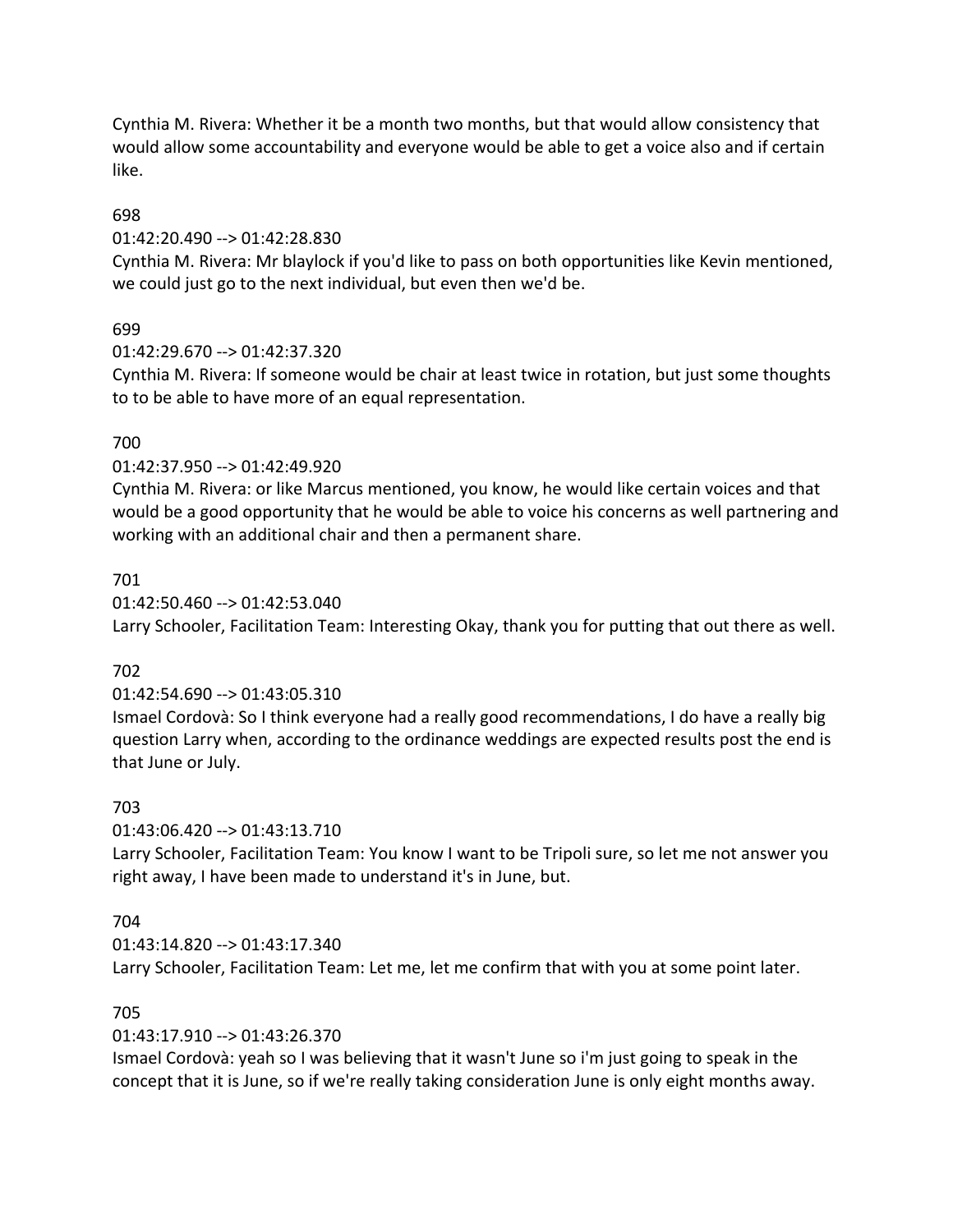#### 01:43:26.580 --> 01:43:34.020

Ismael Cordovà: And that means that we're only going to have 16 meetings, although I love every single one of you so far and I think that all of you will be fantastic and leadership roles.

# 707

### 01:43:34.200 --> 01:43:47.550

Ismael Cordovà: I just think that we have so many great things to discuss and to kind of come up with solutions with, and I think that we needed really find leadership that we feel confident in right away, and so my recommendation would be is to.

### 708

### 01:43:49.380 --> 01:44:01.470

Ismael Cordovà: choose a chair chair and vice chair and then also a spokesperson so and then run those three roles in for four months after the four months, those people can decide to either.

### 709

#### 01:44:01.830 --> 01:44:08.460

Ismael Cordovà: step down or we can decide to vote again and re select individuals, whether we wanted to select those individuals again.

### 710

### 01:44:08.670 --> 01:44:16.410

Ismael Cordovà: or when we select new individuals, I think that it gives everyone the opportunity because we're also not taking into consideration, not everyone wants to do leadership in this group and that's okay.

### 711

#### 01:44:16.620 --> 01:44:26.490

Ismael Cordovà: You don't have to be a leader in order to be in this group, because just signing up and being part of it you're ready showcasing leadership into our Community, and so I think that would be my recommendation to the group is to.

### 712

### 01:44:27.000 --> 01:44:34.470

Ismael Cordovà: select a chair of I share and a spokesperson for four months and then reconsider reconvene and have this conversation again in four months.

### 713

01:44:35.490 --> 01:44:35.850 Ismael Cordovà: All right.

714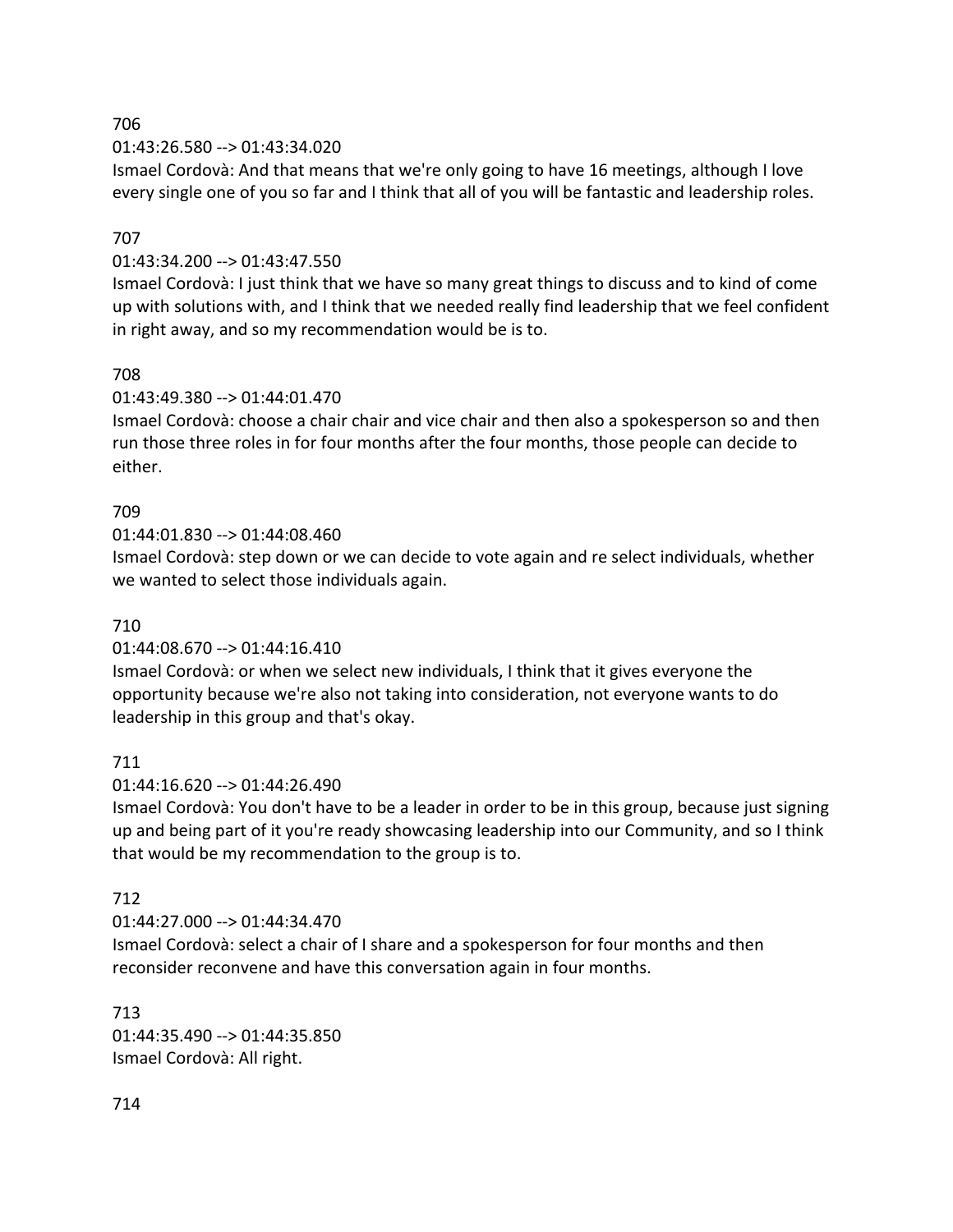### 01:44:36.390 --> 01:44:47.160

Larry Schooler, Facilitation Team: Well, we have a number of ideas on the table joshua and Marcus I do see your hands and i'm just going to ask you to indulge my my process here for a minute because we're only 16 minutes before the hour.

#### 715

#### 01:44:47.940 --> 01:44:57.930

Larry Schooler, Facilitation Team: I really want to make sure that we do not miss talking about our priority topic for the next meeting, and our information needs so here's what i'm going to do.

#### 716

#### 01:44:58.680 --> 01:45:14.100

Larry Schooler, Facilitation Team: I want to very quickly or efficiently go one by one, to each Task Force Member and just ask you in in a sentence which of the models that you've heard is the one that you're most inclined to support.

### 717

01:45:15.300 --> 01:45:22.860

Larry Schooler, Facilitation Team: Which of the there were at sea ish males are breeze cynthia's kevin's.

#### 718

01:45:24.930 --> 01:45:27.420

### Larry Schooler, Facilitation Team: I think that might be all of them, for the moment.

### 719

01:45:29.430 --> 01:45:33.120 Larry Schooler, Facilitation Team: So Cory i'm going to start with you just based on where you are at my screen.

#### 720

01:45:33.570 --> 01:45:37.680 Corey Battles: Okay, I really like his mail I do i'm kind of interested in that.

### 721

01:45:38.700 --> 01:45:39.180 Larry Schooler, Facilitation Team: Denise.

#### 722

01:45:41.340 --> 01:45:41.940 Larry Schooler, Facilitation Team: muted sorry.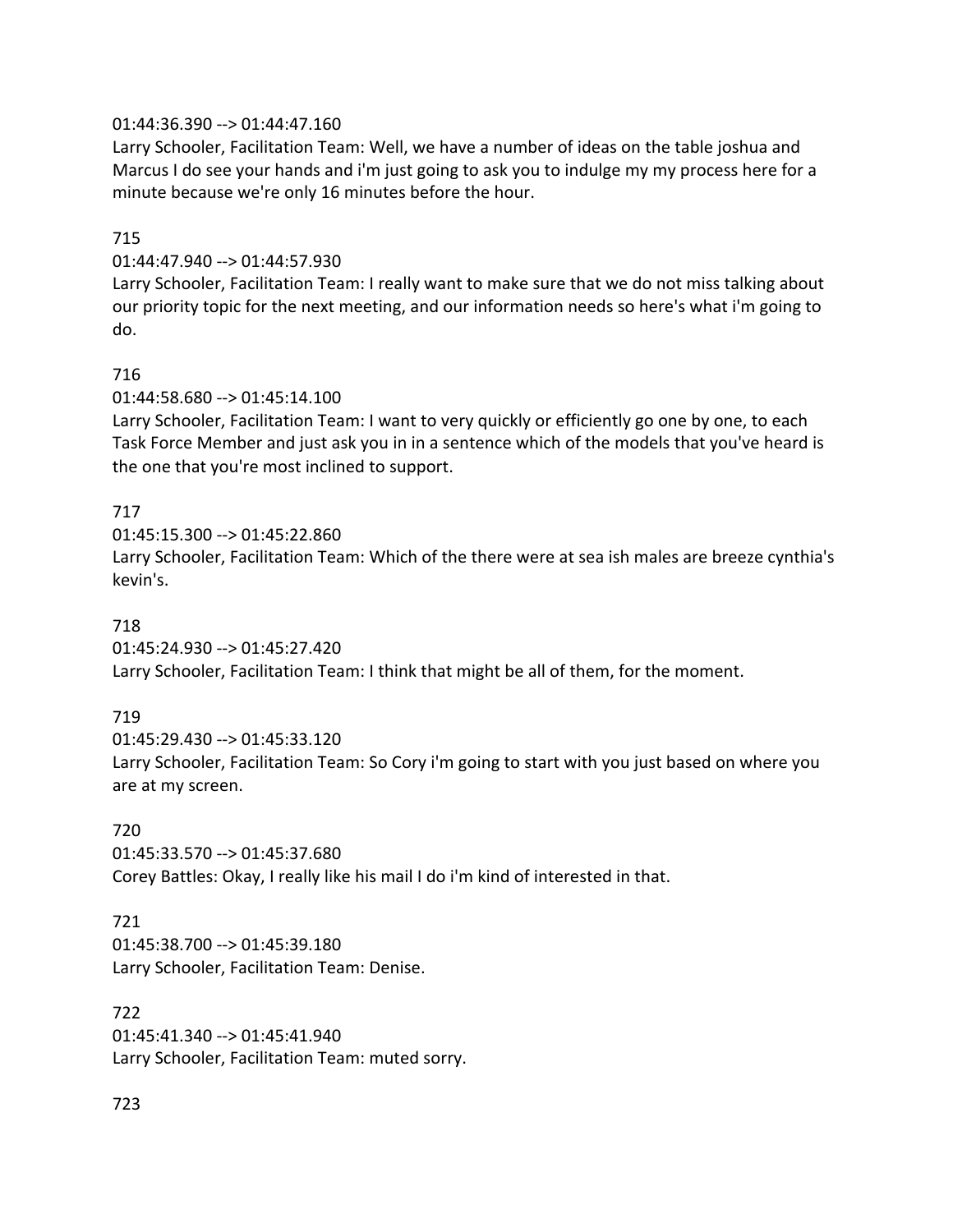01:45:41.970 --> 01:45:42.540 guys can hear.

724 01:45:45.000 --> 01:45:45.270 Danise Habun: Oh.

725 01:45:46.530 --> 01:45:47.940 Danise Habun: I, like you, smells idea.

726 01:45:49.260 --> 01:45:49.620 Larry Schooler, Facilitation Team: tish.

727 01:45:56.130 --> 01:45:57.540 Tish Calhamer: I go with a male's idea.

728 01:45:58.710 --> 01:45:59.100 Larry Schooler, Facilitation Team: Karen.

729 01:46:03.210 --> 01:46:07.470 Karen Arreola (she/her): i'm not sure, whose idea, it was but it's rotating individuals.

730 01:46:08.730 --> 01:46:10.350 Larry Schooler, Facilitation Team: rotating individuals that might be Kevin.

731

01:46:12.090 --> 01:46:15.990 Larry Schooler, Facilitation Team: i'm not going to ask Ishmael which ideas his preference aubrey.

732 01:46:18.030 --> 01:46:19.860 Aubree Flickema (she/her): i'm actually going to go with Ishmael his idea.

733 01:46:20.550 --> 01:46:21.120 joshua.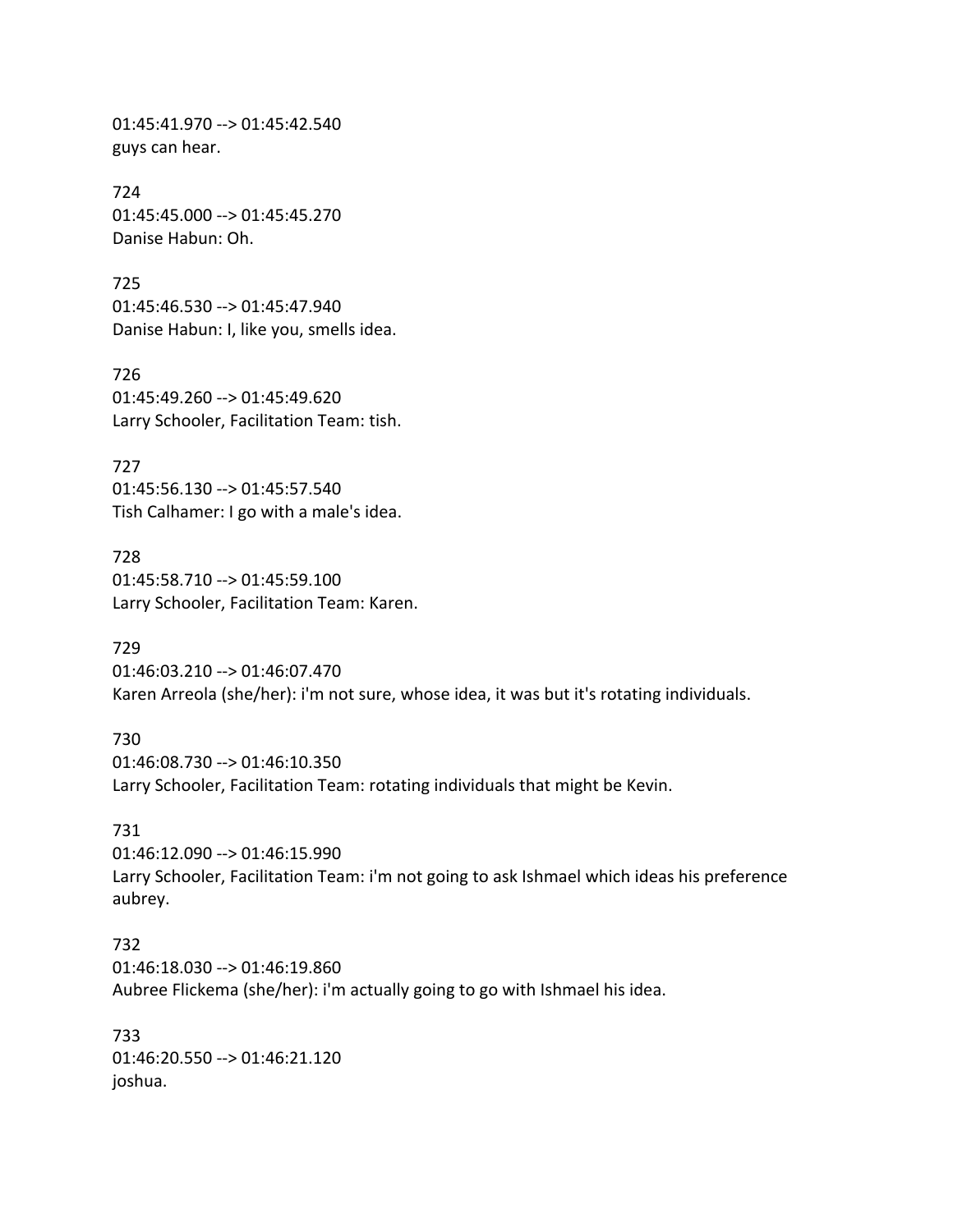734 01:46:25.440 --> 01:46:28.050 Joshua Brockway: yeah it's meals is fine, but i'm also good with rotating to.

735 01:46:29.100 --> 01:46:29.550 Larry Schooler, Facilitation Team: Marcus.

736 01:46:38.730 --> 01:46:39.270 Larry Schooler, Facilitation Team: One more time.

737 01:46:40.740 --> 01:46:42.570 Marcus Banner: I like the ideal.

738 01:46:43.980 --> 01:46:48.360 Marcus Banner: ideal of any Chairman at all to go with something I like.

739 01:46:53.160 --> 01:46:53.940 Marcus Banner: What was that.

740 01:46:55.020 --> 01:46:55.440 Walter Blalark: like that.

741 01:46:57.900 --> 01:46:58.380 Marcus Banner: No, no.

### 742

01:46:58.890 --> 01:47:05.460 Marcus Banner: No chairman and co chair we're about to go with something I like that idea I think Cynthia go forward, where you.

743 01:47:07.140 --> 01:47:11.760 Marcus Banner: For the purposes of productivity and consistency nominate to.

744 01:47:13.020 --> 01:47:22.320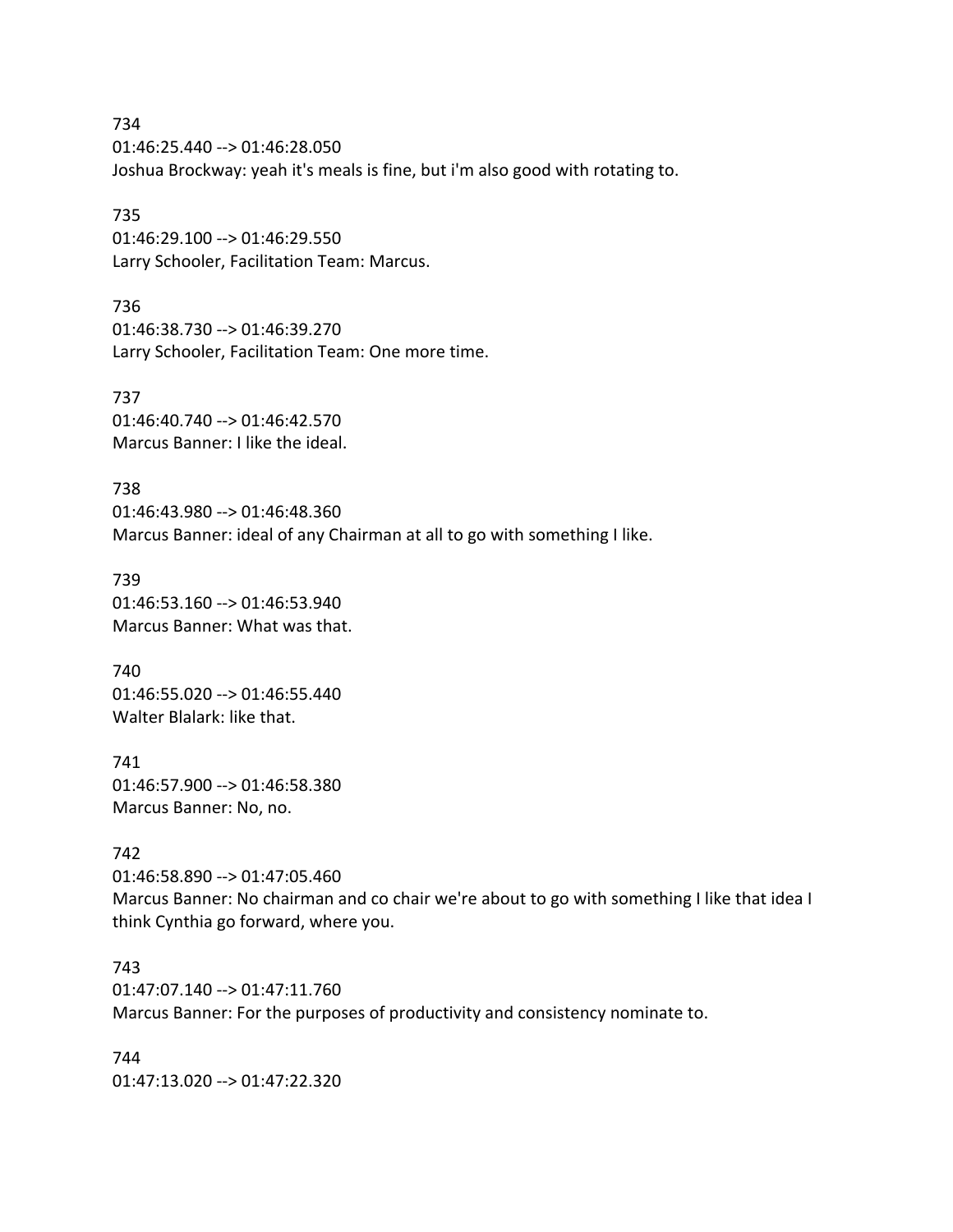Marcus Banner: permanent and then three road No two or three rotating whatever the number is that we can have to just rotate people through the process.

#### 745

01:47:23.310 --> 01:47:41.880

Marcus Banner: and whatever structured is as long as it does not silence any individual and say what can and can't do as an individual then i'm not against any of them to be on the great thing is, you know i'm not looking to be handcuff or muzzle by any entity or body.

746 01:47:42.630 --> 01:47:44.490 Larry Schooler, Facilitation Team: Fair enough, Shimon.

### 747

01:47:47.310 --> 01:47:49.140 Shimon Blanchard: favorite chair and culture.

#### 748

01:47:50.280 --> 01:47:50.760 Larry Schooler, Facilitation Team: Cynthia.

749 01:47:53.520 --> 01:47:54.480 Cynthia M. Rivera: Really smells idea.

750 01:47:55.470 --> 01:47:56.130 Charles.

#### 751

01:47:58.470 --> 01:48:17.670

Charles Horton: smells idea, I just want to add, if you have a good chair and co chair, they speak the voice of the rest of the Members anyway, so I don't think good chair culture would ever go out and just speak if it's not on a consensus of the group as a whole.

### 752

01:48:19.080 --> 01:48:19.950 Larry Schooler, Facilitation Team: We should that penny.

753 01:48:23.100 --> 01:48:26.490 Penelope Williams: i'm going with it smells idea I believe that.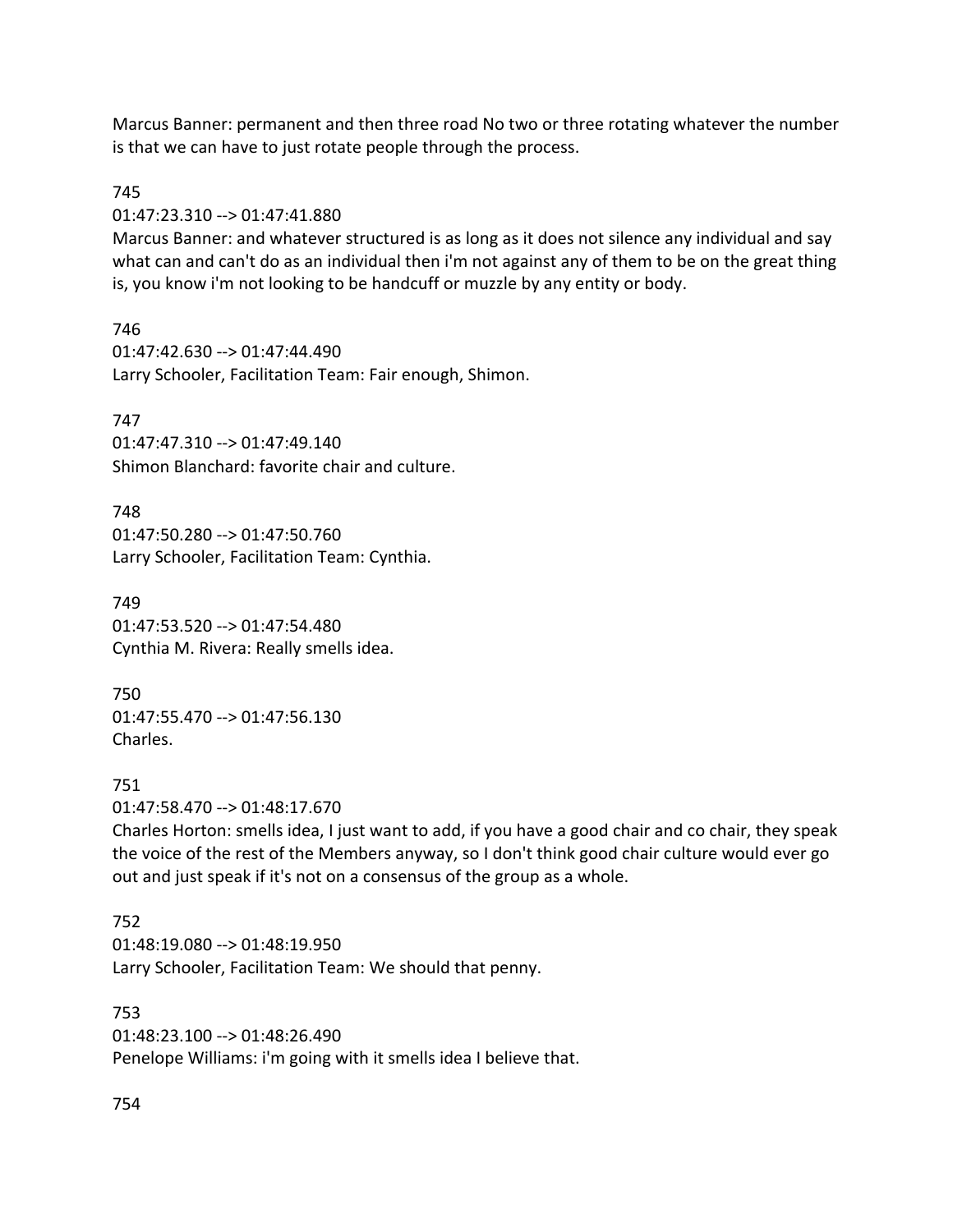01:48:29.250 --> 01:48:33.150 Penelope Williams: that's the one that you elect to people and then three or four months later.

#### 755

01:48:34.740 --> 01:48:38.010 Penelope Williams: If that's the one correct, I just want to make sure.

#### 756

01:48:38.160 --> 01:48:39.960

Penelope Williams: That I see you waving you're shaking your head.

#### 757

01:48:40.230 --> 01:48:54.990

Penelope Williams: So yes, that idea, and then we can just see where it goes from there and that'll give us time even as a group to grow and even see as we grow, and you know gel together as a group, how we can go forward.

#### 758

01:48:56.100 --> 01:48:56.550 Larry Schooler, Facilitation Team: Mitchell.

#### 759

01:48:58.470 --> 01:49:08.370

LeJewel Kelly Crigler: So Okay, so I want to understand this, in reference to ish smells miss the chair and then co chairs at two cultures.

### 760

01:49:10.530 --> 01:49:12.150 LeJewel Kelly Crigler: Because being.

#### 761

01:49:12.420 --> 01:49:22.440

LeJewel Kelly Crigler: A person that is starting the chair and then is the other chair responsible for the speaking like you know, to address the media and the console that kind of thing.

### 762

01:49:23.640 --> 01:49:28.350 Ismael Cordovà: So necessarily speaking my recommendation was similar to that the rules would be chair.

### 763

01:49:28.800 --> 01:49:42.990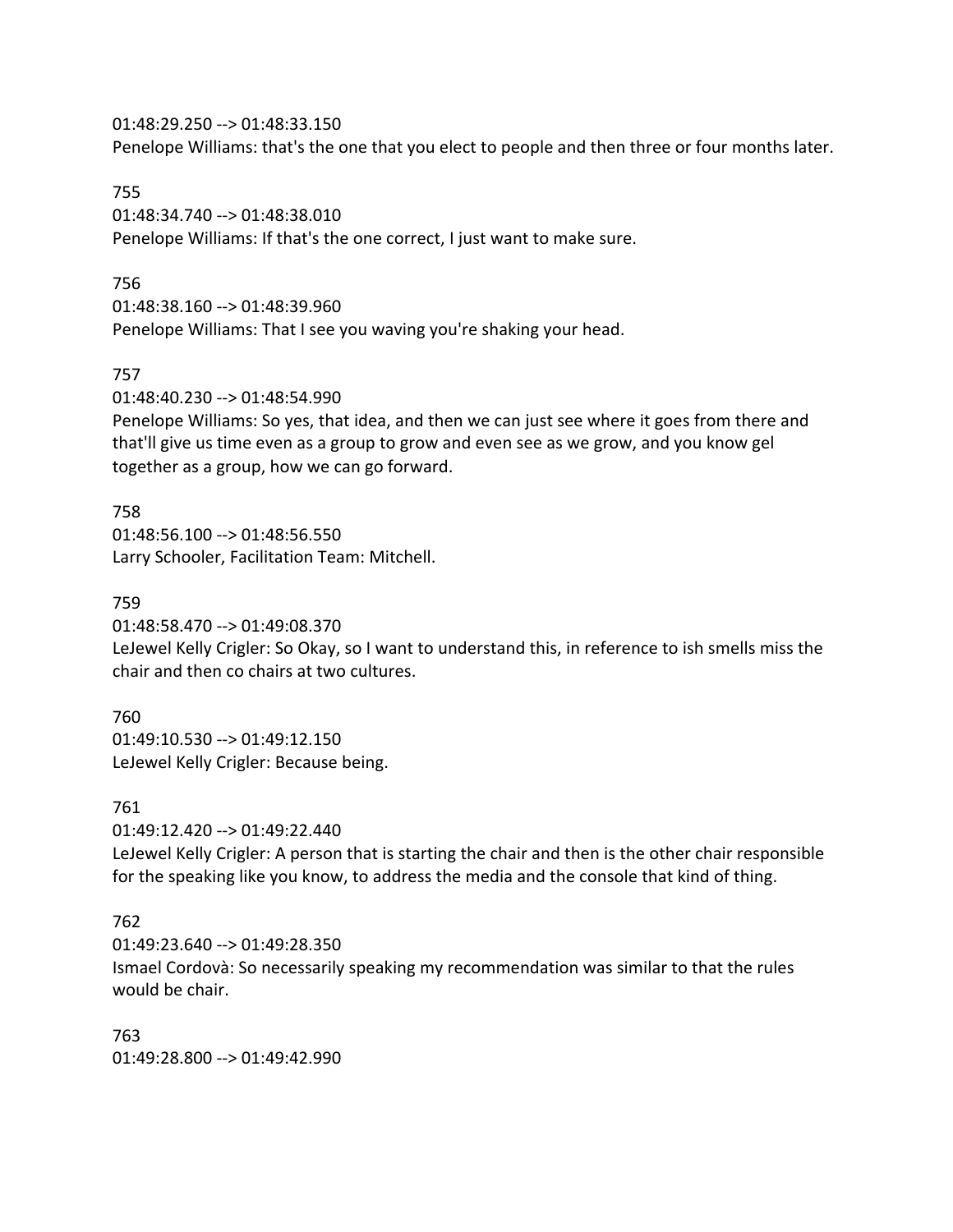Ismael Cordovà: Vice chair so in case the Chair or is that there are you know you know how chair and co chair relationships work and then a spokesperson, so the role of the spokesperson is primarily to represent the group and sell so there's no to buy shares it's a chair by share.

764 01:49:43.020 --> 01:49:46.080 LeJewel Kelly Crigler: And spokesperson okay Ishmael.

765 01:49:48.390 --> 01:49:48.900 Larry Schooler, Facilitation Team: Walter.

766 01:49:49.980 --> 01:49:54.180 Walter Blalark: Well i'm going to infer everything T shirt JEREMY can you hear us, what do you.

767 01:49:55.200 --> 01:49:58.410 Walter Blalark: What why don't you go if you don't mind Larry that Sherman.

768 01:49:58.710 --> 01:49:59.670 Larry Schooler, Facilitation Team: Sherman absolutely.

769 01:49:59.850 --> 01:50:00.270 I chairman.

770 01:50:01.380 --> 01:50:01.590 Larry Schooler, Facilitation Team: hey.

771 01:50:04.770 --> 01:50:07.050 Walter Blalark: Ishmael or.

772 01:50:09.090 --> 01:50:09.450 Larry Schooler, Facilitation Team: Okay.

773 01:50:10.800 --> 01:50:11.040 Larry Schooler, Facilitation Team: well.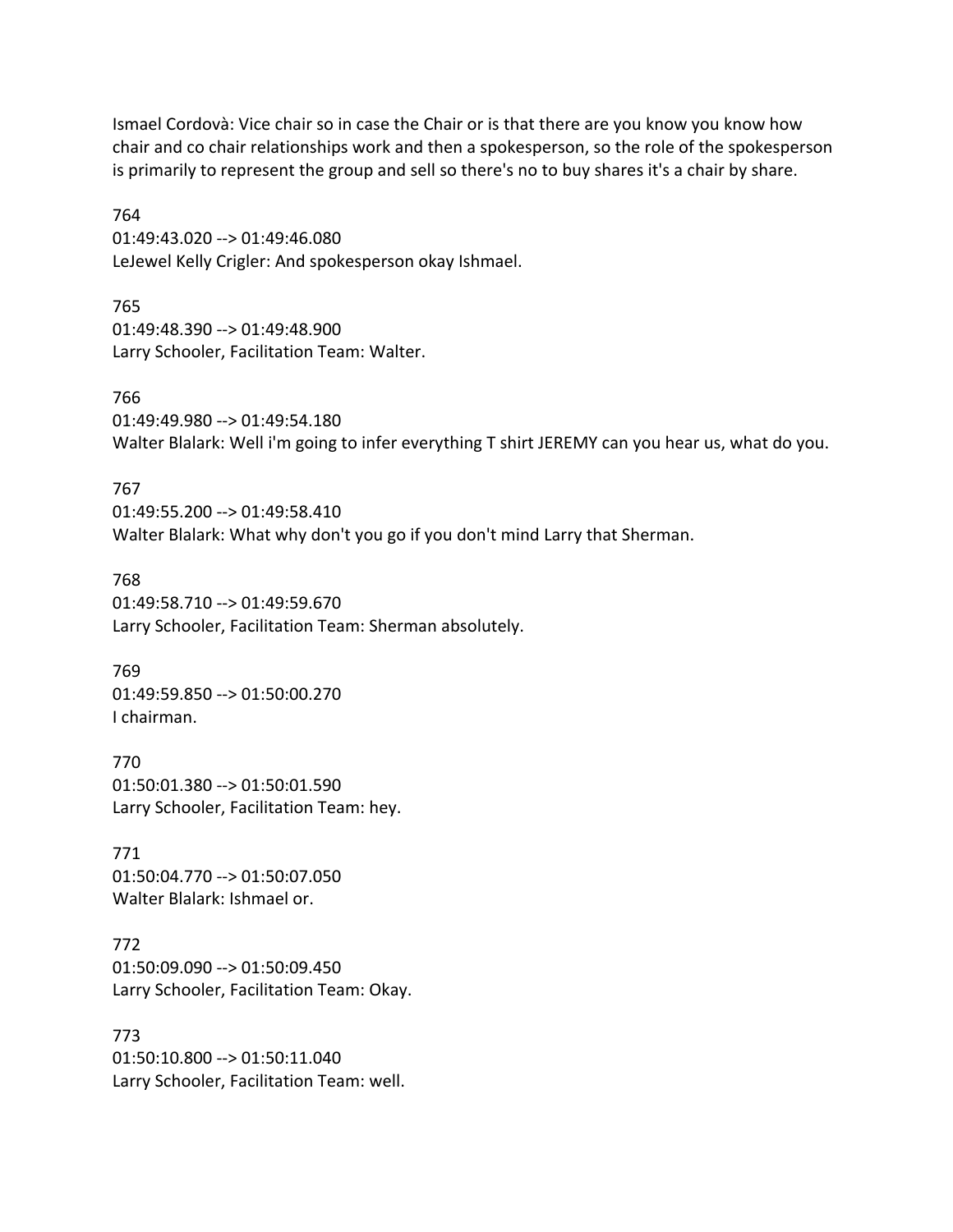01:50:11.850 --> 01:50:30.210

Walter Blalark: Yes, a first of all i'm sorry Larry I my wife is having a test practice have been on a mission there and i've been gone, I think I heard a little bit of Ishmael However, I would like to say, you know just because he have a biblical name is male i'm going with him.

#### 775

01:50:33.720 --> 01:50:34.650 Larry Schooler, Facilitation Team: I thought you were gonna say.

#### 776

01:50:34.980 --> 01:50:37.470 Larry Schooler, Facilitation Team: he's a great literary references well that's.

#### 777

01:50:38.070 --> 01:50:38.850 Walter Blalark: Well it's true.

#### 778

01:50:40.050 --> 01:50:44.490 Walter Blalark: You know, but, but I think i'm going with him, I like it, I like that idea and.

#### 779

01:50:45.630 --> 01:50:58.740

Walter Blalark: But let me say this, I know, someone said, you know rotated come to my term i'm just so busy guys to you know with with to churches and all the things I do in the Community, I just don't have time to be a chair.

# 780

01:50:59.880 --> 01:51:06.300 Walter Blalark: Ever you know, whatever you guys want me to do i'm available, but just to try to chair anything.

### 781

01:51:07.110 --> 01:51:22.590

Walter Blalark: that's one of the things I said, we have to come on a task force to do that, I would not do, but i'm for and i'm almost I think it was, I think it was i'm used to old school chair and vice chair right, but I have go with your new your new school people.

#### 782

01:51:24.210 --> 01:51:26.970

Larry Schooler, Facilitation Team: Thank you Reverend or pastor i'm not sure which.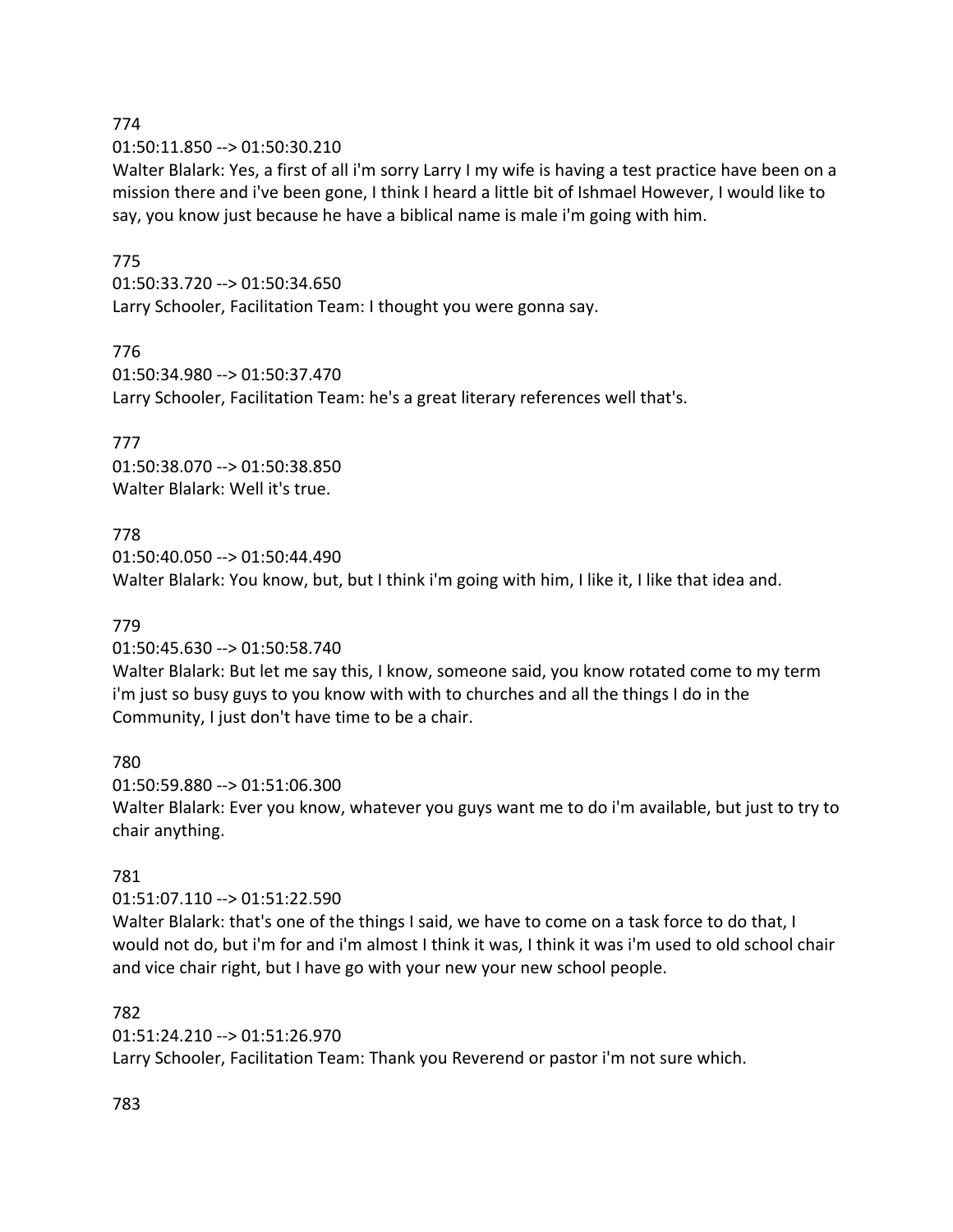01:51:28.860 --> 01:51:29.370 Larry Schooler, Facilitation Team: Kevin.

#### 784

01:51:29.430 --> 01:51:33.510 Larry Schooler, Facilitation Team: And I think Marcus Bradley are only two that haven't that I haven't spoken to Kevin.

#### 785

01:51:36.300 --> 01:51:43.770 Kevin Zaldivar he/him: yeah I really liked our brains our brains idea I like the fact that it's rotating and it's a bigger group.

#### 786

01:51:44.880 --> 01:51:45.690 Kevin Zaldivar he/him: But i'll leave that at that.

#### 787

01:51:46.770 --> 01:51:47.550 Larry Schooler, Facilitation Team: And Marcus Bradley.

#### 788

01:51:49.890 --> 01:51:54.630

Marc Bradley: And I like this smells idea i'm really digging it and i'm gonna leave it at.

#### 789

01:51:55.620 --> 01:52:03.690

Larry Schooler, Facilitation Team: anyone have any sort of red light, you know Ishmael his idea gives me pause I cannot support it does that apply to anyone.

#### 790

01:52:06.780 --> 01:52:07.080 Larry Schooler, Facilitation Team: All right.

#### 791

01:52:08.670 --> 01:52:17.460

Larry Schooler, Facilitation Team: i'm gonna go ahead and say that Ishmael his idea has the consensus of the group it's something that everybody can support, I want to really thank.

### 792

01:52:17.940 --> 01:52:28.350

Larry Schooler, Facilitation Team: Everyone as an particular Ishmael aubrey Kevin Cynthia and I think someone else may have put something on the table, too, but everybody had great suggestions.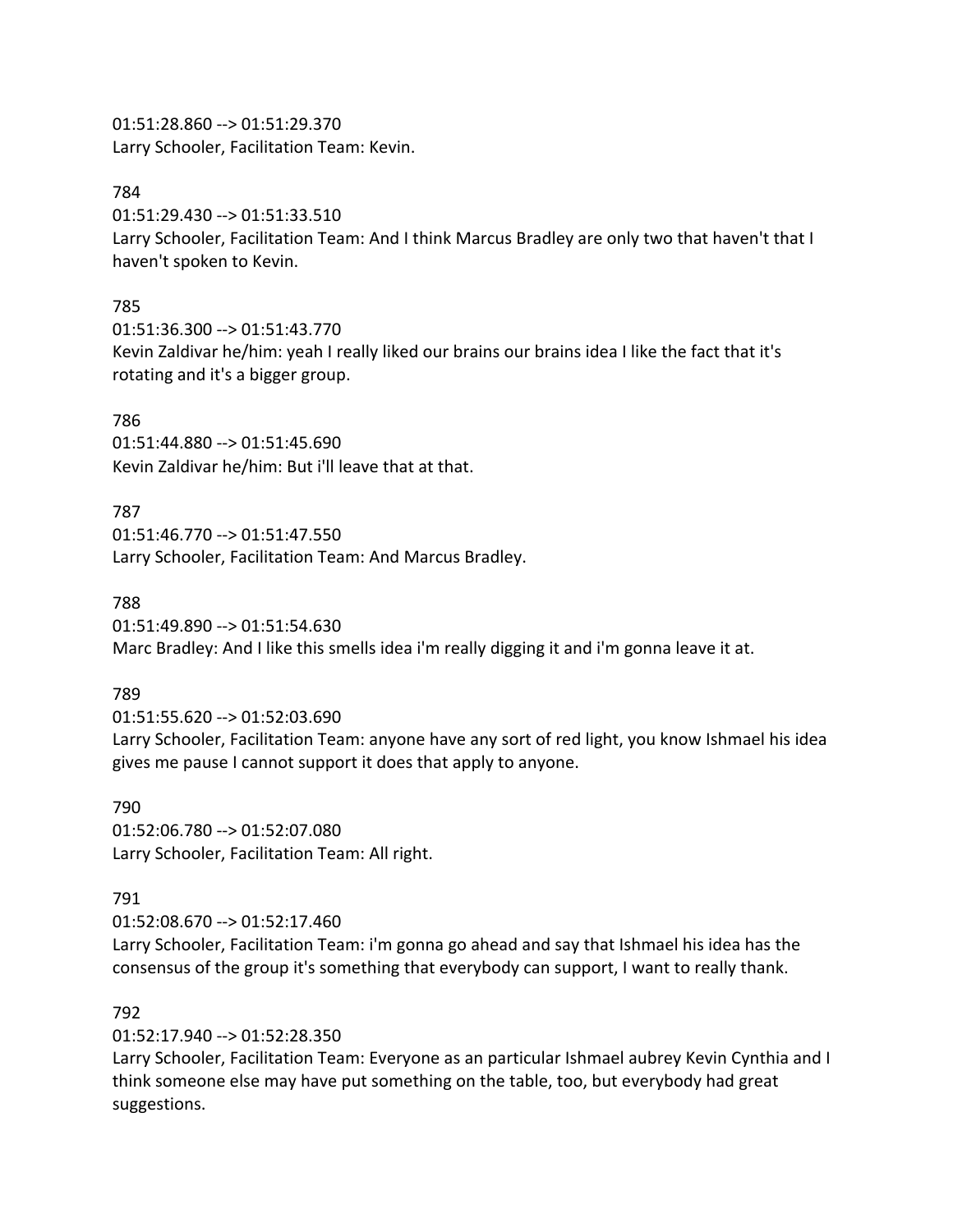### 01:52:29.010 --> 01:52:38.310

Larry Schooler, Facilitation Team: I am going to suggest from a process point of view that we actually make those selections that your next meeting, so I hope that that's okay be thinking about.

# 794

# 01:52:40.200 --> 01:52:49.200

Larry Schooler, Facilitation Team: Anyone you'd like to nominate for those roles, but we will agenda is the selection of those two individuals at your next meeting go ahead Cynthia.

# 795

01:52:50.130 --> 01:52:55.740

Cynthia M. Rivera: I could you set it up like you did last time with the poll, where we could just do the names in, and then we just do an anonymous.

# 796

01:52:55.860 --> 01:53:02.760

Larry Schooler, Facilitation Team: Yes, I can actually was almost gonna do that for this, but I decided this was, I wanted to hear everyone's voice for this piece so.

# 797

01:53:03.810 --> 01:53:05.640 Larry Schooler, Facilitation Team: Yes, i'd be happy to do that for the selection.

# 798

01:53:05.790 --> 01:53:07.170 Cynthia M. Rivera: Everyone is in agreement with that.

### 799

01:53:08.250 --> 01:53:10.290 Larry Schooler, Facilitation Team: I think that would be that would be fun Marcus.

### 800

01:53:11.490 --> 01:53:13.290 Marcus Banner: If it's a rotating.

### 801

01:53:15.300 --> 01:53:24.870

Marcus Banner: can just be random and at some point you put it together, where it's random and then everybody gets that opportunity to to be in those positions is that what.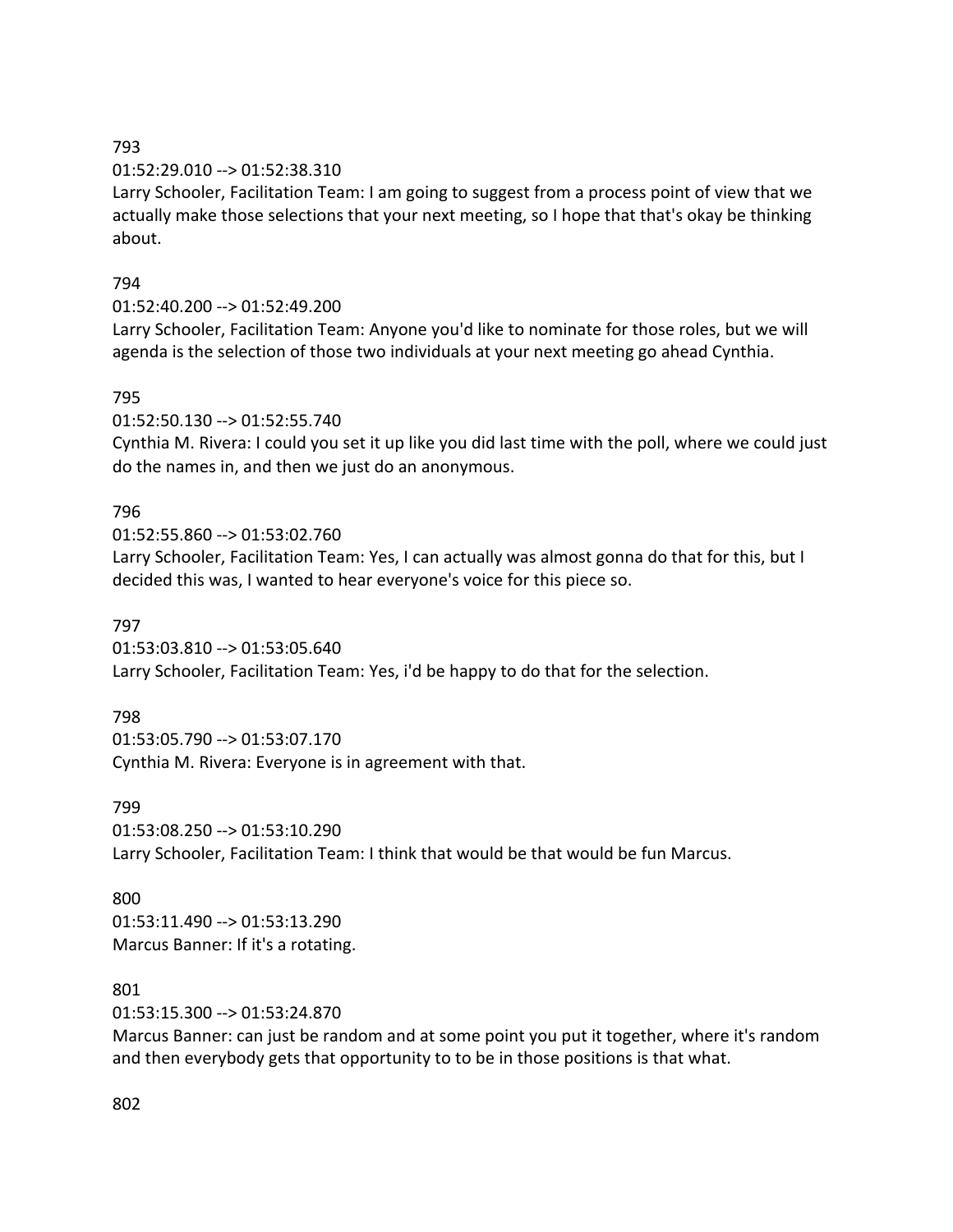#### 01:53:24.990 --> 01:53:28.560

Larry Schooler, Facilitation Team: Well Ishmael Ishmael his proposal is a is more of a semi permanent.

#### 803

01:53:29.250 --> 01:53:40.650

Larry Schooler, Facilitation Team: setup it smells proposal would have a chair and co chair selected and a spokesperson, the three positions selected for what was it three or four months, at which time that would be reevaluated.

### 804

01:53:42.540 --> 01:53:46.950 Larry Schooler, Facilitation Team: So, for the moment that would be the way we go about things.

### 805

01:53:49.950 --> 01:53:50.340 Larry Schooler, Facilitation Team: All right.

#### 806

01:53:51.480 --> 01:53:55.590 Larry Schooler, Facilitation Team: It is 755 folks I rather 753.

### 807

01:53:56.730 --> 01:54:03.600

Larry Schooler, Facilitation Team: I would like this group's permission to stay on no later than 805 or 810, but I do want to ensure.

#### 808

01:54:03.930 --> 01:54:13.590

Larry Schooler, Facilitation Team: That we as a facilitation team have a clear sense of your desired focus for the October 21 meeting, as well as the things you want to learn about that topic.

### 809

#### 01:54:14.100 --> 01:54:28.830

Larry Schooler, Facilitation Team: So what i'm going to do is go back to the deck for just a moment and i'm going to show you what was ascertained from the poll that we did with you all last time, so this of course is the prioritization exercise everybody can see I hope.

810 01:54:30.510 --> 01:54:30.810 Larry Schooler, Facilitation Team: Is.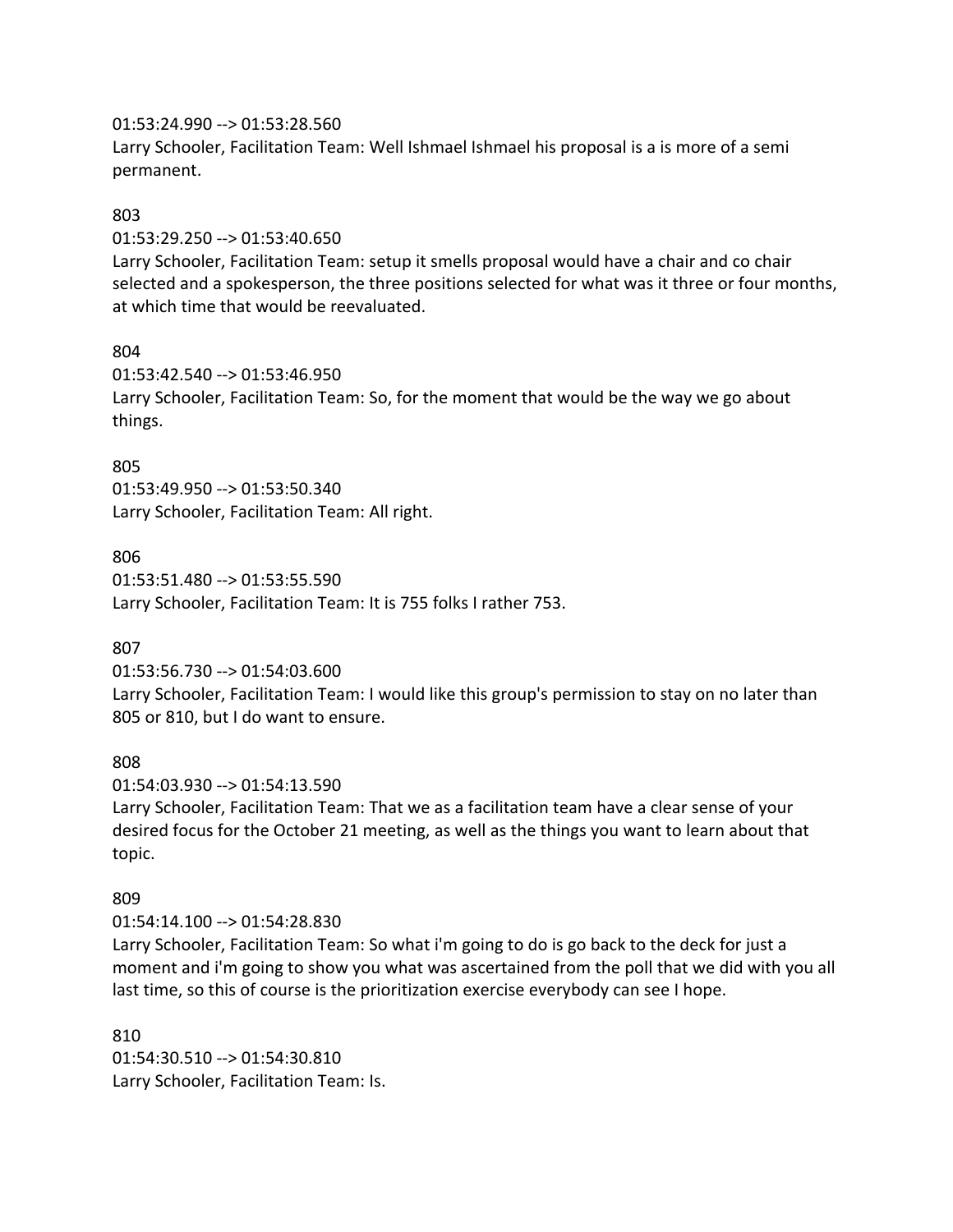811 01:54:31.830 --> 01:54:32.520 Larry Schooler, Facilitation Team: i'm assuming so.

#### 812

01:54:34.200 --> 01:54:34.470 Larry Schooler, Facilitation Team: Okay.

# 813

01:54:36.030 --> 01:54:44.490

Larry Schooler, Facilitation Team: What I did was, I took the Council delineated scope of work for the task force and broke it into individual pieces individual topics.

# 814

01:54:45.000 --> 01:54:54.570

Larry Schooler, Facilitation Team: And I then asked you to kind of a vote the things that you felt needed to be tackled first, and if you care to down vote ones, you want to take a later.

# 815

01:54:55.530 --> 01:55:04.110

Larry Schooler, Facilitation Team: or just you know not vote for those and so, as you can see, this is a screenshot of the the poll itself on untouched by by me.

### 816

01:55:05.070 --> 01:55:18.300

Larry Schooler, Facilitation Team: Accountability was a slight favorite over the use of force policy and training, so I guess my first question would be, and this is kind of a you know meant to be a thumbs up kind of deal.

# 817

01:55:19.530 --> 01:55:26.640

Larry Schooler, Facilitation Team: Would folks be comfortable if our first topic of discussion on the 21st was accountability would that be okay.

### 818

01:55:29.550 --> 01:55:32.220

Larry Schooler, Facilitation Team: Does anybody have any apprehension about that are concerned.

### 819

01:55:35.850 --> 01:55:40.500

Shimon Blanchard: Well, I think, in order to get to the the accountability, please use it at the look at the training.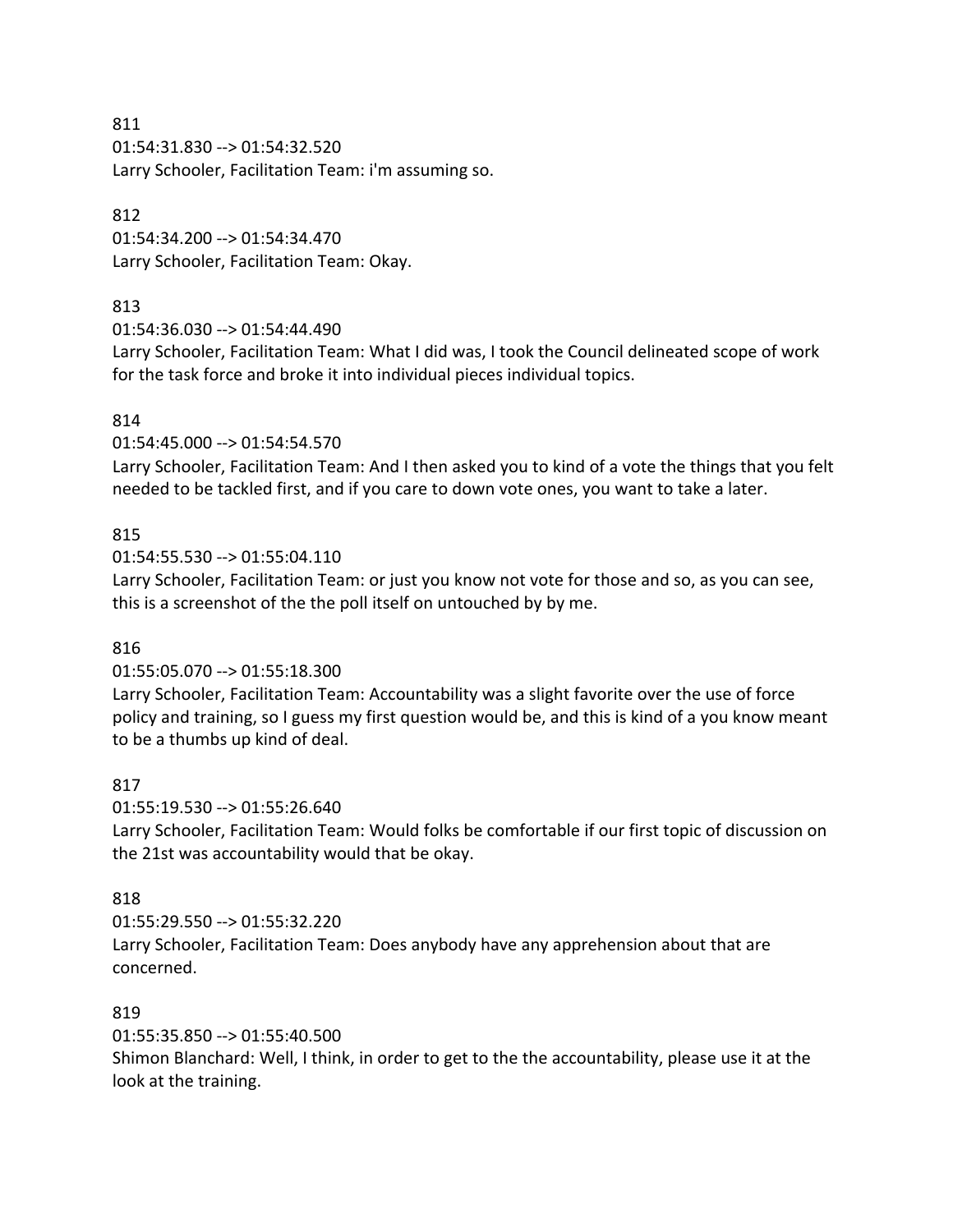01:55:42.060 --> 01:55:47.130

Shimon Blanchard: I don't think you can hold anybody accountable without looking at how they're being trained how they're being taught how.

#### 821

01:55:48.870 --> 01:55:57.180

Shimon Blanchard: Even the selection process so i'll I will go for evaluate the current up the training before we get into the accountabilities.

822 01:55:58.440 --> 01:55:58.860 Larry Schooler, Facilitation Team: Marcus.

### 823

01:56:08.550 --> 01:56:17.520 Marcus Banner: Training hasn't been the issue is what's at the heart, so at the heart is the culture and the lack of accountability.

#### 824

01:56:18.180 --> 01:56:28.110

Marcus Banner: that's the core of what the powerful listeners in this country, you know we can go look at all of their training and then they're going to tell us how great their training is look at all these great things we do.

#### 825

01:56:28.530 --> 01:56:35.280

Marcus Banner: We will look at their policies and then I say look at all of our great policy right, because when you look at the black and white.

#### 826

01:56:35.970 --> 01:56:48.030

Marcus Banner: Our city is beautiful with the policies and ideas and the train but it's the way things aren't forms right the way they pick and choose who they enforce these things to.

#### 827

01:56:48.930 --> 01:56:54.150

Marcus Banner: write the people they take people on or people they target right and they know they get away with it because there's no.

828 01:56:54.150 --> 01:56:54.840 accountability.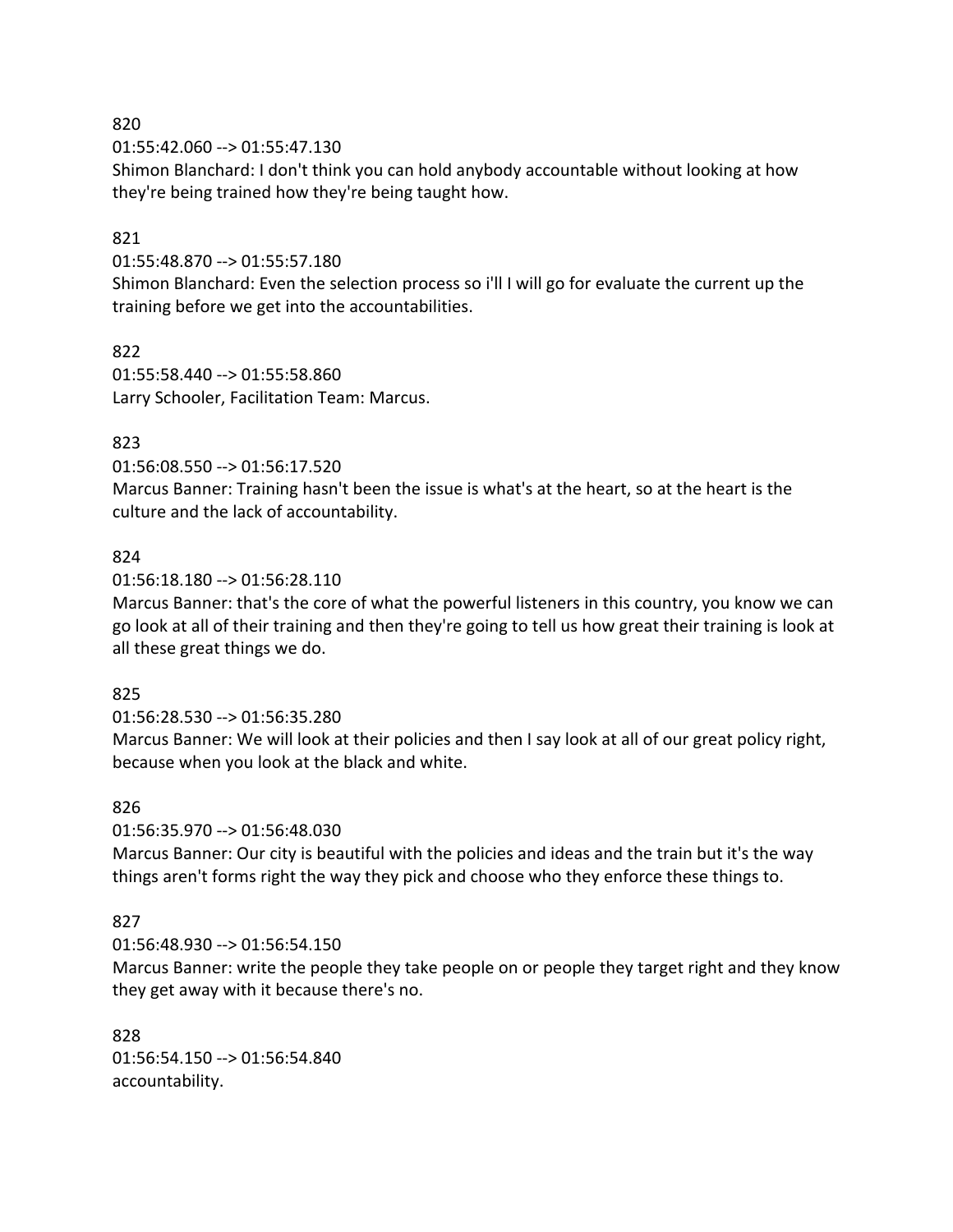01:56:56.490 --> 01:57:07.020

Marcus Banner: So that's the core of it is accountability, all the other stuff they're going to make it look so pretty and so beautiful we're going to be distracted inside turn around Oh, we got the greatest poets apartment in the world.

### 830

### 01:57:07.620 --> 01:57:16.170

Marcus Banner: When you get to the core of what's going on boots on the ground and those individuals who are not held accountable for their actions, even if it's one in the thousand.

### 831

### 01:57:16.710 --> 01:57:27.990

Marcus Banner: That one in 1000 should be held accountable, you know, because over the years and older generations of that one and 1000 that being held accountable has become hundreds and because you know became thousands.

### 832

01:57:28.800 --> 01:57:33.930

Larry Schooler, Facilitation Team: So the case made for accountability is our first topic thanks Marcus Ishmael.

### 833

01:57:35.430 --> 01:57:38.220 Ismael Cordovà: So my recommendation which kind of falls into accommodation.

# 834

01:57:38.940 --> 01:57:44.790

Ismael Cordovà: accountability is if we can possibly have the leadership team from the police department join us at our next meeting.

### 835

01:57:45.030 --> 01:57:52.950

Ismael Cordovà: And where we can actually talk to them ask them questions about what brought us to this step in the first place, because there's a reason why this task force came together.

### 836

### 01:57:53.550 --> 01:58:03.060

Ismael Cordovà: I think that'd be a good way to understand the culture and understand where is the leadership role ruling down on the police officers that are in the everyday community.

### 837

01:58:03.120 --> 01:58:04.620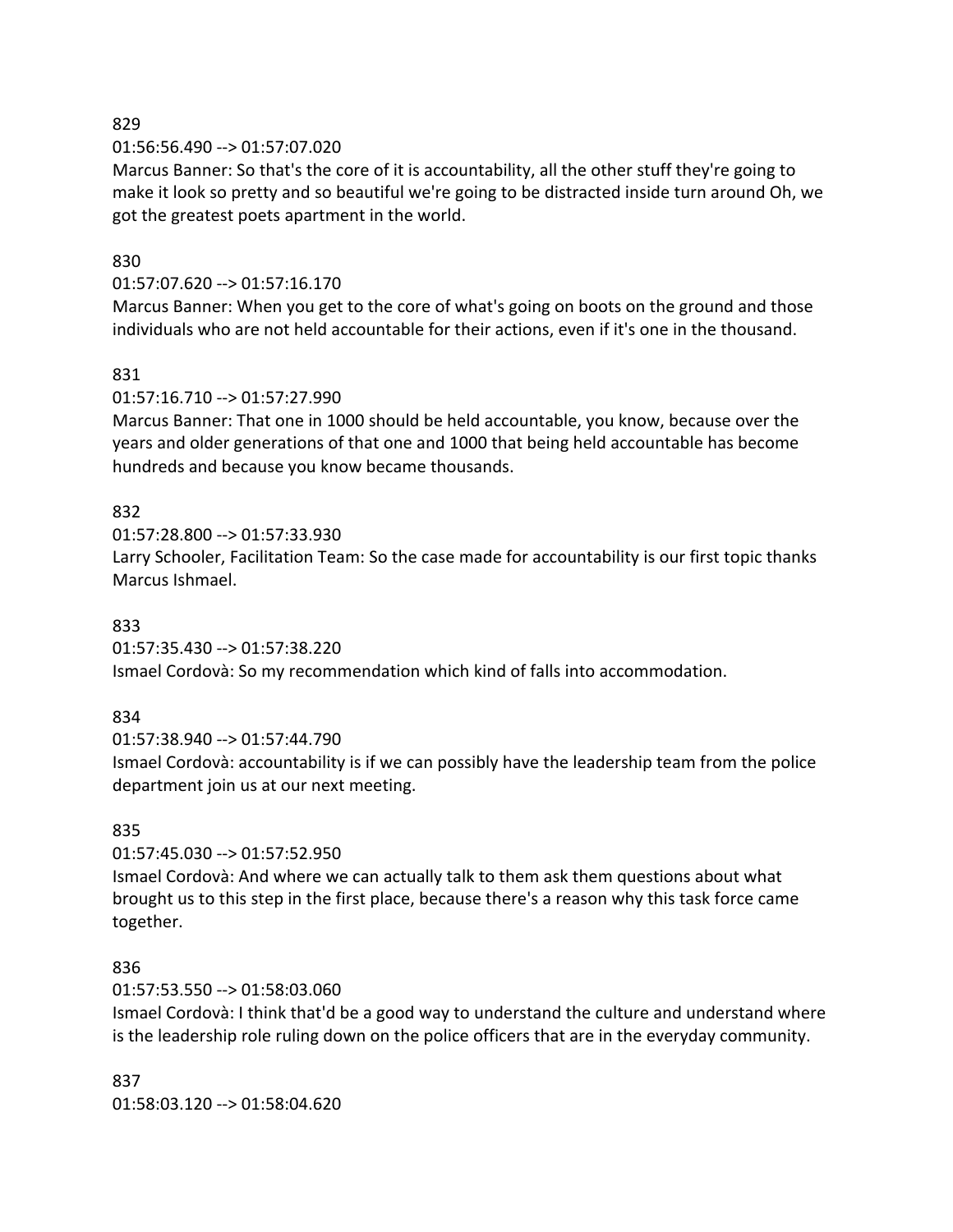Ismael Cordovà: So I think that would be my suggestion.

# 838

01:58:04.650 --> 01:58:13.830

Larry Schooler, Facilitation Team: yeah you took words out of my mouth, as it relates to what I would ask you all next, which is kind of what you would want to have as part of the information for that topic, but I am.

# 839

01:58:14.280 --> 01:58:17.610

Larry Schooler, Facilitation Team: I want to respect you Mons position as a relates to training.

# 840

01:58:18.570 --> 01:58:32.520

Larry Schooler, Facilitation Team: I didn't hear anybody say, please don't start with accountability so i'm just checking again to see if folks feel that it's okay for the meeting on the 21st to be focused on accountability, with the idea that will get to training, not long thereafter kevin's got his hand up.

# 841

01:58:35.310 --> 01:58:43.110

Kevin Zaldivar he/him: I think I align with his mill on this point right next to accountability, we have to talk openly about the direction of the police department.

### 842

01:58:44.130 --> 01:58:57.030

Kevin Zaldivar he/him: I think that needs to come first, because then accountability can be issued in many different ways so accountability, not only with the physical interaction of the police department, but accountability with spending.

### 843

01:58:57.390 --> 01:59:05.100

Kevin Zaldivar he/him: that's something i'm huge i'm looking into is where the money is going how it's being spent, and if the direction of the police department needs to continue to increase.

### 844

01:59:05.610 --> 01:59:16.530

Kevin Zaldivar he/him: And and move in that direction that accountability needs to be ensued with money, so I think understanding or they want to go first will help us move an agenda forward.

845 01:59:17.130 --> 01:59:25.620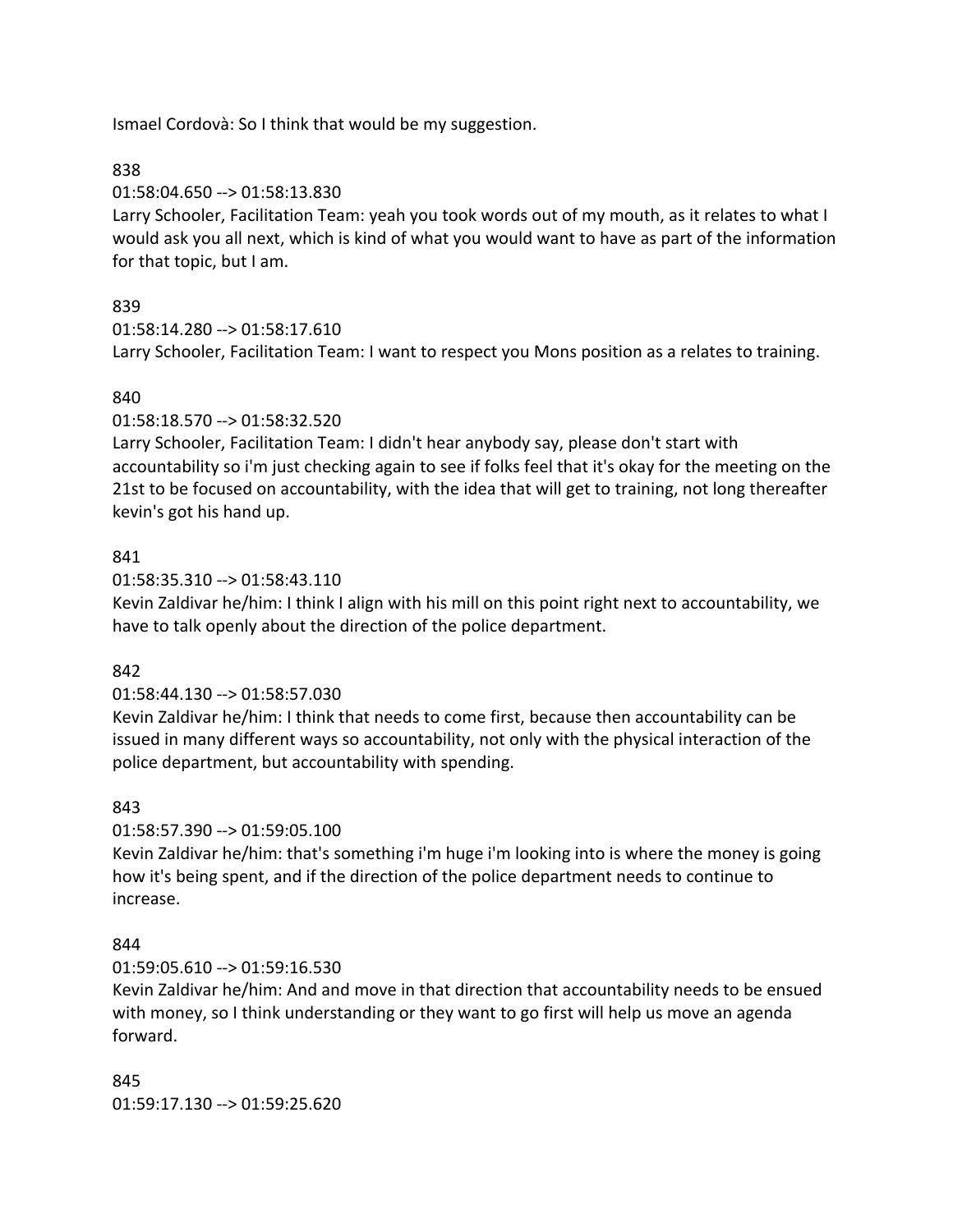Larry Schooler, Facilitation Team: Before I get to Denise and maybe Marcus some might have seen another hand chichi folly, I want to see if she's still connected I think she's.

#### 846

#### 01:59:26.220 --> 01:59:34.560

Larry Schooler, Facilitation Team: Still at Council chambers, but I wasn't sure, yes, there, she is just want to make sure you're with us and at some point i'll kind of.

### 847

01:59:35.340 --> 01:59:45.360

Larry Schooler, Facilitation Team: pivot to you just to kind of see your thoughts on on the best way for the department to engage in this conversation at the next meeting, let me turn back to Denise.

### 848

01:59:49.560 --> 01:59:50.100 Danise Habun: Thank you.

#### 849

01:59:51.360 --> 01:59:59.160 Danise Habun: So before we even get to So what are we asking about accountability So are we asking like.

### 850

02:00:00.840 --> 02:00:05.790 Danise Habun: You know, like, I know what accountability means in my position.

### 851

02:00:07.440 --> 02:00:18.180 Danise Habun: Are we asking for information from the police department about how they're holding their officers accountable is that what we're asking.

### 852

02:00:18.600 --> 02:00:20.070 Larry Schooler, Facilitation Team: I believe that's accurate yes.

### 853

02:00:20.880 --> 02:00:26.190

Larry Schooler, Facilitation Team: Okay, I mean i'm not, and I say that not to discount other points being made about spending and so forth, but.

854 02:00:26.610 --> 02:00:33.240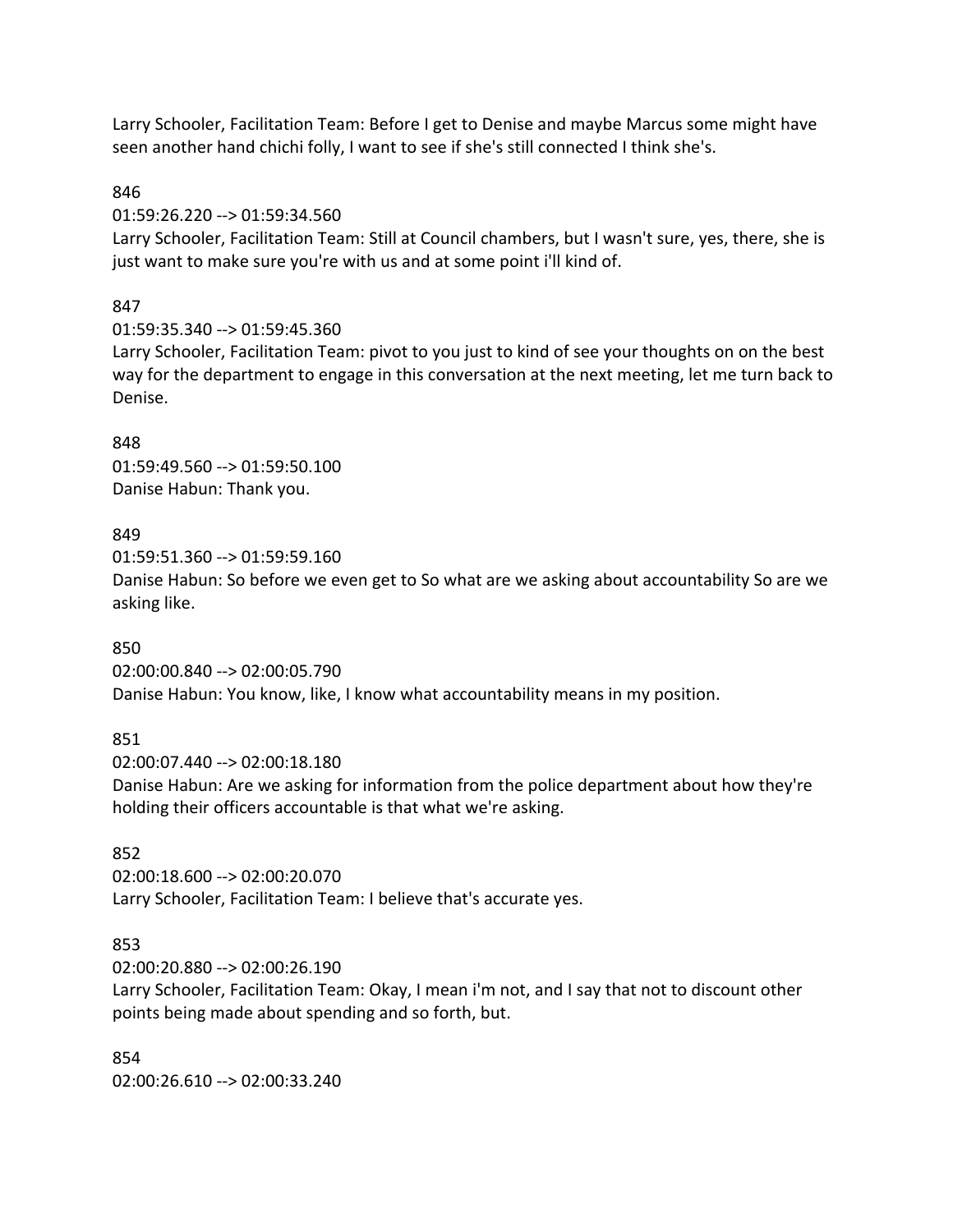Larry Schooler, Facilitation Team: My understanding of this, as it was originally written was to understand how officers are held accountable for their actions.

855

02:00:33.450 --> 02:00:40.620

Danise Habun: Okay, and so, then the first step to that would be hearing them from the police about how they do that.

856

02:00:41.520 --> 02:00:49.410

Larry Schooler, Facilitation Team: That would be that would be one way to go about it, and I think that's a productive step to take, and that's why I want to make sure chief lolly was still here and we could we could coordinate that.

### 857

02:00:49.920 --> 02:00:57.810

Danise Habun: But i'm also wondering if the task force has ideas about what they want to see about accountability.

### 858

02:00:59.370 --> 02:01:05.160

Danise Habun: Because one thing that stood out to me and and again it kind of goes back to the email, but about the.

### 859

02:01:07.440 --> 02:01:15.090

Danise Habun: The continuing distrust from our Community members in terms of making complaints about officers.

860 02:01:15.330 --> 02:01:16.770 Larry Schooler, Facilitation Team: Right, let me hold on.

### 861

02:01:17.070 --> 02:01:28.080

Larry Schooler, Facilitation Team: Let me put a pin in this thought, not because I don't want to hear it, but because i'm separating in my mind Denise let's pick the topic and then let's list out the things we want to cover within that topic and you're you're.

### 862

02:01:28.620 --> 02:01:38.370

Larry Schooler, Facilitation Team: Right one step past me, so I just want to make sure Marcus I see the hand is this to say something about covering accountability you're good with that okay.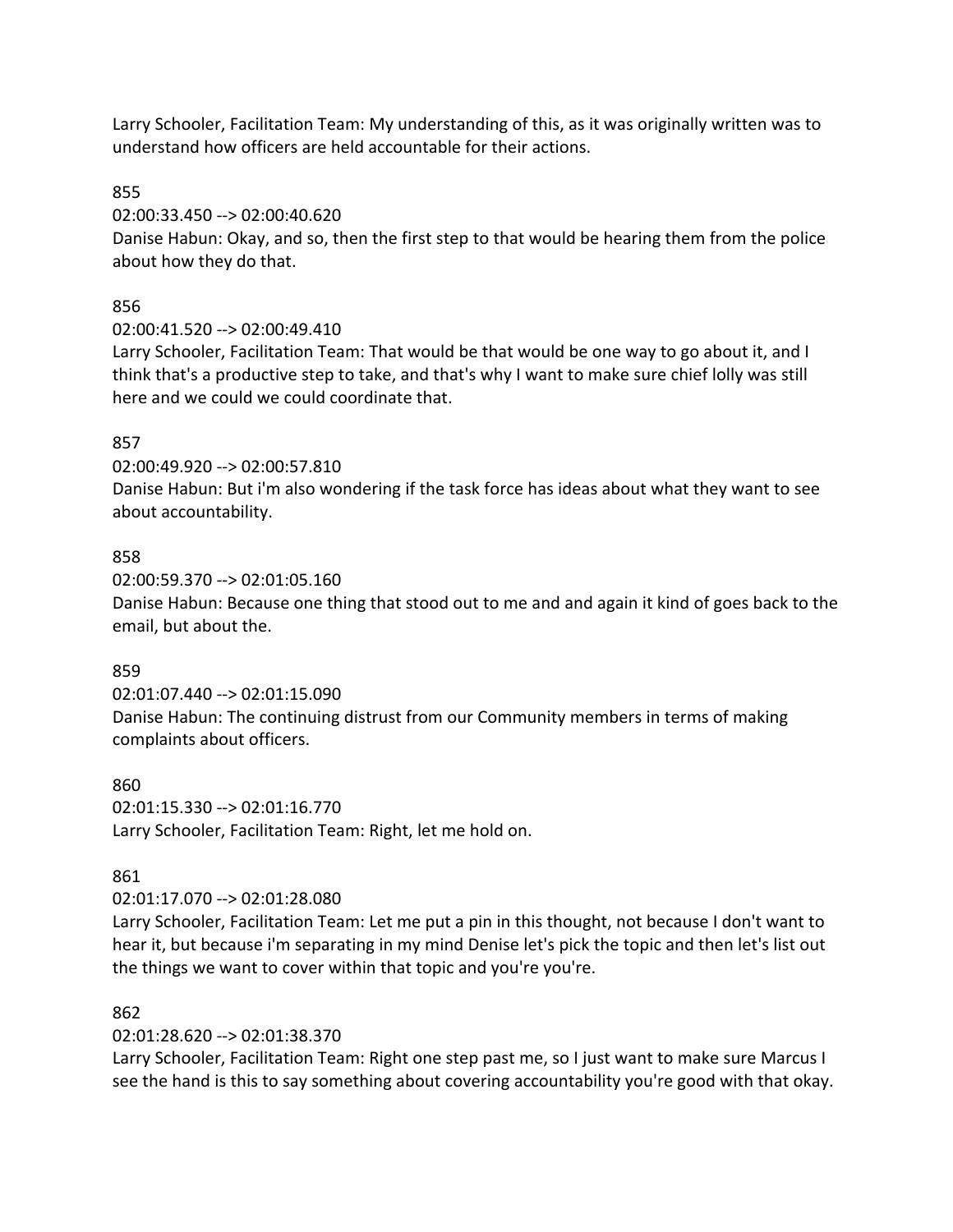02:01:40.440 --> 02:01:47.910

Larry Schooler, Facilitation Team: Let me so i'll come back to Marxists and in just a second and Denise so i'm hearing that we're going to talk about accountability on the 21st I also heard.

### 864

### 02:01:48.390 --> 02:02:04.470

Larry Schooler, Facilitation Team: That folks would like a PD to share the way that this work is being done currently so chief just want to make sure that you're comfortable with a presentation to the task force on the 21st in that regard, and perhaps have assistant or deputy chiefs join you.

#### 865

02:02:07.020 --> 02:02:08.100 Larry Schooler, Facilitation Team: Okay, seeing a nod.

#### 866

02:02:10.710 --> 02:02:11.040 Larry Schooler, Facilitation Team: Great.

### 867

02:02:12.570 --> 02:02:26.940

Larry Schooler, Facilitation Team: So now, what I want to do, let me come back to Denise really quickly, because you were the middle of saying kind of what we want to tackle within this and I know Kevin said let's talk about accountability for the spending of dollars, as it relates to the police.

### 868

02:02:28.050 --> 02:02:32.700 Larry Schooler, Facilitation Team: You know appropriation Denise was starting to say something else go ahead.

### 869

02:02:33.750 --> 02:02:40.530

Danise Habun: So i'm looking at you know the dollars or the dollars i'm looking at accountability more from.

870 02:02:43.590 --> 02:02:44.760 Danise Habun: More from.

871 02:02:48.630 --> 02:02:51.420 Danise Habun: The Community perspective.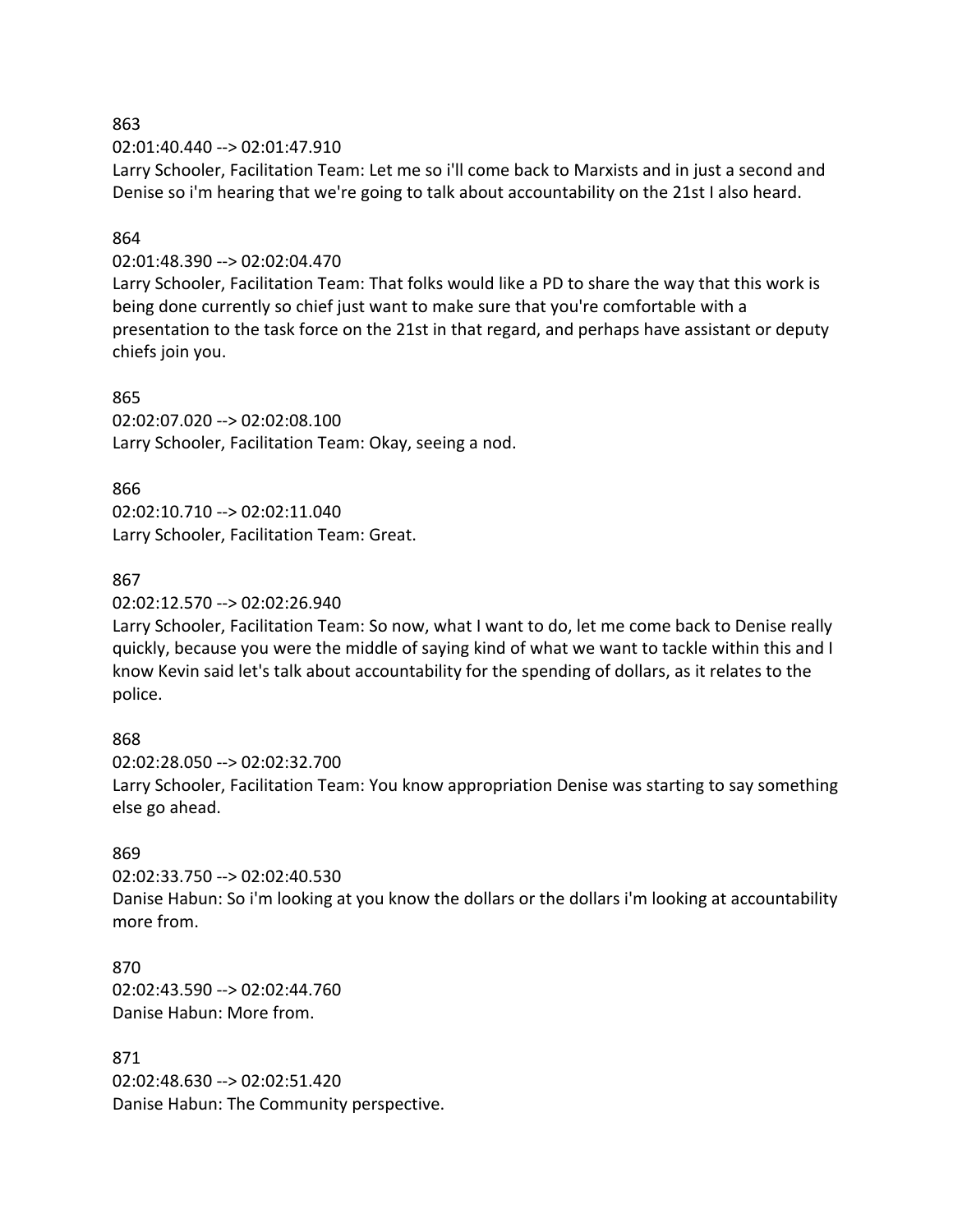02:02:54.630 --> 02:03:01.770

Danise Habun: I can i'm having difficulty like articulating this because it's past my smoke break time.

#### 873

02:03:04.620 --> 02:03:06.930 Danise Habun: more accountability.

#### 874

02:03:07.680 --> 02:03:21.660

Danise Habun: I think accountability means different things, so what we know what we know is that there is distrust in the Community in terms of going and filing complaints when people have not.

#### 875

02:03:22.950 --> 02:03:28.320 Danise Habun: been treated well and I know that so that's all hundred accountability.

876 02:03:31.650 --> 02:03:31.980 Larry Schooler, Facilitation Team: All right.

### 877

02:03:32.850 --> 02:03:35.580 Danise Habun: I mean that that would be what that's what i'm looking.

### 878

02:03:36.390 --> 02:03:47.700

Larry Schooler, Facilitation Team: understood Now this is, this is a what we call bring you know divergent thinking like anybody who has anything on this, that they want to have considered should list it le jewel than Walter that Marcus.

#### 879

02:03:47.940 --> 02:03:51.360 Larry Schooler, Facilitation Team: And folks I am trying to get this done by 810 just to be just to be.

#### 880

02:03:51.390 --> 02:03:52.830 Larry Schooler, Facilitation Team: cognizant of that go ahead, little.

### 881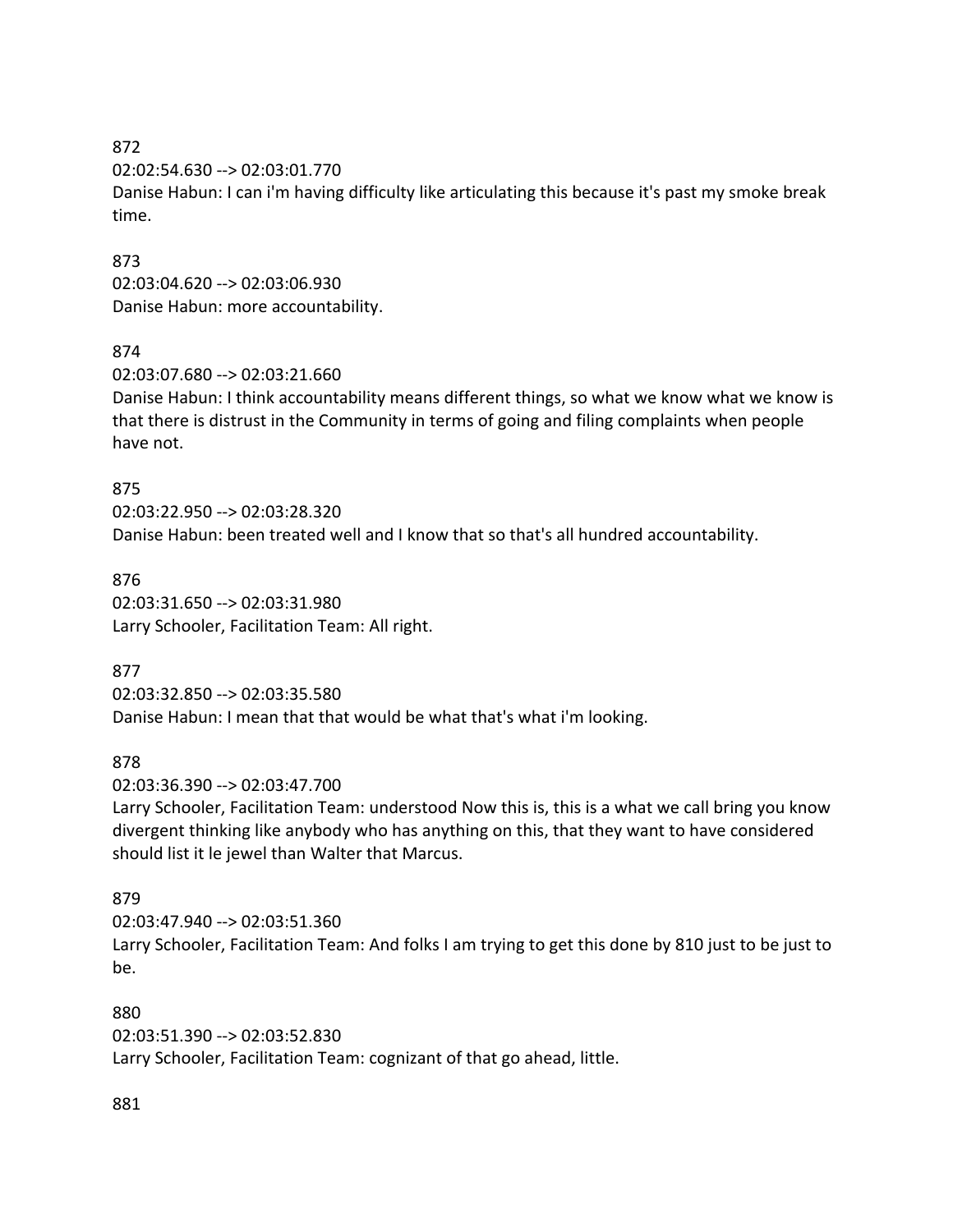#### 02:03:53.820 --> 02:04:06.990

LeJewel Kelly Crigler: um I guess what i'm thinking here before the police department can be brought in what i'm thinking, because we are the task force, should we not then be looking at.

#### 882

#### 02:04:07.350 --> 02:04:19.560

LeJewel Kelly Crigler: The relationships, you know that the police, you know how the police, has had or the contact that they've had with the different groups within the Community.

#### 883

#### 02:04:19.950 --> 02:04:30.270

LeJewel Kelly Crigler: discuss those things um and then I mean, then you would there after you know we we've discussed all that and and went through all that.

#### 884

#### 02:04:30.540 --> 02:04:40.890

LeJewel Kelly Crigler: Then that's when the police come in and pretty much more or less are answering questions not coming in and pretty much spouting what you know they're.

#### 885

#### 02:04:41.370 --> 02:04:54.780

LeJewel Kelly Crigler: hoping to do wanting to do or claiming to do the whole thing of it is is, we want to take and speak to what's actually happened and is happening in the Community and then have those things more or less addressed.

#### 886

### 02:04:56.250 --> 02:05:00.900

LeJewel Kelly Crigler: And, especially if they're happening often we want to know those things.

#### 887

#### 02:05:01.500 --> 02:05:05.880

LeJewel Kelly Crigler: Because that's what we're here to do, and I mean that's what i'm thinking here.

#### 888

### 02:05:06.480 --> 02:05:16.020

LeJewel Kelly Crigler: But then, to have the police come in and address us that's not what this is supposed to be about because they're coming in they're telling us you know.

### 889

### 02:05:16.680 --> 02:05:26.070

LeJewel Kelly Crigler: What their hopes or whatever it is their their plans or whatever and that's totally not what we're supposed to be doing here we're supposed to be the thing that balances them out.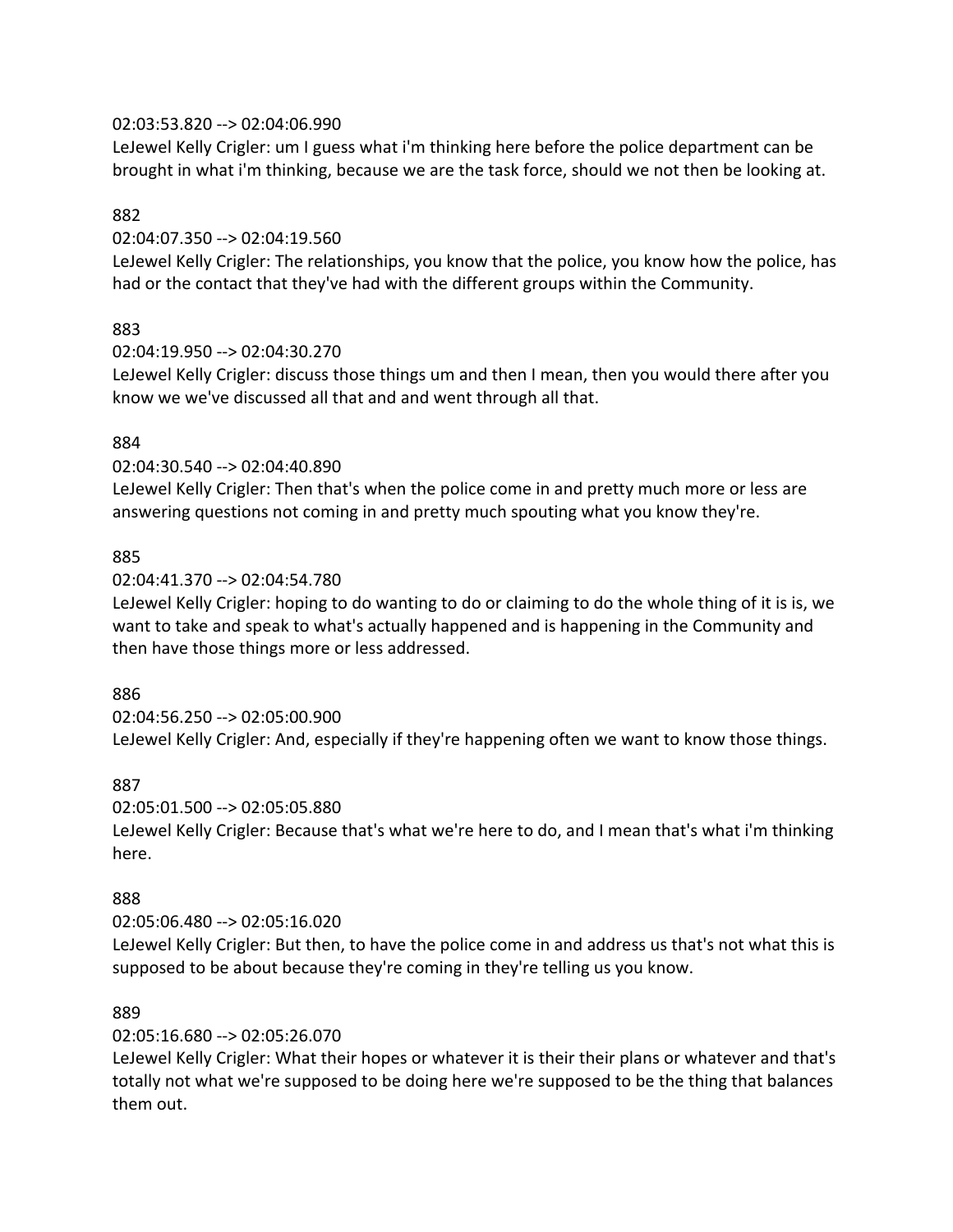#### 02:05:26.430 --> 02:05:39.210

LeJewel Kelly Crigler: And that even means bringing in and actually we're supposed to be getting to the meat of it that we're letting them know they're not a perfect thing they're not a perfect force there are some issues here that's why we exist so.

# 891

# 02:05:39.510 --> 02:05:44.940

Larry Schooler, Facilitation Team: All all points taken, I want to just sort of add to that and saying that.

# 892

02:05:45.390 --> 02:05:54.990

Larry Schooler, Facilitation Team: Community input is a vital part of the work that we're doing that, we need to do as a task force, you need to hear from the Community about their experiences with the PD.

# 893

02:05:55.500 --> 02:06:01.980

Larry Schooler, Facilitation Team: At the same time having done public engagement for a long time, I can tell you that that takes a long time for us to make sure we do right.

### 894

### 02:06:02.490 --> 02:06:11.460

Larry Schooler, Facilitation Team: And so I think it's important for the progress of the task force that will be working on on two parallel tracks one is beginning to collect the Community input.

### 895

### 02:06:11.790 --> 02:06:27.930

Larry Schooler, Facilitation Team: The other is beginning to collect information about what's going on within the department today, and perhaps a third is how this might be handled in other departments, so please don't misunderstand me i'm not saying don't listen to the Community by all means we need to do that.

### 896

### 02:06:29.190 --> 02:06:38.250

Larry Schooler, Facilitation Team: But we want to make sure that we do that, in a way that that makes the process accessible to all and again keep the work of the task force proceeding.

### 897

# 02:06:39.570 --> 02:06:44.130

LeJewel Kelly Crigler: Well, we just want to make sure, like, I said that we're not shutting those voices down.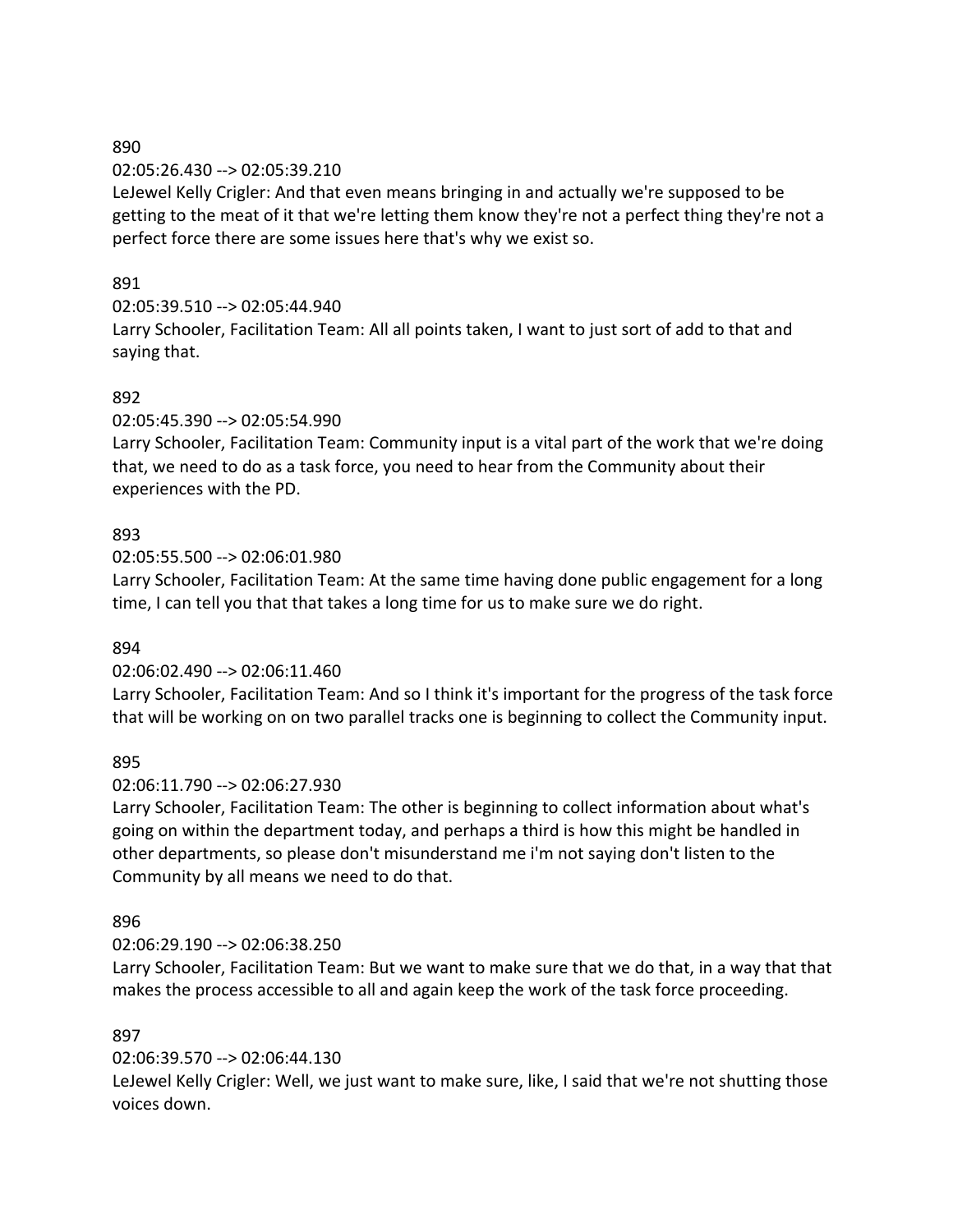898 02:06:44.310 --> 02:06:45.690 Larry Schooler, Facilitation Team: Without a doubt, without a doubt.

#### 899

02:06:45.990 --> 02:06:47.700 LeJewel Kelly Crigler: Is what has been the problem.

#### 900

02:06:47.850 --> 02:06:50.610 LeJewel Kelly Crigler: Is that voices have been shut out shut down.

#### 901

02:06:51.000 --> 02:06:51.660 Larry Schooler, Facilitation Team: I understand that.

#### 902

02:06:51.720 --> 02:06:52.950 LeJewel Kelly Crigler: You know that's my concern.

#### 903

02:06:54.180 --> 02:07:00.330

Larry Schooler, Facilitation Team: afraid of shutting you down I don't mean to at all yeah but i've got five four hands so.

#### 904

02:07:01.500 --> 02:07:02.160 Larry Schooler, Facilitation Team: Go ahead Walter.

#### 905

02:07:02.250 --> 02:07:12.270

Walter Blalark: I totally agree with the dual I totally agree with a but, but I want to get back to Denise point where we say i'm being accountable to and what.

#### 906

02:07:12.840 --> 02:07:17.820 Walter Blalark: I think that's what she said, beginning, I think that cigarette break kind of messed up that she's asking.

#### 907

02:07:18.270 --> 02:07:24.300

Walter Blalark: What are we talking about being accountable that she said kind of both mean different things different people.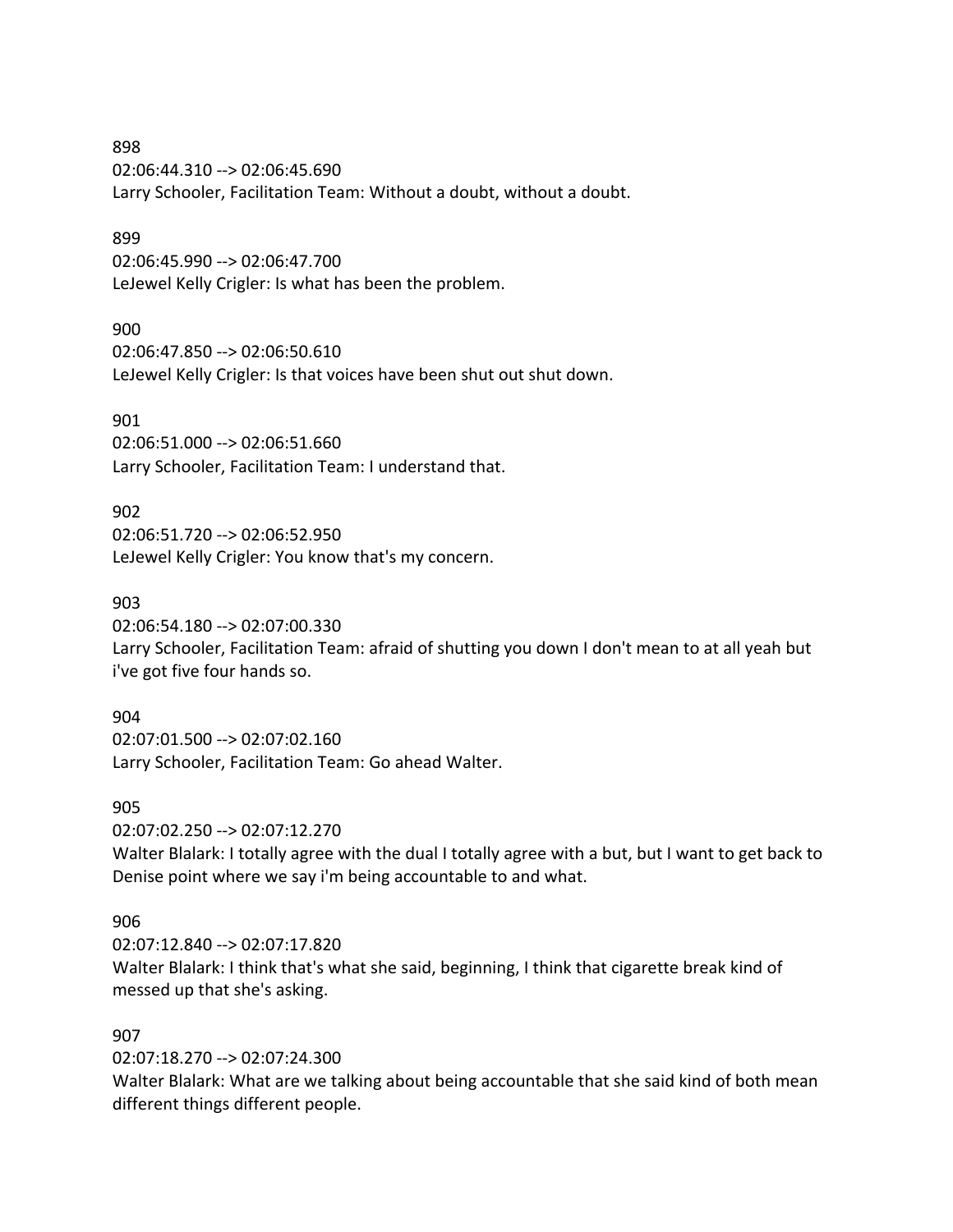### 02:07:24.720 --> 02:07:34.500

Walter Blalark: What are we saying accountable, which way we tell my transparent and that's that's the jewel is saying, are we talking about Community and saying that happened in the Community.

# 909

# 02:07:34.830 --> 02:07:44.010

Walter Blalark: What are we saying already just gonna come in and listen that song and dance by the police, of what they doing how they make an accountable.

# 910

02:07:45.150 --> 02:07:54.780

Walter Blalark: But you know, but it may not be reflected in the Community, so in plus if we got to take that message out to the Community what they are doing.

# 911

02:07:56.490 --> 02:08:05.970

Walter Blalark: Then we may encounter some some some adversity, because they may they said certain group may not be seeing that.

# 912

02:08:06.240 --> 02:08:08.760 Walter Blalark: understood that's all I gotta say i'm gonna i'm gonna be quiet.

# 913

02:08:10.440 --> 02:08:11.040 Larry Schooler, Facilitation Team: Marcus.

### 914

02:08:12.750 --> 02:08:21.060

Marcus Banner: Under percent, this is not about the PD they've been doing great PR for the past few years, so we don't need to hear any more PR right.

# 915

02:08:21.540 --> 02:08:31.830

Marcus Banner: um the people who are on this task force are connected enough to the Community where we can share some real life situations some real life, no incidents on how there is.

### 916

02:08:31.890 --> 02:08:34.290 Marcus Banner: lack of accountability so.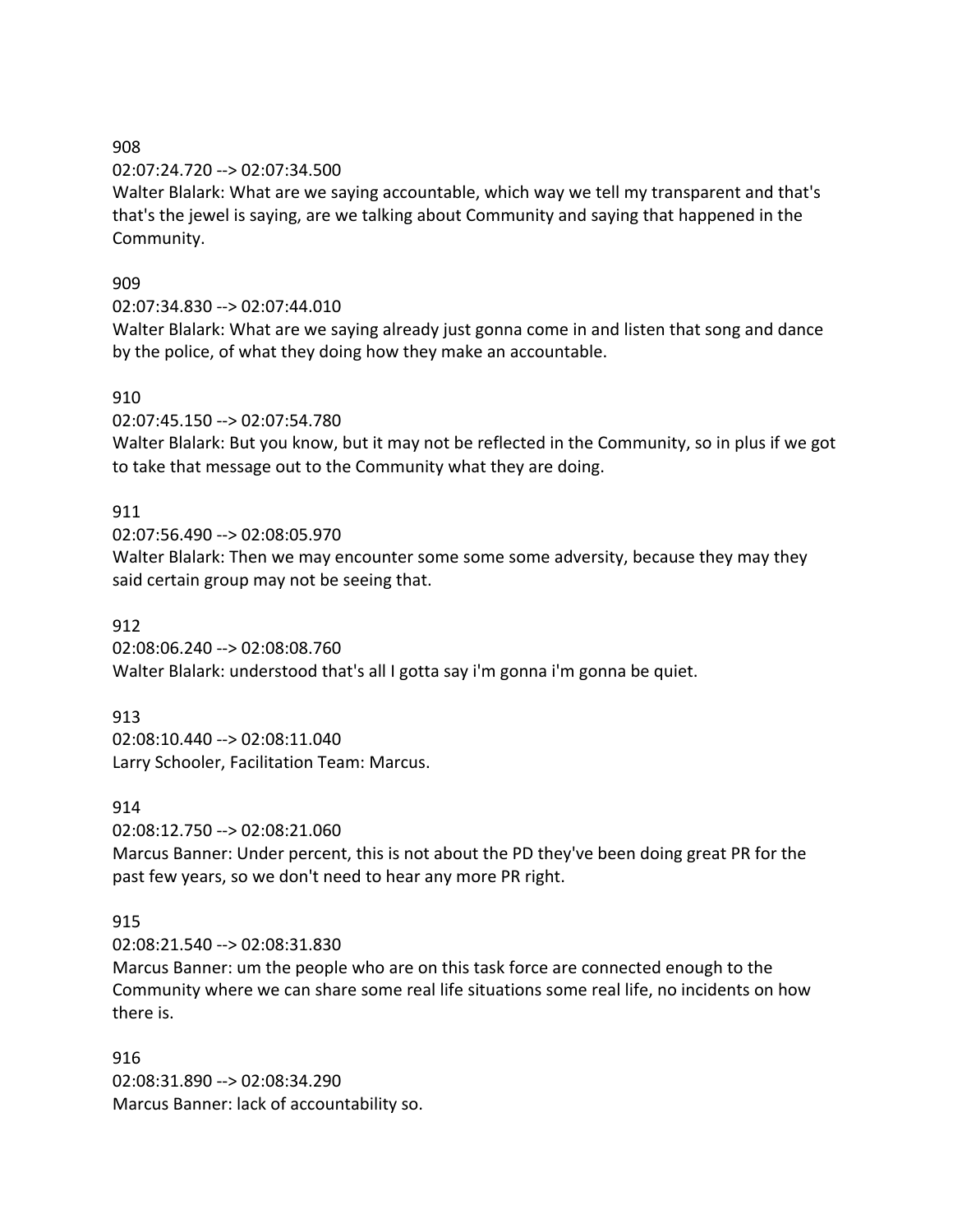02:08:36.030 --> 02:08:42.150

Marcus Banner: Politically, R ED like I say policy black and white had a move, and how they talk it's hard.

# 918

#### 02:08:43.260 --> 02:08:57.330

Marcus Banner: it's beautiful but then there's those reality moments i'm not saying it is a lot, but there are those reality moments that there's a problem and there is no accountability, especially when it comes to the handling of its citizens, especially.

### 919

02:08:58.740 --> 02:09:09.660

Marcus Banner: For black and brown citizens about right so Those are the things that need to be brought to the forefront, we don't need to look at any other police department let's look at our own police departments.

920 02:09:09.870 --> 02:09:11.010 We can go to.

921 02:09:12.240 --> 02:09:15.120 Marcus Banner: Go back years and I can show you all of the problems.

922 02:09:15.240 --> 02:09:16.320 But then I appreciate.

923

02:09:17.550 --> 02:09:27.510

Marcus Banner: Any accountability anything, whether it's how to handle citizens, whether it's how they beat people or what is how they stole funds from their own Union there's still no accountability.

### 924

02:09:27.810 --> 02:09:33.990

Marcus Banner: So we don't need to go outside let's take care of home look right inside there's enough there for us to work with and address.

### 925

02:09:35.070 --> 02:09:36.330 Larry Schooler, Facilitation Team: I appreciate that Marcus.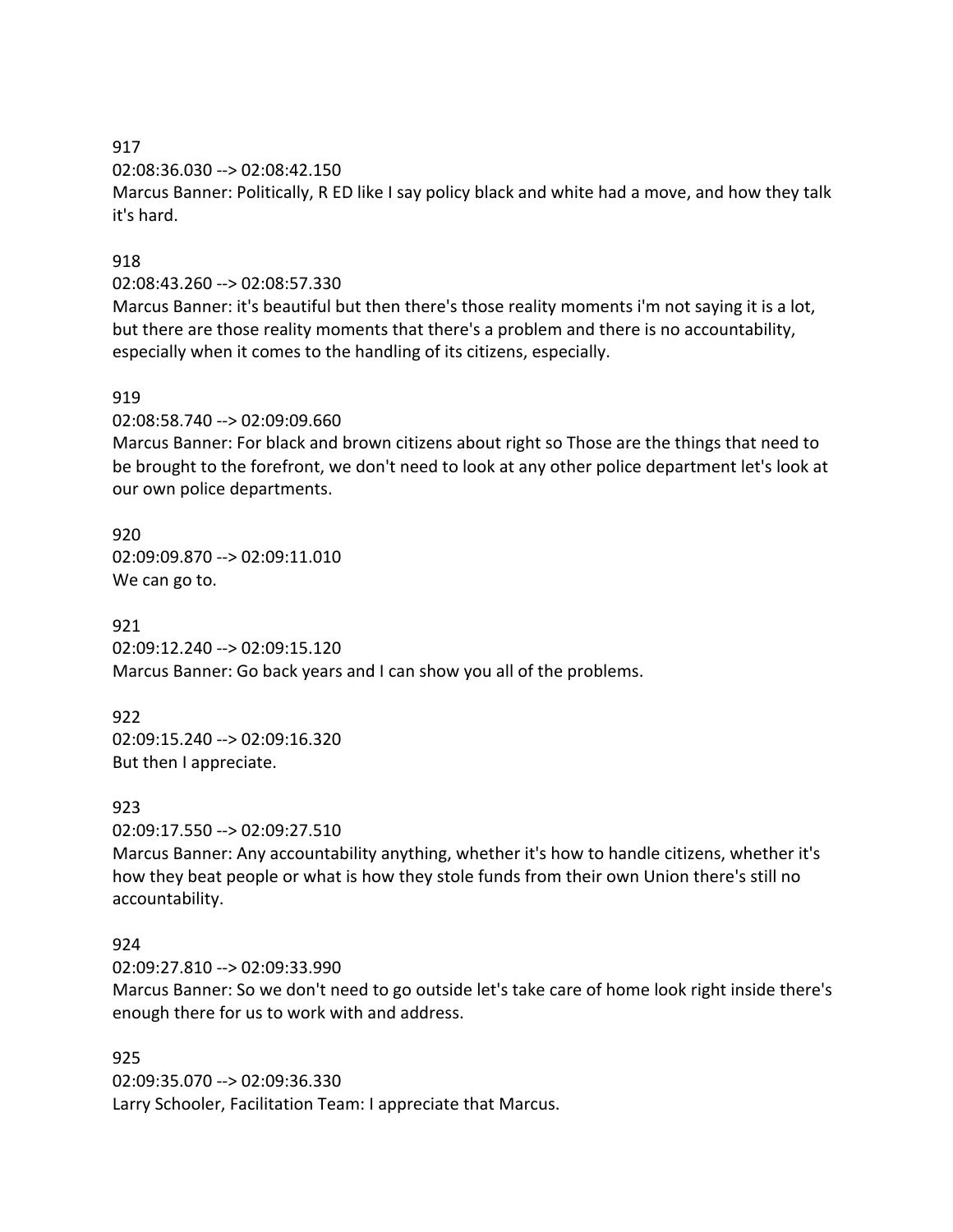02:09:36.840 --> 02:09:40.380

Larry Schooler, Facilitation Team: I also appreciate the amen wherever that came from as a religious man.

# 927

#### 02:09:41.250 --> 02:09:49.380

Larry Schooler, Facilitation Team: I also just want to be clear that the City Council has asked us to provide you all, with some information on what's happening in other departments.

### 928

02:09:49.680 --> 02:09:59.760

Larry Schooler, Facilitation Team: So this isn't me saying take the focus off of Elgin PD it's simply to let you know that we've been given that guidance that that direction by the city council to.

### 929

02:10:01.020 --> 02:10:05.100 Marcus Banner: be the task force, let the Council to task for don't have a senior waste our time.

### 930

02:10:06.420 --> 02:10:12.480

Marcus Banner: How we supposed to look at things and how we're supposed to believe and how was the seat right so that's a waste of my time.

#### 931

02:10:12.780 --> 02:10:13.590 Walter Blalark: waste my time.

932 02:10:14.130 --> 02:10:14.610 Walter Blalark: is right.

# 933

02:10:14.850 --> 02:10:21.930

Larry Schooler, Facilitation Team: All right, I hear you both Cynthia and then Ishmael and then I really do have to pause for tonight go ahead Cynthia.

### 934

02:10:23.520 --> 02:10:36.900

Cynthia M. Rivera: Thank you, I agree, I do think accountability is definitely a two way street, as well i'd like to know more about some of the programs that the police are doing, I know, there was one in particular, there was about elder law and protecting you know senior citizens.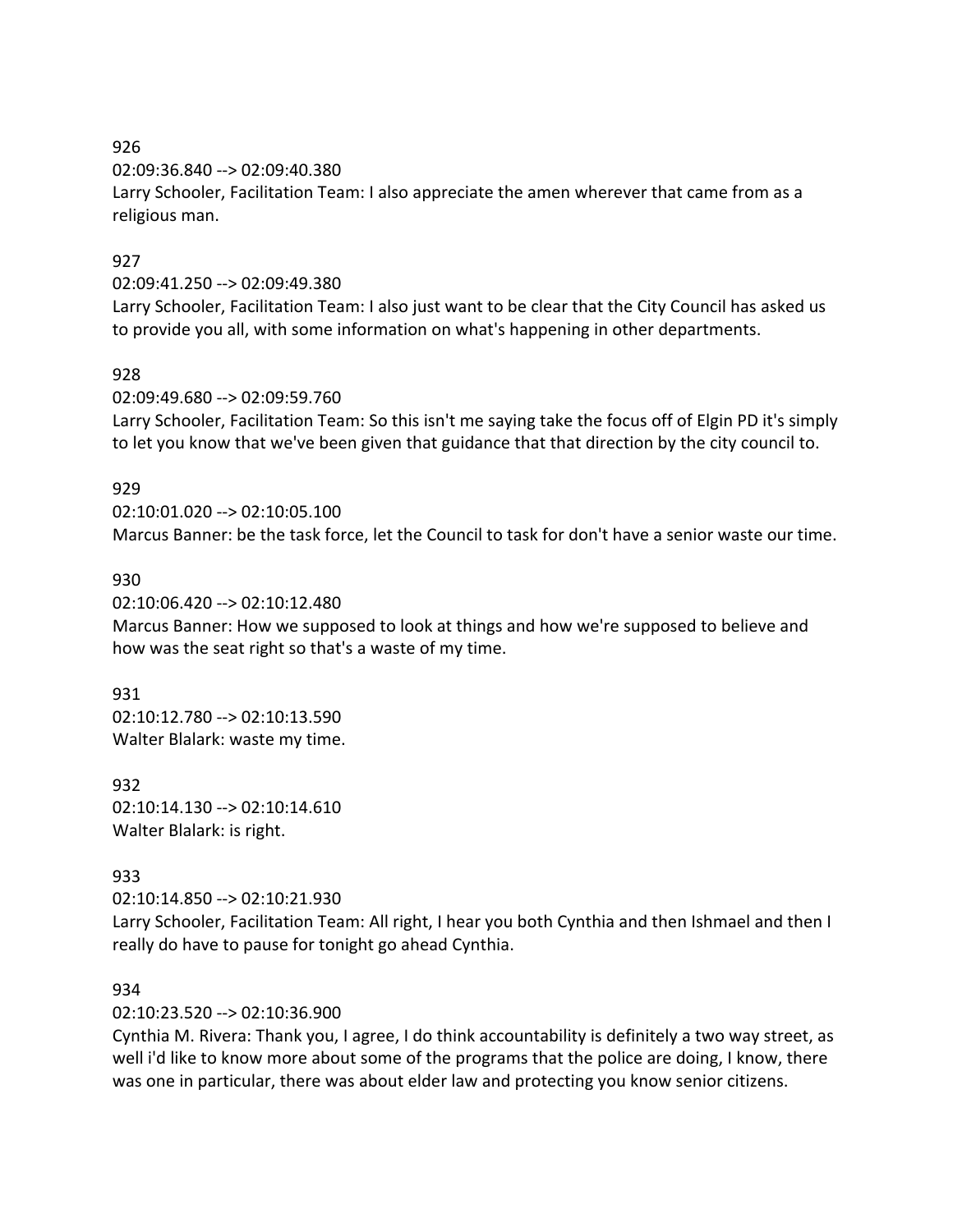02:10:38.130 --> 02:10:44.070

Cynthia M. Rivera: I just want to know more about what's already in place, I watched the political you know the PR as Marcus mentioned.

#### 936

#### 02:10:44.460 --> 02:10:52.380

Cynthia M. Rivera: i've seen some of the different articles and there's some things that I actually really enjoy that they're doing so I want to learn more about that, I just want to have all cards on the table, so I can see both perspectives.

#### 937

#### 02:10:53.460 --> 02:11:02.340

Cynthia M. Rivera: Those who have encounters with the police, I know, and those that that don't, I just wanted to make sure everything's I just want an awareness of what's all.

#### 938

#### 02:11:02.820 --> 02:11:13.890

Cynthia M. Rivera: taking place in particular I like I said about elder law and elder abuse or there was a they put something together about scamming about teaching senior citizens how to avoid being scammed and.

#### 939

02:11:15.030 --> 02:11:16.500 Cynthia M. Rivera: Did the different things that are in place.

### 940

02:11:17.550 --> 02:11:21.900

Cynthia M. Rivera: Different programs that's just what I want to learn more about just what can make a better contribution.

### 941

02:11:23.070 --> 02:11:24.930 Larry Schooler, Facilitation Team: really appreciate that, so thank you and.

### 942

02:11:27.390 --> 02:11:32.310

Ismael Cordovà: So I called the need to speak because i'm the one who brought up bringing on the leadership on to our next meeting.

#### 943

02:11:33.480 --> 02:11:36.000 Ismael Cordovà: I meant to bring that up in the concept of.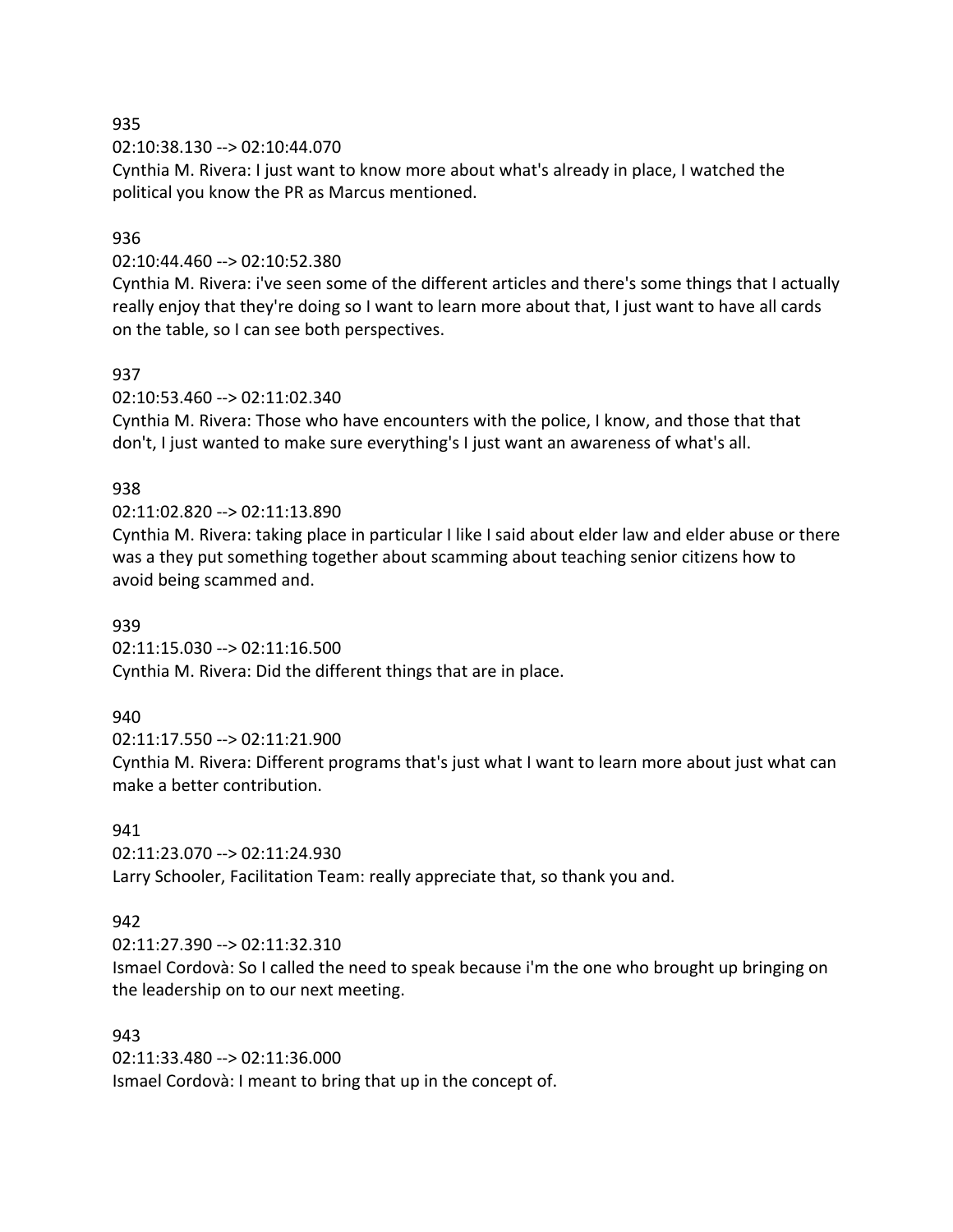02:11:36.330 --> 02:11:45.000

Ismael Cordovà: let's have this opportunity to bring the leadership to us not having to schedule a meeting with them, not having to set up it's set up a time to hear their viewpoints.

#### 945

02:11:45.240 --> 02:11:52.410

Ismael Cordovà: And not even leaving it to the end of the task force to really connect with them, because if we understand what their initiatives and how they work.

#### 946

02:11:52.950 --> 02:11:59.070

Ismael Cordovà: Throughout the past couple years because a lot of us know exactly what really, really, really fed into this test worth being created.

#### 947

02:11:59.400 --> 02:12:05.310

Ismael Cordovà: And so let's hear what their what their viewpoint and what their respective is right off the BAT I do have.

#### 948

02:12:06.150 --> 02:12:13.050

Ismael Cordovà: An irritated me in the last month as well that I wanted to address the concept of being PR and upholding a reputation is not an issue that.

#### 949

#### 02:12:13.470 --> 02:12:25.260

Ismael Cordovà: Elgin police department is happening in itself i'm a little worried that some of the members of our task force have their own reputations that they have to uphold that we're not really considering the viewpoints of all of our Community Members, and I mean that, with all due respect.

#### 950

#### 02:12:26.610 --> 02:12:33.210

Ismael Cordovà: And I think that we really need to be as objective and we're really considering all these issues and that's why I said that we should bring them.

#### 951

#### 02:12:33.600 --> 02:12:40.920

Ismael Cordovà: up for but also allow us time to ask the hard hitting questions bring all those emotions bring all the stories and ask them the questions.

#### 952

02:12:41.130 --> 02:12:48.000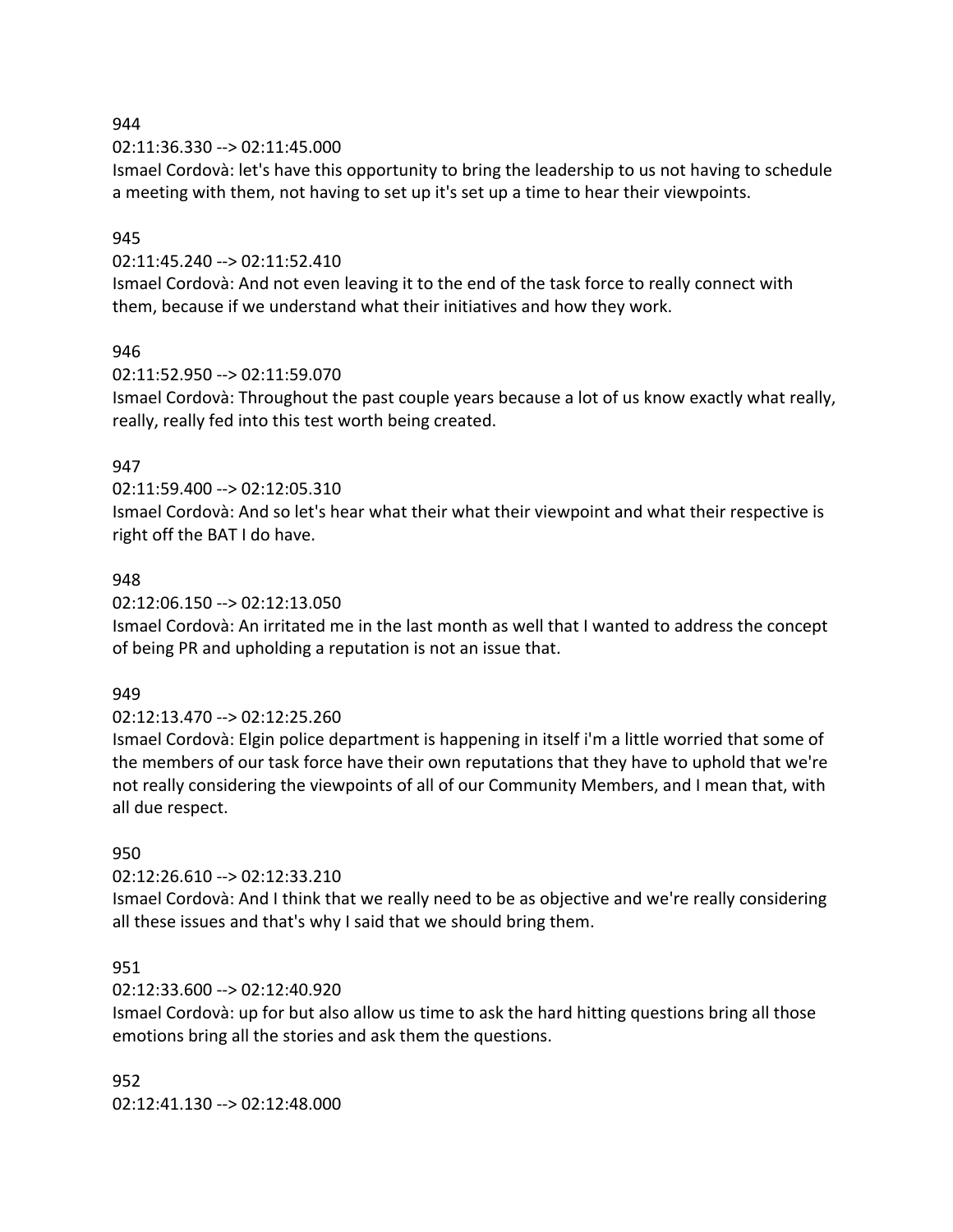Ismael Cordovà: Like Cynthia just said, I want to know more about this program, why did you make this program what was the benefit what even caused them to.

#### 953

#### 02:12:48.210 --> 02:12:56.760

Ismael Cordovà: Think of this idea and that those are things that can be implemented in all of our respective neighborhoods and respective communities and and that's where i'm a little flustered because this isn't the.

### 954

### 02:12:57.540 --> 02:13:10.620

Ismael Cordovà: amazing opportunities to really, really hold the leadership accountable right off the BAT because accountability is not going to be one meeting and then on to the next subject in the next meeting accountability it's gonna be intersection with every other issue that can be discussed.

#### 955

### 02:13:10.800 --> 02:13:15.090

Ismael Cordovà: And I know that we're over time and I apologize, but I think that's something that we really need to consider.

#### 956

02:13:17.340 --> 02:13:20.010

Larry Schooler, Facilitation Team: tissues it's something that can be said very, very quickly.

#### 957

02:13:21.600 --> 02:13:21.990 Larry Schooler, Facilitation Team: Go ahead.

### 958

02:13:25.230 --> 02:13:30.810 Tish Calhamer: i'm not sure where a task force, we really are acting as an advisory body according to.

#### 959

#### 02:13:31.830 --> 02:13:47.880

Tish Calhamer: The ordinance that the City Council passed and our powers, I think, are limited, that doesn't mean that we can't get some good work done but we're not the citizens review board, as was pointed out earlier, so I think we need to keep that in mind.

960 02:13:49.230 --> 02:14:07.980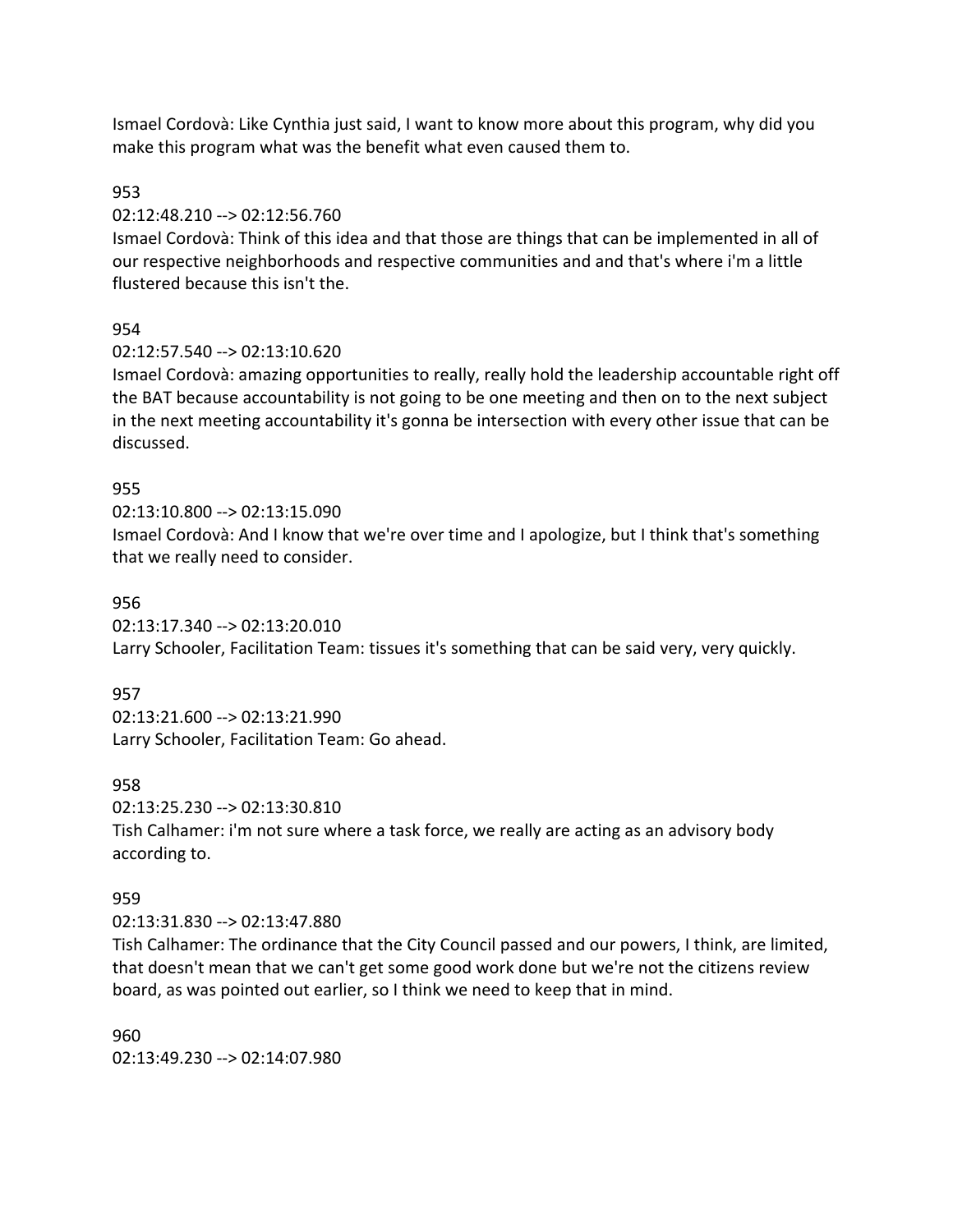Tish Calhamer: I know that emotions are running high, and we want certain things to happen, but i'm not sure that this is the body we're here to study we're here to learn and we're here to make recommendations and if that's not your cup of tea rethink your position here.

961

02:14:09.360 --> 02:14:11.670

Larry Schooler, Facilitation Team: So I just want to close with this.

# 962

02:14:12.300 --> 02:14:16.140 Larry Schooler, Facilitation Team: There is an enormous amount of overlap, believe it or not, and everything that I just heard.

# 963

02:14:17.160 --> 02:14:18.180 Larry Schooler, Facilitation Team: I think that.

### 964

02:14:19.560 --> 02:14:23.280 Larry Schooler, Facilitation Team: You know this body wants to understand.

965 02:14:24.660 --> 02:14:25.230 Larry Schooler, Facilitation Team: What.

# 966

02:14:26.610 --> 02:14:32.370

Larry Schooler, Facilitation Team: They want to provide information to the police department and to the city about what they feel needs to be done.

# 967

02:14:33.000 --> 02:14:43.200

Larry Schooler, Facilitation Team: There are also folks who don't know as much as others about what is being done, and I think it's important we realized that there are some folks who have been at this topic, and at this issue for years or decades.

# 968

### 02:14:43.620 --> 02:15:01.290

Larry Schooler, Facilitation Team: And there are others who are relatively new to it, and so I think we as facilitators want to make sure that folks have a shared base of information from which to work, and I also think and i'll i'll say this here publicly and i'll discuss it with the chief you know in between meetings.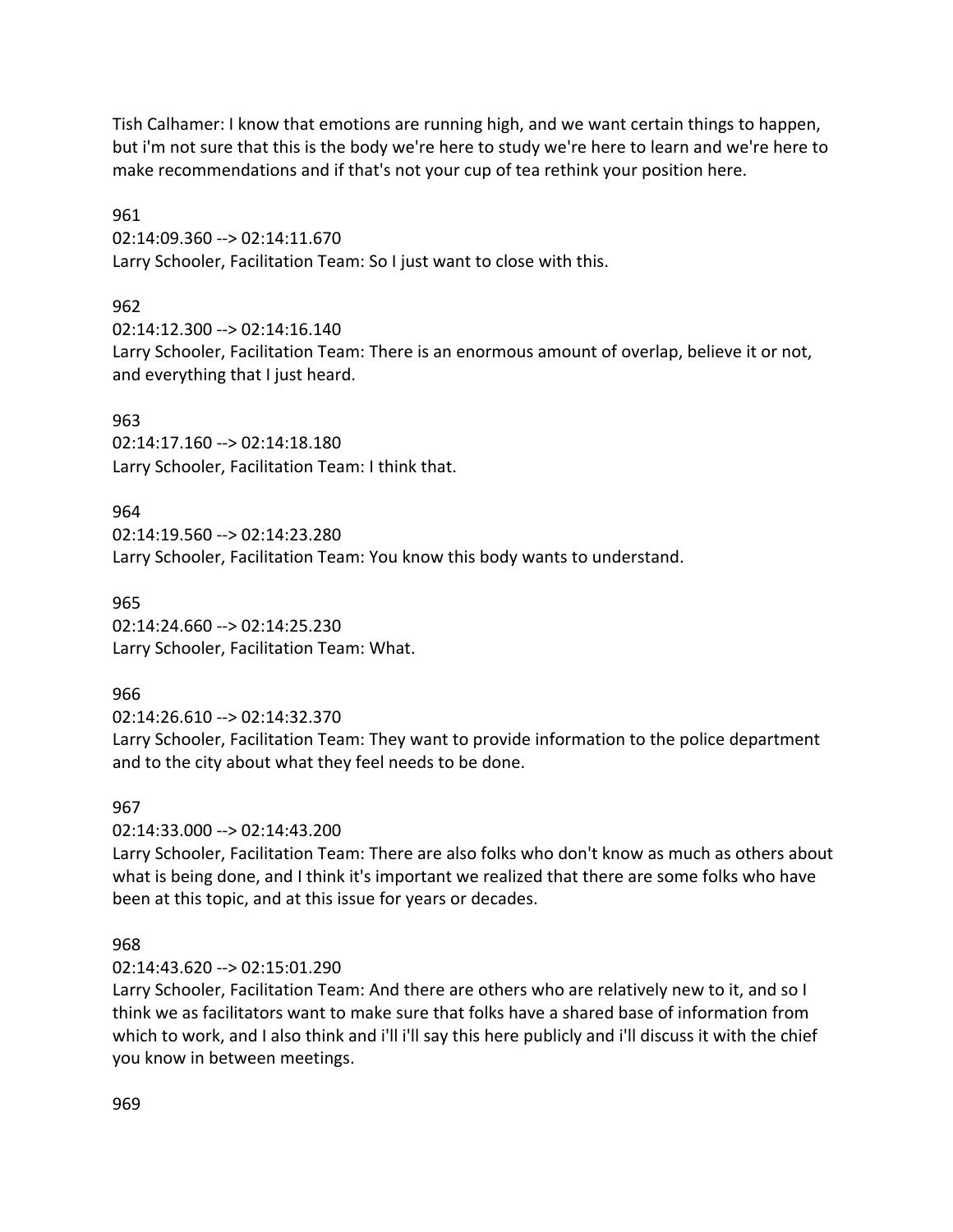### 02:15:02.370 --> 02:15:12.030

Larry Schooler, Facilitation Team: This is clearly a body that needs to be engaged in robust dialogue with the department there's a lot of information that you want to receive and.

### 970

### 02:15:12.870 --> 02:15:22.770

Larry Schooler, Facilitation Team: There are a lot of you want to be heard as as as your your right, and so I think we will work to ensure that the police department can provide you with information.

# 971

### 02:15:23.190 --> 02:15:41.310

Larry Schooler, Facilitation Team: And that we can make space for robust conversation the other observation I would make, in the light of the fact that we're a quarter our past is that we're going to need to really manage these agendas and limit the number of topics or or sub topics, if you will, permitting.

# 972

02:15:42.330 --> 02:15:48.240

Larry Schooler, Facilitation Team: If we are inclined, as I am to be as inclusive of you all's participation as possible.

### 973

02:15:49.410 --> 02:15:55.530

Larry Schooler, Facilitation Team: We will have to probably cover less in the way of topic numbers.

### 974

02:15:56.190 --> 02:16:03.750

Larry Schooler, Facilitation Team: With greater depth at the meetings I also will say that the notion of meeting every other week is you know, a starting position.

### 975

02:16:04.080 --> 02:16:09.030

Larry Schooler, Facilitation Team: It was something we felt we should do to ensure that we could get ourselves into a rhythm and cadence.

### 976

### 02:16:09.450 --> 02:16:18.060

Larry Schooler, Facilitation Team: If this body feels at some point, that a different kind of frequency or a different you know cadence is needed in order to make sure we're getting where we need to go.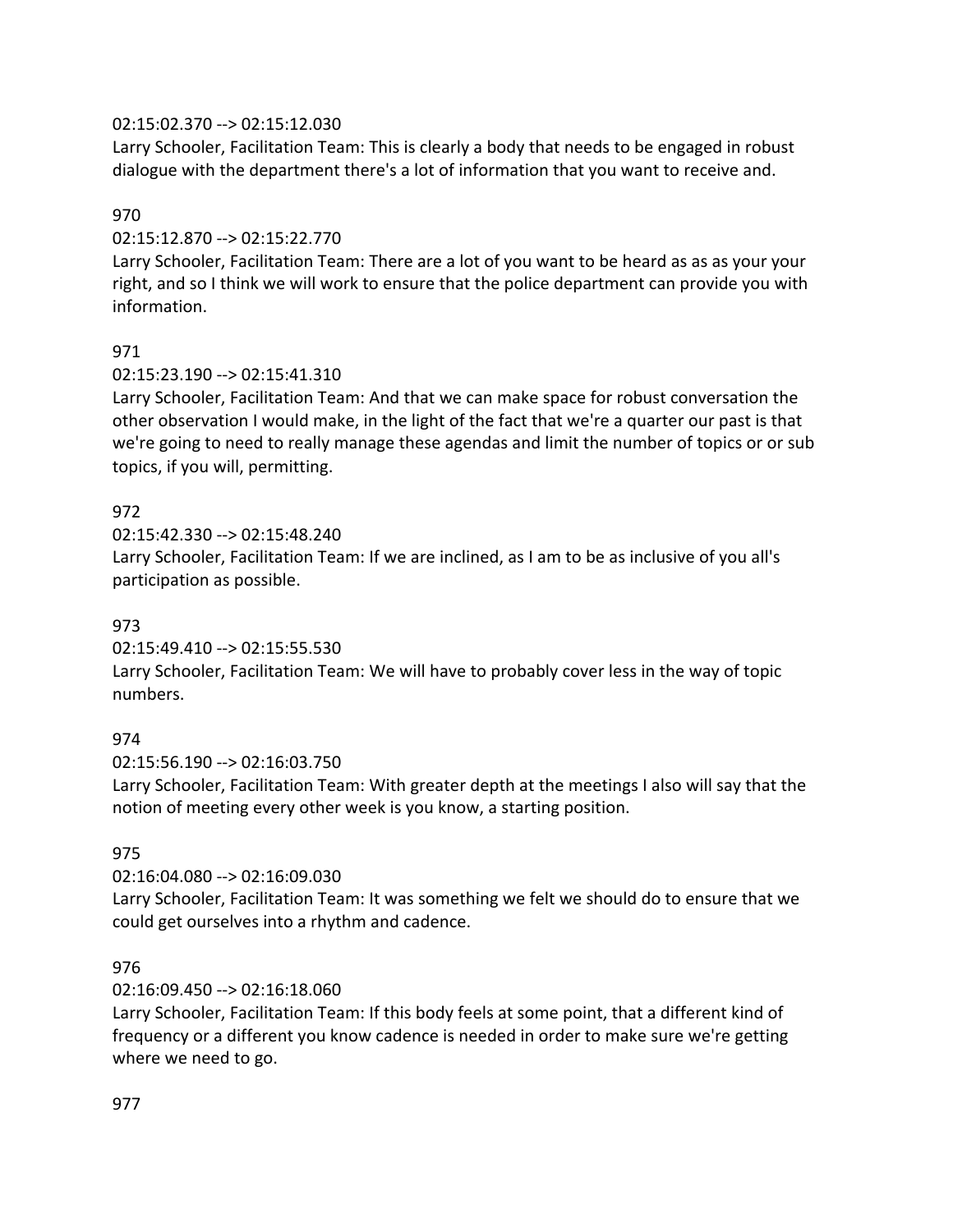#### 02:16:18.480 --> 02:16:29.400

Larry Schooler, Facilitation Team: that's certainly up for discussion as well, but I want to honor the fact that you all put in two hours and 17 minutes tonight of incredible work.

#### 978

02:16:30.630 --> 02:16:36.090

Larry Schooler, Facilitation Team: Incredible work, and that goes for every single member of the task force goes from my colleagues are Joe and norma.

### 979

02:16:37.410 --> 02:16:39.900

Larry Schooler, Facilitation Team: norma I don't want to embarrass her but norma fought.

#### 980

02:16:40.980 --> 02:16:45.090

Larry Schooler, Facilitation Team: Not feeling on a percent to be with us here, and she stuck it out, and we appreciate that.

#### 981

02:16:46.830 --> 02:16:53.490

Larry Schooler, Facilitation Team: And I know that we are positioned well on the 21st to continue this work to begin discussions of accountability.

### 982

02:16:54.450 --> 02:17:04.260

Larry Schooler, Facilitation Team: As well as to potentially have a chair and co chair brought forward so that's Our intention is to meet again on the 21st six o'clock back here on zoom.

### 983

02:17:04.980 --> 02:17:10.410

Larry Schooler, Facilitation Team: We will do our best to address every single technical issue that might arise, so, for if sherman's still listening.

### 984

02:17:10.980 --> 02:17:24.510

Larry Schooler, Facilitation Team: We want to work with you, ahead of time to get your issues resolved, and for those who had sign in issues, please let us know, to the extent that you think of anything you want to make sure we cover on the 21st and you're not sure we've captured it please reach out to us.

985 02:17:25.680 --> 02:17:36.180